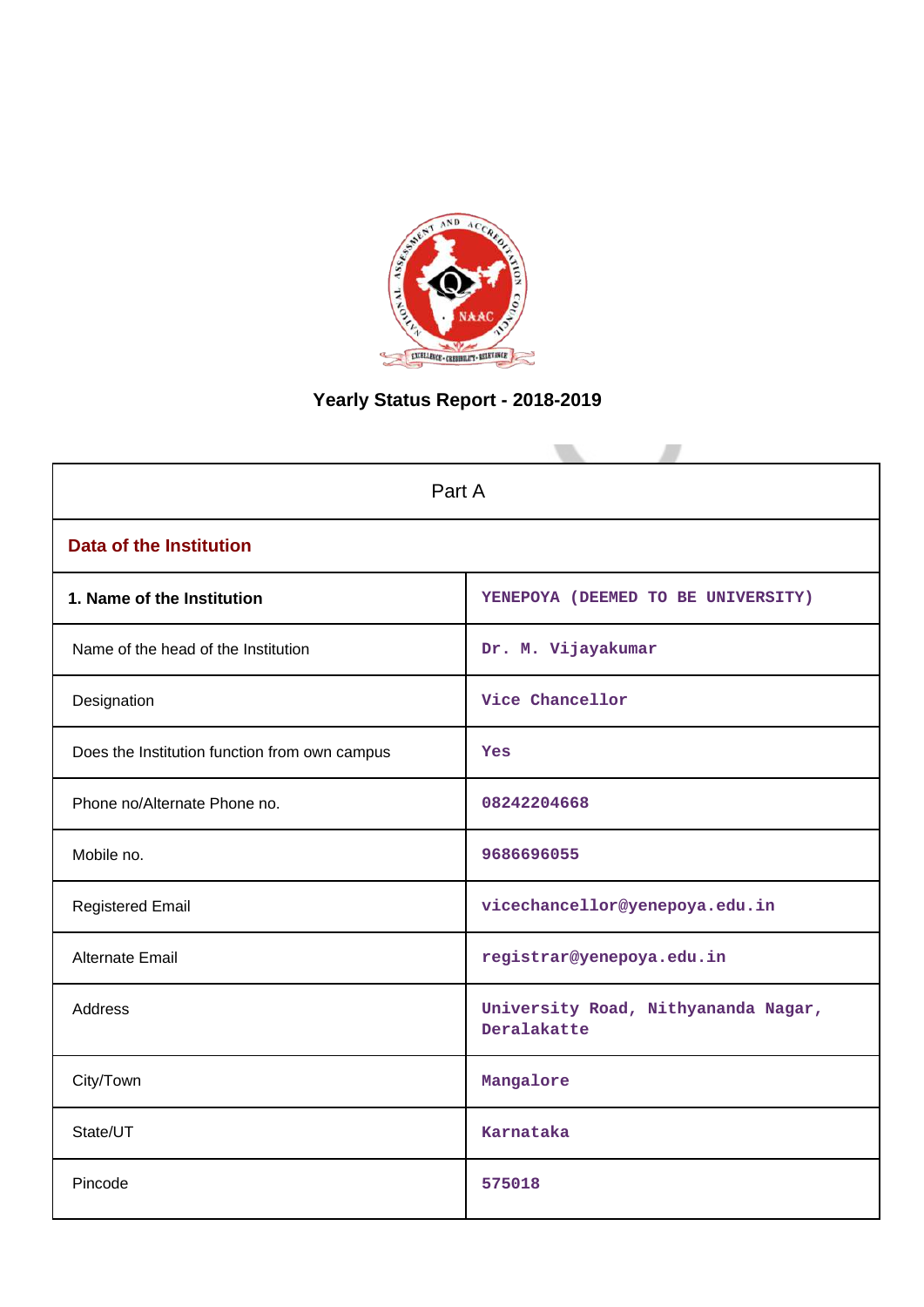| 2. Institutional Status                                                   |                                      |                                                                                         |                                                          |                              |             |
|---------------------------------------------------------------------------|--------------------------------------|-----------------------------------------------------------------------------------------|----------------------------------------------------------|------------------------------|-------------|
| University                                                                |                                      |                                                                                         | Deemed                                                   |                              |             |
| Type of Institution                                                       |                                      |                                                                                         | Co-education                                             |                              |             |
| Location                                                                  |                                      |                                                                                         | Rural                                                    |                              |             |
| <b>Financial Status</b>                                                   |                                      |                                                                                         | private                                                  |                              |             |
| Name of the IQAC co-ordinator/Director                                    |                                      |                                                                                         | Dr. Arun Bhagwath                                        |                              |             |
| Phone no/Alternate Phone no.                                              |                                      |                                                                                         | 08242204668                                              |                              |             |
| Mobile no.                                                                |                                      |                                                                                         | 9980856605                                               |                              |             |
| <b>Registered Email</b>                                                   |                                      |                                                                                         | iqac@yenepoya.edu.in                                     |                              |             |
| Alternate Email                                                           |                                      |                                                                                         | quality@yenepoya.edu.in                                  |                              |             |
| 3. Website Address                                                        |                                      |                                                                                         |                                                          |                              |             |
| Web-link of the AQAR: (Previous Academic Year)                            |                                      | https://www.yenepoya.edu.in/sites/defau<br>lt/files/inline-<br>files/AOAR%202017-18.pdf |                                                          |                              |             |
| 4. Whether Academic Calendar prepared during<br>the year                  |                                      |                                                                                         | Yes                                                      |                              |             |
| if yes, whether it is uploaded in the institutional website:<br>Weblink:  |                                      |                                                                                         |                                                          | https://tinyurl.com/y5zsqaew |             |
| <b>5. Accrediation Details</b>                                            |                                      |                                                                                         |                                                          |                              |             |
| Cycle                                                                     | Grade                                | <b>CGPA</b>                                                                             | Year of                                                  | Validity                     |             |
|                                                                           |                                      |                                                                                         | Accrediation                                             | Period From                  | Period To   |
| $\mathbf{1}$                                                              | A                                    | 3.14                                                                                    | 2015                                                     | $16 - Nov - 2015$            | 15-Nov-2020 |
| 6. Date of Establishment of IQAC                                          |                                      |                                                                                         | 09-Aug-2010                                              |                              |             |
|                                                                           | 7. Internal Quality Assurance System |                                                                                         |                                                          |                              |             |
| Quality initiatives by IQAC during the year for promoting quality culture |                                      |                                                                                         |                                                          |                              |             |
| Item /Title of the quality initiative by<br><b>IQAC</b>                   |                                      |                                                                                         | Date & Duration<br>Number of participants/ beneficiaries |                              |             |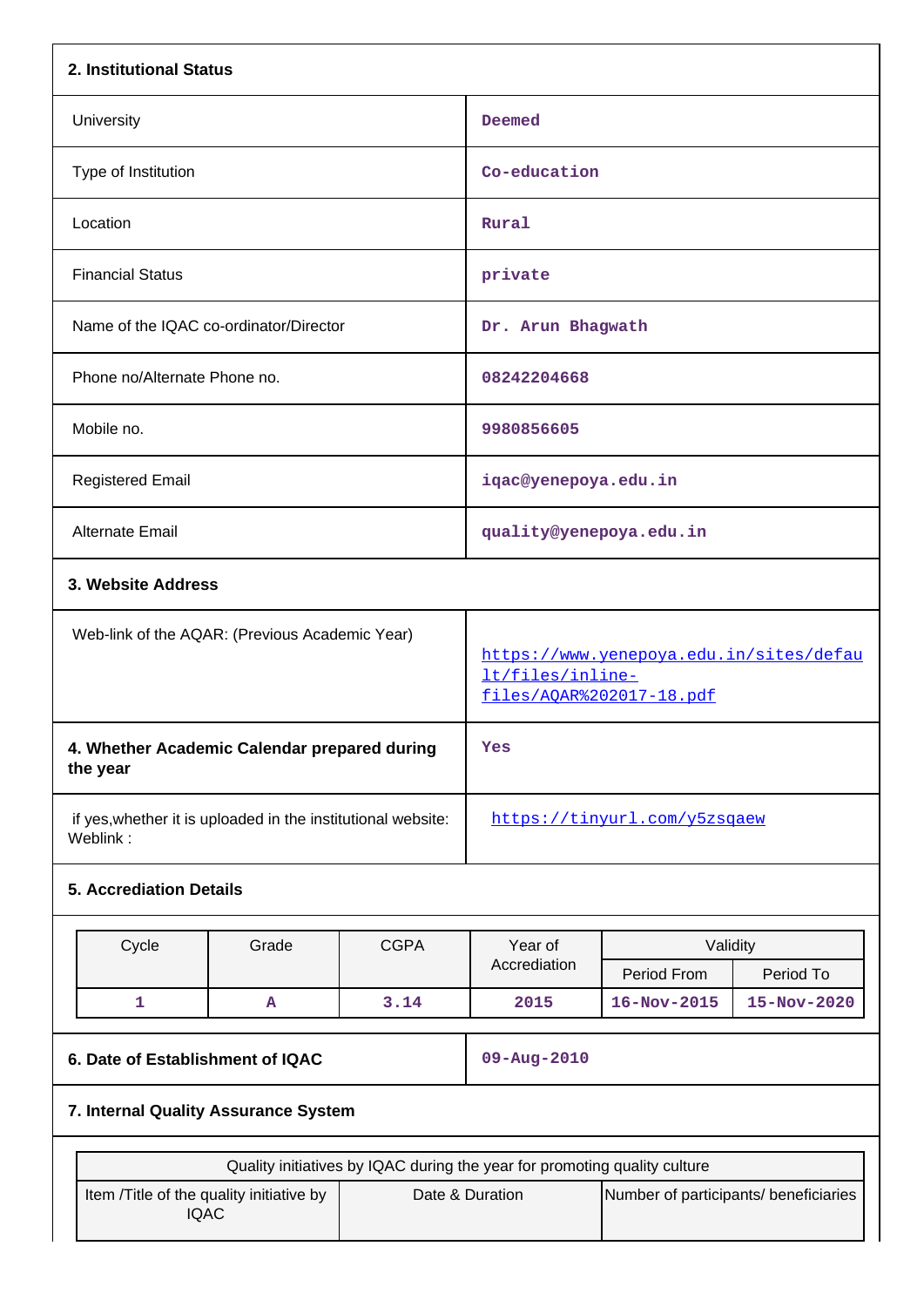| Orientation on the gaps<br>and the action plan as<br>per revised NAAC<br>Manual(criterion wise)  | 07-Feb-2019<br>1                         | 52              |  |  |  |
|--------------------------------------------------------------------------------------------------|------------------------------------------|-----------------|--|--|--|
| Orientation on the gaps<br>and the action plan as<br>per revised NAAC Manual<br>(criterion wise) | $14 - \text{Feb} - 2019$<br>1            | 55              |  |  |  |
| Orientation on the gaps<br>and the action plan as<br>per revised NAAC Manual<br>(criterion wise) | $21 - \text{Feb} - 2019$<br>1            | 57              |  |  |  |
| Orientation on the gaps<br>and the action plan as<br>per revised NAAC Manual<br>(criterion wise) | $25 - Feb - 2019$<br>1                   | 45              |  |  |  |
| Presentation on the<br>feedback forms and the<br>process of implementation                       | $27 - \text{Mar} - 2019$<br>$\mathbf{1}$ | 79              |  |  |  |
| 17th IQAC meeting                                                                                | $16 - Apr - 2019$<br>1                   | 35              |  |  |  |
| Training on revised NAAC<br>methodology                                                          | $22 - Apr - 2019$<br>1.                  | 12 <sup>°</sup> |  |  |  |
| Orientation on revised<br>NAAC methodology                                                       | $31 - May - 2019$<br>1                   | 19              |  |  |  |
| Orientation on revised<br>NAAC methodology                                                       | $08 - Jun - 2019$<br>1                   | 85              |  |  |  |
| Improving the<br>Institution's NIRF<br>Ranking                                                   | 27-Feb-2019<br>$\mathbf{1}$              | 15              |  |  |  |
|                                                                                                  | View File                                |                 |  |  |  |

### **8. Provide the list of Special Status conferred by Central/ State Government-UGC/CSIR/DST/DBT/ICMR/TEQIP/World Bank/CPE of UGC etc.**

| Institution/Departmen<br>t/Faculty  | Scheme         | <b>Funding Agency</b>                                          | Year of award with<br>duration | Amount   |
|-------------------------------------|----------------|----------------------------------------------------------------|--------------------------------|----------|
| Yenepoya<br>Research Centre         | <b>RATIONS</b> | Indian Council<br>of Medical<br>Research                       | 2019<br>1095                   | 42918752 |
| Yenepoya<br>Technology<br>Incubator |                | Biotechnology<br>Industry<br>Research<br>Assistance<br>Council | 2019<br>365                    | 45785000 |
| Yenepoya<br>Research Centre         | <b>NPDF</b>    | Department of<br>Science &<br>Technology                       | 2018<br>1095                   | 1920000  |
| Yenepoya<br>Research Centre         | <b>SERB</b>    | Department of<br>Science &                                     | 2018<br>1095                   | 3878725  |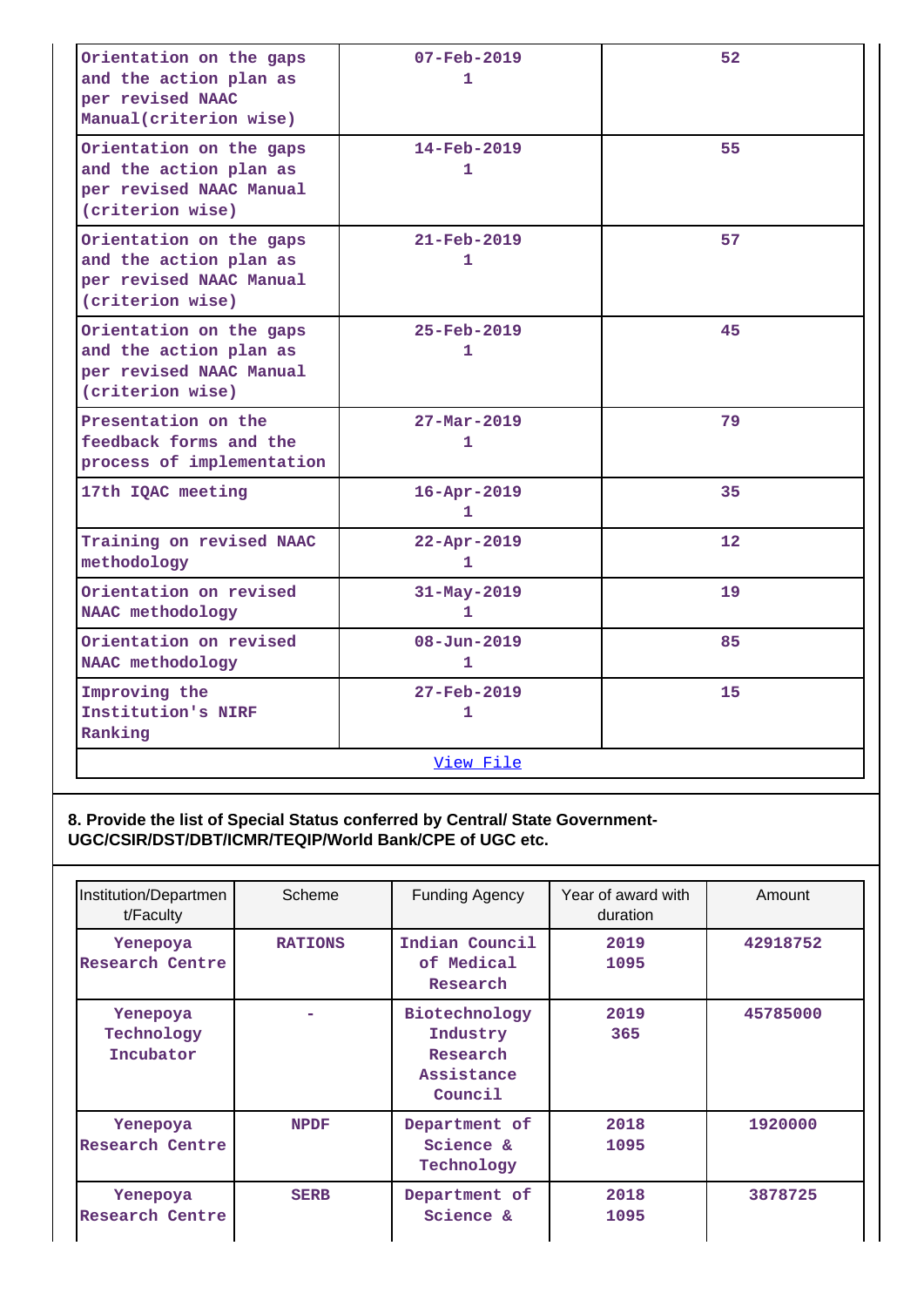|                                                                                                                    |                                                       |                                          | Technology                               |              |         |
|--------------------------------------------------------------------------------------------------------------------|-------------------------------------------------------|------------------------------------------|------------------------------------------|--------------|---------|
| Yenepoya<br><b>Research Centre</b><br>Yenepoya<br><b>Research Centre</b>                                           | <b>SERB</b>                                           | Department of<br>Science &<br>Technology |                                          | 2018<br>1095 | 3962200 |
| Yenepoya<br><b>Research Centre</b>                                                                                 | ۰                                                     | Department of<br>Science &<br>Technology |                                          | 2018<br>1095 | 2150000 |
| Yenepoya<br>Research Centre                                                                                        | <b>SERB</b>                                           | Department of<br>Science &<br>Technology |                                          | 2018<br>1095 | 825000  |
| Yenepoya<br><b>Research Centre</b>                                                                                 | <b>SERB</b>                                           |                                          | Department of<br>Science &<br>Technology | 2018<br>1095 | 3111600 |
| Yenepoya<br><b>Research Centre</b>                                                                                 |                                                       | Indian Council<br>of Medical<br>Research |                                          | 2018<br>1095 | 3007000 |
| Yenepoya<br><b>Research Centre</b>                                                                                 | <b>SERB</b>                                           | Department of<br>Science &<br>Technology |                                          | 2018<br>1095 | 5311600 |
|                                                                                                                    |                                                       |                                          | View File                                |              |         |
| 9. Whether composition of IQAC as per latest<br><b>NAAC</b> guidelines:                                            |                                                       |                                          | Yes                                      |              |         |
| Upload latest notification of formation of IQAC                                                                    |                                                       |                                          | View File                                |              |         |
| year :                                                                                                             | 10. Number of IQAC meetings held during the           |                                          | $\mathbf{2}$                             |              |         |
| The minutes of IQAC meeting and compliances to the<br>decisions have been uploaded on the institutional<br>website |                                                       | Yes                                      |                                          |              |         |
|                                                                                                                    | Upload the minutes of meeting and action taken report |                                          | View File                                |              |         |
| 11. Whether IQAC received funding from any of<br>the funding agency to support its activities<br>during the year?  |                                                       | <b>No</b>                                |                                          |              |         |

### **12. Significant contributions made by IQAC during the current year(maximum five bullets)**

**? Awareness programme on revised methodology based on the Manual of Health Sciences for Universities (NAAC) ? SWOC analysis based on the existing data ? Implementation of Inpods software for Question Bank Management and Outcome Based Education and Implementation of undergraduate research programme on "Yennovation" across all constituent units ? Establishment of Publication and Research Integrity Division @Enepoya (PRIDE) and starting of following new centres • Centre for Innovation, Incubation and Entrepreneurship • Centre for Yen Media • Centre for Personal and Professional Development • Centre for International Relations • Centre for Nutrition studies • Centre for Palliative Care • Centre**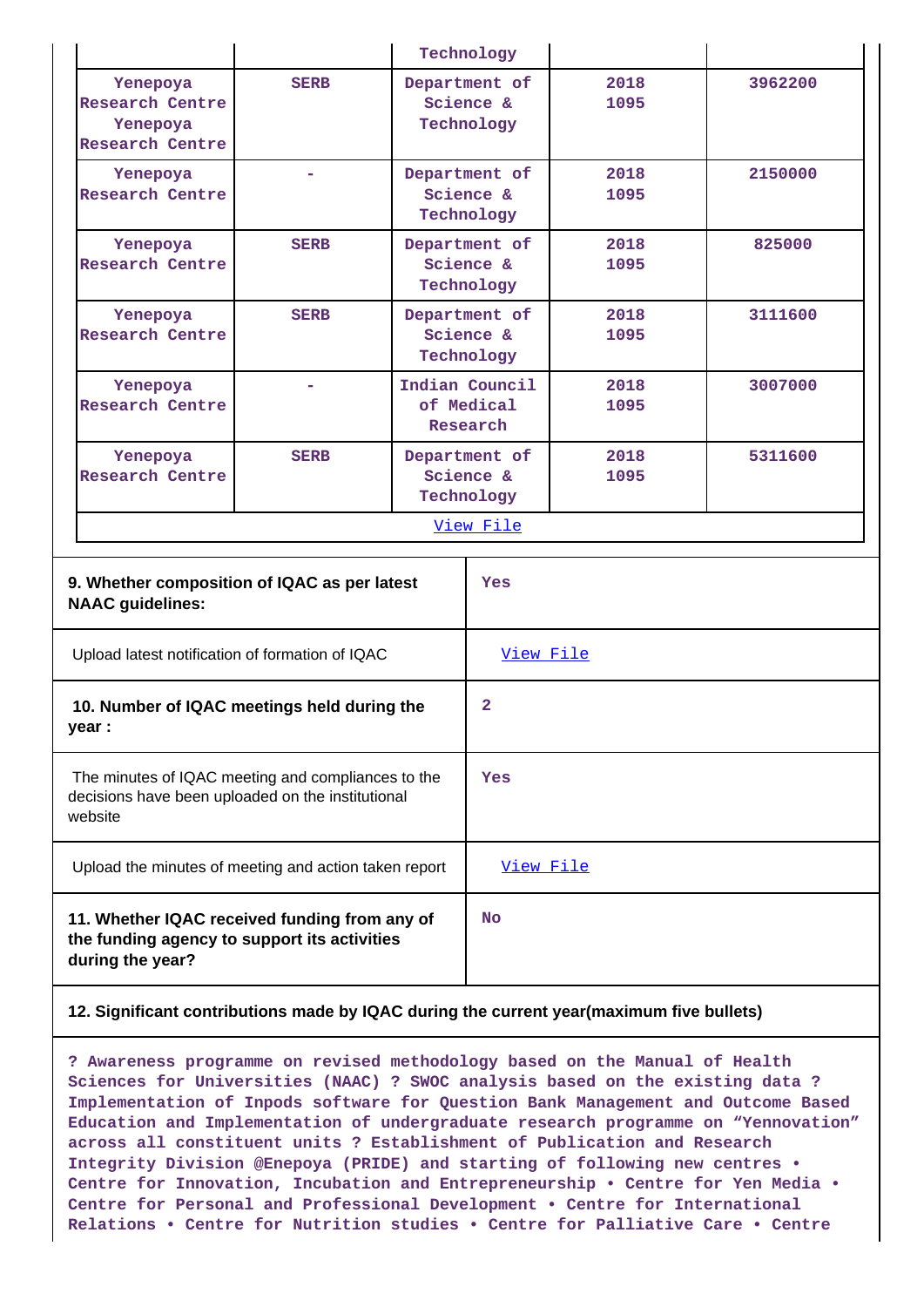**for Animal facility ? Submission of data for KSURF, NIRF, ARIIA, AISHE, LSSSDC, NABH, NABL etc.**

### [View File](https://assessmentonline.naac.gov.in/public/Postacc/Contribution/3835_Contribution.xlsx)

**13. Plan of action chalked out by the IQAC in the beginning of the academic year towards Quality Enhancement and outcome achieved by the end of the academic year**

| Plan of Action                        | Achivements/Outcomes                                                                                                                                                                                                                                                                                                                                                                                                                                                                                                                                                                                                                                                                                                                                                                                                                                                               |
|---------------------------------------|------------------------------------------------------------------------------------------------------------------------------------------------------------------------------------------------------------------------------------------------------------------------------------------------------------------------------------------------------------------------------------------------------------------------------------------------------------------------------------------------------------------------------------------------------------------------------------------------------------------------------------------------------------------------------------------------------------------------------------------------------------------------------------------------------------------------------------------------------------------------------------|
| Governance, Leadership and Management | Preparation of vision document<br>2020-2025, 04 new committees<br>constituted in this year, 05 Academic<br>Council, 04 Board of Management, 01<br>Planning & Monitoring Board and 02<br>Finance Committee meetings conducted<br>during the year, 23 staff welfare<br>measures provided by the University,<br>Appointed 150 teaching staffs and 501<br>Non-teaching staffs (new and replaced<br>in place of resigned faculty), Signed<br>13 International, 22 National and 02<br>Industry collaborations with various<br>organizations in the current year,<br>Implementation of online leave<br>application software, 06 new kinds of<br>software introduced this year, 02 IQAC<br>meetings conducted during the year,<br>IQAC has organized 01 guest lecture,<br>Proposed for Establishment of Yenepoya<br>Centre for Yoga & Wellness and 5 new<br>hostels taken on rental basis  |
| Curricular Aspects                    | Outcome based education in line with<br>MCI regulations and NAAC/UGC<br>requirement. Super speciality courses<br>in MCh in Oncology, Post Doctoral<br>Fellowship in Surgical Oncology, Post<br>Doctoral Fellowship in Nephrology, Post<br>Doctoral Fellowship in Advanced Cleft<br>Orthodontics etc. B.Com, (Hons), BBA,<br>BCA, B.Sc (Forensic Science, Food<br>Science and Nutrition, Hospitality<br>Science) are the new courses introduced<br>in the Institute of Arts, Science and<br>Commerce and Management during the year<br>201819. Certificate courses introduced<br>are Geriatric Palliative Care, Medical<br>Laboratory Technology and Advanced<br>Implantology. Choice based credit<br>courses introduced in Master of Social<br>Work, Master of Hospital<br>Administration, M.Sc in Bioscience,<br>Master of Physiotherapy (MPT), Master<br>in Public Health (MPH). |
| Teaching-Learning and Evaluation      | 05 International Adjunct faculty, 23                                                                                                                                                                                                                                                                                                                                                                                                                                                                                                                                                                                                                                                                                                                                                                                                                                               |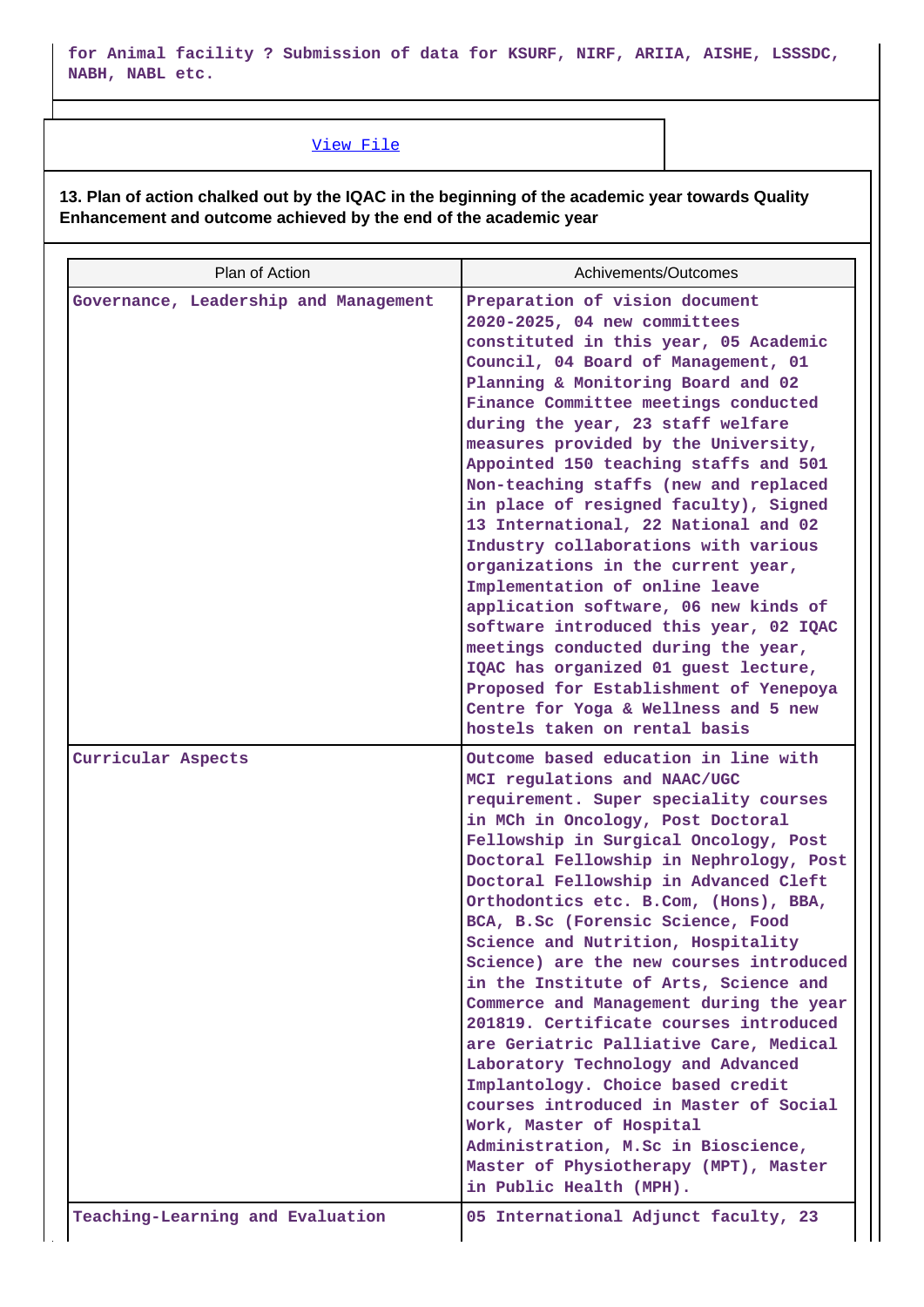|                                       | teaching staff with exclusive<br>qualification likes DM, FRCS, MRCS and<br>MCh in Yenepoya Medical College &<br>Hospital, Total 58 grievances received<br>in this year, In 15 days results are<br>announced after the completion of exam<br>and 109 Professor, 82 Associate<br>Professor/Reader, 114 Assistant<br>Professor and 186 other faculties.                                                                                                                                                                                                                                                                                                                                                                                                                                                                                                                                                                                                                                                                                                                                                                                                                                                                                                                                                                                                                                                                                                                                                                                                                                                                                                                                                                                                                                            |
|---------------------------------------|-------------------------------------------------------------------------------------------------------------------------------------------------------------------------------------------------------------------------------------------------------------------------------------------------------------------------------------------------------------------------------------------------------------------------------------------------------------------------------------------------------------------------------------------------------------------------------------------------------------------------------------------------------------------------------------------------------------------------------------------------------------------------------------------------------------------------------------------------------------------------------------------------------------------------------------------------------------------------------------------------------------------------------------------------------------------------------------------------------------------------------------------------------------------------------------------------------------------------------------------------------------------------------------------------------------------------------------------------------------------------------------------------------------------------------------------------------------------------------------------------------------------------------------------------------------------------------------------------------------------------------------------------------------------------------------------------------------------------------------------------------------------------------------------------|
| Research, Innovations and Extension   | Yenepoya Centre for Innovation,<br>Incubation and Entrepreneurship<br>Established on 9th February 2019,<br>Workshops in the areas of Innovation<br>organised on "Intellectual Property &<br>Technology Management in Healthcare &<br>life sciences" on 25th May 2019,<br>Yenepoya Incubation Technology Startups<br>engaged are: 1. Eishita Health Tech<br>Private Limited, 2. Papersens Private<br>Limited, 3. Mashaa Radpro Private<br>Limited, 4. Molsys Private Limited, 5.<br>Washer Stop LLP, 6. Physoville<br>Healthcare Private Limited, 7. Prameela<br>Rao (Innovator), 01 patent granted, 05<br>patents filed and 08 patents are<br>published, Establishment of Centre for<br>Publication & Research Integrity<br>Division (PRIDE), 471 research papers<br>were published, 27.604 with highest<br>impact factor, 241citation in scopus,<br>04 Clinical Trials and 24 Seedgrant<br>projects have been received, Research<br>incentives have been granted; 2017-<br>54applicants amounting to Rs. 15,49,970<br>2018 - 78 applicants amounting to Rs.<br>21, 17, 190, 03 Research Associates, 06<br>Post Doctoral fellows, 14 Senior and 60<br>Junior Research Fellows have been<br>appointed, 11 International, 18<br>National, 04 state and 25 Local awards<br>by faculty have been received, 442<br>Medical Camp, 63 Blood donation camp,<br>11 endosulfan camp, 05 School screening<br>camp, 02 Eye camp, 23 Health camp, 09<br>Health talk, 02 Quiz on health, 15<br>Health Education and 01 short skit on<br>importance of blood donation have been<br>conducted Signed 13 International, 22<br>National and 02 Industry collaborations<br>with various organizations and Signed<br>13 International, 22 National and 02<br>Industry collaborations with various<br>organizations. |
| Infrastructure and Learning Resources | Infrastructure for Ayush: 2,71,000<br>Sq.ft. built up area amounting to Rs.43<br>crores, 05 staffs have completed SWAYAM<br>course this year, Laundry facility is                                                                                                                                                                                                                                                                                                                                                                                                                                                                                                                                                                                                                                                                                                                                                                                                                                                                                                                                                                                                                                                                                                                                                                                                                                                                                                                                                                                                                                                                                                                                                                                                                               |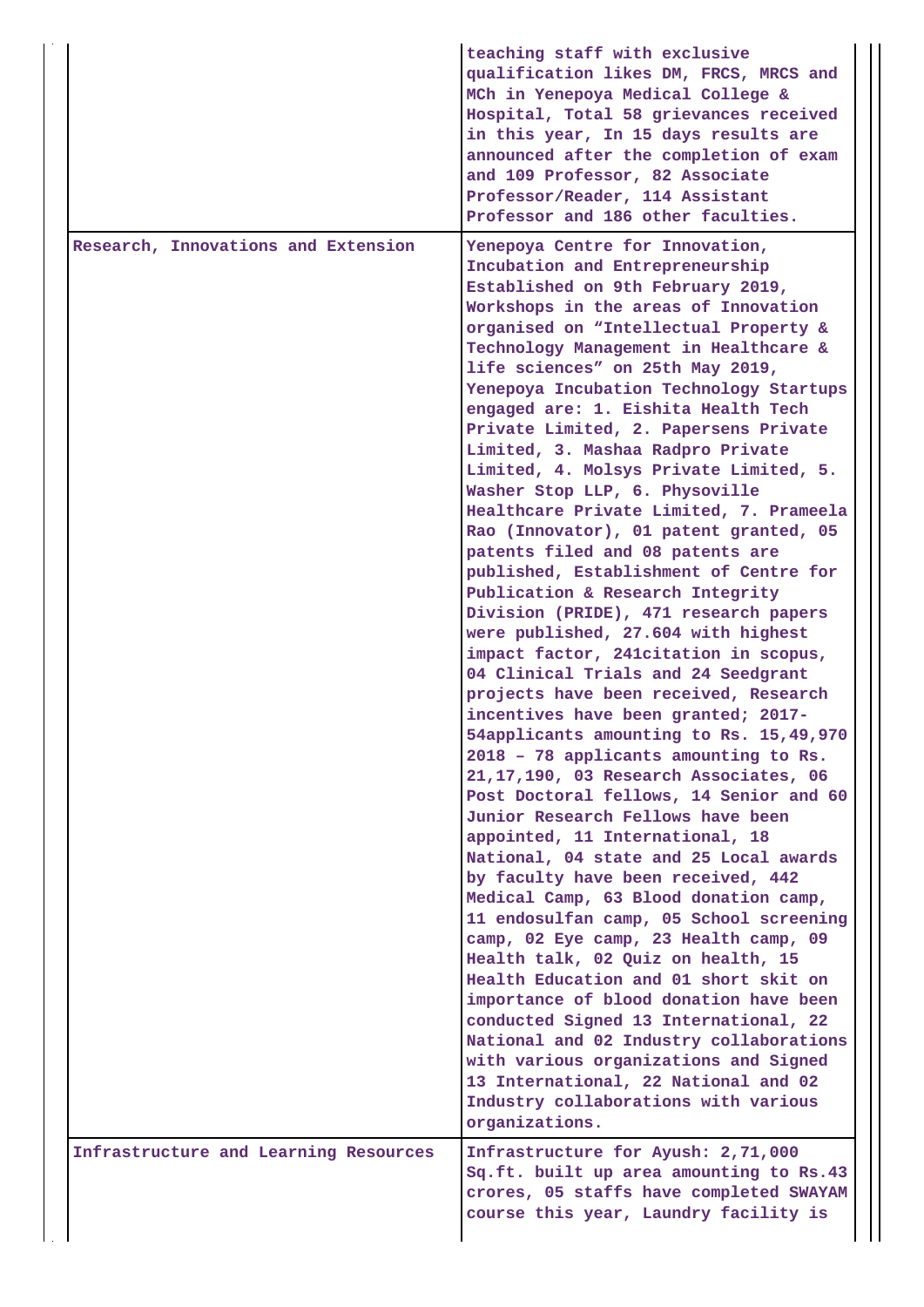|                                         | free of charge for patients, 01 new<br>ground/sports facilities (cricket<br>stadium) and other general facilities,<br>Total 10 cafeteria, 01 ATM, 21 Street<br>lights & LED lights amounting to Rs.<br>9,45,000/- has been spent, Herbal<br>garden spreading in about 5acres of<br>land has been developed in Homeopathy<br>and Ayurveda Campus, 2861 text books<br>and 4432 reference books purchased at a<br>cost of Rs. 60,38,786, 38 computers are<br>put to use for the benefit of the<br>faculty and students in the central<br>library, 05 new smart boards have been<br>provided in constituent colleges, 385<br>laptops issued for the students and<br>departmental use and 12 projectors, 94<br>Computers, 58 printers, Total 260 wi-fi<br>access points facilitated.                                                                                                                                                                               |
|-----------------------------------------|---------------------------------------------------------------------------------------------------------------------------------------------------------------------------------------------------------------------------------------------------------------------------------------------------------------------------------------------------------------------------------------------------------------------------------------------------------------------------------------------------------------------------------------------------------------------------------------------------------------------------------------------------------------------------------------------------------------------------------------------------------------------------------------------------------------------------------------------------------------------------------------------------------------------------------------------------------------|
| Student Support and Progression         | Feedback mechanism reviewed and<br>reframed, Started English classes for<br>students, Student induction programme<br>has been carried out as per UGC, 226<br>students given financial support from<br>institution and fee concession under<br>sports quota, merit quota and merit cum<br>means amounting to Rs. 9, 15, 23, 142 and<br>for 16 students through various<br>projects amounting to Rs. 68, 32, 297,<br>Implementation of Anti-Ragging<br>Mechanism as per UGC, Nomination of<br>students in various Committees, 610<br>students participated in Yoga and<br>wellness programs, 191 students<br>appeared and passed in Competitive<br>examinations, 13 students received<br>awards in sports & cultural programmes,<br>01 international student admitted in<br>this academic year, Almashine Software<br>which was introduced for the alumni<br>management is being effectively used<br>and 12 programmes were conducted by<br>alumni association. |
| Institutional Values and Best Practices | 11 Gender equity programmes conducted<br>this year, 27 International and 14<br>National days observed and organized in<br>various departments, 41.88 crore litres<br>of water conserved during the year,<br>Total 42 solar water panels of 67,800<br>litre capacity installed in the campus,<br>Total 454.09KWP capacity of solar power<br>plant for generating Electricity and<br>Solar power plant: Medical college -<br>125.45 kw, Dental College - 66.95 kw,<br>Hospital - 114.075 kw, Boys Hostel -<br>91.065kw, Ladies Hostel - 56.55 kw<br>View File                                                                                                                                                                                                                                                                                                                                                                                                   |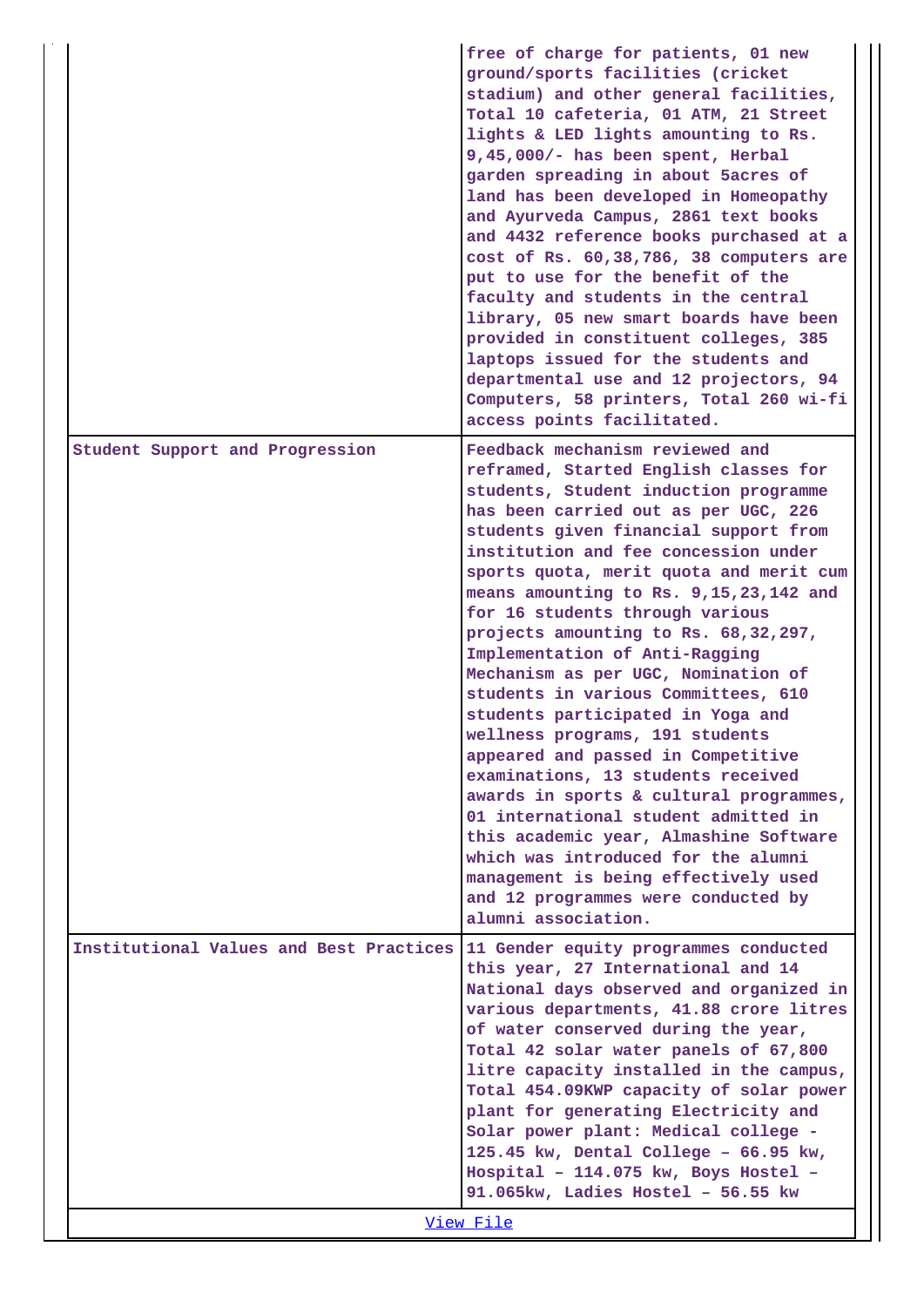**14. Whether AQAR was placed before statutory body ?**

| Name of Statutory Body                                                                                               | <b>Meeting Date</b>                                                                                                                                                                                                                                                                                                                                                                                                                                                                                                                                                                                                                                                                                                                                                                                                                                                                                                                                                                                                                                                                                                                                                                                                                      |  |  |
|----------------------------------------------------------------------------------------------------------------------|------------------------------------------------------------------------------------------------------------------------------------------------------------------------------------------------------------------------------------------------------------------------------------------------------------------------------------------------------------------------------------------------------------------------------------------------------------------------------------------------------------------------------------------------------------------------------------------------------------------------------------------------------------------------------------------------------------------------------------------------------------------------------------------------------------------------------------------------------------------------------------------------------------------------------------------------------------------------------------------------------------------------------------------------------------------------------------------------------------------------------------------------------------------------------------------------------------------------------------------|--|--|
| VCAC meeting                                                                                                         | $18 - \text{Feb} - 2020$                                                                                                                                                                                                                                                                                                                                                                                                                                                                                                                                                                                                                                                                                                                                                                                                                                                                                                                                                                                                                                                                                                                                                                                                                 |  |  |
|                                                                                                                      |                                                                                                                                                                                                                                                                                                                                                                                                                                                                                                                                                                                                                                                                                                                                                                                                                                                                                                                                                                                                                                                                                                                                                                                                                                          |  |  |
| 15. Whether NAAC/or any other accredited<br>body(s) visited IQAC or interacted with it to<br>assess the functioning? | Yes                                                                                                                                                                                                                                                                                                                                                                                                                                                                                                                                                                                                                                                                                                                                                                                                                                                                                                                                                                                                                                                                                                                                                                                                                                      |  |  |
| Date of Visit                                                                                                        | 10-Nov-2018                                                                                                                                                                                                                                                                                                                                                                                                                                                                                                                                                                                                                                                                                                                                                                                                                                                                                                                                                                                                                                                                                                                                                                                                                              |  |  |
| 16. Whether institutional data submitted to<br><b>AISHE:</b>                                                         | Yes                                                                                                                                                                                                                                                                                                                                                                                                                                                                                                                                                                                                                                                                                                                                                                                                                                                                                                                                                                                                                                                                                                                                                                                                                                      |  |  |
| <b>Year of Submission</b>                                                                                            | 2019                                                                                                                                                                                                                                                                                                                                                                                                                                                                                                                                                                                                                                                                                                                                                                                                                                                                                                                                                                                                                                                                                                                                                                                                                                     |  |  |
| Date of Submission                                                                                                   | 28-Feb-2019                                                                                                                                                                                                                                                                                                                                                                                                                                                                                                                                                                                                                                                                                                                                                                                                                                                                                                                                                                                                                                                                                                                                                                                                                              |  |  |
| 17. Does the Institution have Management<br><b>Information System?</b>                                               | Yes                                                                                                                                                                                                                                                                                                                                                                                                                                                                                                                                                                                                                                                                                                                                                                                                                                                                                                                                                                                                                                                                                                                                                                                                                                      |  |  |
| If yes, give a brief descripiton and a list of modules<br>currently operational (maximum 500 words)                  | ? Entirely digitally managed Enterprise<br>Resource Planning (ERP) to handle the<br>operations of Yenepoya Medical college<br>hospital. All wards, OPDs, labs,<br>pharmacies, stores and departments of<br>the hospital have been computerised.<br>Currently Hospital Information<br>Management System (HIMS) has 300<br>numbers of nodes in the system. Modules<br>Implemented. . Administration . Front<br>Office . Electronic Medical Records .<br>Wards . Central Laboratory . Pharmacy .<br>Radiology . Cardiology . Inventory .<br>Master Health Checkup . Operation<br>Theatre . Assets . Accounts . Human<br>Resource . Issue Tracker ? We have<br>implemented a state of art PACS system<br>in YMCH radiology department, with the<br>flexible image acquisition, processing<br>and storage platform that supports<br>different modalities from XRays, USG,<br>CT, MRI, etc. ? Electronic Medical<br>Records has been adapted in the<br>Yenepoya Medical college hospital<br>outpatient department. Doctors, Post<br>Graduates and Interns have been trained<br>to make notes and place orders for<br>services such as radiology, laboratory<br>investigations and drug prescriptions.<br>? Student Information System: We have |  |  |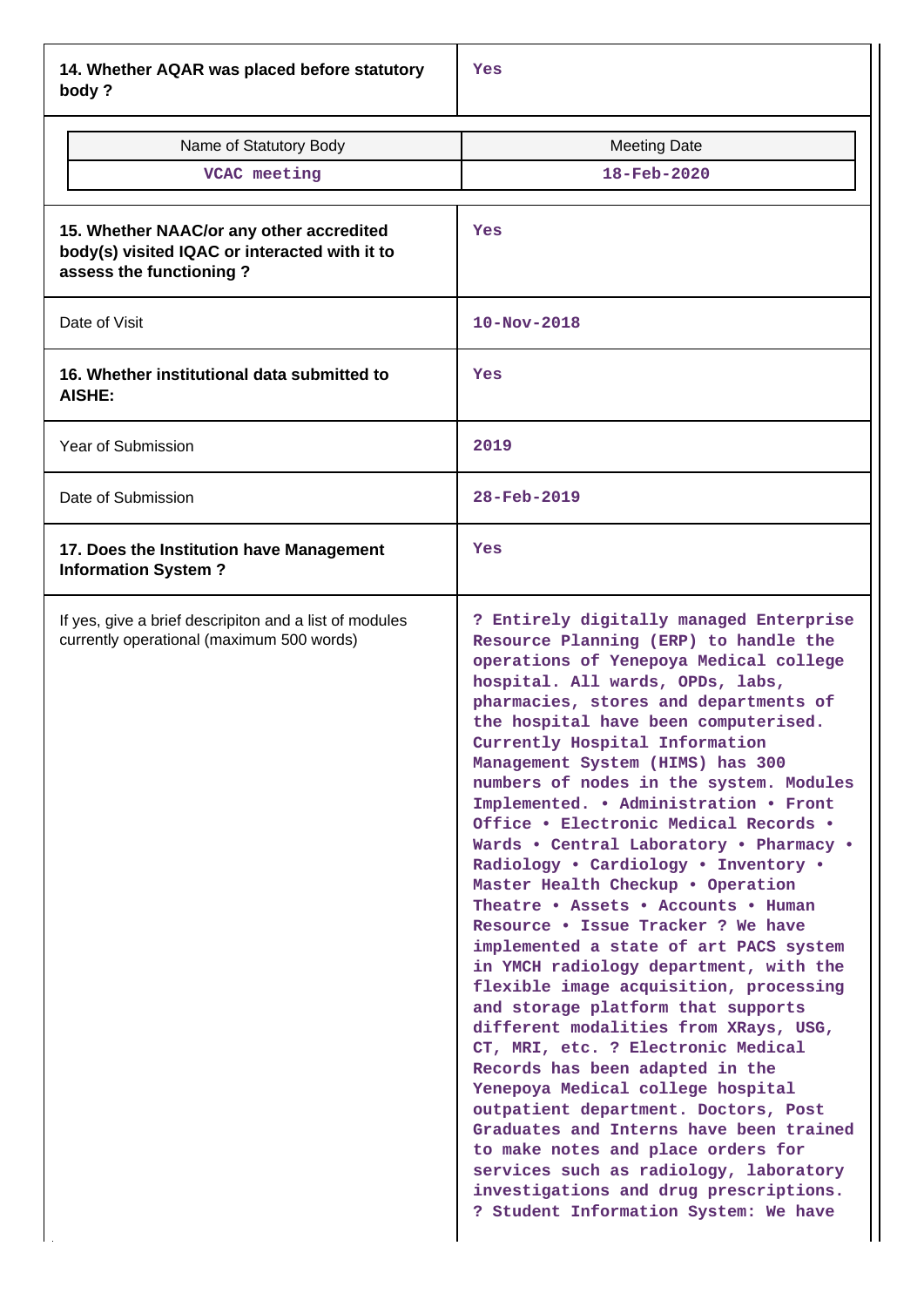**built a custom software solution to manage all academic activities of students including admission, courses, internal assessment, attendance, hostel information and financial records.**

# **Part B**

### **CRITERION I – CURRICULAR ASPECTS**

#### **1.1 – Curriculum Design and Development**

1.1.1 – Programmes for which syllabus revision was carried out during the Academic year

| Name of Programme  | Programme Code                   | Programme Specialization                                                                      | Date of Revision |
|--------------------|----------------------------------|-----------------------------------------------------------------------------------------------|------------------|
| <b>BDS</b>         | DEN01                            | Public Health<br>Dentistry                                                                    | 11/08/2018       |
| <b>MDS</b>         | DEN02                            |                                                                                               | 11/08/2018       |
| <b>BSC Nursing</b> | NUR01                            |                                                                                               | 11/08/2018       |
| <b>MBBS</b>        | MED01                            | Biochemistry                                                                                  | 11/08/2018       |
| <b>MD</b>          | MED 02RD                         | Radiology                                                                                     | 11/08/2018       |
| <b>BSC</b>         | <b>BS01</b>                      | B.Sc.Technology,<br>B.Sc.Medical Lab<br>Technology,<br><b>B.Sc.Renal</b><br>Dialysis, Etc     | 11/08/2018       |
| <b>BSC</b>         | BHS01                            | Hospitality Science                                                                           | 11/08/2018       |
| <b>BSC Nursing</b> | PBNUR01                          | Nursing Foundation                                                                            | 26/10/2018       |
| <b>MDS</b>         | DEN 020MR, DEN<br>02CS, DEN 02OS | Oral Medicine &<br>Radiology,<br>Conservative<br>Dentistry Oral &<br>Maxillofacial<br>Surgery | 26/10/2018       |
| <b>MDS</b>         | DEN 02PRO                        | Prosthodontics                                                                                | 26/10/2018       |
|                    |                                  | View File                                                                                     |                  |

 1.1.2 – Programmes/ courses focussed on employability/ entrepreneurship/ skill development during the Academic year

| Programme with<br>Code | Programme<br>Specialization | Date of Introduction | Course with Code                                 | Date of Introduction |
|------------------------|-----------------------------|----------------------|--------------------------------------------------|----------------------|
| <b>MSC</b>             | <b>Bioscience</b>           | 11/08/2018           | Biochemistry<br>AP02BS-1C1<br>÷                  | 11/08/2018           |
| <b>MSC</b>             | <b>Bioscience</b>           | 11/08/2018           | Cell and<br>Molecular<br>Biology -<br>AP02BS-1C2 | 11/08/2018           |
| <b>MSC</b>             | <b>Bioscience</b>           | 11/08/2018           | Microbiology<br>$AP02BS-1C3$<br>Ξ.               | 11/08/2018           |
| <b>MSC</b>             | <b>Bioscience</b>           | 11/08/2018           | Genetics -<br>$AP02BS-1E1$                       | 11/08/2018           |
| <b>MSC</b>             | <b>Bioscience</b>           | 11/08/2018           | Genomics &                                       | 11/08/2018           |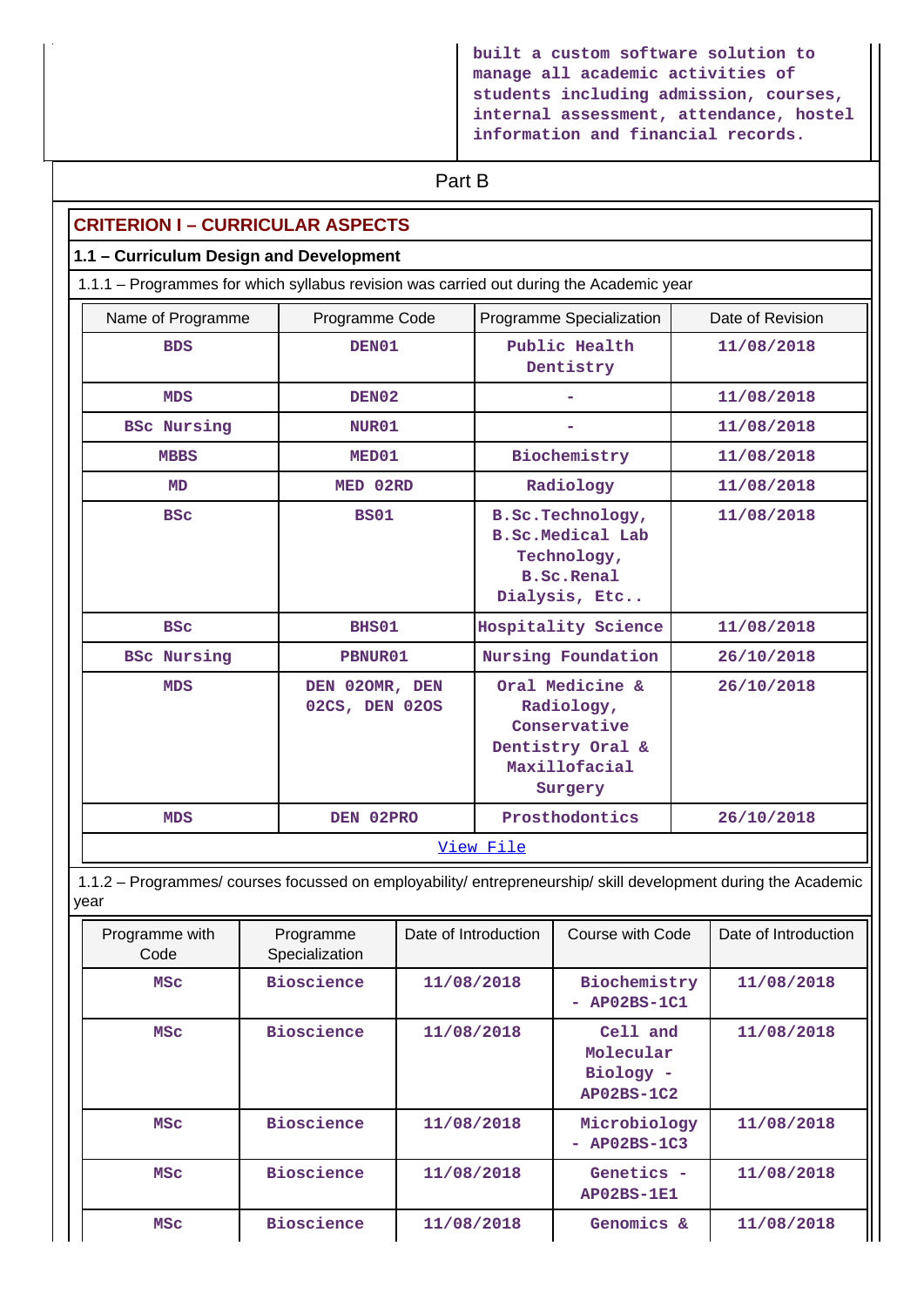|                                                                                                                                                       |                   |                                                                     |                                                                         |  | Epigenetics -<br><b>AP02BS-1E2</b>                         |                                                                 |
|-------------------------------------------------------------------------------------------------------------------------------------------------------|-------------------|---------------------------------------------------------------------|-------------------------------------------------------------------------|--|------------------------------------------------------------|-----------------------------------------------------------------|
| <b>MSC</b>                                                                                                                                            | <b>Bioscience</b> |                                                                     | 11/08/2018                                                              |  | Biochemistry<br>$-P - AP02BS-1C4$                          | 11/08/2018                                                      |
| <b>MSC</b>                                                                                                                                            | <b>Bioscience</b> |                                                                     | 11/08/2018                                                              |  | Cell and<br>Molecular<br>Biology -P -<br><b>AP02BS-1C5</b> | 11/08/2018                                                      |
| <b>MSC</b>                                                                                                                                            | <b>Bioscience</b> |                                                                     | 11/08/2018                                                              |  | Microbiology<br>$-P - AP02BS-1C6$                          | 11/08/2018                                                      |
| <b>MSC</b>                                                                                                                                            | <b>Bioscience</b> |                                                                     | 11/08/2018                                                              |  | E-Genetics -P<br>$-$ AP02BS-1E3                            | 11/08/2018                                                      |
| <b>MSC</b>                                                                                                                                            | <b>Bioscience</b> |                                                                     | 11/08/2018                                                              |  | E-Genomics &<br>Epigenetics-P -<br><b>AP02BS-1E4</b>       | 11/08/2018                                                      |
|                                                                                                                                                       |                   |                                                                     | View File                                                               |  |                                                            |                                                                 |
| 1.2 - Academic Flexibility                                                                                                                            |                   |                                                                     |                                                                         |  |                                                            |                                                                 |
| 1.2.1 - New programmes/courses introduced during the Academic year                                                                                    |                   |                                                                     |                                                                         |  |                                                            |                                                                 |
| Programme/Course                                                                                                                                      |                   |                                                                     | Programme Specialization                                                |  |                                                            | Dates of Introduction                                           |
| <b>BHMS</b>                                                                                                                                           |                   |                                                                     | Homeopathic Medicine and<br>Surgery                                     |  |                                                            | 28/06/2019                                                      |
| <b>BAMS</b>                                                                                                                                           |                   | Ayurvedic Medicine and<br>28/06/2019<br>Surgery                     |                                                                         |  |                                                            |                                                                 |
| <b>BPharm</b>                                                                                                                                         |                   |                                                                     |                                                                         |  |                                                            | 28/06/2019                                                      |
| <b>BCom</b>                                                                                                                                           |                   |                                                                     | Accounting and Commerce                                                 |  |                                                            | 23/08/2019                                                      |
| <b>BBA</b>                                                                                                                                            |                   |                                                                     | Business Administration                                                 |  |                                                            | 23/08/2019                                                      |
| <b>BCA</b>                                                                                                                                            |                   |                                                                     | Computer Applications                                                   |  |                                                            | 23/08/2019                                                      |
| <b>BSC</b>                                                                                                                                            |                   |                                                                     | Forensic Science                                                        |  |                                                            | 23/08/2019                                                      |
| <b>BSC</b>                                                                                                                                            |                   |                                                                     | Food Science and<br>Nutrition                                           |  |                                                            | 23/08/2019                                                      |
| <b>BSC</b>                                                                                                                                            |                   |                                                                     | Hospitality Science                                                     |  |                                                            | 23/08/2019                                                      |
| MPH                                                                                                                                                   |                   |                                                                     |                                                                         |  |                                                            | 23/08/2019                                                      |
|                                                                                                                                                       |                   |                                                                     | View File                                                               |  |                                                            |                                                                 |
| 1.2.2 - Programmes in which Choice Based Credit System (CBCS)/Elective Course System implemented at the<br>University level during the Academic year. |                   |                                                                     |                                                                         |  |                                                            |                                                                 |
| Name of programmes adopting<br><b>CBCS</b>                                                                                                            |                   |                                                                     | Programme Specialization                                                |  |                                                            | Date of implementation of<br><b>CBCS/Elective Course System</b> |
| MSW                                                                                                                                                   |                   | Human Resource Management<br>and Medical Psychiatric<br>Social Work |                                                                         |  | 11/08/2018                                                 |                                                                 |
| <b>MHA</b>                                                                                                                                            |                   |                                                                     | Hospital Administration                                                 |  |                                                            | 11/08/2018                                                      |
| <b>MSC</b>                                                                                                                                            |                   |                                                                     | Basic Life Science and<br><b>Health Science</b>                         |  |                                                            | 11/08/2018                                                      |
| MPT                                                                                                                                                   |                   |                                                                     | Orthopedic and Sports<br>Physiotherapy, Cardio,<br>Neuro Physiotherapy, |  |                                                            | 11/08/2018                                                      |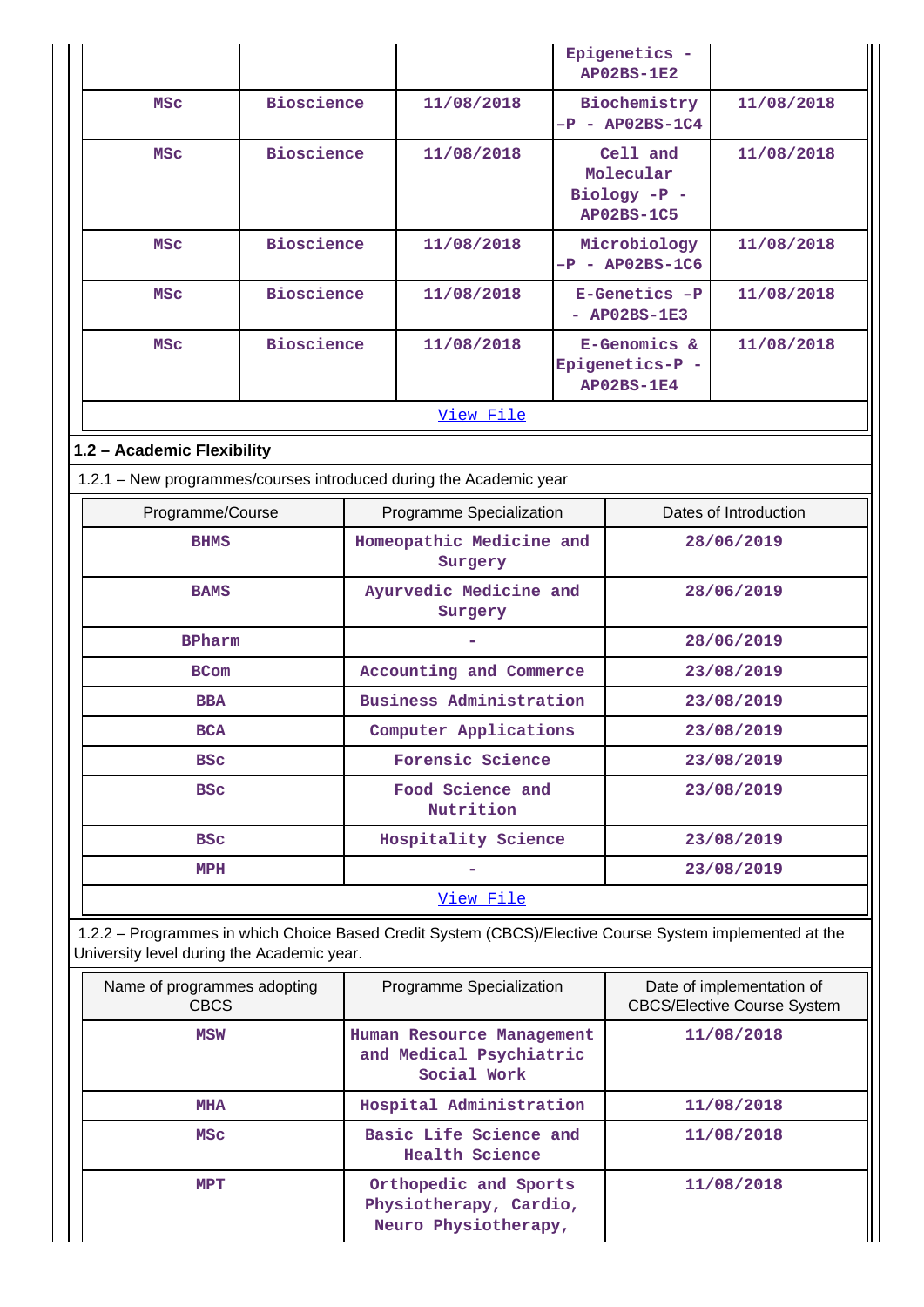| MPH<br>1.3 - Curriculum Enrichment<br>1.3.1 - Value-added courses imparting transferable and life skills offered during the year<br><b>Value Added Courses</b> |                          | 11/08/2018                                                   |
|----------------------------------------------------------------------------------------------------------------------------------------------------------------|--------------------------|--------------------------------------------------------------|
|                                                                                                                                                                |                          |                                                              |
|                                                                                                                                                                |                          |                                                              |
|                                                                                                                                                                |                          |                                                              |
|                                                                                                                                                                | Date of Introduction     | Number of Students Enrolled                                  |
| Certificate course in<br>Palliative Care with<br>Special Emphasis on<br>Geriatric Care                                                                         | 04/06/2018               | 52                                                           |
| Certificate course in<br>Esthetic Dentistry                                                                                                                    | 11/08/2018               | 8                                                            |
| Certificate course in<br>Psychodrama                                                                                                                           | 03/09/2018               | 20                                                           |
| Finishing School for<br><b>Nurses</b>                                                                                                                          | 27/05/2019               | 91                                                           |
|                                                                                                                                                                | View File                |                                                              |
| 1.3.2 - Field Projects / Internships under taken during the year                                                                                               |                          |                                                              |
| Project/Programme Title                                                                                                                                        | Programme Specialization | No. of students enrolled for Field<br>Projects / Internships |
| <b>MBBS</b>                                                                                                                                                    | Biochemistry             | 1                                                            |
| <b>MBBS</b>                                                                                                                                                    | Community Medicine       | 15                                                           |
| <b>MBBS</b>                                                                                                                                                    | Community Medicine       | 15                                                           |
| <b>MBBS</b>                                                                                                                                                    | Community Medicine       | 12                                                           |
| <b>MBBS</b>                                                                                                                                                    | Community Medicine       | 13                                                           |
| <b>MBBS</b>                                                                                                                                                    | Community Medicine       | 25                                                           |
| <b>MBBS</b>                                                                                                                                                    | Community Medicine       | 33                                                           |
| <b>MBBS</b>                                                                                                                                                    | Community Medicine       | 15                                                           |
| <b>MBBS</b>                                                                                                                                                    | Community Medicine       | 15                                                           |
| <b>MBBS</b>                                                                                                                                                    | Community Medicine       | 14                                                           |
|                                                                                                                                                                | View File                |                                                              |
| 1.4 - Feedback System                                                                                                                                          |                          |                                                              |
| 1.4.1 - Whether structured feedback received from all the stakeholders.                                                                                        |                          |                                                              |
| <b>Students</b>                                                                                                                                                |                          | Yes                                                          |
| <b>Teachers</b>                                                                                                                                                |                          | Yes                                                          |
| <b>Employers</b>                                                                                                                                               |                          | <b>No</b>                                                    |
| Alumni                                                                                                                                                         |                          | Yes                                                          |
| Parents                                                                                                                                                        |                          | Yes                                                          |
| 1.4.2 - How the feedback obtained is being analyzed and utilized for overall development of the institution?<br>(maximum 500 words)                            |                          |                                                              |
| <b>Feedback Obtained</b>                                                                                                                                       |                          |                                                              |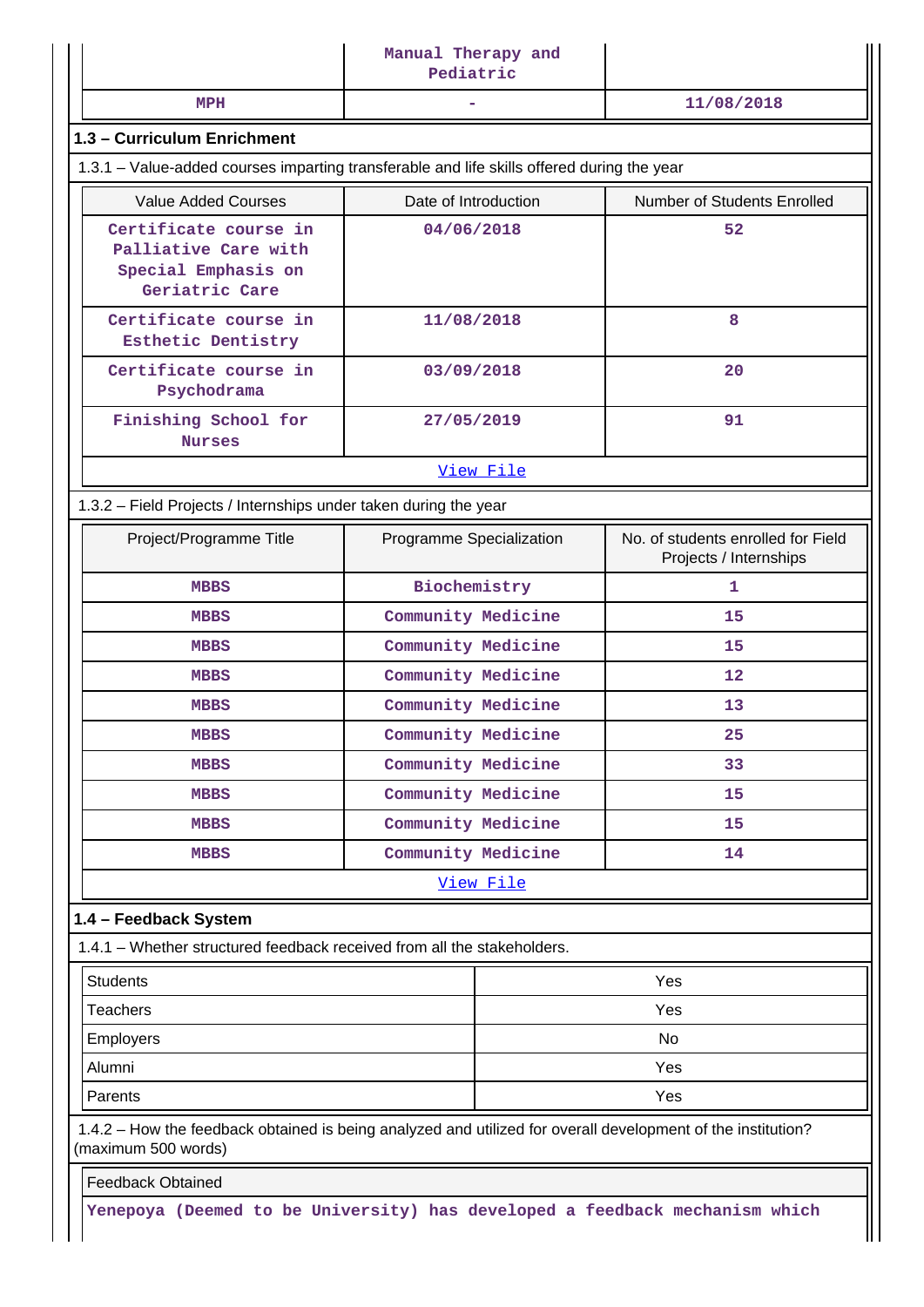**involves students, faculty, experts and alumni on curricular aspects. Online feedback collection system has been introduced in all the undergraduate and postgraduate programmes. The curriculum changes implemented by the respective Board of Studies and departments are mainly based on the feedback received by the stakeholders. The Centre for Health Professional Education and Medical Education Unit helps in implementing the revised curriculum by organising series of workshop and hands-on training programmes. The teaching-learning programmes are implemented based on the specific learning objectives and the detailed lesson plan and academic calendar. The student performance is mapped using inpods OBE software. The slow and advanced learners are identified through this method and the feedback is collected regarding the effectiveness of teaching-learning methods. Feedback on every teacher is also collected and analysed by the head of the departments and is matched with the student outcomes, course outcome and programme outcomes. Feedback is also obtained on the quality sustenance measures during the visit of external members who represent different statutory committees. The patient feedback is also collected, analyzed, documented and used during audits and gap analysis. The institution has a formal mechanism to obtain feedback from students regarding the curriculum. The mechanism is described here: • Feedback is obtained in the form of a questionnaire in a planned manner, it is analysed and discussed in the IQAC meetings for any intervention required. • At the departmental level, feedback is collected and analysed to introduce any changes required in the curriculum. • Feedback is also collected from the students and parents during Parent-Teacher Students meets (bi- annually). • Alumni meets are held every year and feedback is collected during these meets. Some alumni join the college as Postgraduate students and faculty and they serve as important means of feedback. • University has made it mandatory that the first agenda for the departmental and the Board of studies meeting should review the existing curriculum followed by updating and enrichment if required both at the PG and UG levels.**

### **CRITERION II – TEACHING- LEARNING AND EVALUATION**

#### **2.1 – Student Enrolment and Profile**

#### Name of the Programme Programme Specialization Number of seats available Number of Application received Students Enrolled **MBBS - 150 150 150 MD Anatomy 2 0 0 MD Anesthesiology 9 9 9 MD Biochemistry 2 0 0 MD Community Medicine 4 3 3 MD Dermatology 3 3 3 MS Otorhinolaryngo logy 4 4 4 MD Forensic Medicine & Toxicology 2 0 0 MD General Medicine 8 8 8 MS General Surgery 10 10 10 No file uploaded.**

2.1.1 – Demand Ratio during the year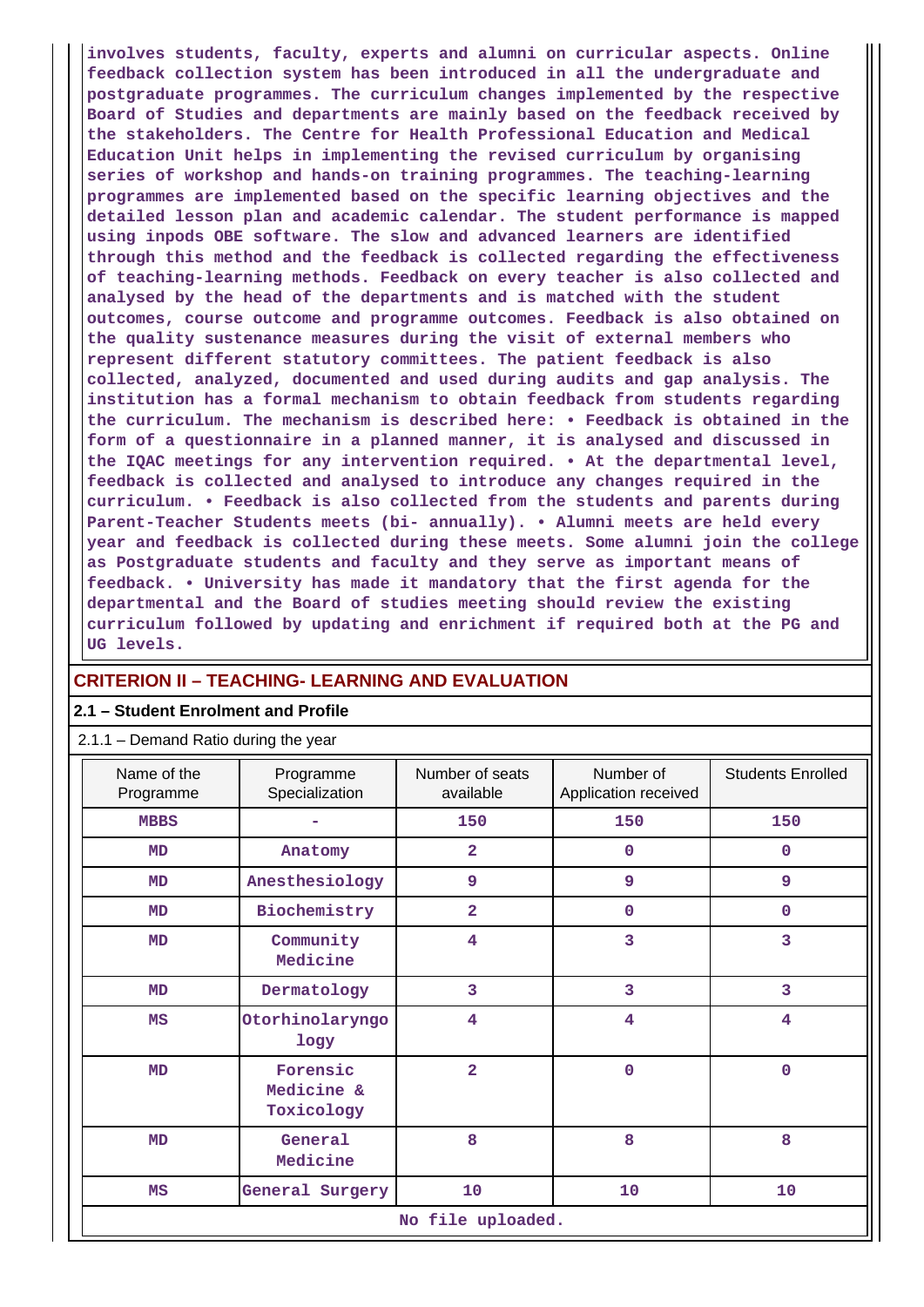|                                                                                                                                                                                                                                                                                                                                                                                                                                                                                                                                                                                                                                                                                                                                                                                                                                                                                                                                                                                                                                                                                                                                                                                                                                                                                                                                                                                                                                                                                                                                                                                                                                                                                                                                                                                                                                                           | 2.2 - Catering to Student Diversity                                                                                                                                                            |                                                              |                                                                                                  |  |                                                                                                  |                                                             |  |
|-----------------------------------------------------------------------------------------------------------------------------------------------------------------------------------------------------------------------------------------------------------------------------------------------------------------------------------------------------------------------------------------------------------------------------------------------------------------------------------------------------------------------------------------------------------------------------------------------------------------------------------------------------------------------------------------------------------------------------------------------------------------------------------------------------------------------------------------------------------------------------------------------------------------------------------------------------------------------------------------------------------------------------------------------------------------------------------------------------------------------------------------------------------------------------------------------------------------------------------------------------------------------------------------------------------------------------------------------------------------------------------------------------------------------------------------------------------------------------------------------------------------------------------------------------------------------------------------------------------------------------------------------------------------------------------------------------------------------------------------------------------------------------------------------------------------------------------------------------------|------------------------------------------------------------------------------------------------------------------------------------------------------------------------------------------------|--------------------------------------------------------------|--------------------------------------------------------------------------------------------------|--|--------------------------------------------------------------------------------------------------|-------------------------------------------------------------|--|
|                                                                                                                                                                                                                                                                                                                                                                                                                                                                                                                                                                                                                                                                                                                                                                                                                                                                                                                                                                                                                                                                                                                                                                                                                                                                                                                                                                                                                                                                                                                                                                                                                                                                                                                                                                                                                                                           | 2.2.1 - Student - Full time teacher ratio (current year data)                                                                                                                                  |                                                              |                                                                                                  |  |                                                                                                  |                                                             |  |
| Year                                                                                                                                                                                                                                                                                                                                                                                                                                                                                                                                                                                                                                                                                                                                                                                                                                                                                                                                                                                                                                                                                                                                                                                                                                                                                                                                                                                                                                                                                                                                                                                                                                                                                                                                                                                                                                                      | Number of<br>students enrolled<br>in the institution<br>(UG)                                                                                                                                   | Number of<br>students enrolled<br>in the institution<br>(PG) | Number of<br>fulltime teachers<br>available in the<br>institution<br>teaching only UG<br>courses |  | Number of<br>fulltime teachers<br>available in the<br>institution<br>teaching only PG<br>courses | Number of<br>teachers<br>teaching both UG<br>and PG courses |  |
| 2018                                                                                                                                                                                                                                                                                                                                                                                                                                                                                                                                                                                                                                                                                                                                                                                                                                                                                                                                                                                                                                                                                                                                                                                                                                                                                                                                                                                                                                                                                                                                                                                                                                                                                                                                                                                                                                                      | 573                                                                                                                                                                                            | 221                                                          | 313                                                                                              |  | 110                                                                                              | 273                                                         |  |
|                                                                                                                                                                                                                                                                                                                                                                                                                                                                                                                                                                                                                                                                                                                                                                                                                                                                                                                                                                                                                                                                                                                                                                                                                                                                                                                                                                                                                                                                                                                                                                                                                                                                                                                                                                                                                                                           | 2.3 - Teaching - Learning Process                                                                                                                                                              |                                                              |                                                                                                  |  |                                                                                                  |                                                             |  |
|                                                                                                                                                                                                                                                                                                                                                                                                                                                                                                                                                                                                                                                                                                                                                                                                                                                                                                                                                                                                                                                                                                                                                                                                                                                                                                                                                                                                                                                                                                                                                                                                                                                                                                                                                                                                                                                           | 2.3.1 - Percentage of teachers using ICT for effective teaching with Learning Management Systems (LMS), E-<br>learning resources etc. (current year data)                                      |                                                              |                                                                                                  |  |                                                                                                  |                                                             |  |
| Number of<br><b>Teachers on Roll</b>                                                                                                                                                                                                                                                                                                                                                                                                                                                                                                                                                                                                                                                                                                                                                                                                                                                                                                                                                                                                                                                                                                                                                                                                                                                                                                                                                                                                                                                                                                                                                                                                                                                                                                                                                                                                                      | Number of<br>teachers using<br>ICT (LMS, e-<br>Resources)                                                                                                                                      | <b>ICT Tools and</b><br>resources<br>available               | Number of ICT<br>enabled<br>Classrooms                                                           |  | Numberof smart<br>classrooms                                                                     | E-resources and<br>techniques used                          |  |
| 494                                                                                                                                                                                                                                                                                                                                                                                                                                                                                                                                                                                                                                                                                                                                                                                                                                                                                                                                                                                                                                                                                                                                                                                                                                                                                                                                                                                                                                                                                                                                                                                                                                                                                                                                                                                                                                                       | 298                                                                                                                                                                                            | 1                                                            | 60                                                                                               |  | 19                                                                                               | $\overline{\mathbf{2}}$                                     |  |
|                                                                                                                                                                                                                                                                                                                                                                                                                                                                                                                                                                                                                                                                                                                                                                                                                                                                                                                                                                                                                                                                                                                                                                                                                                                                                                                                                                                                                                                                                                                                                                                                                                                                                                                                                                                                                                                           |                                                                                                                                                                                                | View File of ICT Tools and resources                         |                                                                                                  |  |                                                                                                  |                                                             |  |
|                                                                                                                                                                                                                                                                                                                                                                                                                                                                                                                                                                                                                                                                                                                                                                                                                                                                                                                                                                                                                                                                                                                                                                                                                                                                                                                                                                                                                                                                                                                                                                                                                                                                                                                                                                                                                                                           |                                                                                                                                                                                                | View File of E-resources and techniques used                 |                                                                                                  |  |                                                                                                  |                                                             |  |
|                                                                                                                                                                                                                                                                                                                                                                                                                                                                                                                                                                                                                                                                                                                                                                                                                                                                                                                                                                                                                                                                                                                                                                                                                                                                                                                                                                                                                                                                                                                                                                                                                                                                                                                                                                                                                                                           | 2.3.2 - Students mentoring system available in the institution? Give details. (maximum 500 words)                                                                                              |                                                              |                                                                                                  |  |                                                                                                  |                                                             |  |
| To guide and solve the students problems in the hostel and improve the interpersonal relationship. 4. To<br>encourage positive attitude towards studies, colleagues, teaching and non-teaching staff and patients and<br>Management. 5. To explore the hidden talents of students and encourage them to participate in Co-curricular<br>and extra-curricular activities. 6. To encourage the students to pursue higher education. 7. Identifying differential<br>needs in respect to learning of language barriers. The program is extended to UG Students from 1st to 4th year<br>in all the constituent colleges who are divided into groups in a ratio of 1:20 (teacher: student) as Mentor: Mentee.<br>In M.Sc Research Ethics it is in the ratio of 1:1/1:2. Mentors function as a communicating link between the<br>Faculty and Parents. The Mentees are to meet the Mentors once a month on the days specified. The Mentees<br>are required to maintain a logbook and enter details of interaction on attendance, Internal Assessment and any<br>other work assigned and obtain the signature of the Mentor. With this logbook the Mentees progress is being<br>discussed and assessment is given at the Parent Teachers Meeting. An orientation program is also being<br>conducted for the Mentors on how to guide the Mentees and be an effective Mentor, Ethics of mentoring, Do's<br>and Dont's for smooth mentoring every year. Advanced learners are identified and they are encouraged to take<br>part in the Inter-collegiate activities, permitted to attend conferences and give presentations. So also slow<br>learners are guided and offered remedial classes and unit tests. The mentors also give psychosocial guidance to<br>their mentees and wherever required they are put through the Student Welfare Officer for counselling. |                                                                                                                                                                                                |                                                              |                                                                                                  |  |                                                                                                  |                                                             |  |
|                                                                                                                                                                                                                                                                                                                                                                                                                                                                                                                                                                                                                                                                                                                                                                                                                                                                                                                                                                                                                                                                                                                                                                                                                                                                                                                                                                                                                                                                                                                                                                                                                                                                                                                                                                                                                                                           | Number of students enrolled in the<br>institution                                                                                                                                              | Number of fulltime teachers                                  |                                                                                                  |  |                                                                                                  | Mentor: Mentee Ratio                                        |  |
|                                                                                                                                                                                                                                                                                                                                                                                                                                                                                                                                                                                                                                                                                                                                                                                                                                                                                                                                                                                                                                                                                                                                                                                                                                                                                                                                                                                                                                                                                                                                                                                                                                                                                                                                                                                                                                                           | 1367                                                                                                                                                                                           |                                                              | 208                                                                                              |  |                                                                                                  | 1:20                                                        |  |
| 2.4 - Teacher Profile and Quality<br>2.4.1 - Number of full time teachers appointed during the year                                                                                                                                                                                                                                                                                                                                                                                                                                                                                                                                                                                                                                                                                                                                                                                                                                                                                                                                                                                                                                                                                                                                                                                                                                                                                                                                                                                                                                                                                                                                                                                                                                                                                                                                                       |                                                                                                                                                                                                |                                                              |                                                                                                  |  |                                                                                                  |                                                             |  |
| No. of sanctioned<br>positions                                                                                                                                                                                                                                                                                                                                                                                                                                                                                                                                                                                                                                                                                                                                                                                                                                                                                                                                                                                                                                                                                                                                                                                                                                                                                                                                                                                                                                                                                                                                                                                                                                                                                                                                                                                                                            | No. of filled positions                                                                                                                                                                        |                                                              | Vacant positions                                                                                 |  | Positions filled during<br>the current year                                                      | No. of faculty with<br>Ph.D                                 |  |
| 494                                                                                                                                                                                                                                                                                                                                                                                                                                                                                                                                                                                                                                                                                                                                                                                                                                                                                                                                                                                                                                                                                                                                                                                                                                                                                                                                                                                                                                                                                                                                                                                                                                                                                                                                                                                                                                                       | 494                                                                                                                                                                                            |                                                              | 0                                                                                                |  | 150                                                                                              | 57                                                          |  |
|                                                                                                                                                                                                                                                                                                                                                                                                                                                                                                                                                                                                                                                                                                                                                                                                                                                                                                                                                                                                                                                                                                                                                                                                                                                                                                                                                                                                                                                                                                                                                                                                                                                                                                                                                                                                                                                           | 2.4.2 - Honours and recognition received by teachers (received awards, recognition, fellowships at State, National,<br>International level from Government, recognised bodies during the year) |                                                              |                                                                                                  |  |                                                                                                  |                                                             |  |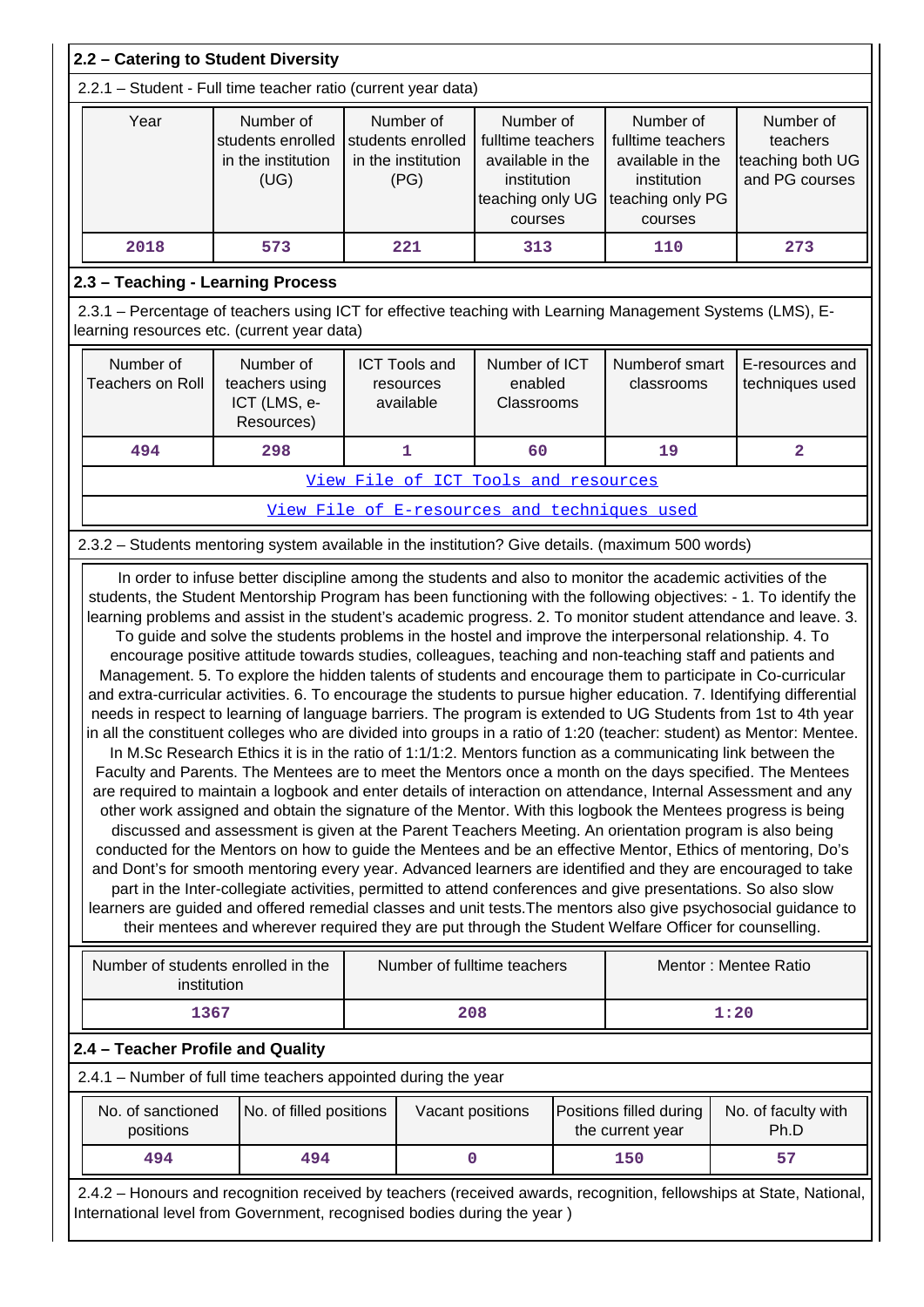| Year of Award | Name of full time teachers<br>receiving awards from<br>state level, national level,<br>international level | Designation                              | Name of the award,<br>fellowship, received from<br>Government or recognized<br>bodies                                                                                                                    |
|---------------|------------------------------------------------------------------------------------------------------------|------------------------------------------|----------------------------------------------------------------------------------------------------------------------------------------------------------------------------------------------------------|
| 2018          | Dr. Ashwini Shetty<br>(International<br>Award)                                                             | Assistant Professor                      | Best presentation<br>award by the<br>Department of P.G.<br>studies research in<br>Biochemistry,<br>Mangalore, Jnana<br>Kaveri, post<br>graduate centre,<br>Ckikka Aluvara<br>Kodagu, Karnataka,<br>India |
| 2018          | Dr. Santosh K<br>Yatnatti (National<br>Award)                                                              | Associate Professor                      | State Award -Women<br>and Child<br>Development,<br>Government of<br>Karnataka                                                                                                                            |
| 2018          | Dr Navya N, Dr.<br>Pracheth R, Dr.<br>Santosh K (National<br>Award)                                        | Assistant Professor                      | Best original short<br>movie award - JSS<br>Academy of Higher<br>Education and<br>Research, Mysore                                                                                                       |
| 2018          | Dr. Pracheth R<br>(National Award)                                                                         | Assistant Professor                      | Best video award at<br>the national<br>conference on<br>"combat Depression"<br>held at JSS Medical<br>College, Mysore                                                                                    |
| 2018          | Dr. Pracheth R<br>(State Award)                                                                            | Assistant Professor   Best Paper Award - | JJM Medical<br>College, Davangere                                                                                                                                                                        |
| 2018          | Dr. Akshaya K M<br>(International<br>Award)                                                                | Associate Professor Third Prize for the  | poster presentation<br>- Kasturba Medical<br>College, Mangalore                                                                                                                                          |
| 2019          | Dr Manjunath Shenoy<br>(International<br>Award)                                                            | Professor                                | CME chairperson<br>appreciation award<br>by Indian<br>Association of<br>Dermatologists<br>Venereologists and<br>Leprologists. (IADVL                                                                     |
| 2018          | Dr. Vina Vaswani<br>(International<br>Award)                                                               | Professor                                | GFBR (Global Forum<br>on Bioethics in<br>Research) travel<br>grant - Johns<br>Hopkins Berman<br>Institute of<br>Bioethics,<br>Baltimore,                                                                 |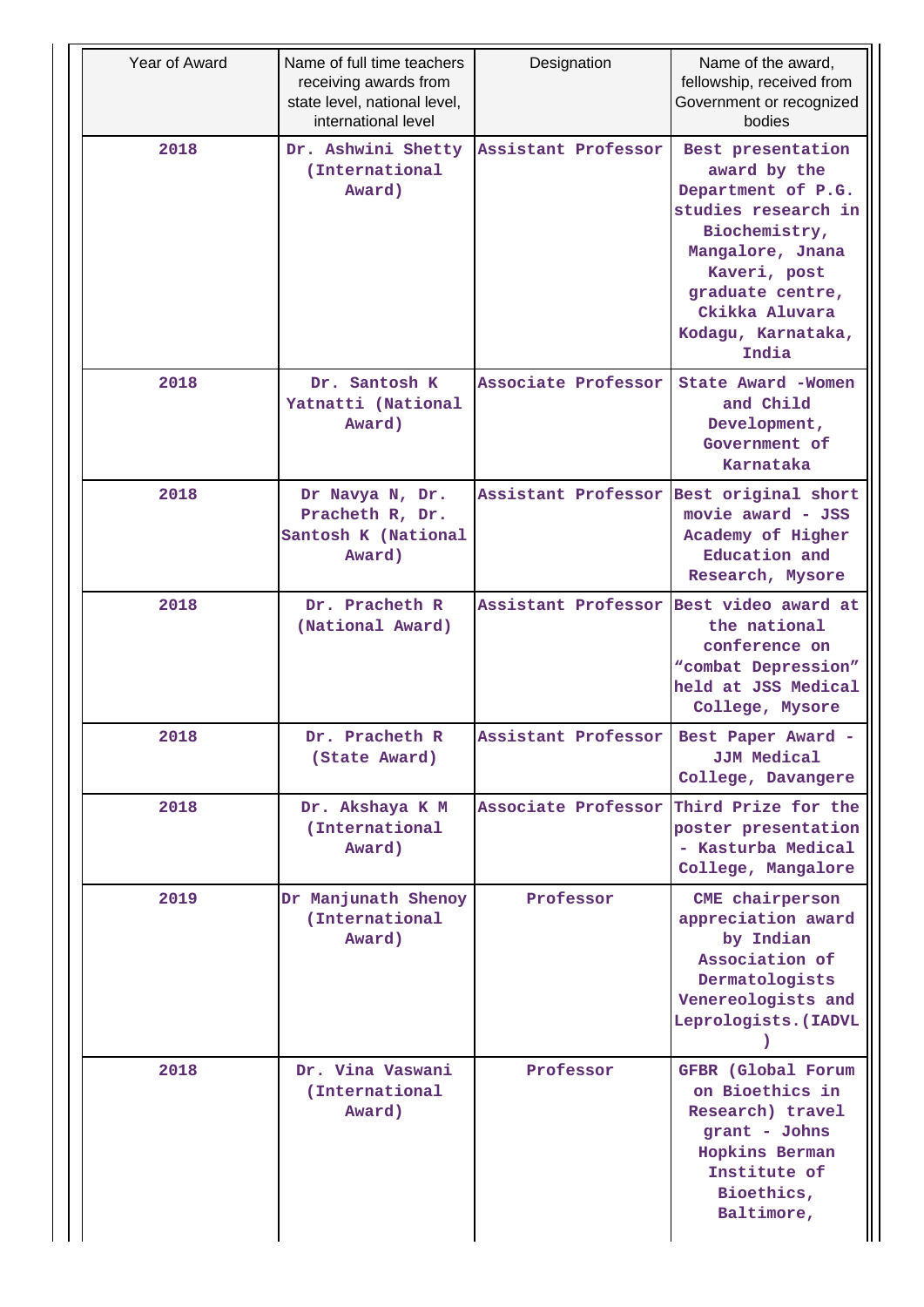|           |                                              |           | Maryland, USA                                                                                         |  |  |  |  |
|-----------|----------------------------------------------|-----------|-------------------------------------------------------------------------------------------------------|--|--|--|--|
| 2019      | Dr. Prabha Adhikari<br>(National Award)      | Professor | Life Time<br>achievement award -<br><b>KLES Centenary</b><br>Convention Center<br>Belagavi            |  |  |  |  |
| 2018      | Dr. Ravi Vaswani<br>(International<br>Award) | Professor | Best paper Award -<br>Global forum on<br>bioethics in<br>research at<br>Stellenbosch, South<br>Africa |  |  |  |  |
| View File |                                              |           |                                                                                                       |  |  |  |  |

## **2.5 – Evaluation Process and Reforms**

 2.5.1 – Number of days from the date of semester-end/ year- end examination till the declaration of results during the year

| Programme Name | Programme Code | Semester/year                                                              | Last date of the last<br>semester-end/year-<br>end examination | Date of declaration of<br>results of semester-<br>end/ year- end<br>examination |
|----------------|----------------|----------------------------------------------------------------------------|----------------------------------------------------------------|---------------------------------------------------------------------------------|
| <b>MBBS</b>    | MED01          | Phase III- Part<br>II MBBS July<br><b>2018 New</b><br>Scheme-<br>Repeaters | 21/07/2018                                                     | 18/08/2018                                                                      |
| <b>MBBS</b>    | MED01          | Phase III- Part<br>II MBBS July<br>2018 Old<br>Scheme-<br>Repeaters        | 21/07/2018                                                     | 18/08/2018                                                                      |
| <b>MBBS</b>    | MED01          | Phase III- Part<br>I MBBS July<br><b>2018 New</b><br>Scheme- Regular       | 21/07/2018                                                     | 13/08/2018                                                                      |
| <b>MBBS</b>    | MED01          | Phase III- Part<br>I MBBS July<br><b>2018 New</b><br>Scheme-<br>Irregular  | 21/07/2018                                                     | 13/08/2018                                                                      |
| <b>MBBS</b>    | MED01          | Phase III- Part<br>I MBBS July<br>2018 Old<br>Scheme-<br>Repeaters         | 21/07/2018                                                     | 13/08/2018                                                                      |
| <b>MBBS</b>    | MED01          | Phase III- Part<br>I MBBS July<br><b>2018 New</b><br>Scheme-<br>Repeaters  | 21/07/2018                                                     | 13/08/2018                                                                      |
| <b>MBBS</b>    | MED01          | II MBBS July<br><b>2018 New</b><br>Scheme- Regular                         | 28/07/2018                                                     | 13/03/2018                                                                      |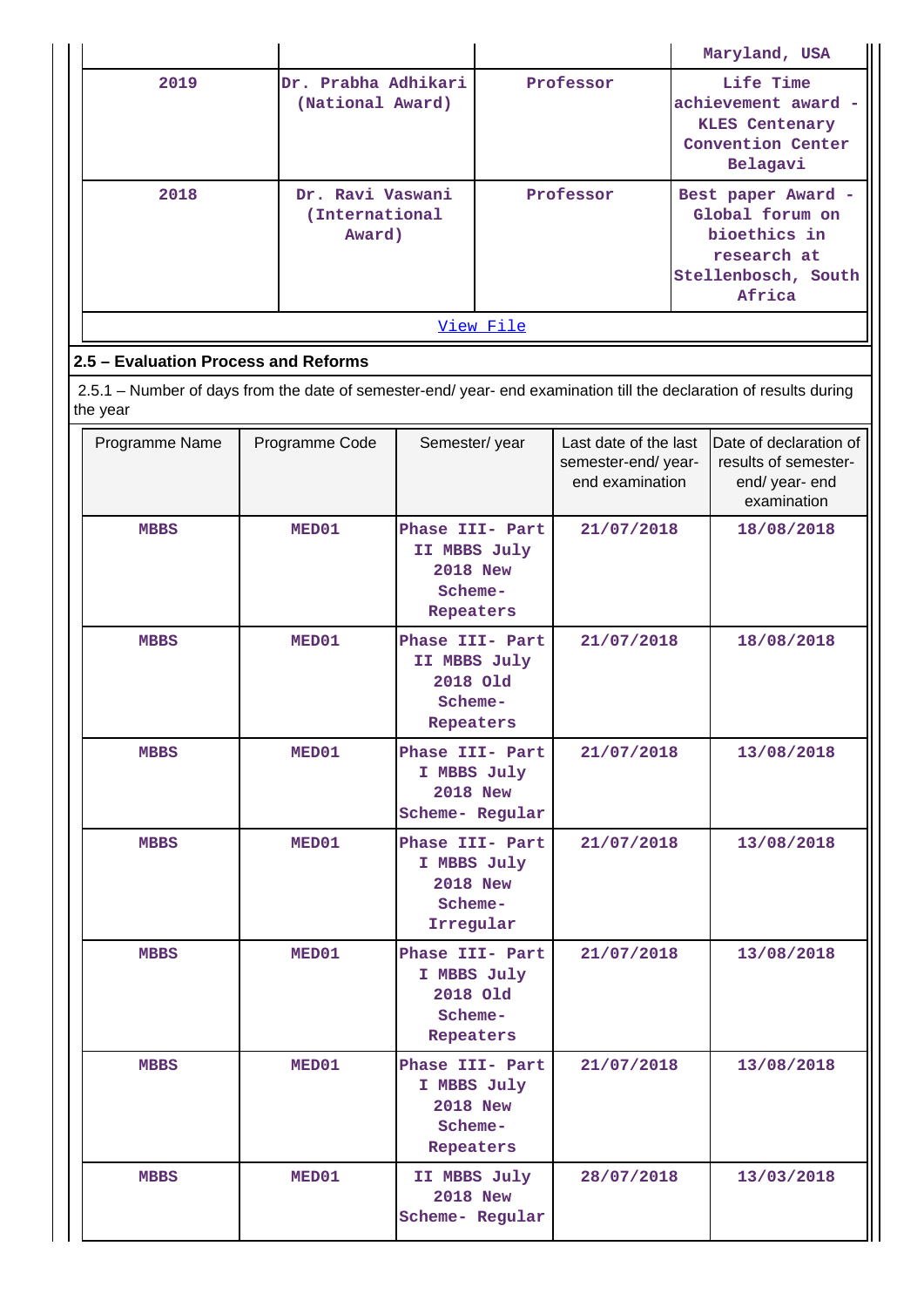| <b>MBBS</b>                                                                                 |                  | MED01                              |                                                  | II MBBS July<br><b>2018 New</b><br>Scheme-<br>Repeaters |                                                                       |            | 28/07/2018                                                                                              | 13/08/2018                                                                                                    |
|---------------------------------------------------------------------------------------------|------------------|------------------------------------|--------------------------------------------------|---------------------------------------------------------|-----------------------------------------------------------------------|------------|---------------------------------------------------------------------------------------------------------|---------------------------------------------------------------------------------------------------------------|
| <b>MBBS</b>                                                                                 |                  | MED01                              | II MBBS July<br>2018 Old<br>Scheme-<br>Repeaters |                                                         |                                                                       | 28/07/2018 |                                                                                                         | 13/08/2018                                                                                                    |
| <b>MBBS</b>                                                                                 |                  | MED01                              |                                                  | I MBBS July<br>2018 Regular                             |                                                                       |            | 28/07/2018                                                                                              | 09/08/2018                                                                                                    |
|                                                                                             |                  |                                    |                                                  | View File                                               |                                                                       |            |                                                                                                         |                                                                                                               |
| the examinations during the year                                                            |                  |                                    |                                                  |                                                         |                                                                       |            |                                                                                                         | 2.5.2 - Average percentage of Student complaints/grievances about evaluation against total number appeared in |
|                                                                                             | about evaluation | Number of complaints or grievances | Total number of students appeared                | in the examination                                      |                                                                       |            |                                                                                                         | Percentage                                                                                                    |
|                                                                                             | 0                |                                    |                                                  | 620                                                     |                                                                       |            |                                                                                                         | $\mathbf 0$                                                                                                   |
| 2.6 - Student Performance and Learning Outcomes                                             |                  |                                    |                                                  |                                                         |                                                                       |            |                                                                                                         |                                                                                                               |
| institution are stated and displayed in website of the institution (to provide the weblink) |                  |                                    |                                                  |                                                         |                                                                       |            | 2.6.1 – Program outcomes, program specific outcomes and course outcomes for all programs offered by the |                                                                                                               |
|                                                                                             |                  |                                    | https://www.yenepoya.edu.in/obe-yenepoya         |                                                         |                                                                       |            |                                                                                                         |                                                                                                               |
| 2.6.2 - Pass percentage of students                                                         |                  |                                    |                                                  |                                                         |                                                                       |            |                                                                                                         |                                                                                                               |
| Programme<br>Code                                                                           |                  | Programme<br>Name                  | Programme<br>Specialization                      |                                                         | Number of<br>students<br>appeared in the<br>final year<br>examination |            | Number of<br>students passed<br>in final year<br>examination                                            | Pass Percentage                                                                                               |
| MED 02                                                                                      |                  | MD                                 | Microbiology                                     |                                                         | $\overline{2}$                                                        |            | $\mathbf{2}$                                                                                            | 100                                                                                                           |
| MED 02                                                                                      |                  | MS                                 | General<br>Surgery                               |                                                         | 13                                                                    |            | 12                                                                                                      | 92                                                                                                            |
| MED 02                                                                                      |                  | <b>MD</b>                          | General<br>Medicine                              |                                                         | 11                                                                    |            | 8                                                                                                       | 72                                                                                                            |
| MED 02                                                                                      |                  | MD                                 | Forensic<br>Medicine &<br>Toxicology             |                                                         | $\overline{2}$                                                        |            | $\mathbf{1}$                                                                                            | 50                                                                                                            |
| MED 02                                                                                      |                  | MS                                 | Otorhinolary<br>ngology(ENT)                     |                                                         | $\overline{\mathbf{4}}$                                               |            | $\overline{\mathbf{4}}$                                                                                 | 100                                                                                                           |
| MED 02                                                                                      |                  | MD                                 | Dermatology                                      |                                                         | $\overline{2}$                                                        |            | $\mathbf{1}$                                                                                            | 50                                                                                                            |
| MED 02                                                                                      |                  | MD                                 | Community<br>Medicine                            |                                                         | 3                                                                     |            | 3                                                                                                       | 100                                                                                                           |
| MED 02                                                                                      |                  | MD                                 | Biochemistry                                     |                                                         | 1                                                                     |            | 1                                                                                                       | 100                                                                                                           |
| MED 02                                                                                      |                  | MD                                 | Anesthesiolo<br>gy                               |                                                         | 9                                                                     |            | 9                                                                                                       | 100                                                                                                           |
| MED 01<br>182<br>158<br>86.81<br><b>MBBS</b><br>۰                                           |                  |                                    |                                                  |                                                         |                                                                       |            |                                                                                                         |                                                                                                               |
|                                                                                             |                  |                                    |                                                  |                                                         |                                                                       |            |                                                                                                         |                                                                                                               |
|                                                                                             |                  |                                    |                                                  | View File                                               |                                                                       |            |                                                                                                         |                                                                                                               |
| 2.7 - Student Satisfaction Survey                                                           |                  |                                    |                                                  |                                                         |                                                                       |            |                                                                                                         |                                                                                                               |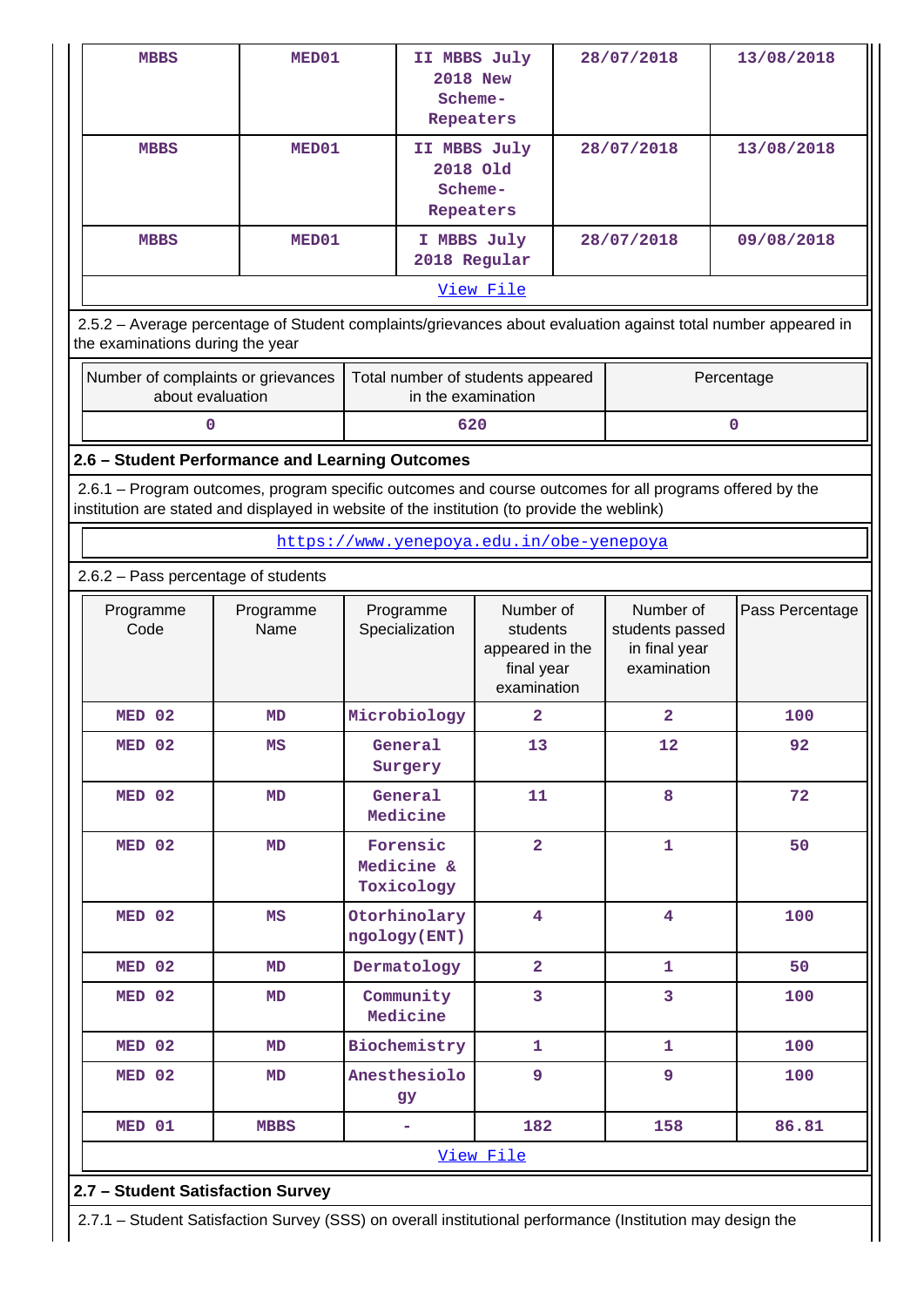questionnaire) (results and details be provided as weblink)

 [https://www.yenepoya.edu.in/sites/default/files/inline-files/Students%20Sati](https://www.yenepoya.edu.in/sites/default/files/inline-files/Students%20Satisfaction%20Survey%20On%20Overall%20Institutional%20Performance.pdf) [sfaction%20Survey%20On%20Overall%20Institutional%20Performance.pdf](https://www.yenepoya.edu.in/sites/default/files/inline-files/Students%20Satisfaction%20Survey%20On%20Overall%20Institutional%20Performance.pdf) 

## **CRITERION III – RESEARCH, INNOVATIONS AND EXTENSION**

### **3.1 – Promotion of Research and Facilities**

3.1.1 – Teachers awarded National/International fellowship for advanced studies/ research during the year

| <b>Type</b>   | Name of the teacher<br>awarded the<br>fellowship | Name of the award                                     | Date of award | Awarding agency                                                                                                                      |
|---------------|--------------------------------------------------|-------------------------------------------------------|---------------|--------------------------------------------------------------------------------------------------------------------------------------|
| International | Dr. Sneha Pinto                                  | Visiting<br>Scientist                                 | 01/05/2018    | Centre of<br>Molecular<br>inflammation<br>Research,<br>Norwegian<br>University of<br>Science and<br>Technology,<br>Norway            |
| International | Dr. Sharat<br><b>Balemane</b>                    | SMC in Shoulder<br>and Sports<br>Medicine             | 21/01/2019    | Samsung Medical<br>Center,<br>Sungkyunkwan<br>University,<br>Seoul, Korea                                                            |
| International | Dr. Sahana K S                                   | Shalin Rakesh<br>Fellowship                           | 30/06/2019    | Indian Society<br>Pediatric<br>Nephrology                                                                                            |
| National      | Dr. Mohamed<br>Afjal                             | Gyan Burman<br>Hepatobiliary<br>Surgery<br>Fellowship | 11/08/2018    | Department of<br>Surgical Gastro<br>enterology and<br>Liver<br>Transplantation                                                       |
| National      | Dr. Sneha Pinto INSPIRE faculty                  | award                                                 | 25/06/2019    | Department of<br>Science<br>Technology, New<br>Delhi                                                                                 |
| National      | Dr. Divya<br>Lakshmanan M.                       | Young Scientist                                       | 02/08/2018    | Department of<br>Science<br>Technology, New<br>Delhi                                                                                 |
| National      | Dr. Veena K.M                                    | Fellowship in<br>Forensic<br>Odontology               | 18/07/2018    | S.D.M College<br>of Dental<br>Sciences,<br>Dharwad                                                                                   |
| International | Dr. Kishor<br><b>Kumar Keekan</b>                | Marie Sk?odowks<br>a-Curie<br>Fellowship              | 01/07/2018    | Centre for<br>Research in<br>Medical Devices<br>(CURAM),<br>National<br>University of<br>Ireland, Galway<br>(NUI Galway),<br>Ireland |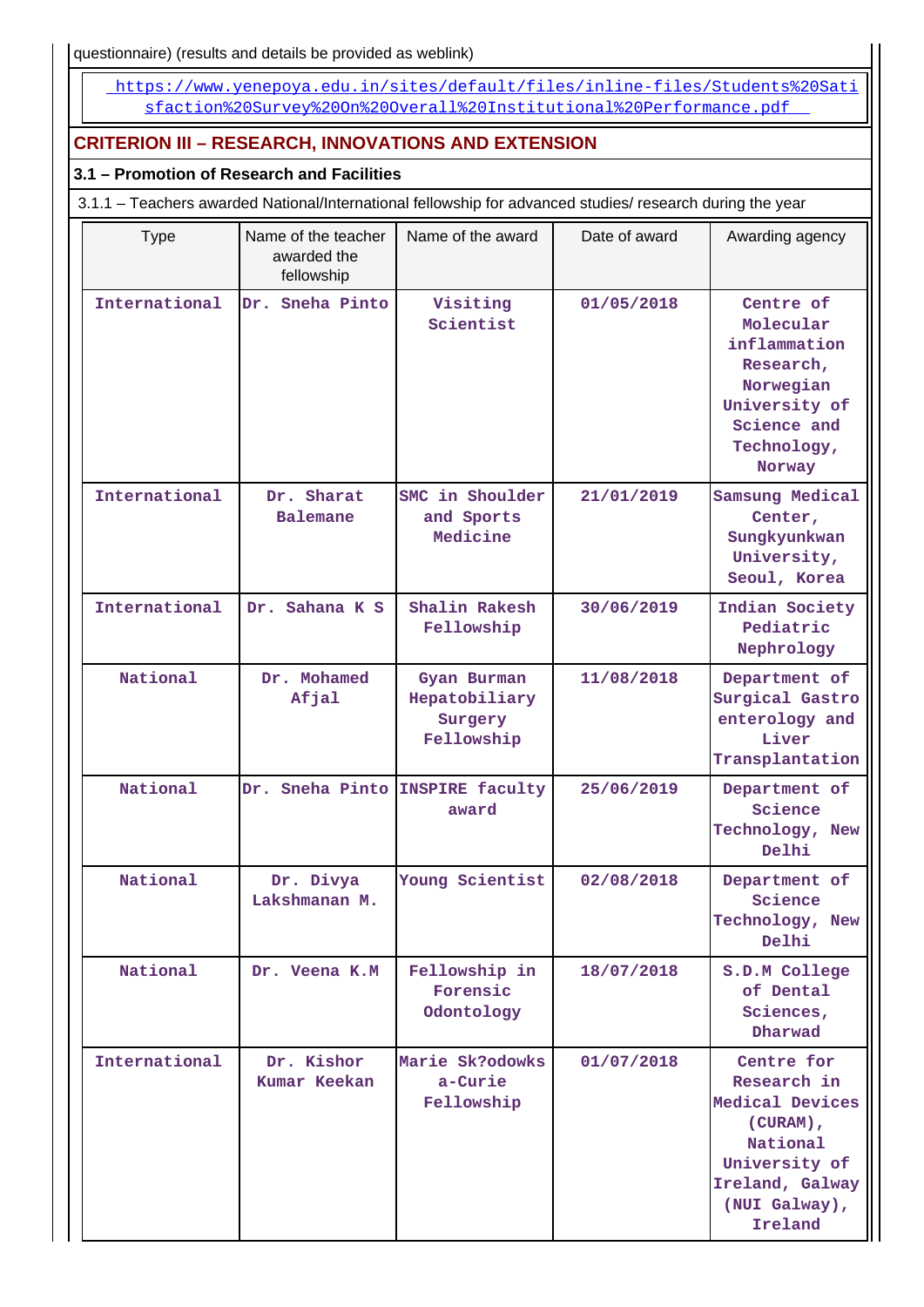|                                       | International<br>International                                                                     | Dr. Pratigya<br>Subba        |     | Post Doctoral<br>Researcher<br>Post Doctoral                                                                  |                                       | 01/03/2019                                                                                                   | Institute of<br>Plant and<br>Microbial<br>Biology,<br>Academia<br>Sinica, Taiwan<br>Centre of                |  |
|---------------------------------------|----------------------------------------------------------------------------------------------------|------------------------------|-----|---------------------------------------------------------------------------------------------------------------|---------------------------------------|--------------------------------------------------------------------------------------------------------------|--------------------------------------------------------------------------------------------------------------|--|
|                                       |                                                                                                    | Dr. Yashwanth<br>Subbannayya |     | Fellow                                                                                                        | 15/05/2018                            |                                                                                                              | Molecular<br>inflammation<br>Research,<br>Norwegian<br>University of<br>Science and<br>Technology,<br>Norway |  |
|                                       |                                                                                                    |                              |     | View File                                                                                                     |                                       |                                                                                                              |                                                                                                              |  |
|                                       | enrolled during the year                                                                           |                              |     | 3.1.2 - Number of JRFs, SRFs, Post Doctoral Fellows, Research Associates and other fellows in the Institution |                                       |                                                                                                              |                                                                                                              |  |
|                                       | Name of Research fellowship                                                                        |                              |     | Duration of the fellowship                                                                                    |                                       |                                                                                                              | <b>Funding Agency</b>                                                                                        |  |
|                                       | Yenepoya (Deemed to be<br>University)                                                              |                              |     | 730                                                                                                           |                                       |                                                                                                              | Yenepoya (Deemed to be<br>University)                                                                        |  |
|                                       | Yenepoya (Deemed to be<br>University)                                                              |                              |     | 730                                                                                                           |                                       |                                                                                                              | Yenepoya (Deemed to be<br>University)                                                                        |  |
| Yenepoya (Deemed to be<br>University) |                                                                                                    |                              | 730 |                                                                                                               |                                       | Yenepoya (Deemed to be<br>University)                                                                        |                                                                                                              |  |
|                                       | Department of Science and<br>Technology (DST)-National<br>Post Doctoral Fellowship<br>$($ NPDF $)$ |                              |     | 730                                                                                                           |                                       | Department of Science and<br>Technology (DST)-National<br>Post Doctoral Fellowship<br>(NPDF) PDF/2018/000147 |                                                                                                              |  |
|                                       | Yenepoya (Deemed to be<br>University)                                                              |                              |     | 730                                                                                                           |                                       | Yenepoya (Deemed to be<br>University)                                                                        |                                                                                                              |  |
|                                       | Yenepoya (Deemed to be<br>University)                                                              |                              | 730 |                                                                                                               | Yenepoya (Deemed to be<br>University) |                                                                                                              |                                                                                                              |  |
|                                       | Yenepoya (Deemed to be<br>University)                                                              |                              |     | 730                                                                                                           |                                       |                                                                                                              | Yenepoya (Deemed to be<br>University)                                                                        |  |
|                                       | Yenepoya (Deemed to be<br>University)                                                              |                              |     | 1095                                                                                                          |                                       |                                                                                                              | Yenepoya (Deemed to be<br>University)                                                                        |  |
|                                       | Council for Scientific<br>and Industrial<br>Research(CSIR) Fellowship                              |                              |     | 1095                                                                                                          |                                       | Council for Scientific<br>and Industrial<br>Research(CSIR)                                                   |                                                                                                              |  |
|                                       | Indian Council of Medical<br>Research Fellowship                                                   |                              |     | 1095                                                                                                          |                                       | Indian Council of Medical<br>Research                                                                        |                                                                                                              |  |
|                                       |                                                                                                    |                              |     | View File                                                                                                     |                                       |                                                                                                              |                                                                                                              |  |
|                                       | 3.2 - Resource Mobilization for Research                                                           |                              |     |                                                                                                               |                                       |                                                                                                              |                                                                                                              |  |
|                                       |                                                                                                    |                              |     | 3.2.1 – Research funds sanctioned and received from various agencies, industry and other organisations        |                                       |                                                                                                              |                                                                                                              |  |
|                                       | Nature of the Project                                                                              | Duration                     |     | Name of the funding<br>agency                                                                                 |                                       | Total grant<br>sanctioned                                                                                    | Amount received<br>during the year                                                                           |  |
|                                       | Major Projects                                                                                     | 1095                         |     | <b>DST-SERB</b>                                                                                               |                                       | 3878725                                                                                                      | 1800725                                                                                                      |  |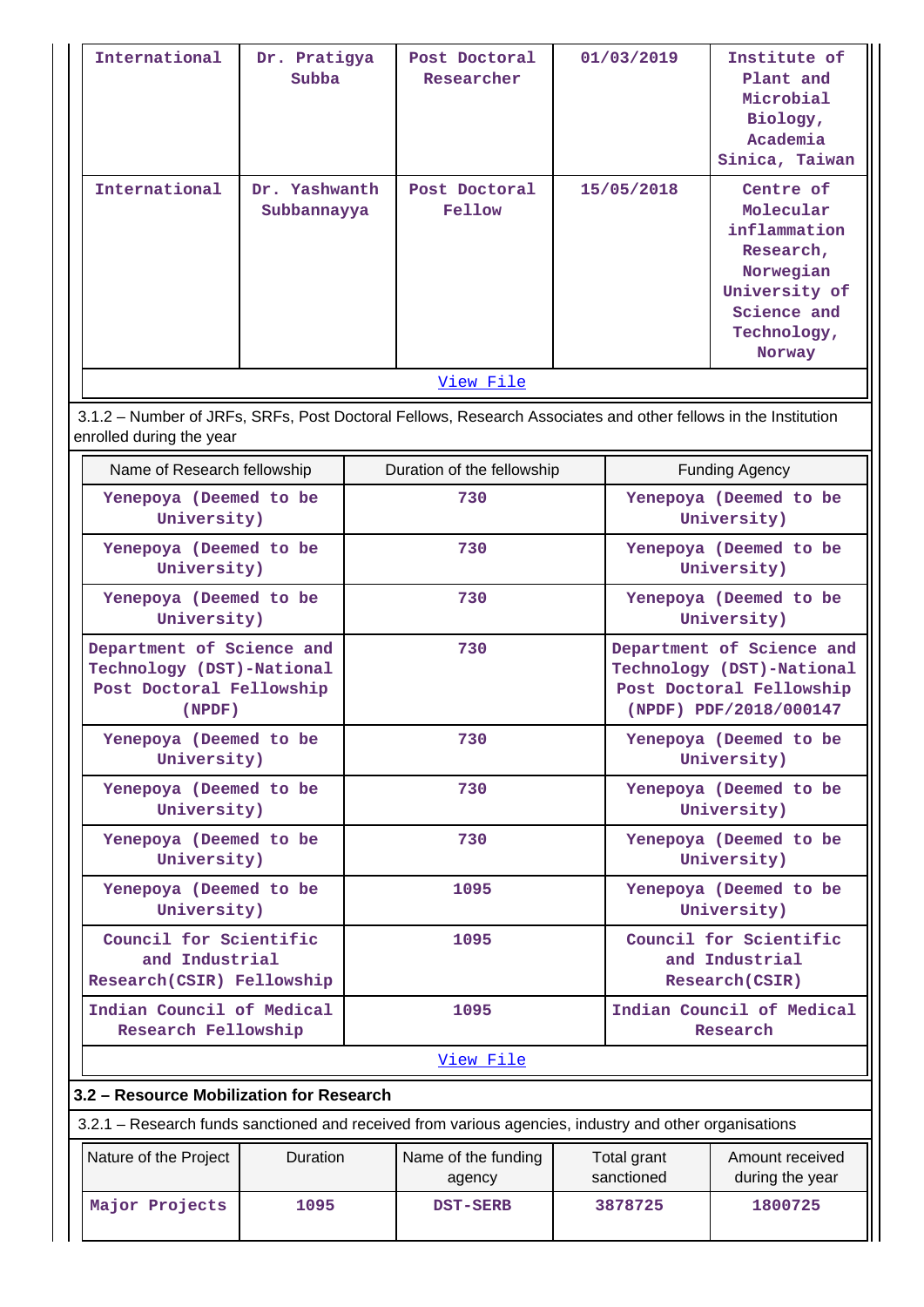| Major Projects | 1095 | <b>DST-SERB</b>              | 3962200 | 1503000 |  |  |  |  |
|----------------|------|------------------------------|---------|---------|--|--|--|--|
| Major Projects | 1095 | DST TARE                     | 825000  | 275000  |  |  |  |  |
| Major Projects | 1095 | <b>DST-SERB</b>              | 3111600 | 1737000 |  |  |  |  |
| Major Projects | 1095 | <b>DST-SERB</b>              | 5311600 | 2600000 |  |  |  |  |
| Major Projects | 1095 | <b>DST-SERB</b>              | 4205200 | 1000000 |  |  |  |  |
| Major Projects | 1825 | <b>DST-ECR</b>               | 4620000 | 720000  |  |  |  |  |
| Major Projects | 1825 | DST/INSPIRE<br>Faculty Award | 8000000 | 2018354 |  |  |  |  |
| Major Projects | 1825 | <b>DST-YSS</b>               | 3930000 | 500000  |  |  |  |  |
| Major Projects | 1095 | <b>DST-NPDF</b>              | 1920000 | 960000  |  |  |  |  |
| View File      |      |                              |         |         |  |  |  |  |

### **3.3 – Innovation Ecosystem**

 3.3.1 – Workshops/Seminars Conducted on Intellectual Property Rights (IPR) and Industry-Academia Innovative practices during the year

| Title of workshop/seminar                                                                    | Name of the Dept.                  | Date       |
|----------------------------------------------------------------------------------------------|------------------------------------|------------|
| Guest lecture on From<br>Academia to<br>Entrepreneurship - A<br>Journey                      | Yenepoya Research Centre           | 22/07/2019 |
| Workshop on Intellectual<br>property Technology<br>Management in Healthcare<br>life sciences | Yenepoya Research Centre           | 25/05/2019 |
| Webinar on leadership by<br>India First Leadership                                           | Institutions Innovation<br>Council | 20/05/2019 |
| Guest lecture on<br>Copyright and<br>Intellectual Property<br>Rights                         | Central Library                    | 23/04/2019 |
| Guest lecture on<br>Interactive session on<br>start- ups, incubation<br>and entrepreneurship | Yenepoya Research Centre           | 18/02/2019 |
| Guest lecture on Funding<br>opportunities for Life-<br>Science innovators                    | Yenepoya Research Centre           | 08/01/2019 |
| Workshop on IRIS-<br>Initiative for Research<br>Innovation in Science                        | Yenepoya Research Centre           | 11/07/2018 |
|                                                                                              | View File                          |            |

### 3.3.2 – Awards for Innovation won by Institution/Teachers/Research scholars/Students during the year

| Title of the innovation | Name of Awardee |                | Awarding Agency | Date of award | Category |
|-------------------------|-----------------|----------------|-----------------|---------------|----------|
| Pulmonary               |                 | Dr. Preethiraj | National        | 02/12/2018    | National |
| Lymphongetic            |                 | <b>Ballal</b>  | Conference on   |               |          |
| Caranomatosis           |                 |                | Pulmonary       |               |          |
| memier like             |                 |                | Disease 2018    |               |          |
| interstitial            |                 |                | (NAPCON) at     |               |          |
|                         |                 |                |                 |               |          |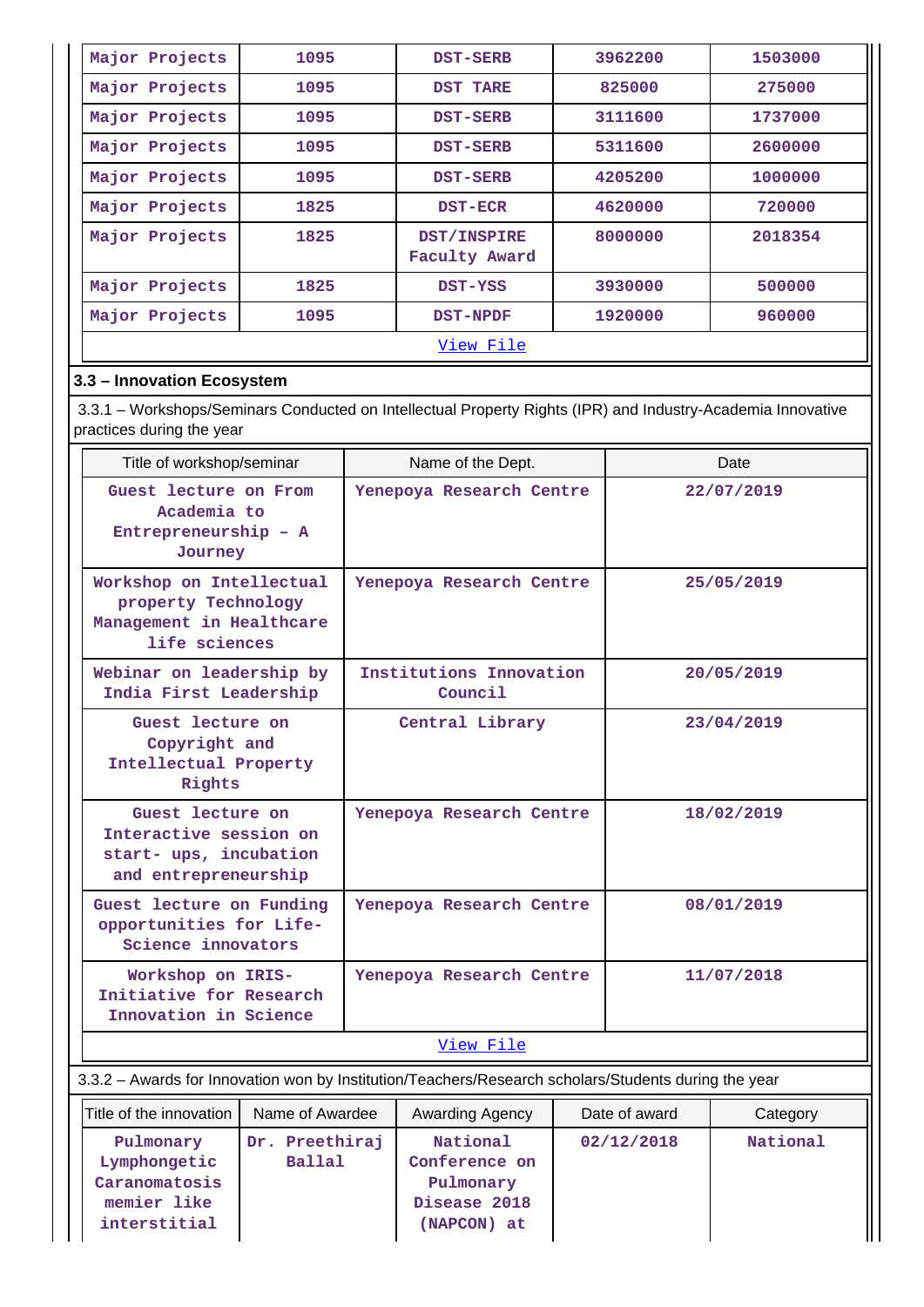| lung desease in<br>a 35 year old<br>female.                                                                                                       |                                                  | Ahmadabad                                                                                                         |            |               |
|---------------------------------------------------------------------------------------------------------------------------------------------------|--------------------------------------------------|-------------------------------------------------------------------------------------------------------------------|------------|---------------|
| Developing of<br>Normogram for<br>impulse<br>Oscillometry in<br>children and<br>adolescents in<br>South India.                                    | Dr. Sunag<br>Padukudru                           | Mangalore Chest<br>Association,<br>TMA Pai<br>International<br>Convention<br>centre at<br>Mangalore               | 20/01/2019 | Regional      |
| 2019 HIV<br>Diagnostics                                                                                                                           | Dr. Rouchelle T<br>s                             | American<br>Association of<br>Public Health<br>Laboratories<br>and CDC at<br>Atlanta Geogia,<br><b>USA</b>        | 28/03/2019 | International |
| Etics of data<br>sharing and<br>biobanking in<br>Health<br>Research.                                                                              | Dr. Ravi<br>Vaswani                              | International<br>Conference on<br>Global forum on<br>Bioethics in<br>research at<br>Stellenbosch,<br>South Africa | 17/11/2018 | International |
| Airborne<br>infection<br>Control at Drug<br>Resistant<br>Tuberculosis<br>Centres of<br>Karnataka,<br>India: A Mixed-<br>Methods Study.            | Dr. Akshaya K M                                  | Kasturba<br>Medical College<br>at Mangalore                                                                       | 12/08/2018 | International |
| Obstructive<br>sleep apnea<br>risk among<br>adults with<br>type 2 diabetes<br>mellitus<br>attending a<br>primary care<br>setting in<br>Mangalore. | Dr. Pracheth R                                   | <b>JJM Medical</b><br>College at<br>Davangere                                                                     | 30/09/2018 | State         |
| Combat<br>Depression                                                                                                                              | Dr. Navya N,<br>Dr. Pracheth R,<br>Dr. Santosh K | <b>JSS Academy of</b><br>higher<br>Education and<br>Research at<br>Mysore                                         | 23/11/2018 | National      |
| One Health<br>Approach to<br>overweight and<br>obesity in<br>human and<br>companion<br>animals: A                                                 | Dr. Revathi T M                                  | Government<br>Medical College<br>at Kozhikode                                                                     | 27/02/2019 | National      |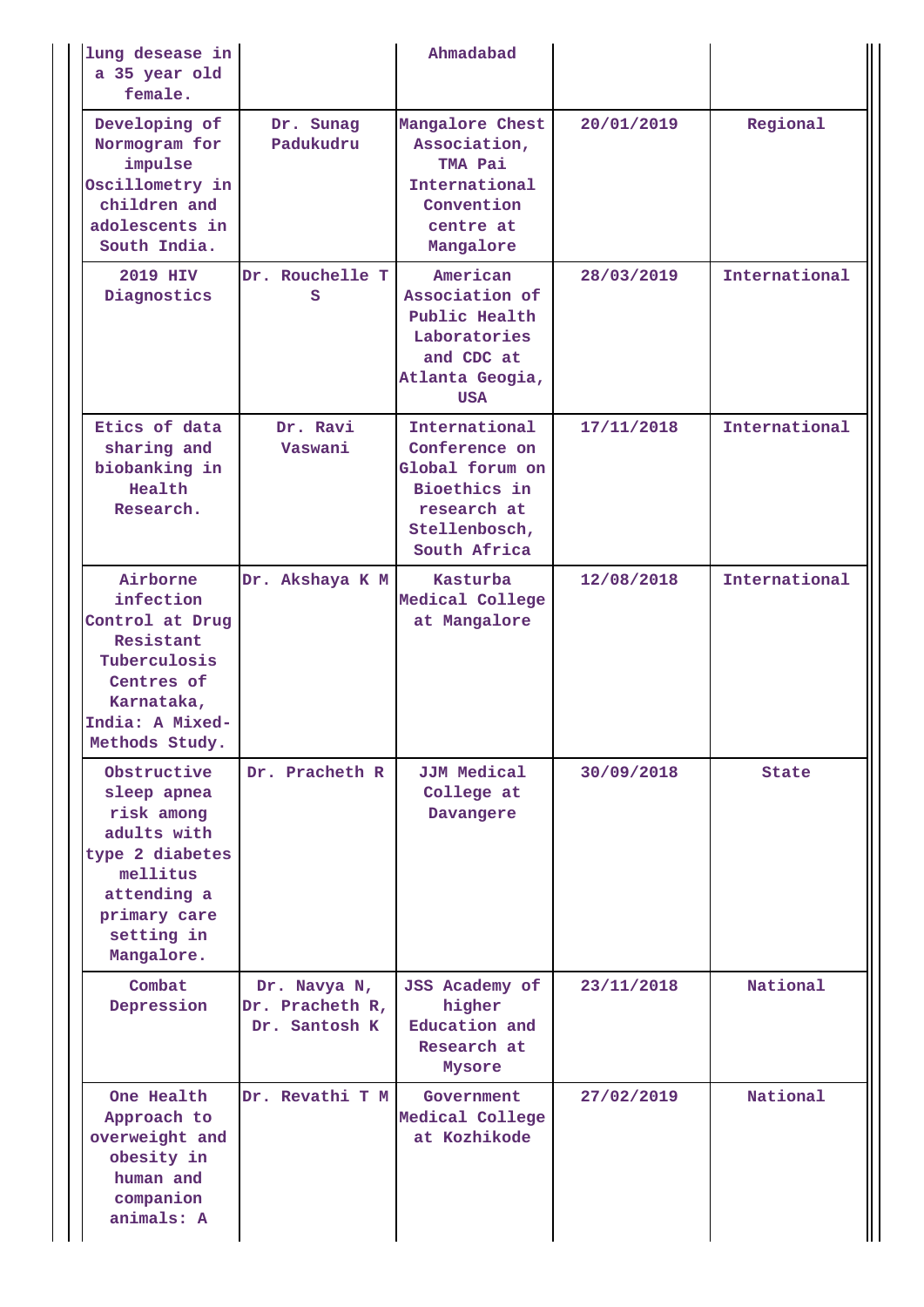| scoping review.                                                                                                                                                                                  |                                                                                         |                                                                                  |                                             |                                                                                                                                                                            |            |                                                                 |                         |
|--------------------------------------------------------------------------------------------------------------------------------------------------------------------------------------------------|-----------------------------------------------------------------------------------------|----------------------------------------------------------------------------------|---------------------------------------------|----------------------------------------------------------------------------------------------------------------------------------------------------------------------------|------------|-----------------------------------------------------------------|-------------------------|
| Correlation of<br>Dr. Shaheena<br>vitamin D<br>Yassir<br>states in<br>coronary artery<br>disease with<br>high<br>sensitively c-<br>creative<br>protein and<br>first<br>angiographic<br>findings. |                                                                                         | Department of<br>Biochemistry, K<br>S hegde Medical<br>Academy at<br>Deralakatte |                                             | 19/09/2018                                                                                                                                                                 |            | Regional                                                        |                         |
| Changes in the<br>expression<br>level of IL 17A<br>and P53<br>Fibrinolytic<br>changes in<br>smokers with<br>and without<br>COPD.                                                                 |                                                                                         | Dr. Ashwini<br>Shetty                                                            |                                             | Department of<br>studies and<br>research in<br>Biochemistry,<br>Mangalore,<br>Jnana Kaveri,<br>postgraduate<br>centre, Chikka<br>Aluvara Kodagu,<br>Karnataka<br>View File | 17/11/2018 |                                                                 | International           |
|                                                                                                                                                                                                  |                                                                                         |                                                                                  |                                             |                                                                                                                                                                            |            |                                                                 |                         |
|                                                                                                                                                                                                  | 3.3.3 - No. of Incubation centre created, start-ups incubated on campus during the year |                                                                                  |                                             |                                                                                                                                                                            |            |                                                                 |                         |
| Incubation<br>Center                                                                                                                                                                             | Name                                                                                    |                                                                                  | Sponsered By                                | Name of the<br>Start-up                                                                                                                                                    |            | Nature of Start-<br><b>up</b>                                   | Date of<br>Commencement |
| MedTech<br>Facility                                                                                                                                                                              | Medical<br>Device Rapid<br>Prototyping<br>Facility                                      |                                                                                  | <b>BIRAC</b>                                | Eishita<br>Healthtech<br>Private<br>Limited                                                                                                                                |            | Medical<br><b>Devices</b>                                       | 07/05/2019              |
| Incubation<br>Facility                                                                                                                                                                           | Yenepoya<br>Foundation<br>for<br>Technology<br>Incubation                               |                                                                                  | Yenepoya<br>(Deemed to<br>be<br>University) | Papersens                                                                                                                                                                  |            | Point of<br>Care<br>Diagnostics,<br>Company not<br>incorporated | 14/05/2019              |
| Incubation<br>Facility                                                                                                                                                                           | Yenepoya<br>Foundation<br>for<br>Technology<br>Incubation                               |                                                                                  | Yenepoya<br>(Deemed to<br>be<br>University) | Mashaa<br>Radpro<br>Private<br>Limited                                                                                                                                     |            | Medical<br>Devices                                              | 26/06/2019              |
|                                                                                                                                                                                                  |                                                                                         |                                                                                  |                                             | View File                                                                                                                                                                  |            |                                                                 |                         |
| 3.4 - Research Publications and Awards                                                                                                                                                           |                                                                                         |                                                                                  |                                             |                                                                                                                                                                            |            |                                                                 |                         |
| $3.4.1$ – Ph. Ds awarded during the year                                                                                                                                                         |                                                                                         |                                                                                  |                                             |                                                                                                                                                                            |            |                                                                 |                         |
| Name of the Department                                                                                                                                                                           |                                                                                         |                                                                                  |                                             |                                                                                                                                                                            |            | Number of PhD's Awarded                                         |                         |
| Anatomy                                                                                                                                                                                          |                                                                                         |                                                                                  |                                             |                                                                                                                                                                            |            | 1                                                               |                         |
| Biochemistry                                                                                                                                                                                     |                                                                                         |                                                                                  |                                             |                                                                                                                                                                            |            | 1                                                               |                         |
|                                                                                                                                                                                                  | Dermatology                                                                             |                                                                                  |                                             |                                                                                                                                                                            |            | 1                                                               |                         |
|                                                                                                                                                                                                  | Dental Materials                                                                        |                                                                                  |                                             |                                                                                                                                                                            |            | 1                                                               |                         |
| Medical Surgical Nursing                                                                                                                                                                         |                                                                                         |                                                                                  |                                             | 1                                                                                                                                                                          |            |                                                                 |                         |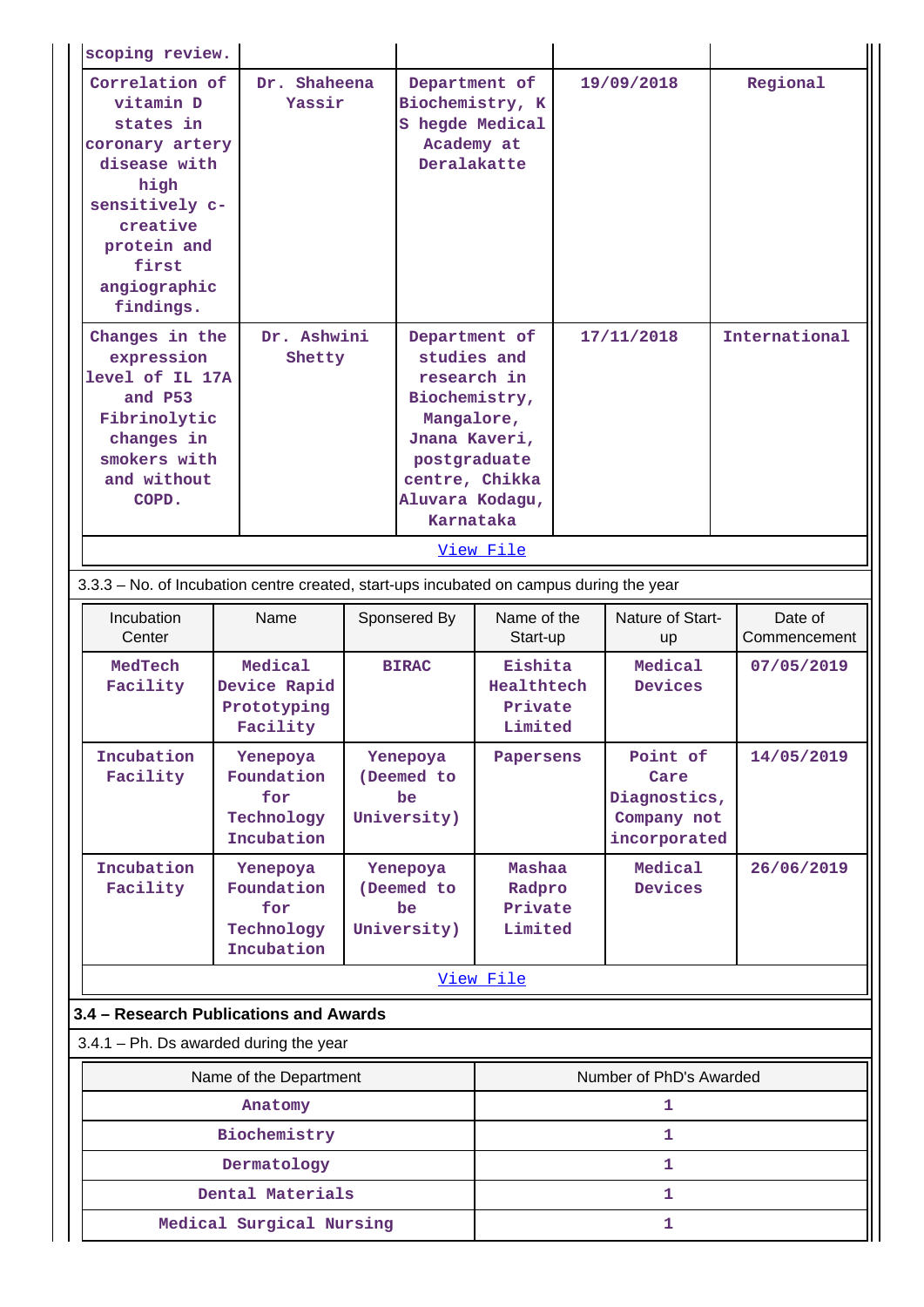| Yenepoya Research Centre                                                              |                                 |                       | 2                                 |  |
|---------------------------------------------------------------------------------------|---------------------------------|-----------------------|-----------------------------------|--|
| 3.4.2 - Research Publications in the Journals notified on UGC website during the year |                                 |                       |                                   |  |
| <b>Type</b>                                                                           | Department                      | Number of Publication | Average Impact Factor (if<br>any) |  |
| National                                                                              | Anaesthesiology                 | 3                     | 0                                 |  |
| National                                                                              | Anatomy                         | 5                     | 0                                 |  |
| National                                                                              | Biochemistry                    | $\overline{2}$        | 0                                 |  |
| National                                                                              | Community Medicine              | 8                     | 0                                 |  |
| National                                                                              | Forensic Medicine<br>Toxicology | 4                     | 0                                 |  |
| National                                                                              | General Surgery                 | $\overline{2}$        | 0                                 |  |
| National                                                                              | General Medicine                | 1                     | 0                                 |  |
| National                                                                              | Hospital<br>Administration      | 1                     | 0                                 |  |
| National                                                                              | Microbiology                    | 5                     | 0.49                              |  |
| National                                                                              | Neurology                       | 7                     | 0                                 |  |
|                                                                                       |                                 | View File             |                                   |  |

 3.4.3 – Books and Chapters in edited Volumes / Books published, and papers in National/International Conference Proceedings per Teacher during the year

| Department               | Number of Publication |  |  |  |
|--------------------------|-----------------------|--|--|--|
| Prosthodontics           |                       |  |  |  |
| Oral Pathology           |                       |  |  |  |
| Dental Materials         |                       |  |  |  |
| Psychiatry               |                       |  |  |  |
| General Medicine         |                       |  |  |  |
| Community Medicine       |                       |  |  |  |
| Yenepoya Research Centre | 12                    |  |  |  |

### [View File](https://assessmentonline.naac.gov.in/public/Postacc/Books_and_Chapters/3835_Books_and_Chapters_1583557462.xlsx)

3.4.4 – Patents published/awarded/applied during the year

| <b>Patent Details</b>                                                                          | Patent status | <b>Patent Number</b> | Date of Award |
|------------------------------------------------------------------------------------------------|---------------|----------------------|---------------|
| Process for<br>Extraction of<br>Exopolysaccharide<br>and Carotenoids in<br>single fermentation | Published     | 201741002382         | 27/07/2018    |
| A system and method<br>for masking and<br>removing noise from<br>digital images                | Published     | 201741003863         | 03/08/2018    |
| Method for<br>detection diagnosis<br>of oral cancer in a<br>sample                             | Published     | US20180321244A1      | 08/11/2018    |
| A Method for                                                                                   | Published     | 201741029867         | 01/03/2019    |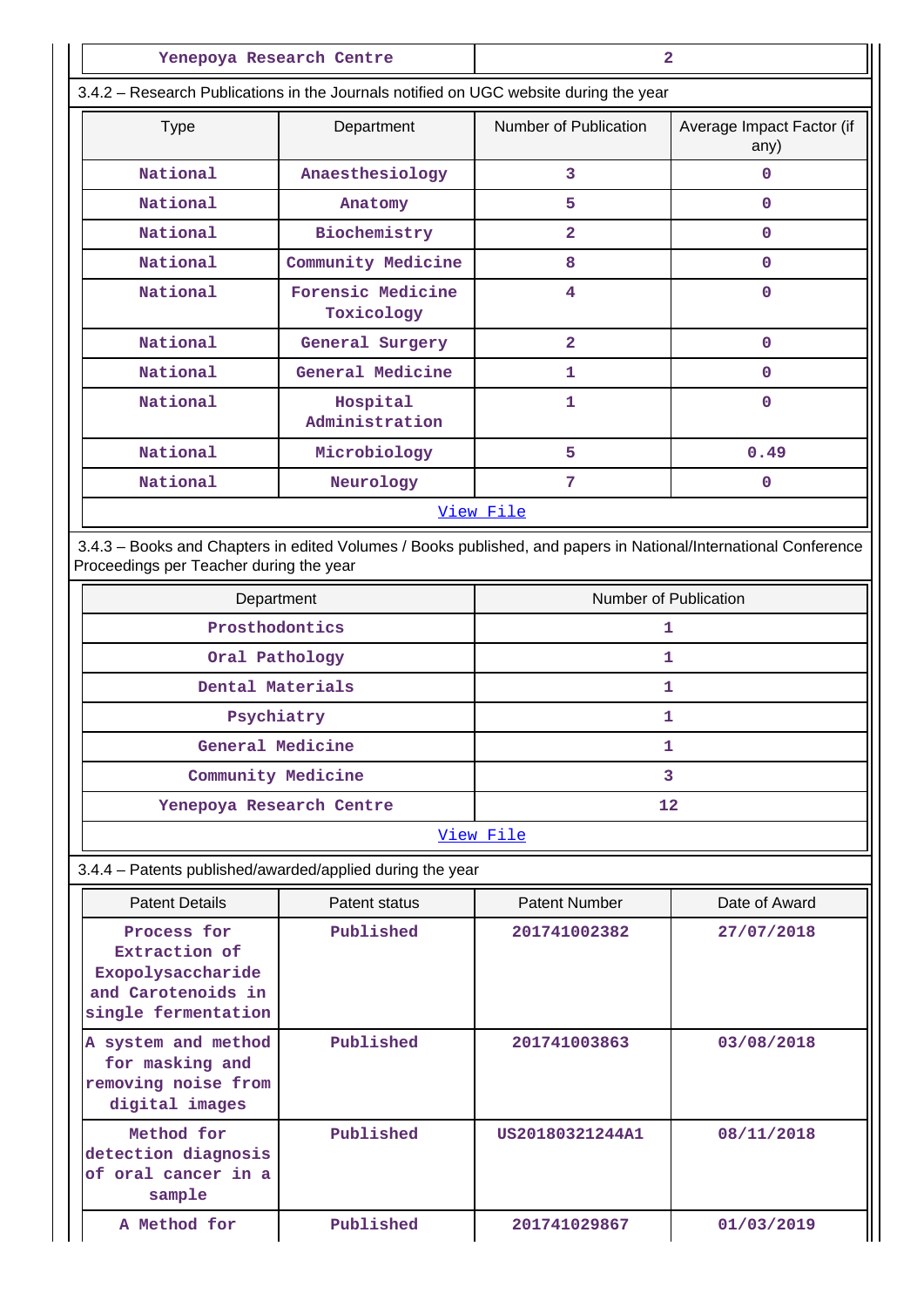| Simulating<br>Orthodontic<br>Treatment                                             |           |              |            |
|------------------------------------------------------------------------------------|-----------|--------------|------------|
| An Orthodontic<br>Bracket System for<br>Lingual Braces                             | Published | 201741030940 | 01/03/2019 |
| Novel Peptides for<br>developing Anti<br>malaria Vaccines<br>and Diagnostic        | Published | 201741013642 | 26/10/2018 |
| An additive<br>infusion bottle                                                     | Filed     | 201841026975 | 19/07/2018 |
| A Radiation<br>shielding<br>composition                                            | Filed     | 201841031824 | 24/08/2018 |
| A dual mode paper<br>analytical device<br>and method of<br>fabricating the<br>same | Filed     | 201841034005 | 10/09/2018 |
| Polymeric Hydrogel                                                                 | Filed     | 201841037809 | 05/10/2018 |
|                                                                                    |           | View File    |            |

 3.4.5 – Bibliometrics of the publications during the last academic year based on average citation index in Scopus/ Web of Science or PubMed/ Indian Citation Index

| Asian<br>Comparativ<br>2018<br>$\mathbf{1}$<br>$\mathbf{1}$<br>Khan DM,<br>Yenepoya<br>e study of<br>Journal of<br>Medical<br>Rao VI,<br>Pharmaceut<br>College<br>gelatinase<br>Moosabba<br>activity<br>ical and<br>MS<br>Clinical<br>and<br>pellicle<br>Research<br>formation<br>among exte<br>nded-<br>spectrum b<br>$eta$ -<br>lactamase<br>and non-ex<br>tended-<br>spectrum b<br>$eta$ -<br>lactamase<br>producing<br>Acinetobac<br>ter<br>baumannii<br>from<br>diabetic<br>foot ulcer<br>infections | Title of the<br>Paper | Name of<br>Author | Title of journal | Year of<br>publication | <b>Citation Index</b> | Institutional<br>affiliation as<br>mentioned in<br>the publication | Number of<br>citations<br>excluding self<br>citation |
|-----------------------------------------------------------------------------------------------------------------------------------------------------------------------------------------------------------------------------------------------------------------------------------------------------------------------------------------------------------------------------------------------------------------------------------------------------------------------------------------------------------|-----------------------|-------------------|------------------|------------------------|-----------------------|--------------------------------------------------------------------|------------------------------------------------------|
|                                                                                                                                                                                                                                                                                                                                                                                                                                                                                                           |                       |                   |                  |                        |                       |                                                                    |                                                      |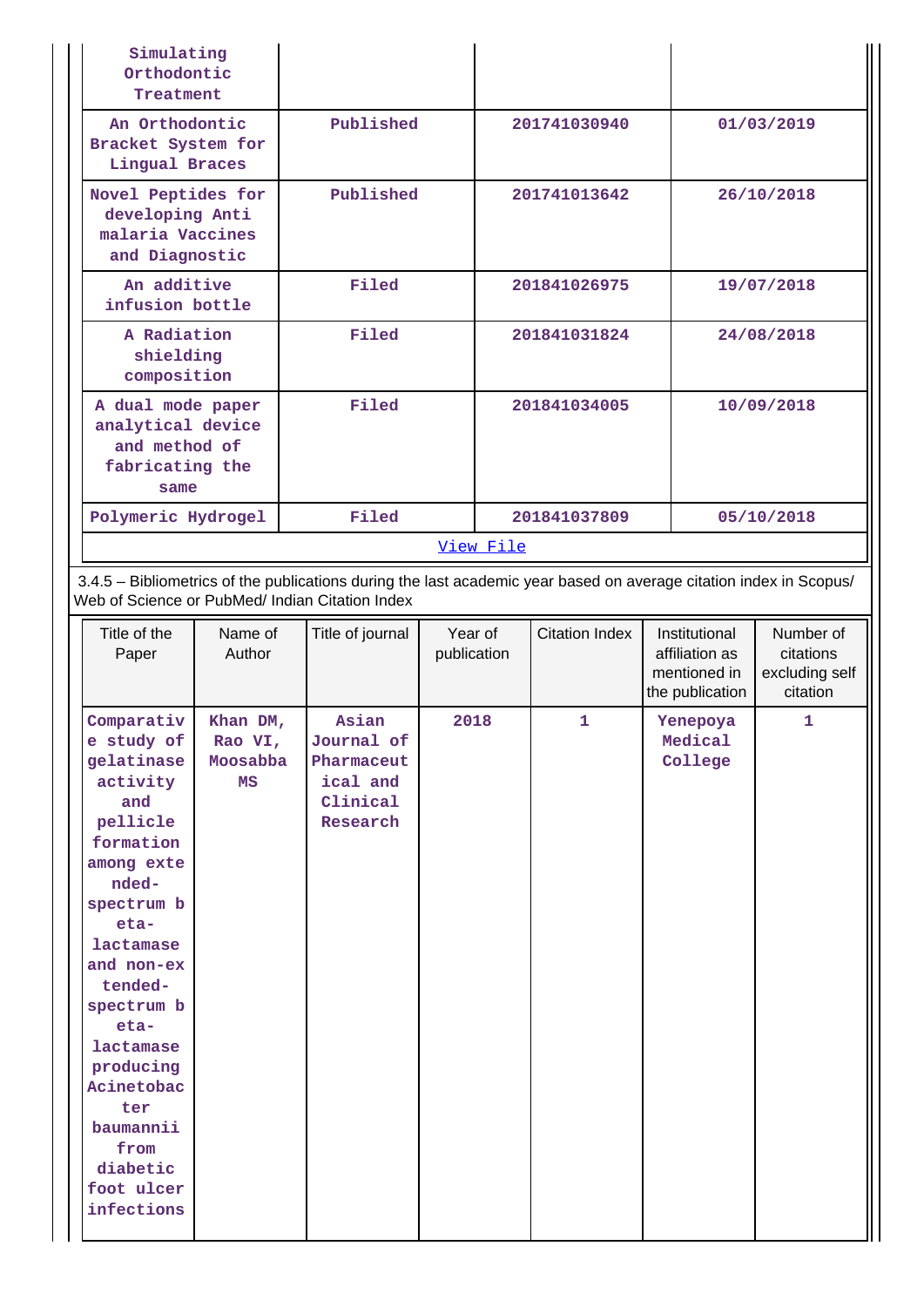| Gender-ass<br>ociated di<br>mensional<br>difference<br>s among<br>normal to<br>non-flow<br>limiting<br>coronary<br>artery<br>dimensions | Paul<br>AD, Ashraf.<br>SM, Subram<br>anyam K,<br>Avadhani R                 | Indian<br>Heart<br>Journal.                                                            | 2018 | $\mathbf 0$    | Yenepoya<br>Medical<br>College | $\mathbf{0}$   |
|-----------------------------------------------------------------------------------------------------------------------------------------|-----------------------------------------------------------------------------|----------------------------------------------------------------------------------------|------|----------------|--------------------------------|----------------|
| Clinical<br>and microb<br>iological<br>profile of<br>diabetic<br>foot ulcer<br>patients<br>in a<br>tertiary<br>care<br>hospital         | Kateel R,<br>Augustine<br>AJ, Prabhu<br>s, Ullal<br>S, Pai M,<br>Adhikari P | <b>Diabetes</b><br>and<br>Metabolic<br>Syndrome:<br>Clinical<br>Research<br>and Review | 2018 | 13             | Yenepoya<br>Medical<br>College | $\overline{3}$ |
| Myocardial<br>bridging<br>'A Double-<br>Edged<br>Sword':<br>Analysis<br>and signif<br>icance                                            | Paul AD,<br>Avadhani<br>R, Subrama<br>nyam K                                | Journal of<br>the<br>Anatomical<br>Society of<br>India.                                | 2018 | $\mathbf 0$    | Yenepoya<br>Medical<br>College | $\mathbf{0}$   |
| Associatio<br>n between<br>Infarction<br>and Dermat<br>oglyphics:<br>A Cross-<br>Sectional<br>Study                                     | Asif M,<br>Bhat $S$ ,<br>Myocardial Nizamuddin<br>S, Mustak<br>м            | Journal of<br>Cardiovasc<br>ular<br>Disease<br>Research                                | 2018 | $\mathbf 0$    | Yenepoya<br>Medical<br>College | $\mathbf{0}$   |
| TG<br>haplotype<br>in the<br>LRP8 is<br>associated<br>with<br>myocardial<br>infarction<br>in South<br>Indian<br>population              | Asif M,<br>Bhat S, Niz<br>amuddin<br>S, Mustak<br>MS                        | Gene                                                                                   | 2018 | $\overline{2}$ | Yenepoya<br>Medical<br>College | $\mathbf{1}$   |
| Characteri<br>stics of<br>bacterial<br>colonizati<br>on after<br>indwelling                                                             | Shabeena<br>KS, Rahul<br>Bhargava,<br>Muhammed<br>AP<br>Manzoor, M          | Urology<br>Annals                                                                      | 2018 | 10             | Yenepoya<br>Research<br>centre | 5              |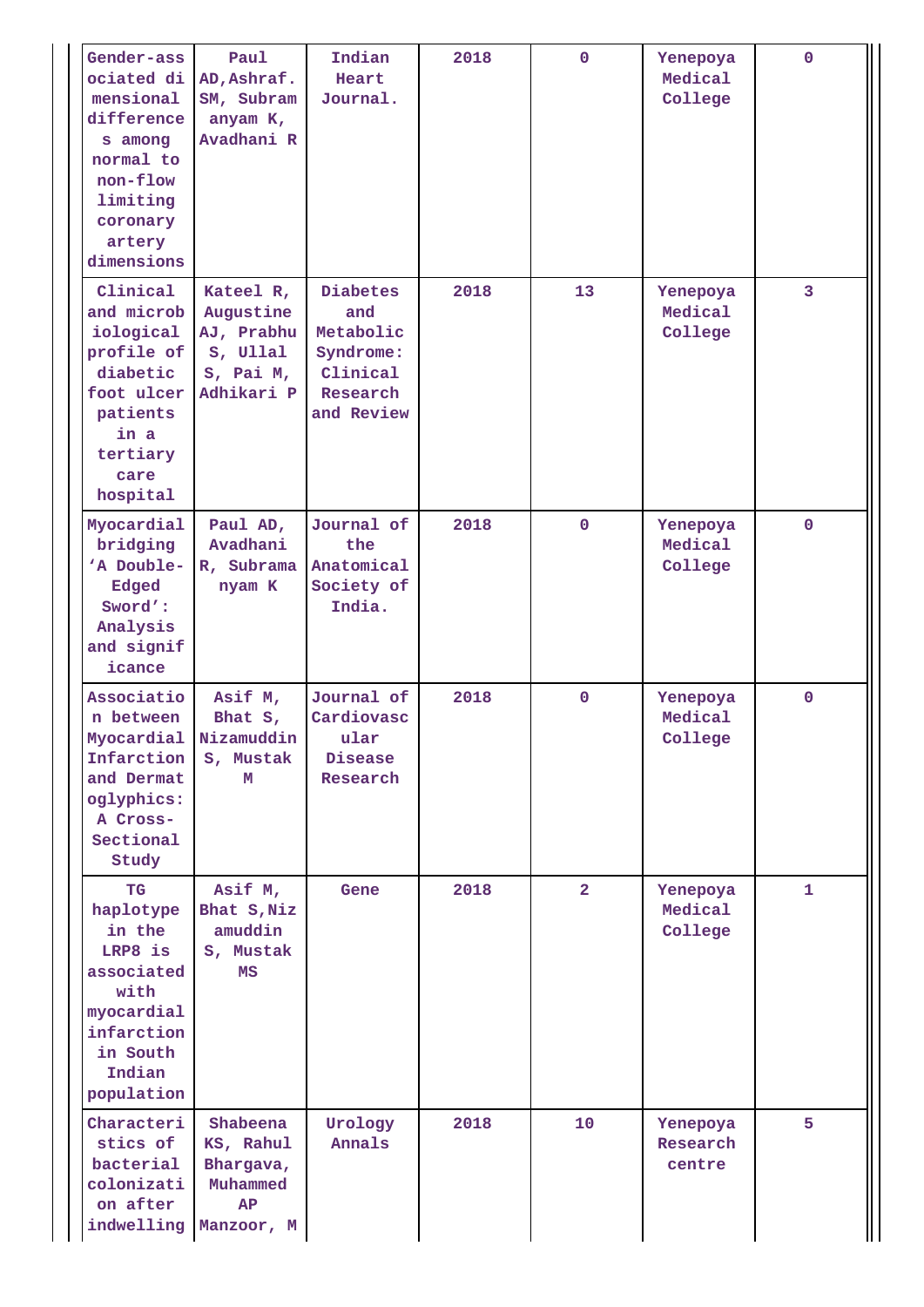| $double -J$<br>ureteral<br>stents for<br>different<br>time<br>duration                                                                                                                                   | ujeeburahi<br>man M                                                                                      |                                 |                        |                |                                                      |                                                                    |
|----------------------------------------------------------------------------------------------------------------------------------------------------------------------------------------------------------|----------------------------------------------------------------------------------------------------------|---------------------------------|------------------------|----------------|------------------------------------------------------|--------------------------------------------------------------------|
| teristics<br>and micros<br>tructure<br>of kidney<br>stones<br>using sync<br>hrotron<br>radiation<br>?CT<br>reveals<br>the<br>mechanism<br>of crystal<br>growth and<br>aggregatio<br>n in mixed<br>stones | Morphologi Manzoor MA<br>cal charac P, Agrawal<br>AK,<br>Singh B, M<br>ujeeburahi<br>man M, Rekh<br>a PD | PLOS ONE                        | 2019                   | $\overline{2}$ | Yenepoya<br>University                               | 5                                                                  |
| $Non-$<br>targeted m<br>etabolomic<br>s reveals<br>distinct<br>chemical c<br>omposition<br>s among<br>different<br>grades of<br>Bai Mudan<br>white tea                                                   | Yue W, Sun<br>W, Rao<br>RSP, Ye N,<br>Yang, Z,<br>Chen M                                                 | Food<br>Chemistry               | 2019                   | 8              | Yenepoya<br>Research<br>centre                       | $\overline{4}$                                                     |
| Inhibition<br>of ERK1/2<br>or AKT<br>activity<br>equally<br>enhances<br>radiation<br>sensitizat<br>ion in<br><b>B16F10</b><br>cells                                                                      | Kalal BS,<br>Fathima F,<br>Pai VR,<br>Sanjeev G,<br>Krishna<br>CM <sub>r</sub><br>Upadhya D              | World<br>Journal of<br>Oncology | 2018                   | $\overline{a}$ | Yenepoya<br>Medical<br>College                       | $\mathbf{O}$                                                       |
|                                                                                                                                                                                                          |                                                                                                          |                                 | View File              |                |                                                      |                                                                    |
| 3.4.6 - h-Index of the Institutional Publications during the year. (based on Scopus/ Web of science)                                                                                                     |                                                                                                          |                                 |                        |                |                                                      |                                                                    |
| Title of the<br>Paper                                                                                                                                                                                    | Name of<br>Author                                                                                        | Title of journal                | Year of<br>publication | h-index        | Number of<br>citations<br>excluding self<br>citation | Institutional<br>affiliation as<br>mentioned in<br>the publication |
| Non-                                                                                                                                                                                                     | Yue W, Sun                                                                                               | Food                            | 2019                   | 221            | 4                                                    | Yenepoya                                                           |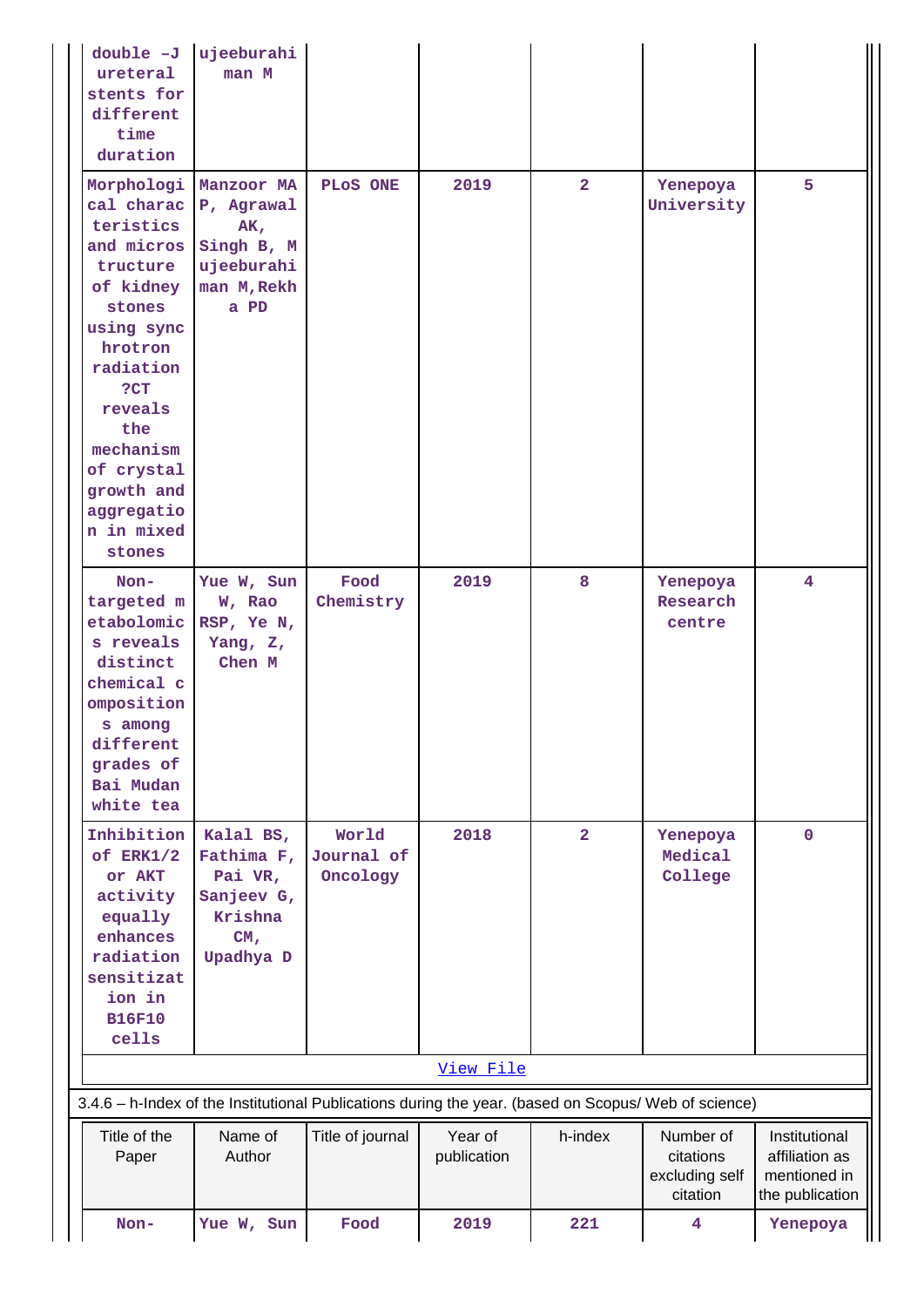| targeted m<br>etabolomic<br>s reveals<br>distinct<br>chemical c<br>omposition<br>s among<br>different<br>grades of<br>Bai Mudan<br>white tea.                                                                                         | W, Rao<br>RSP, Ye N,<br>Yang, Z,<br>Chen M                                                | Chemistry                        |      |     |              | Research<br>centre             |
|---------------------------------------------------------------------------------------------------------------------------------------------------------------------------------------------------------------------------------------|-------------------------------------------------------------------------------------------|----------------------------------|------|-----|--------------|--------------------------------|
| Morphologi<br>cal charac<br>teristics<br>and micros<br>tructure<br>of kidney<br>stones<br>using sync<br>hrotron<br>radiation<br>?CT<br>reveals<br>the<br>mechanism<br>of crystal<br>growth and<br>aggregatio<br>n in mixed<br>stones. | Manzoor MA<br>P, Agrawal<br>AK,<br>Singh B, M<br>ujeeburahi<br>man M,<br>Rekha PD         | PLOS ONE                         | 2019 | 268 | 5            | Yenepoya<br>University         |
| Characteri<br>stics of<br>bacterial<br>colonizati<br>on after<br>indwelling<br>$double -J$<br>ureteral<br>stents for<br>different<br>time<br>duration.                                                                                | Shabeena<br>KS, Rahul<br>Bhargava,<br>Muhammed<br>AP<br>Manzoor, M<br>ujeeburahi<br>man M | Urology<br>Annals                | 2018 | 12  | 5            | Yenepoya<br>Research<br>centre |
| TG<br>haplotype<br>in the<br>LRP8 is<br>associated<br>with<br>myocardial<br>infarction<br>in South<br>Indian pop<br>ulation.                                                                                                          | Asif M,<br>Bhat S, Niz<br>amuddin<br>S, Mustak<br>MS                                      | Gene                             | 2018 | 160 | $\mathbf{1}$ | Yenepoya<br>Medical<br>College |
| Associatio<br>n between<br>Myocardial                                                                                                                                                                                                 | Asif M,<br>Bhat S,<br>Nizamuddin                                                          | Journal of<br>Cardiovasc<br>ular | 2018 | 21  | $\mathbf{0}$ | Yenepoya<br>Medical<br>College |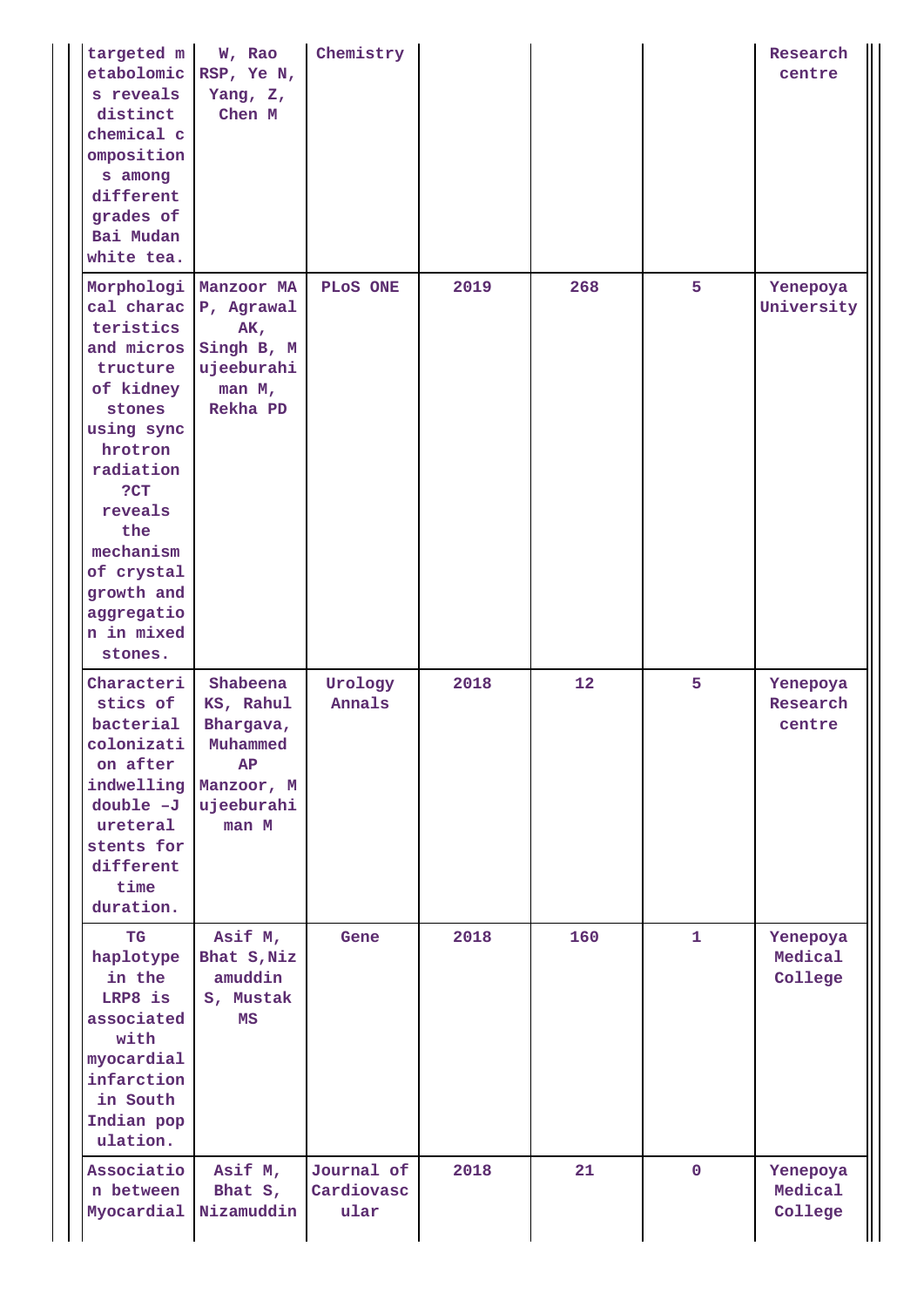| Infarction<br>and Dermat<br>oglyphics:<br>A Cross-<br>Sectional<br>Study.                                                                                                                                                                  | S, Mustak<br>M                                                              | Disease<br>Research                                                             |      |    |              |                                |
|--------------------------------------------------------------------------------------------------------------------------------------------------------------------------------------------------------------------------------------------|-----------------------------------------------------------------------------|---------------------------------------------------------------------------------|------|----|--------------|--------------------------------|
| Myocardial<br>bridging<br>'A Double-<br>Edged<br>Sword':<br>Analysis<br>and signif<br>icance.                                                                                                                                              | Paul AD,<br>Avadhani<br>R, Subrama<br>nyam K                                | Journal of<br>the<br>Anatomical<br>Society of<br>India.                         | 2018 | 9  | $\mathbf 0$  | Yenepoya<br>Medical<br>College |
| Clinical<br>and microb<br>iological<br>profile of<br>diabetic<br>foot ulcer<br>patients<br>in a<br>tertiary<br>care<br>hospital.                                                                                                           | Kateel R,<br>Augustine<br>AJ, Prabhu<br>s, Ullal<br>S, Pai M,<br>Adhikari P | Diabetes<br>and<br>Metabolic<br>Syndrome:<br>Clinical<br>Research<br>and Review | 2018 | 25 | 3            | Yenepoya<br>Medical<br>College |
| Gender-ass<br>ociated di<br>mensional<br>difference<br>s among<br>normal to<br>non-flow<br>limiting<br>coronary<br>artery dim<br>ensions.                                                                                                  | Paul<br>AD, Ashraf.<br>SM, Subram<br>anyam K,<br>Avadhani R                 | Indian<br>Heart<br>Journal.                                                     | 2018 | 35 | $\mathbf 0$  | Yenepoya<br>Medical<br>College |
| Comparativ<br>e study of<br>gelatinase<br>activity<br>and<br>pellicle<br>formation<br>among exte<br>nded-<br>spectrum b<br>eta-<br>lactamase<br>and non-ex<br>tended-<br>spectrum b<br>eta-<br>lactamase<br>producing<br>Acinetobac<br>ter | Khan DM,<br>Rao VI,<br>Moosabba<br>МS                                       | Asian<br>Journal of<br>Pharmaceut<br>ical and<br>Clinical<br>Research           | 2018 | 26 | $\mathbf{1}$ | Yenepoya<br>Medical<br>College |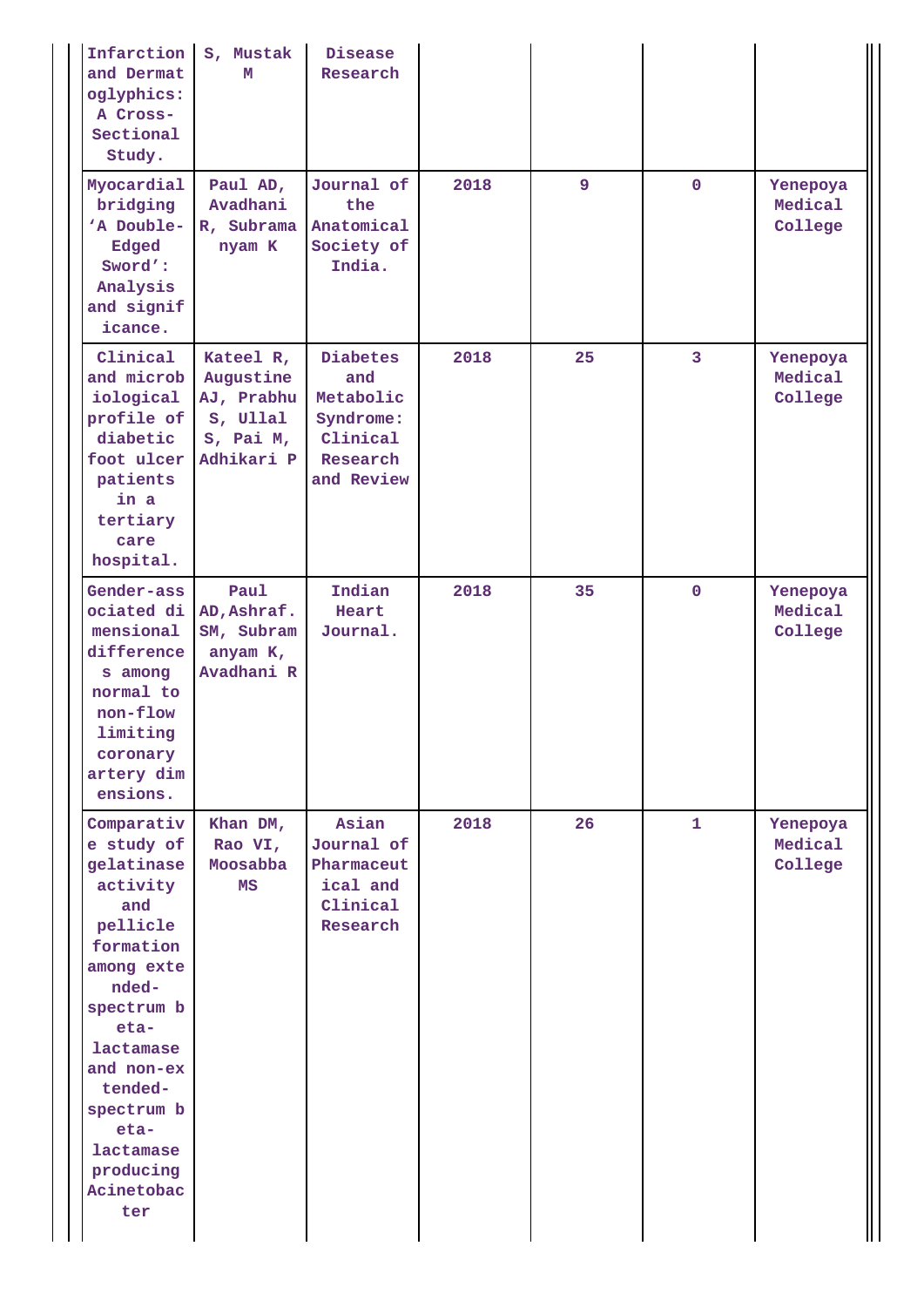| baumannii<br>from<br>diabetic<br>foot ulcer<br>infections<br>Inhibition<br>of ERK1/2<br>or AKT<br>activity<br>equally<br>enhances<br>radiation<br>sensitizat<br>ion in<br><b>B16F10</b><br>cells | Kalal BS,<br>Fathima F,<br>Pai VR,<br>Sanjeev G,<br>Krishna<br>CM <sub>r</sub><br>Upadhya D | World<br>Journal of<br>Oncology                            | 2018                                  |                                                                                                                                  | 1                                                                                     | $\mathbf 0$ |                                         | Yenepoya<br>Medical<br>College |
|--------------------------------------------------------------------------------------------------------------------------------------------------------------------------------------------------|---------------------------------------------------------------------------------------------|------------------------------------------------------------|---------------------------------------|----------------------------------------------------------------------------------------------------------------------------------|---------------------------------------------------------------------------------------|-------------|-----------------------------------------|--------------------------------|
| 3.4.7 - Faculty participation in Seminars/Conferences and Symposia during the year                                                                                                               |                                                                                             |                                                            |                                       | View File                                                                                                                        |                                                                                       |             |                                         |                                |
| Number of Faculty                                                                                                                                                                                |                                                                                             | International                                              |                                       |                                                                                                                                  |                                                                                       |             |                                         |                                |
| Attended/Semina                                                                                                                                                                                  |                                                                                             | 8                                                          | National<br>38                        |                                                                                                                                  | <b>State</b><br>36                                                                    |             |                                         | Local<br>151                   |
| rs/Workshops                                                                                                                                                                                     |                                                                                             |                                                            |                                       |                                                                                                                                  |                                                                                       |             |                                         |                                |
| Presented<br>papers                                                                                                                                                                              |                                                                                             | 25                                                         | 42                                    |                                                                                                                                  | 24                                                                                    |             | 4                                       |                                |
| Resource<br>persons                                                                                                                                                                              |                                                                                             | 14                                                         |                                       | 23                                                                                                                               | 28                                                                                    |             |                                         | 39                             |
|                                                                                                                                                                                                  |                                                                                             |                                                            |                                       | View File                                                                                                                        |                                                                                       |             |                                         |                                |
| 3.5 - Consultancy                                                                                                                                                                                |                                                                                             |                                                            |                                       |                                                                                                                                  |                                                                                       |             |                                         |                                |
|                                                                                                                                                                                                  |                                                                                             | 3.5.1 – Revenue generated from Consultancy during the year |                                       |                                                                                                                                  |                                                                                       |             |                                         |                                |
| Name of the Consultan(s)<br>department                                                                                                                                                           |                                                                                             | Name of consultancy<br>project                             |                                       | Consulting/Sponsoring<br>Agency                                                                                                  |                                                                                       |             | Revenue generated<br>(amount in rupees) |                                |
| Yenepoya Research<br>Centre                                                                                                                                                                      |                                                                                             | Water analysis                                             |                                       | Maintenance<br>Department                                                                                                        |                                                                                       |             | 3000                                    |                                |
| Yenepoya Research<br>Centre                                                                                                                                                                      |                                                                                             |                                                            | Antifungal activity<br>against fungi. |                                                                                                                                  | Ms. Rejina, PhD<br>Scholar, Department<br>of Chemistry,<br>Mangalore<br>University    |             | 6432                                    |                                |
| Cytotoxicity on<br>Yenepoya Research<br>cancer cells<br>Centre                                                                                                                                   |                                                                                             |                                                            |                                       | Dr. Ishwar Bhat,<br>Nitte Global Gulabi<br>Shetty Memorial<br>Institute of<br>Pharmaceutical<br>Sciences, Paneer,<br>Deralakatte |                                                                                       |             | 13440                                   |                                |
| Yenepoya Research<br>Centre                                                                                                                                                                      |                                                                                             | Baterial endotoxin<br>test for RO<br>dialysis water.       |                                       |                                                                                                                                  | The Incharge,<br>Maintenance dept.,<br>Yenepoya Speciality<br>Hospital,<br>Kodialbail |             | 5664                                    |                                |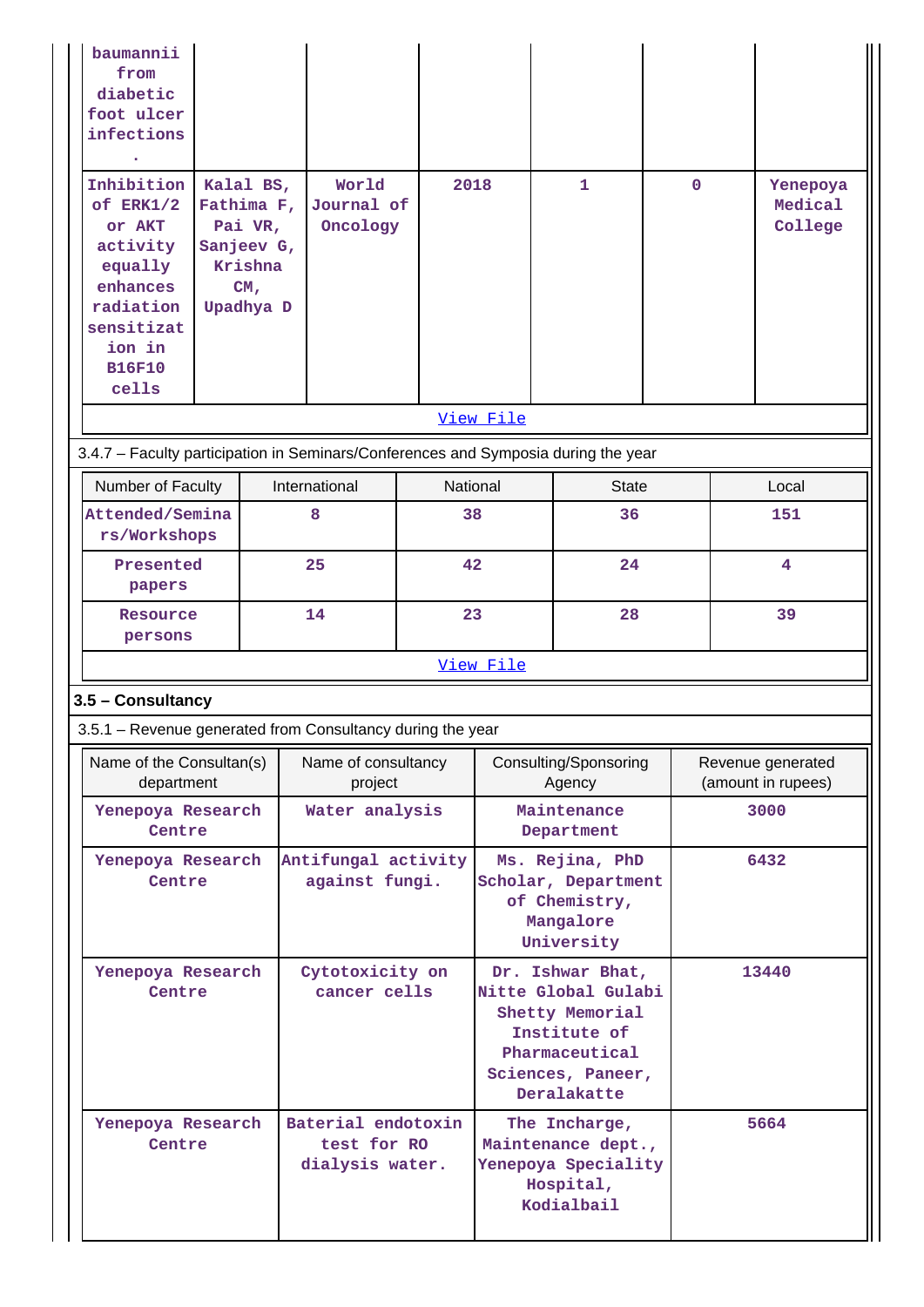| Yenepoya Research<br>Centre                                                          | Flow cytometry<br>analysis charges                                 |                                                                  | Ms. Sheeja CC, DST-<br>Inspire Fellow,<br>Dept. of Animal<br>Science, Central<br>University of<br>Kerala, Kasargod,<br>Kerala            |                                                                               |  | 2950               |
|--------------------------------------------------------------------------------------|--------------------------------------------------------------------|------------------------------------------------------------------|------------------------------------------------------------------------------------------------------------------------------------------|-------------------------------------------------------------------------------|--|--------------------|
| Centre for Systems<br>Biology and<br>Molecular Medicine                              | MS based proteomic<br>analysis                                     |                                                                  | Director, National<br>Institute of Plant<br>Genome research<br>Jawaharlal Nehru<br>University campus<br>Aruna Asaf Ali Marg<br>New Delhi |                                                                               |  | 566400             |
| Yenepoya Research<br>Centre                                                          | Cell viability by<br>MTT assay                                     |                                                                  | Dr. Anitha A, Zen<br>Dental health care,<br># 649, Mezzanine<br>floor, 100ft road,<br>6th Block.<br>Koramangala,<br>Bangalore- 560095    |                                                                               |  | 5310               |
| Yenepoya Research<br>Centre                                                          | Cell proliferation<br>by trypan blue<br>method                     |                                                                  |                                                                                                                                          | K. Prashantha C/o<br>Mangalore<br>University                                  |  | 5900               |
| Yenepoya Research<br>Centre                                                          | Microbiological ana<br>lysis, Azadirachtin<br>content by HPLC      |                                                                  |                                                                                                                                          | St. George<br>Homeopathy, Padil<br>Junction, Mangalore                        |  | 13452              |
| Yenepoya Research<br>Centre                                                          | Cytoxicity by MTT<br>assay                                         |                                                                  |                                                                                                                                          | Ms. Uwabagira<br>Nadine, Dept. Of<br>Biochemistry,<br>Mangalore<br>University |  | 17700              |
|                                                                                      |                                                                    |                                                                  | View File                                                                                                                                |                                                                               |  |                    |
| 3.5.2 – Revenue generated from Corporate Training by the institution during the year |                                                                    |                                                                  |                                                                                                                                          |                                                                               |  |                    |
| Name of the<br>Consultan(s)<br>department                                            | Title of the<br>programme                                          | Agency seeking /<br>training                                     |                                                                                                                                          | Revenue generated<br>(amount in rupees)                                       |  | Number of trainees |
| <b>ACTS YEN</b><br>Yenepoya<br>(Deemed to be<br>University)                          | CPR Training                                                       | Assam Cancer<br>Care Foundation                                  |                                                                                                                                          | 124508                                                                        |  | 131                |
| Department of<br>General<br>Surgery,<br>Yenepoya<br>Medical<br>College,<br>Mangalore | Hands on<br>Training in<br>Laparoscopy                             | Verwandeln<br>Institute,<br>Kochi                                |                                                                                                                                          | 200000                                                                        |  | 10                 |
| Yenepoya (deemed<br>to be<br>university)<br><b>ACTS YEN</b>                          | Regional<br>Workshop on<br>Midwifery<br>Simulation and<br>Skills - | M.V. Shetty<br>Nursing<br>College, Athena<br>Nursing<br>College, |                                                                                                                                          | 20300                                                                         |  | 80                 |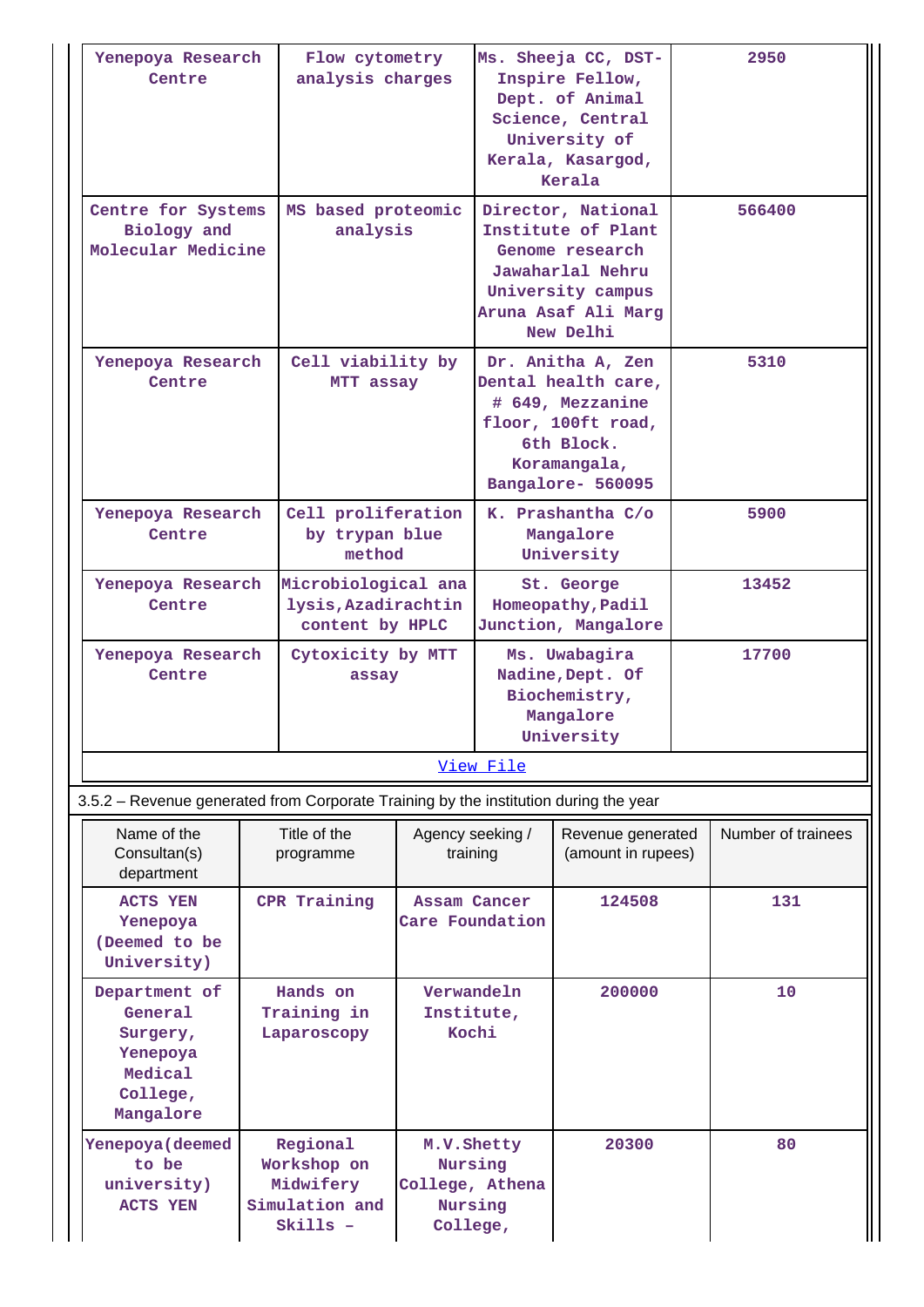|                                                             | Leading the way<br>with quality<br>care.                                                      | Falnir,<br>Mangalore,<br>Indira College<br>of Nursing,<br>Falnir,<br>Mangalore,<br>Yenepoya<br>Nursing<br>College,<br>Deralakatte,<br>Mangalore,<br>NitteUsha<br>Institute of<br>Health Science,<br>Deralakatte,<br>Mangalore and<br>K. Pandyaraja B |         |     |
|-------------------------------------------------------------|-----------------------------------------------------------------------------------------------|------------------------------------------------------------------------------------------------------------------------------------------------------------------------------------------------------------------------------------------------------|---------|-----|
| Yenepoya<br>Medical College<br>Hospital                     | Student<br>exchange<br>programmme                                                             | Shree Devi<br>College of<br>Pharmacy                                                                                                                                                                                                                 | 1460000 | 146 |
| <b>ACTS YEN</b><br>Yenepoya<br>(Deemed to be<br>University) | (AHA) BLS ACLS<br>for PGs Interns                                                             | For PGs Interns<br>(YMCH)                                                                                                                                                                                                                            | 1217400 | 360 |
| ACTS YEN<br>Yenepoya<br>(Deemed to be<br>University)        | <b>BLS</b> for Dental<br>Interns                                                              | Dental Interns<br>(YDC)                                                                                                                                                                                                                              | 28600   | 11  |
| <b>ACTS YEN</b><br>Yenepoya<br>(Deemed to be<br>University) | Finishing<br>School for<br><b>Nurses</b>                                                      | <b>Nurses (YMCH)</b>                                                                                                                                                                                                                                 | 344000  | 91  |
| ACTS YEN<br>Yenepoya<br>(Deemed to be<br>University)        | DERMABASICS -<br>2018                                                                         | First year<br>Postgraduates<br>of Dermatology,<br>Venereology<br>Leprosy                                                                                                                                                                             | 4000    | 116 |
| ACTS YEN<br>Yenepoya<br>(Deemed to be<br>University)        | Abbott Workshop<br>for doctors and<br>health care<br>providers of<br>Abbott India<br>Limited. | ABBOTT India<br>Limited,<br>Registered<br>office at 3-4,<br>Corporated<br>Park,<br>SionTrombay<br>Road, Mumbai<br>400 07.                                                                                                                            | 30000   | 17  |
| <b>ACTS YEN</b><br>Yenepoya<br>(Deemed to be<br>University) | <b>Advanced NRP</b><br>Provider Course                                                        | For Paediatric<br>PGs and doctors<br>of Yenepoya<br>Medical College<br>and outsiders<br>in association<br>with Pediatric<br>department<br>View File                                                                                                  | 246000  | 42  |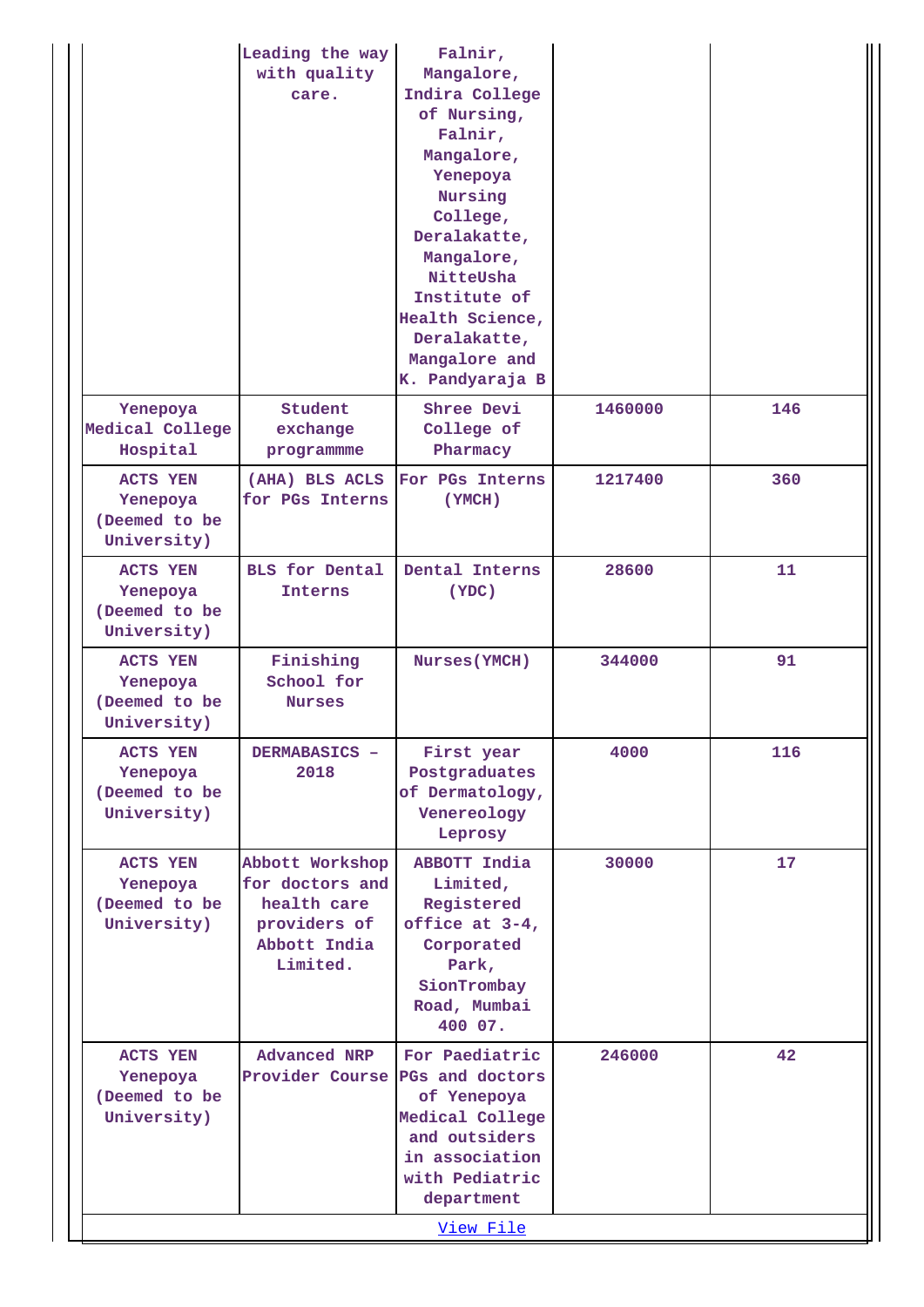### **3.6 – Extension Activities**

 3.6.1 – Number of extension and outreach programmes conducted in collaboration with industry, community and Non- Government Organisations through NSS/NCC/Red cross/Youth Red Cross (YRC) etc., during the year

| Title of the activities                                                                                                         | Organising unit/agency/<br>collaborating agency                                                                                   | Number of teachers<br>participated in such<br>activities | Number of students<br>participated in such<br>activities |  |  |  |  |
|---------------------------------------------------------------------------------------------------------------------------------|-----------------------------------------------------------------------------------------------------------------------------------|----------------------------------------------------------|----------------------------------------------------------|--|--|--|--|
| Field Programme:<br>Visit to anganwadi                                                                                          | Rajagudde<br>Anganawadi,<br>Harekala Panchayath                                                                                   | 8                                                        | 200                                                      |  |  |  |  |
| Field Programme:<br>Visit to water<br>treatment plant                                                                           | Dakshina Kannada                                                                                                                  | 8                                                        | 200                                                      |  |  |  |  |
| Field Programme:<br>Visit to Sewage<br>treatment plant                                                                          | Dakshina Kannada                                                                                                                  | 6                                                        | 150                                                      |  |  |  |  |
| Field Programme:<br>Visit to TB centre                                                                                          | In collaboration<br>with Government<br>District TB Centre                                                                         | 14                                                       | 196                                                      |  |  |  |  |
| Visit to<br>Amblamogaru PHC                                                                                                     | Harekala Panchayath                                                                                                               | 10                                                       | 183                                                      |  |  |  |  |
| Field Programme:<br>Visit to PHC,<br>Kurnad                                                                                     | Mudipu Panchayath                                                                                                                 | $\overline{2}$                                           | 28                                                       |  |  |  |  |
| Field Programme:<br>Visit to KMF                                                                                                | Dakshina Kannada<br>district<br>cooperative milk<br>producers'<br>societies' union<br>limited, Kulshekara                         | 12                                                       | 171                                                      |  |  |  |  |
| Field Programme:<br>Visit to old age<br>home Olavina Halli                                                                      | In collaboration<br>with Rehabilitation<br>and Community<br>Development Centre,<br>OlavinaHalli<br>(Humanity First<br>Foundation) | 14                                                       | 196                                                      |  |  |  |  |
| Field Programme:<br>Visit to district<br>lab                                                                                    | In collaboration<br>with Government<br>District Lab                                                                               | 14                                                       | 196                                                      |  |  |  |  |
| Field Programme:<br>Visit to link trade<br>de-addiction centre<br>- Field Programme                                             | In collaboration<br>with LINK Anti<br>Addiction Citizens'<br>Committee                                                            | 12                                                       | 171                                                      |  |  |  |  |
| View File                                                                                                                       |                                                                                                                                   |                                                          |                                                          |  |  |  |  |
| 3.6.2 - Awards and recognition received for extension activities from Government and other recognized bodies<br>during the year |                                                                                                                                   |                                                          |                                                          |  |  |  |  |

| Name of the activity | Award/Recognition | <b>Awarding Bodies</b> | Number of students<br><b>Benefited</b> |
|----------------------|-------------------|------------------------|----------------------------------------|
| Social               | Human achievers   | Ghana High             |                                        |
| Responsibility       | award 2019        | Commission, Ghana      |                                        |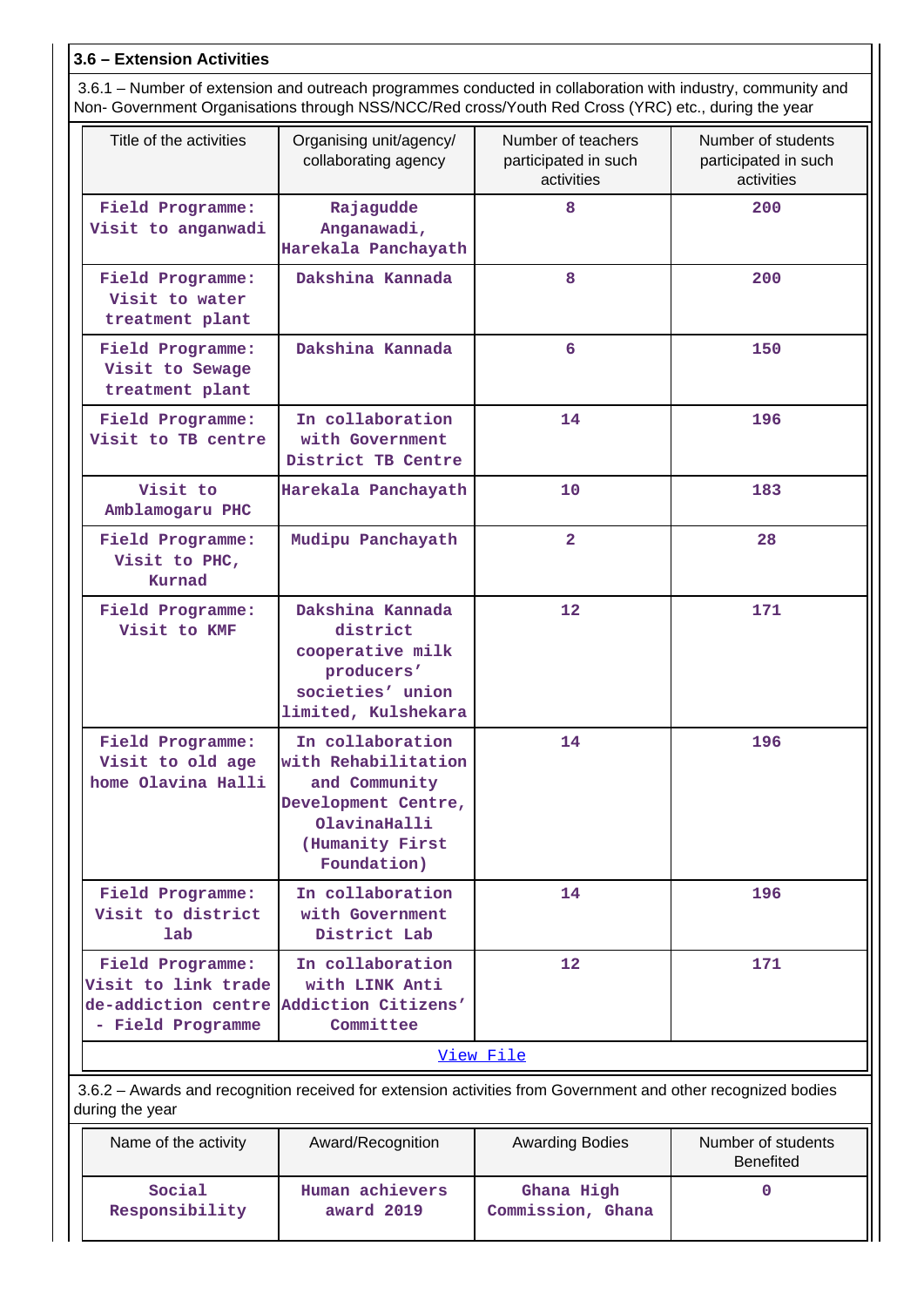| Geriatric Services                                                                                                                                                                                             |                                                        | State award for<br>Geriatric clinic<br>for the best<br>Geriatric services                          |                                | State Govt. of<br>Karnataka                                                          |                                                         | $\Omega$     |  |
|----------------------------------------------------------------------------------------------------------------------------------------------------------------------------------------------------------------|--------------------------------------------------------|----------------------------------------------------------------------------------------------------|--------------------------------|--------------------------------------------------------------------------------------|---------------------------------------------------------|--------------|--|
| CME on innovations<br>in Malaria Control                                                                                                                                                                       |                                                        | Chairperson for the<br>session                                                                     |                                | <b>Father Muller</b><br>Medical College,<br>Mangalore                                |                                                         | $\Omega$     |  |
| Manipal McGill<br>Infectious Disease<br>International<br>Conference - 2018                                                                                                                                     |                                                        | Third Prize for the<br>poster presentation                                                         |                                | Manipal McGill<br>Center for<br>Infectious Diseases                                  |                                                         | $\mathbf{0}$ |  |
| Karnataka<br>pulmonologists<br>annual state<br>conference                                                                                                                                                      | Panelist in the<br>panel discussion on<br>Tuberculosis |                                                                                                    | Mangalore Chest<br>Association |                                                                                      |                                                         | $\Omega$     |  |
| Study protocol<br>review                                                                                                                                                                                       |                                                        | Invited as a<br>subject expert in<br>Maternal Nutrition<br><b>Technical Expert</b><br>Consultation |                                | Institutional<br>Institute of<br>Population<br>Sciences, MoHFw,<br>Unicef and NCEARD |                                                         | $\mathbf{O}$ |  |
| Dissemination<br>workshop for<br>Telangana and<br>Karnataka pilot<br>implementation<br>project                                                                                                                 |                                                        | Invited speaker                                                                                    |                                | The National<br>Institute of<br>Nutrition,<br>Hyderabad                              |                                                         | $\mathbf{0}$ |  |
| Capsular Course on<br>Nutrition<br>Epidemiology                                                                                                                                                                | Resource person                                        | Institute of Public<br>Health, Ranchi                                                              |                                |                                                                                      |                                                         | $\Omega$     |  |
| Orientation and<br>Sensitization<br>Training on<br>Palliative Care                                                                                                                                             |                                                        | Resource person                                                                                    |                                | District Health and<br>Family Welfare<br>Department,<br>Dakshina Kannada             | $\Omega$                                                |              |  |
| Talk on "General<br>Cancer"                                                                                                                                                                                    |                                                        | Resource person                                                                                    |                                | Directorate of<br>Technical<br>Education,<br>Bangalore                               |                                                         | $\mathbf 0$  |  |
|                                                                                                                                                                                                                |                                                        |                                                                                                    | View File                      |                                                                                      |                                                         |              |  |
| 3.6.3 - Students participating in extension activities with Government Organisations, Non-Government<br>Organisations and programmes such as Swachh Bharat, Aids Awareness, Gender Issue, etc. during the year |                                                        |                                                                                                    |                                |                                                                                      |                                                         |              |  |
| Name of the scheme                                                                                                                                                                                             | Organising unit/Agen<br>cy/collaborating<br>agency     | Name of the activity                                                                               |                                | Number of teachers<br>participated in such<br>activites                              | Number of students<br>participated in such<br>activites |              |  |
| Health<br>awareness                                                                                                                                                                                            | Rajagudde<br>Anganwadi,<br>Harekala<br>Panchayath      | Focus group                                                                                        | discussion                     | 2                                                                                    |                                                         | 28           |  |
| Health<br>awareness                                                                                                                                                                                            | Mallar<br>Anganwadi,<br>Harekala<br>Panchayath         | Participatory<br>mapping                                                                           |                                | $\overline{\mathbf{2}}$                                                              |                                                         | 28           |  |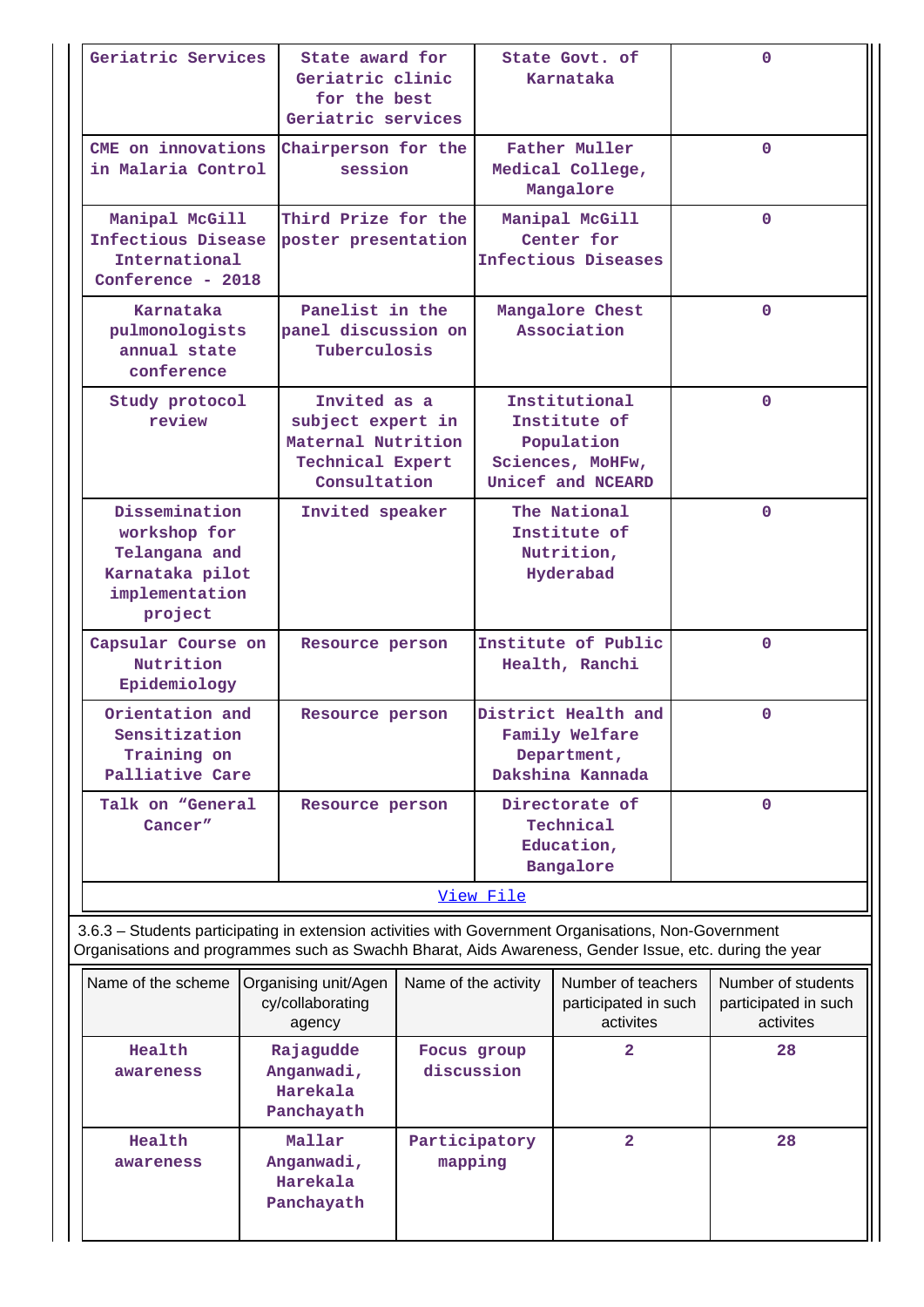| Health<br>awareness                                                                                         |                                  | Harekala<br>panchayath                                    |                          | Role play                                           | $\overline{\mathbf{2}}$               | 28             |  |
|-------------------------------------------------------------------------------------------------------------|----------------------------------|-----------------------------------------------------------|--------------------------|-----------------------------------------------------|---------------------------------------|----------------|--|
| Health<br>awareness                                                                                         |                                  | Government<br>Primary School,<br>Kasaba Bengre            | Role play                |                                                     | $\overline{\mathbf{2}}$               | 28             |  |
| Health<br>awareness                                                                                         |                                  | Harekala<br>panchayath                                    |                          | Focus group<br>discussion                           | $\overline{\mathbf{2}}$               | 28             |  |
| Health<br>awareness                                                                                         |                                  | Harekala<br>panchayath                                    |                          | $\overline{\mathbf{2}}$<br>Participatory<br>mapping |                                       | 28             |  |
| Health<br>awareness                                                                                         |                                  | Madaninagar<br>anganawadi,<br>Munnur<br>Panchayat         | Focus group              | discussion                                          | $\overline{\mathbf{2}}$               | 27             |  |
| Health<br>awareness                                                                                         |                                  | Harekala<br>panchayath                                    | Participatory<br>mapping |                                                     | $\overline{\mathbf{2}}$               | 27             |  |
| Health<br>awareness                                                                                         |                                  | Deralakatte Bus<br>stand and YMCH<br>hospital<br>premises |                          | Role play                                           | $\overline{2}$                        | 27             |  |
| Health<br>awareness                                                                                         |                                  | Harekala<br>panchayath                                    | Focus group              | discussion                                          | $\overline{\mathbf{2}}$               | 28             |  |
|                                                                                                             |                                  |                                                           |                          | View File                                           |                                       |                |  |
| 3.7 - Collaborations                                                                                        |                                  |                                                           |                          |                                                     |                                       |                |  |
| 3.7.1 – Number of Collaborative activities for research, faculty exchange, student exchange during the year |                                  |                                                           |                          |                                                     |                                       |                |  |
| Nature of activity                                                                                          |                                  |                                                           | Participant              |                                                     | Source of financial support           | Duration       |  |
| Joint Research<br>Projects                                                                                  |                                  | 73                                                        |                          |                                                     | <b>ICMR</b>                           | 365            |  |
| Research and<br>Student exchange<br>(PhD)                                                                   |                                  | 1                                                         |                          |                                                     | Respective<br>Institutions            | 47             |  |
| Research Activities                                                                                         |                                  | $\overline{a}$                                            |                          |                                                     | Yenepoya (Deemed to<br>be University) | 26             |  |
| Research and<br>Development                                                                                 |                                  | 3                                                         |                          | Yenepoya (Deemed to<br>be University)               |                                       | 4              |  |
| Research and<br>Development                                                                                 |                                  | 1                                                         |                          | Respective<br>Institutions                          |                                       | $\overline{2}$ |  |
|                                                                                                             | Research and<br>Student exchange |                                                           | $\overline{2}$           |                                                     | Respective<br>Institutions            | 3              |  |
| Research and<br>Development                                                                                 |                                  | 3                                                         |                          | Yenepoya (Deemed to<br>be University)               |                                       | 4              |  |
| Skill enhancement<br>and joint projects                                                                     |                                  | 97                                                        |                          | Respective<br>Institutions                          |                                       | 6              |  |
| Development                                                                                                 | Research and<br>$\overline{a}$   |                                                           |                          | Respective<br>Institutions                          |                                       | 3              |  |
| Facilitate<br>3<br>innovation in<br>healthcare<br>technology                                                |                                  |                                                           |                          | Yenepoya (Deemed to<br>be University)               | $\overline{2}$                        |                |  |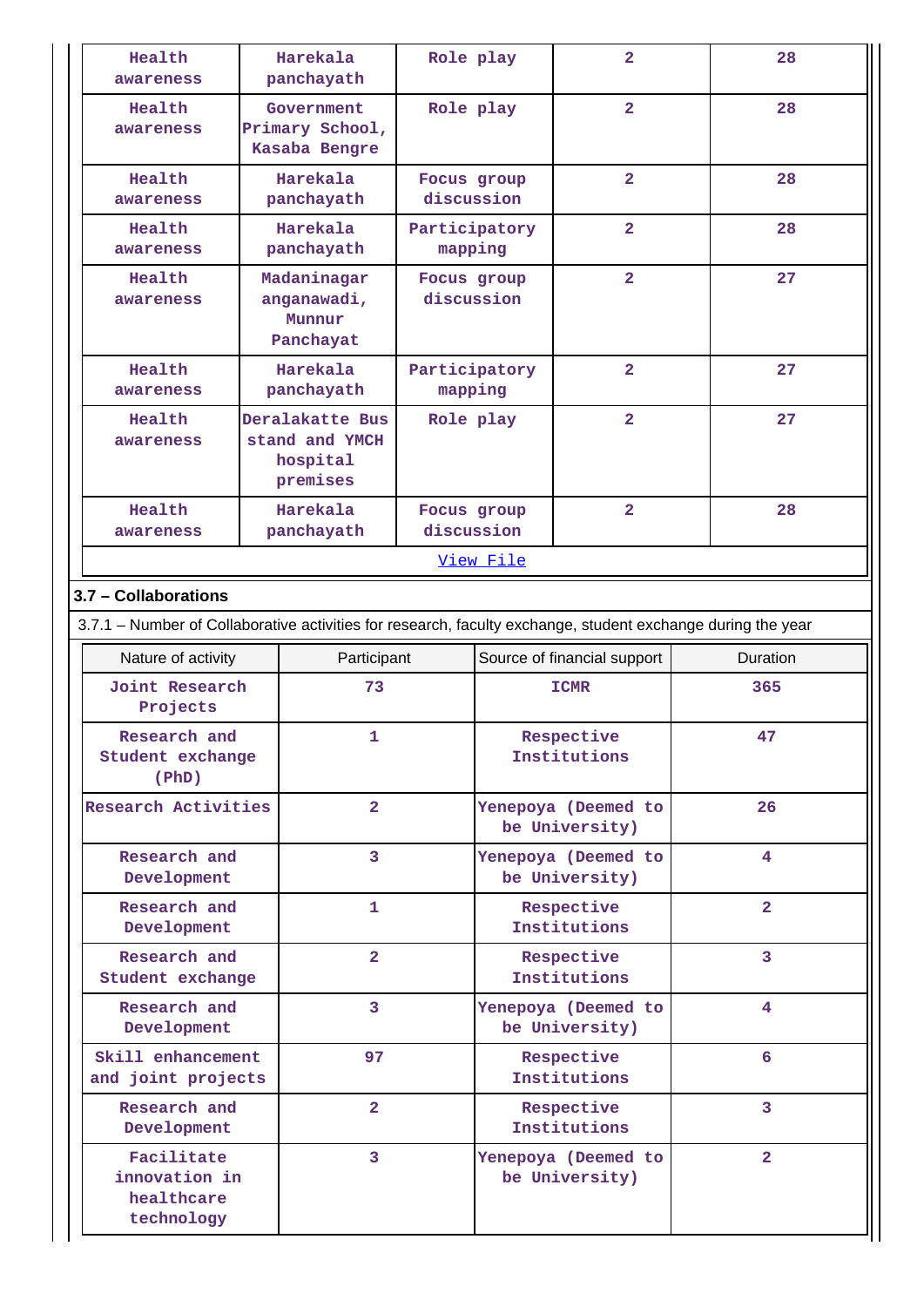| 3.7.2 - Linkages with institutions/industries for internship, on-the- job training, project work, sharing of research<br>facilities etc. during the year |                         |                                                                                                                                                     |                      |                    |                |  |
|----------------------------------------------------------------------------------------------------------------------------------------------------------|-------------------------|-----------------------------------------------------------------------------------------------------------------------------------------------------|----------------------|--------------------|----------------|--|
| Nature of linkage                                                                                                                                        | Title of the<br>linkage | Name of the<br>partnering<br>institution/<br>industry<br>/research lab<br>with contact<br>details                                                   | <b>Duration From</b> | <b>Duration To</b> | Participant    |  |
| <b>BiSEP</b><br>Industrial<br>Internship                                                                                                                 | Student<br>Internship   | Molsys<br>Scientific<br>Pvt Ltd. Mit<br>tiganahalli<br>Cross,<br>Yelahanka,<br><b>Near REVA</b><br>University,<br>Bengaluru,<br>Karnataka<br>560064 | 01/09/2018           | 28/02/2019         | $\overline{a}$ |  |
| <b>BiSEP</b><br>Industrial<br>Internship                                                                                                                 | Student<br>Internship   | Luminol<br>Biopharma<br>Pvt. Ltd.<br>No: $6,$<br>Kamarajar<br>Salai, East<br>Tambaram, Se<br>laiyur, Chenn<br>ai,<br>Tamilnadu<br>600059            | 01/04/2019           | 30/09/2019         | 1              |  |
| <b>BiSEP</b><br>Industrial<br>Internship                                                                                                                 | Student<br>Internship   | Bengaluru<br>Genomic<br>Centre 25th<br><b>B</b> Cross<br>Road,<br>Judicial<br>Layout,<br>Vignana<br>Kendra,<br>Bengaluru,<br>Karnataka<br>560065    | 01/04/2019           | 30/09/2019         | $\mathbf{1}$   |  |
| <b>BiSEP</b><br>Industrial<br>Internship                                                                                                                 | Student<br>Internship   | MedGenome<br>Labs Ltd.<br>3rd Floor,<br>Narayana<br>Netralaya<br>Building,<br>Narayana<br>Health City,<br># 258/A,<br>Bommasandra,<br>Hosur Road,   | 01/04/2019           | 30/09/2019         | $\overline{2}$ |  |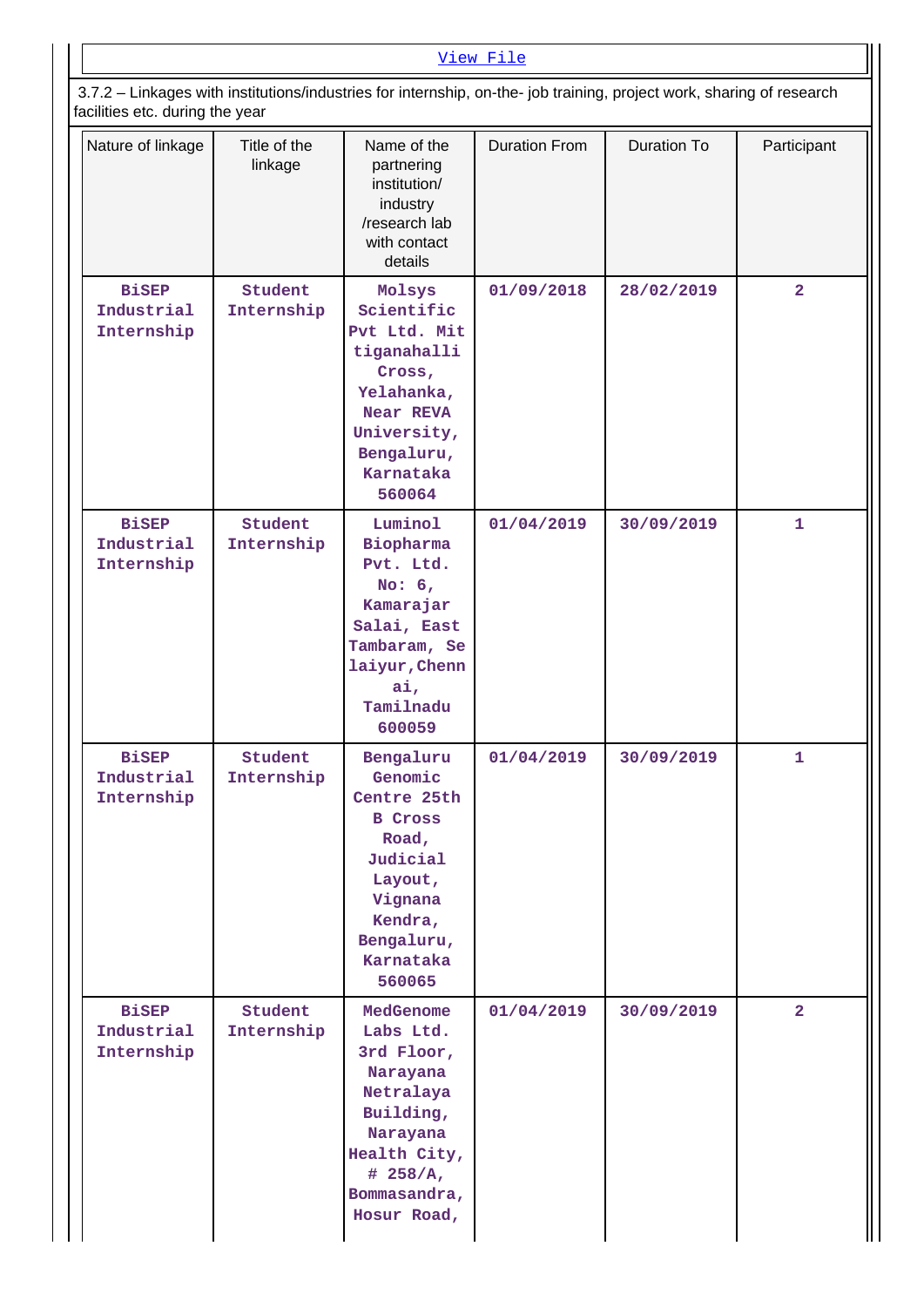|                                                    |                                                                                                                                                       |                    | Bangalore -<br>560 099,<br>India                                                                                                  |            |            |  |              |
|----------------------------------------------------|-------------------------------------------------------------------------------------------------------------------------------------------------------|--------------------|-----------------------------------------------------------------------------------------------------------------------------------|------------|------------|--|--------------|
| <b>BiSEP</b><br>Industrial<br>Internship           | Student<br>Internship                                                                                                                                 |                    | Thermo<br>Fisher<br>Scientific<br>India pvt.<br>ltd<br>Whitefield,<br>Bangalore<br>Karnataka<br>560066                            | 01/09/2018 | 28/02/2019 |  | $\mathbf{1}$ |
| <b>BiSEP</b><br>Industrial<br>Internship           | Student<br>Internship                                                                                                                                 |                    | EZ<br>Technologies<br>1st floor,<br>westgate<br>centre,<br>mahaveer<br>circle,<br>pumpwell,<br>Mangalur,<br>Karnataka<br>575002   | 01/04/2019 | 30/09/2019 |  | 1            |
| OPD services<br>and health<br>education<br>session | Community<br>Engagement                                                                                                                               |                    | Anjuman<br>Quvvathul<br>Islam,<br>Jokatte                                                                                         | 01/07/2018 | 30/06/2019 |  | 840          |
| OPD services<br>and health<br>education<br>session | Community<br>Engagement                                                                                                                               |                    | Khairiya<br>Trust,<br>University<br>Road,<br>Babbukatte,<br>Permanur,<br>Mangalore                                                | 04/10/2018 | 30/06/2019 |  | 405          |
| OPD services<br>and health<br>education<br>session | Community<br>Engagement                                                                                                                               |                    | Noorani<br><b>Yatheem</b><br>Khana and<br>Darul<br>Masakeen,<br>Darul<br>Masakeen,<br>Kumpala,<br>Kotekar,<br>Ullal,<br>Mangalore | 01/07/2018 | 30/06/2019 |  | 420          |
| OPD services<br>and health<br>education<br>session | Community<br>Engagement                                                                                                                               |                    | Adyar,<br>Kannur,<br>Mangalore                                                                                                    | 01/07/2018 | 30/06/2019 |  | 120          |
|                                                    | View File                                                                                                                                             |                    |                                                                                                                                   |            |            |  |              |
|                                                    | 3.7.3 - MoUs signed with institutions of national, international importance, other universities, industries, corporate<br>houses etc. during the year |                    |                                                                                                                                   |            |            |  |              |
| Organisation                                       |                                                                                                                                                       | Date of MoU signed | Number of<br>Purpose/Activities<br>students/teachers                                                                              |            |            |  |              |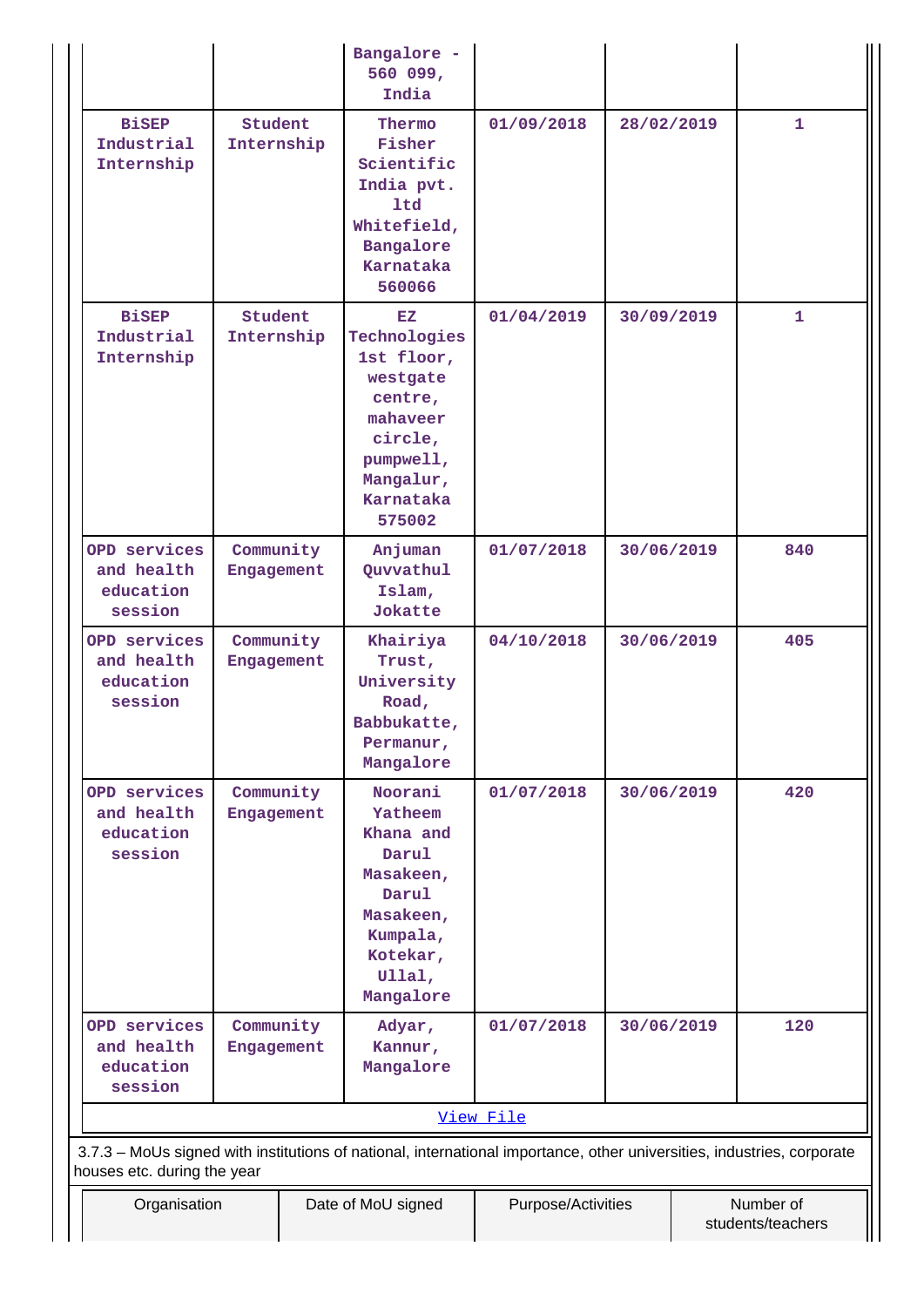|                                                                                                                                                                        |            |                                                           | participated under MoUs |
|------------------------------------------------------------------------------------------------------------------------------------------------------------------------|------------|-----------------------------------------------------------|-------------------------|
| Dentsply India<br>Pvt.Limited, 15<br>Floor, DLF<br>CYBERCITY, Gurgaon<br>$-122001$                                                                                     | 26/06/2019 | Conduct of<br>Certificate program                         | $\mathbf{0}$            |
| ISDC projects India<br>Pvt.Ltd. Lakshmi<br>Narayan Complex,<br>Palace Road,<br>Vasanth Nagar,<br>Bengaluru - 560052                                                    | 10/06/2019 | Health Care<br>practices                                  | 97                      |
| Sky Fire Applied<br>Intelligence Pvt.<br>Ltd, #<br>5/2, 6/3, 6/4, 6/5<br>6/6, Flat 106, Wing-<br>A, Mandalakunte,<br>YNK New Town,<br>Yelahanka,<br>Bengaluru - 560064 | 08/06/2019 | Development of<br>proto type                              | $\mathbf{O}$            |
| Malabar Institute<br>of Medical Sciences<br>Ltd., Calicut,<br>Kerala $-673106$                                                                                         | 27/05/2019 | Student exchange<br>(Ph.D) and Joint<br>Research Projects | 1                       |
| The ICAR-Central<br>Marine Fisheries<br>Research Institute,<br>P.B.No.1603,<br>Ernakulam North PO,<br>Ernakulam-682018                                                 | 07/05/2019 | Joint Research                                            | 3                       |
| JSS Academy of<br><b>Higher Education</b><br>Research, Sri<br>Shivarathreeshwara<br>Nagara, Mysuru-<br>570015                                                          | 29/04/2019 | Faculty and student<br>exchange                           | $\mathbf{0}$            |
| Aurigene Discovery<br>Technologies Ltd.,<br>39-40, KIADB<br>Industrial<br>Area, Hosur Road,<br>Electronic City<br>Phase II, Bengaluru<br>$-560100$                     | 11/04/2019 | Research in<br>proteomics training                        | $\mathbf{0}$            |
| Yenepoya Specialty<br>Hospital,<br>Kodialbail,<br>Mangalore - 575003                                                                                                   | 04/04/2019 | Teaching in basic<br>sciences, Training<br>in simulation  | 38                      |
| The CSIR-Indian<br>Institute of<br>Chemical<br>Technology(IICT),<br>Uppal Road,                                                                                        | 14/03/2019 | <b>Research Activities</b>                                | $\overline{2}$          |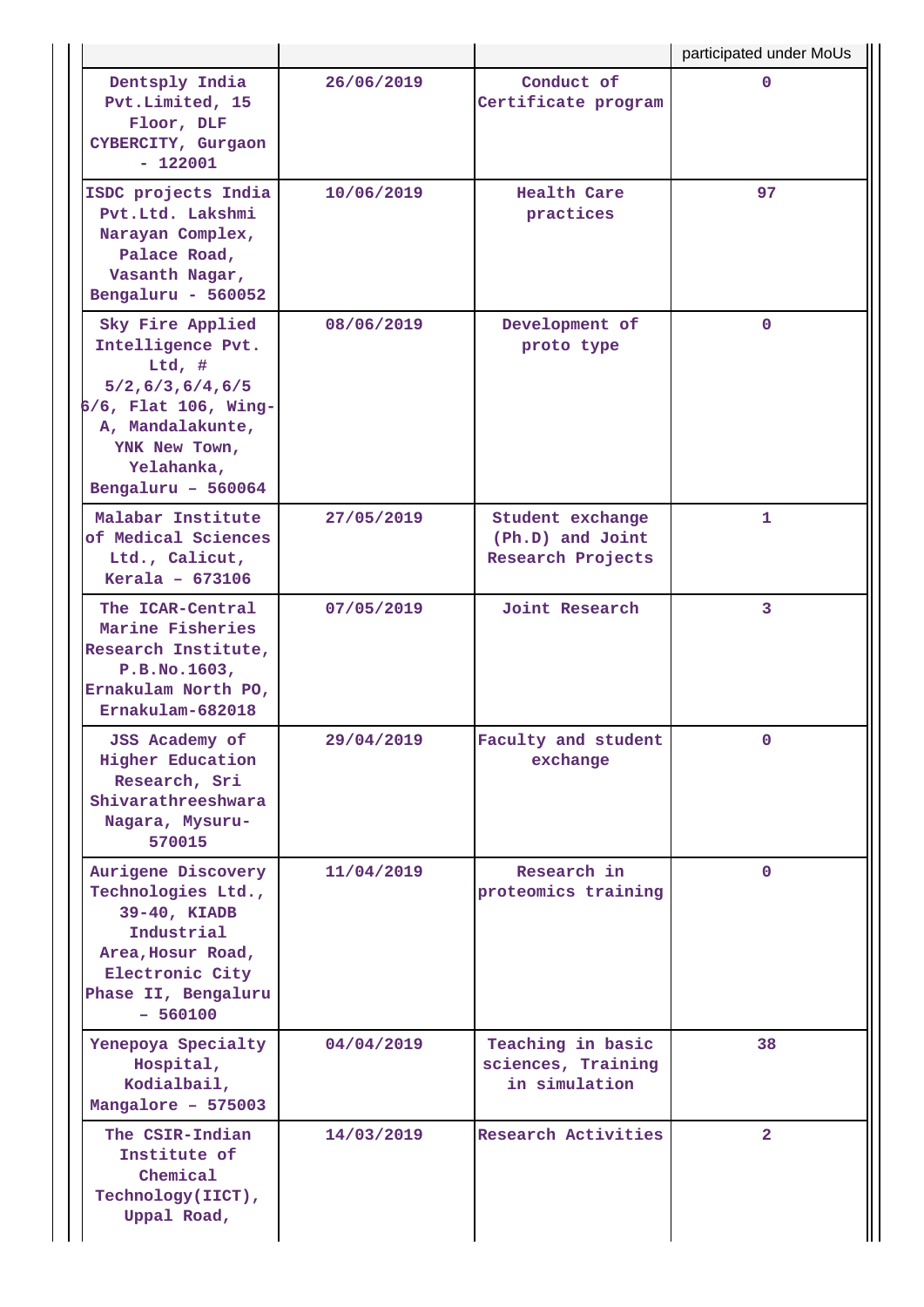| Tarnaka,<br>Hyderabad-500007                                                                                                                      |                   |                                                                                                |      |                      |                                                |         |                                |                    |
|---------------------------------------------------------------------------------------------------------------------------------------------------|-------------------|------------------------------------------------------------------------------------------------|------|----------------------|------------------------------------------------|---------|--------------------------------|--------------------|
| Life Sciences<br>Sector Skill<br>Development Council<br>(LSSSDC), Mantosh<br>Sondhi Center, 23,<br>Institutional Area,<br>Lodi Road, New<br>Delhi |                   | 29/12/2018                                                                                     |      |                      | Skill development<br>activities                |         |                                | 14                 |
|                                                                                                                                                   |                   |                                                                                                |      | View File            |                                                |         |                                |                    |
|                                                                                                                                                   |                   | <b>CRITERION IV - INFRASTRUCTURE AND LEARNING RESOURCES</b>                                    |      |                      |                                                |         |                                |                    |
| 4.1 - Physical Facilities                                                                                                                         |                   |                                                                                                |      |                      |                                                |         |                                |                    |
|                                                                                                                                                   |                   | 4.1.1 - Budget allocation, excluding salary for infrastructure augmentation during the year    |      |                      |                                                |         |                                |                    |
|                                                                                                                                                   |                   | Budget allocated for infrastructure augmentation                                               |      |                      | Budget utilized for infrastructure development |         |                                |                    |
|                                                                                                                                                   | 1184.74           |                                                                                                |      |                      |                                                | 1210.94 |                                |                    |
| 4.1.2 - Details of augmentation in infrastructure facilities during the year                                                                      |                   |                                                                                                |      |                      |                                                |         |                                |                    |
|                                                                                                                                                   | <b>Facilities</b> |                                                                                                |      |                      |                                                |         | <b>Existing or Newly Added</b> |                    |
|                                                                                                                                                   |                   | Value of the equipment purchased<br>during the year (rs. in lakhs)                             |      | Newly Added          |                                                |         |                                |                    |
| Video Centre                                                                                                                                      |                   |                                                                                                |      |                      |                                                |         | Existing                       |                    |
| Seminar halls with ICT facilities                                                                                                                 |                   |                                                                                                |      |                      |                                                |         | Existing                       |                    |
| Classrooms with Wi-Fi OR LAN                                                                                                                      |                   |                                                                                                |      |                      |                                                |         | Existing                       |                    |
|                                                                                                                                                   |                   | Classrooms with LCD facilities                                                                 |      |                      |                                                |         | Existing                       |                    |
|                                                                                                                                                   |                   | Seminar Halls                                                                                  |      | Existing             |                                                |         |                                |                    |
|                                                                                                                                                   |                   | Laboratories                                                                                   |      | Newly Added          |                                                |         |                                |                    |
|                                                                                                                                                   |                   | Class rooms                                                                                    |      | Newly Added          |                                                |         |                                |                    |
|                                                                                                                                                   |                   | Campus Area                                                                                    |      | Newly Added          |                                                |         |                                |                    |
|                                                                                                                                                   |                   | Number of important equipments<br>purchased (Greater than 1-0 lakh)<br>during the current year |      |                      |                                                |         | Newly Added                    |                    |
|                                                                                                                                                   |                   | Others                                                                                         |      |                      |                                                |         | Newly Added                    |                    |
|                                                                                                                                                   |                   |                                                                                                |      | View File            |                                                |         |                                |                    |
| 4.2 - Library as a Learning Resource                                                                                                              |                   |                                                                                                |      |                      |                                                |         |                                |                    |
|                                                                                                                                                   |                   | 4.2.1 - Library is automated {Integrated Library Management System (ILMS)}                     |      |                      |                                                |         |                                |                    |
| Name of the ILMS<br>software                                                                                                                      |                   | Nature of automation (fully<br>or patially)                                                    |      |                      | Version                                        |         |                                | Year of automation |
| <b>EASYLIB Software</b>                                                                                                                           |                   | Fully                                                                                          |      | 4.3.3<br>2010        |                                                |         |                                |                    |
| 4.2.2 - Library Services                                                                                                                          |                   |                                                                                                |      |                      |                                                |         |                                |                    |
| Library<br>Service Type                                                                                                                           |                   | Existing                                                                                       |      | Newly Added<br>Total |                                                |         |                                |                    |
| Reference<br><b>Books</b>                                                                                                                         | 12788             | 19941453                                                                                       | 4432 |                      | 3758569                                        |         | 17220                          | 23700022           |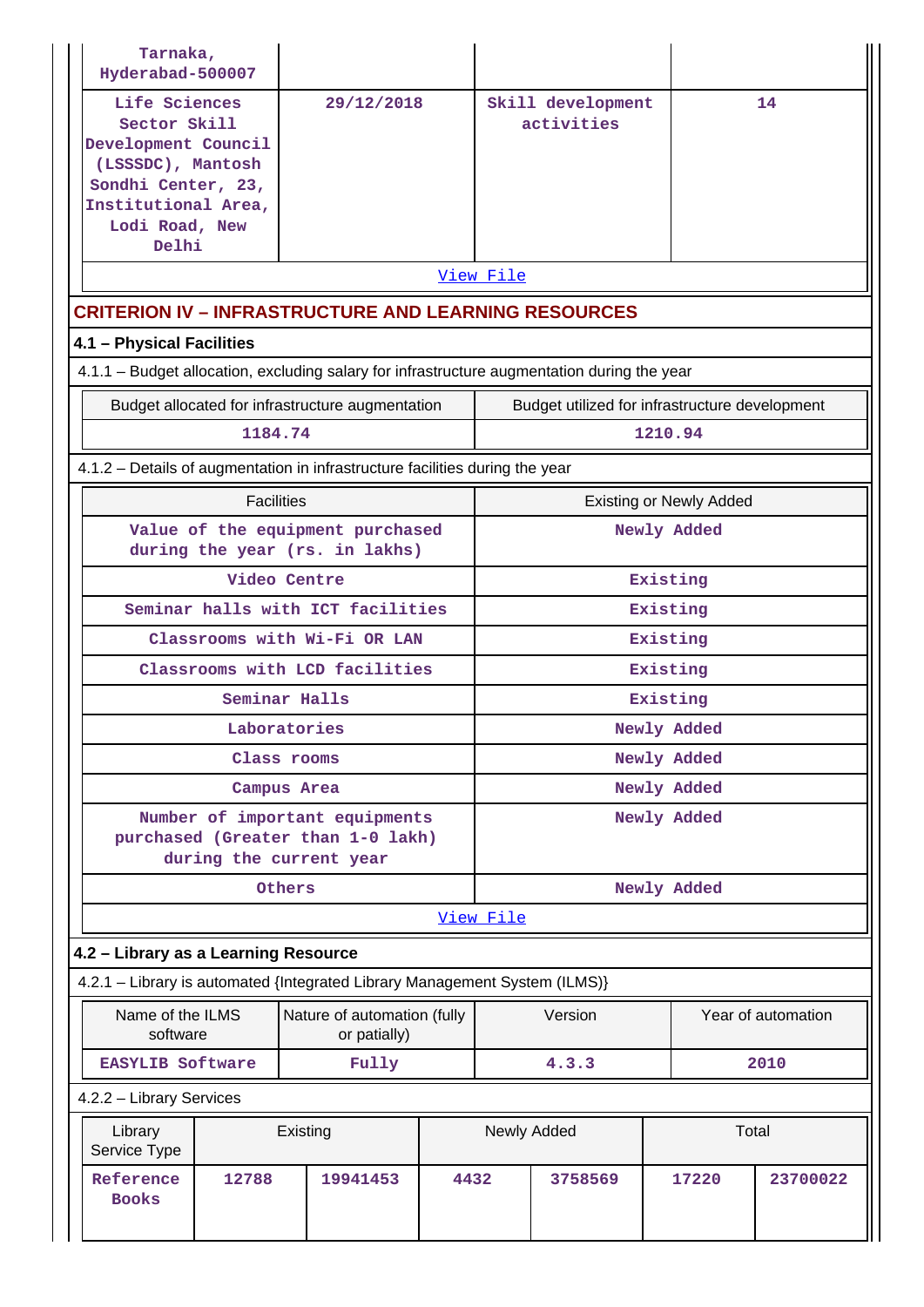| Text Books           | 22554     | 18043200    | 2861     | 2280218     | 25415 | 20323418    |  |
|----------------------|-----------|-------------|----------|-------------|-------|-------------|--|
| Journals             | 352       | 14506346    | 27       | 2499632     | 379   | 17005978    |  |
| e-Journals           | 1600      | 7967500     | 2540     | 2253702     | 4140  | 10221202    |  |
| Digital<br>Database  | 2414      | 13230985    | $\Omega$ | 1007953     | 2414  | 14238938    |  |
| & Video<br>CD        | 1390      | $\mathbf 0$ | 690      | $\Omega$    | 2080  | $\mathbf 0$ |  |
| Others (spe<br>cify) | 7480      | $\mathbf 0$ | 795      | $\mathbf 0$ | 8275  | $\mathbf 0$ |  |
|                      | View File |             |          |             |       |             |  |

 4.2.3 – E-content developed by teachers such as: e-PG- Pathshala, CEC (under e-PG- Pathshala CEC (Under Graduate) SWAYAM other MOOCs platform NPTEL/NMEICT/any other Government initiatives & institutional (Learning Management System (LMS) etc

| Name of the Teacher | Name of the Module                                                                                                      | Platform on which module<br>is developed                                                                                           | Date of launching e-<br>content |
|---------------------|-------------------------------------------------------------------------------------------------------------------------|------------------------------------------------------------------------------------------------------------------------------------|---------------------------------|
| Dr. Vidya Hegde     | Glaucoma $(2015 R)$ ,<br>Orbit (2015 R)                                                                                 | Institutional<br>(Learning<br>Management System<br>(LMS)/Yengage                                                                   | 05/09/2018                      |
| Dr. Uma Kulkarni    | Glaucoma $(2016 R)$                                                                                                     | Institutional<br>(Learning<br>Management System (<br>LMS)/YengageInstitu<br>tional (Learning<br>Management System<br>(LMS)/Yengage | 28/08/2019                      |
| Dr. Sheetal Savur   | Lacrimal System<br>(2015 IR), Lens<br>(2016 R)                                                                          | Institutional<br>(Learning<br>Management System<br>(LMS)/Yengage                                                                   | 04/10/2018                      |
| Dr. Rashmi Jain     | Eye Lids $(2015 R)$ ,<br>Uvea $(2015 R)$ , Eye<br>Lids (2015 IR),<br>Uvea (2015 IR),<br>Cornea $(2016 R)$               | Institutional<br>(Learning<br>Management System<br>(LMS)/Yengage                                                                   | 01/06/2018                      |
| Dr. Anupama B       | Optics and<br>Refraction (2015<br>R), Eye lid(2016 R)                                                                   | Institutional<br>(Learning<br>Management System<br>(LMS)/Yengage                                                                   | 11/06/2018                      |
| Rashmi S            | Conjunctiva Sclera<br>$(2015 R)$ , Ocular<br>Injury $(2015 R)$ ,<br>Ocular Injury (2015<br>IR), Conjunctiva<br>(2016 R) | Institutional<br>(Learning)<br>Management System<br>(LMS)/Yengage                                                                  | 21/07/2018                      |
| Dr. Soujanya K      | Retina Vitreous<br>$(2015 R)$ , Retina<br>Vitreous (2015 IR),<br>Optics and<br>Refraction (2016 R)                      | Institutional<br>(Learning<br>Management System<br>(LMS)/Yengage                                                                   | 31/10/2018                      |
| Dr. Keerthan        | Basic Science (2015 Institutional                                                                                       |                                                                                                                                    | 11/08/2018                      |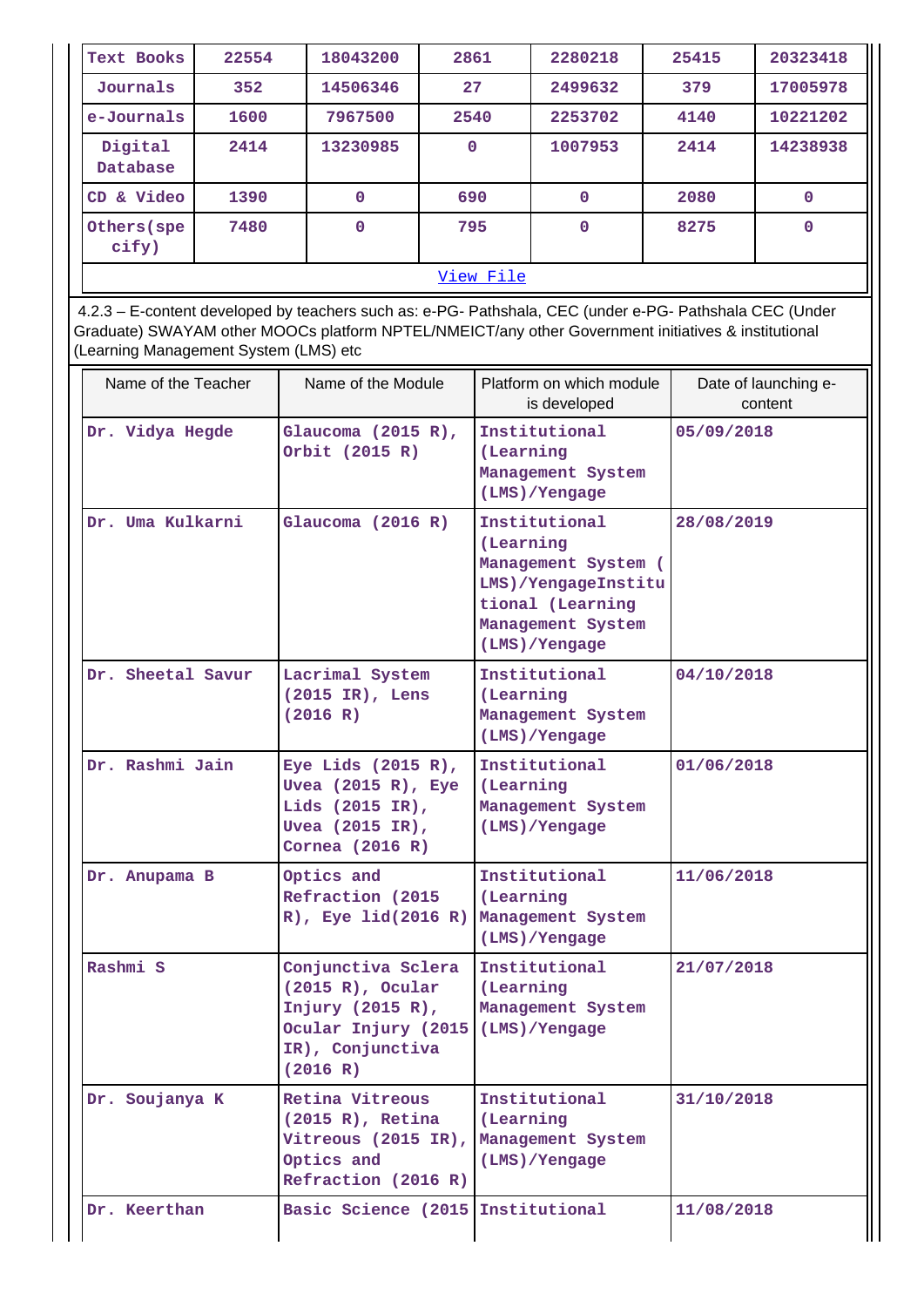| Peralaya                                                                                                                                                                                                                         |                                                                                                                                                                                                                                                                                                                                                                                                                                                                                                                                                                                                                                                                                                                                                                                                                                                                                                                                                                                                                                                                                                                                                                                                                                                                                                                                                                      |                 | R), Community<br>IR), Basic Science<br>(2016 R)                  |                            | (Learning<br>Ophthalmology (2015 Management System<br>(LMS)/Yengage |                                           |                 |                                                                |               |
|----------------------------------------------------------------------------------------------------------------------------------------------------------------------------------------------------------------------------------|----------------------------------------------------------------------------------------------------------------------------------------------------------------------------------------------------------------------------------------------------------------------------------------------------------------------------------------------------------------------------------------------------------------------------------------------------------------------------------------------------------------------------------------------------------------------------------------------------------------------------------------------------------------------------------------------------------------------------------------------------------------------------------------------------------------------------------------------------------------------------------------------------------------------------------------------------------------------------------------------------------------------------------------------------------------------------------------------------------------------------------------------------------------------------------------------------------------------------------------------------------------------------------------------------------------------------------------------------------------------|-----------------|------------------------------------------------------------------|----------------------------|---------------------------------------------------------------------|-------------------------------------------|-----------------|----------------------------------------------------------------|---------------|
|                                                                                                                                                                                                                                  |                                                                                                                                                                                                                                                                                                                                                                                                                                                                                                                                                                                                                                                                                                                                                                                                                                                                                                                                                                                                                                                                                                                                                                                                                                                                                                                                                                      |                 |                                                                  |                            | View File                                                           |                                           |                 |                                                                |               |
|                                                                                                                                                                                                                                  | 4.3 - IT Infrastructure                                                                                                                                                                                                                                                                                                                                                                                                                                                                                                                                                                                                                                                                                                                                                                                                                                                                                                                                                                                                                                                                                                                                                                                                                                                                                                                                              |                 |                                                                  |                            |                                                                     |                                           |                 |                                                                |               |
| 4.3.1 - Technology Upgradation (overall)                                                                                                                                                                                         |                                                                                                                                                                                                                                                                                                                                                                                                                                                                                                                                                                                                                                                                                                                                                                                                                                                                                                                                                                                                                                                                                                                                                                                                                                                                                                                                                                      |                 |                                                                  |                            |                                                                     |                                           |                 |                                                                |               |
| <b>Type</b>                                                                                                                                                                                                                      | <b>Total Co</b><br>mputers                                                                                                                                                                                                                                                                                                                                                                                                                                                                                                                                                                                                                                                                                                                                                                                                                                                                                                                                                                                                                                                                                                                                                                                                                                                                                                                                           | Computer<br>Lab | Internet                                                         | <b>Browsing</b><br>centers | Computer<br>Centers                                                 | Office                                    | Departme<br>nts | Available<br><b>Bandwidt</b><br>h (MBPS/<br>GBPS)              | <b>Others</b> |
| Existin<br>g                                                                                                                                                                                                                     | 505                                                                                                                                                                                                                                                                                                                                                                                                                                                                                                                                                                                                                                                                                                                                                                                                                                                                                                                                                                                                                                                                                                                                                                                                                                                                                                                                                                  | $\mathbf 0$     | $\Omega$                                                         | 26                         | 0                                                                   | 40                                        | 364             | 1                                                              | 25            |
| Added                                                                                                                                                                                                                            | 50                                                                                                                                                                                                                                                                                                                                                                                                                                                                                                                                                                                                                                                                                                                                                                                                                                                                                                                                                                                                                                                                                                                                                                                                                                                                                                                                                                   | $\mathbf{O}$    | $\mathbf 0$                                                      | $\mathbf 0$                | 0                                                                   | $\mathbf 0$                               | $\mathbf{0}$    | $\mathbf{0}$                                                   | 0             |
| Total                                                                                                                                                                                                                            | 555                                                                                                                                                                                                                                                                                                                                                                                                                                                                                                                                                                                                                                                                                                                                                                                                                                                                                                                                                                                                                                                                                                                                                                                                                                                                                                                                                                  | $\mathbf 0$     | $\mathbf 0$                                                      | 26                         | 0                                                                   | 40                                        | 364             | 1                                                              | 25            |
| 4.3.2 - Bandwidth available of internet connection in the Institution (Leased line)                                                                                                                                              |                                                                                                                                                                                                                                                                                                                                                                                                                                                                                                                                                                                                                                                                                                                                                                                                                                                                                                                                                                                                                                                                                                                                                                                                                                                                                                                                                                      |                 |                                                                  |                            |                                                                     |                                           |                 |                                                                |               |
|                                                                                                                                                                                                                                  |                                                                                                                                                                                                                                                                                                                                                                                                                                                                                                                                                                                                                                                                                                                                                                                                                                                                                                                                                                                                                                                                                                                                                                                                                                                                                                                                                                      |                 |                                                                  | 1 MBPS/ GBPS               |                                                                     |                                           |                 |                                                                |               |
| 4.3.3 - Facility for e-content                                                                                                                                                                                                   |                                                                                                                                                                                                                                                                                                                                                                                                                                                                                                                                                                                                                                                                                                                                                                                                                                                                                                                                                                                                                                                                                                                                                                                                                                                                                                                                                                      |                 |                                                                  |                            |                                                                     |                                           |                 |                                                                |               |
|                                                                                                                                                                                                                                  | Provide the link of the videos and media centre and<br>Name of the e-content development facility<br>recording facility                                                                                                                                                                                                                                                                                                                                                                                                                                                                                                                                                                                                                                                                                                                                                                                                                                                                                                                                                                                                                                                                                                                                                                                                                                              |                 |                                                                  |                            |                                                                     |                                           |                 |                                                                |               |
|                                                                                                                                                                                                                                  |                                                                                                                                                                                                                                                                                                                                                                                                                                                                                                                                                                                                                                                                                                                                                                                                                                                                                                                                                                                                                                                                                                                                                                                                                                                                                                                                                                      | Yengage         |                                                                  |                            |                                                                     |                                           |                 | http://yengage.yenepoya.edu.in                                 |               |
| 4.4 - Maintenance of Campus Infrastructure                                                                                                                                                                                       |                                                                                                                                                                                                                                                                                                                                                                                                                                                                                                                                                                                                                                                                                                                                                                                                                                                                                                                                                                                                                                                                                                                                                                                                                                                                                                                                                                      |                 |                                                                  |                            |                                                                     |                                           |                 |                                                                |               |
| 4.4.1 – Expenditure incurred on maintenance of physical facilities and academic support facilities, excluding salary<br>component, during the year                                                                               |                                                                                                                                                                                                                                                                                                                                                                                                                                                                                                                                                                                                                                                                                                                                                                                                                                                                                                                                                                                                                                                                                                                                                                                                                                                                                                                                                                      |                 |                                                                  |                            |                                                                     |                                           |                 |                                                                |               |
|                                                                                                                                                                                                                                  | Assigned Budget on<br>academic facilities                                                                                                                                                                                                                                                                                                                                                                                                                                                                                                                                                                                                                                                                                                                                                                                                                                                                                                                                                                                                                                                                                                                                                                                                                                                                                                                            |                 | Expenditure incurred on<br>maintenance of academic<br>facilities |                            |                                                                     | Assigned budget on<br>physical facilities |                 | Expenditure incurredon<br>maintenance of physical<br>facilites |               |
|                                                                                                                                                                                                                                  | 1325.34                                                                                                                                                                                                                                                                                                                                                                                                                                                                                                                                                                                                                                                                                                                                                                                                                                                                                                                                                                                                                                                                                                                                                                                                                                                                                                                                                              |                 | 1343.36                                                          |                            |                                                                     | 604                                       |                 | 523.62                                                         |               |
| 4.4.2 - Procedures and policies for maintaining and utilizing physical, academic and support facilities - laboratory,<br>library, sports complex, computers, classrooms etc. (maximum 500 words) (information to be available in |                                                                                                                                                                                                                                                                                                                                                                                                                                                                                                                                                                                                                                                                                                                                                                                                                                                                                                                                                                                                                                                                                                                                                                                                                                                                                                                                                                      |                 |                                                                  |                            |                                                                     |                                           |                 |                                                                |               |
| washing and maintenance of vehicles on payment. The security department is                                                                                                                                                       | institutional Website, provide link)<br>Maintenance department is functioning in accordance with the code of conduct,<br>round the clock (24x7) in shifts with 100 employees handled by the Maintenance<br>Manager. They are guided by the various policies, and standard operating<br>procedures with earmarked indicators and benchmarks for executing different<br>kinds of works in the campus with job specifications. Strategic and operational<br>maintenance plan for fire related equipments are ensured by the Safety Officer.<br>He is involved in conducting mock drills and maintaining the safety of patients<br>and facilities. Monitoring is done through log books/registers and periodic<br>inspections based on the SOPs. The Bio Medical department is functioning under<br>the Bio Medical Engineer executing the maintenance of medical and research<br>equipments, breakdown and preventive maintenance, equipment replacement and<br>facilitate purchase by user departments through the purchase procedure.<br>Transport section is headed by the Superintendent with support staff of around<br>83 running a fleet of buses, vans, cars, water tankers and ambulances. The<br>transport facility is extended to the Administrators, students, faculty and non<br>teaching staff. The faculty and students are offered a unique service for |                 |                                                                  |                            |                                                                     |                                           |                 |                                                                |               |

**headed by the Chief Security Officer with 110 staff, consisting of skilled and**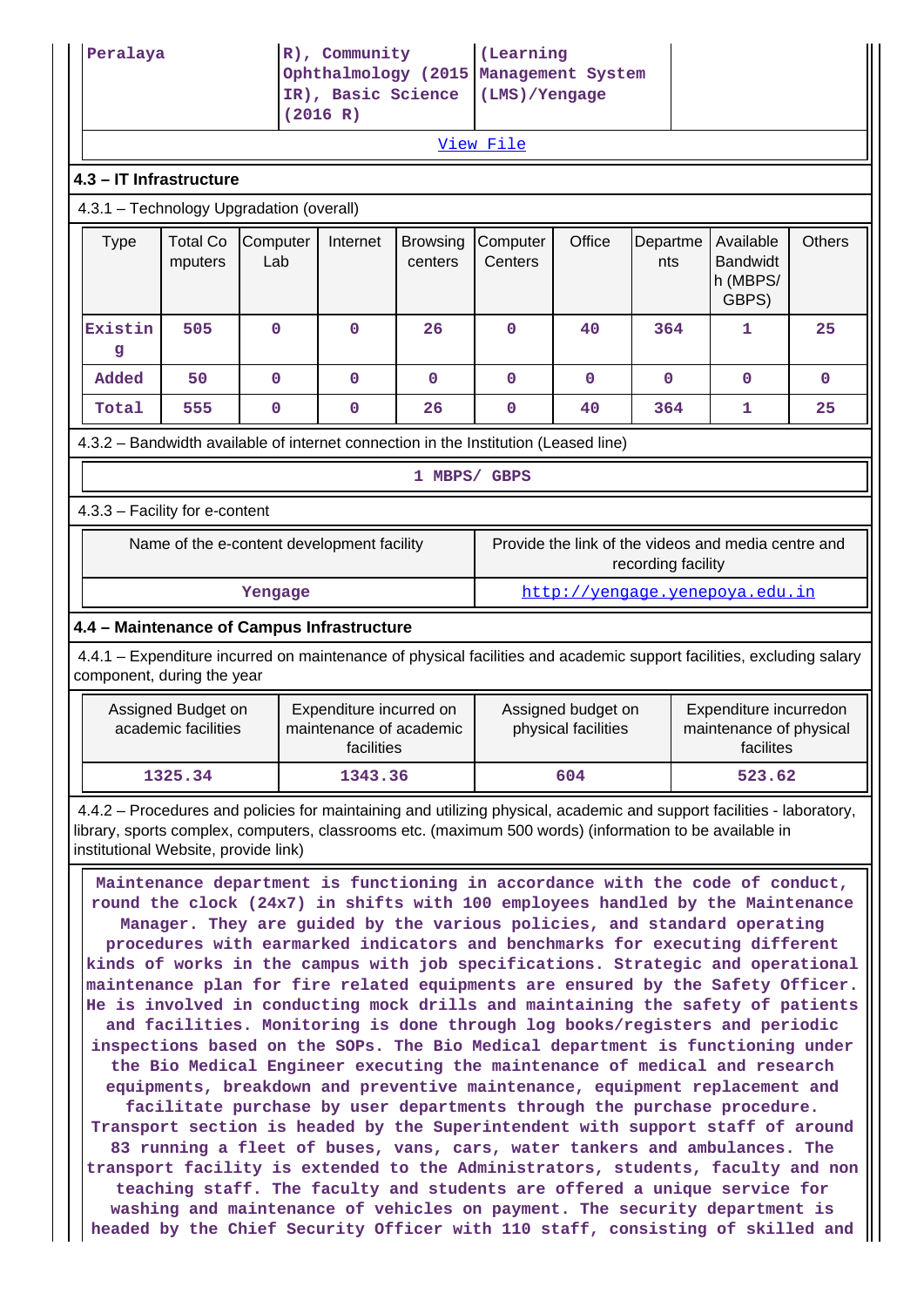**experienced individuals from Army and other security agencies. House-keeping Section has 343 staff taking care of the cleanliness of the hospital, colleges and campuses and functioning 24x7. ICT department handles the IT systems and applications including hardware, software and telecommunication facilities, headed by a Dy. Director, with 26 staff members who provide overall support for**

**all Campus-wide computing systems, servers, networking and business/administrative software functioning 24x7. Classrooms and seminar halls are equipped with LCD projectors and audio visual systems. The activities in the University campus are monitored by CCTV surveillance installed in 500 strategic locations The Yenepoya Central Library has 2406sq.mtrs area with 480 seating capacity with separate seating place for U.G., P.G., Research Scholars and Faculty. The library has 39,000 books collections, 300 print national and international journals, subscribed e-resources including full text and the bibliographical online database for health allied science and other various subjects. It is fully automated and has Online Public Access Catalogue (OPAC) including Web of Science which provides a search window to the library collection. The Digital Library module enables storing of information in digital form and providing easy access to the resource. The library is equipped with a computer lab for accessing e-resources and an e-learning center for online training and examination purposes. Library user's entry tracking is through the biometric system. The sports facility is manned by the Director, Physical Education. The facility has an Indoor stadium with mini theatre, Outdoor stadium for various sports and cultural activities and a Yoga Centre. Laboratories are furnished and maintained according to statutory norms and**

**equipped with resources for necessary procedures designed to dispense the practical knowledge of students for a hands on experience. Cafeteria, Bank, Laundry, Gym are taken care by the respective departments along with emaintenance by a dedicated team.**

<https://www.yenepoya.edu.in/policies>

## **CRITERION V – STUDENT SUPPORT AND PROGRESSION**

## **5.1 – Student Support**

## 5.1.1 – Scholarships and Financial Support

|                                         | Name/Title of the scheme                                        | Number of students | Amount in Rupees |  |  |  |
|-----------------------------------------|-----------------------------------------------------------------|--------------------|------------------|--|--|--|
| Financial Support<br>from institution   | Sports Quota, Merit<br>Quota and Merit Cum<br>Means             | 226                | 91523142         |  |  |  |
| Financial Support<br>from Other Sources |                                                                 |                    |                  |  |  |  |
| a) National                             | ICMR, DBT, CSIR,<br>WoSS, DST and UGC-<br><b>NET</b>            | 28                 | 16105259         |  |  |  |
| b) International                        | Olavthon Foundation<br>and Vaccine<br>Institute, South<br>Koria | 3                  | 699000           |  |  |  |
|                                         | View File                                                       |                    |                  |  |  |  |

 5.1.2 – Number of capability enhancement and development schemes such as Soft skill development, Remedial coaching, Language lab, Bridge courses, Yoga, Meditation, Personal Counselling and Mentoring etc.,

| Name of the capability<br>enhancement scheme | Date of implemetation | Number of students<br>enrolled | Agencies involved        |
|----------------------------------------------|-----------------------|--------------------------------|--------------------------|
| Guest Lecture on<br>"Soft Skills for         | 18/03/2019            | 114                            | Dept. of<br>Pharmacology |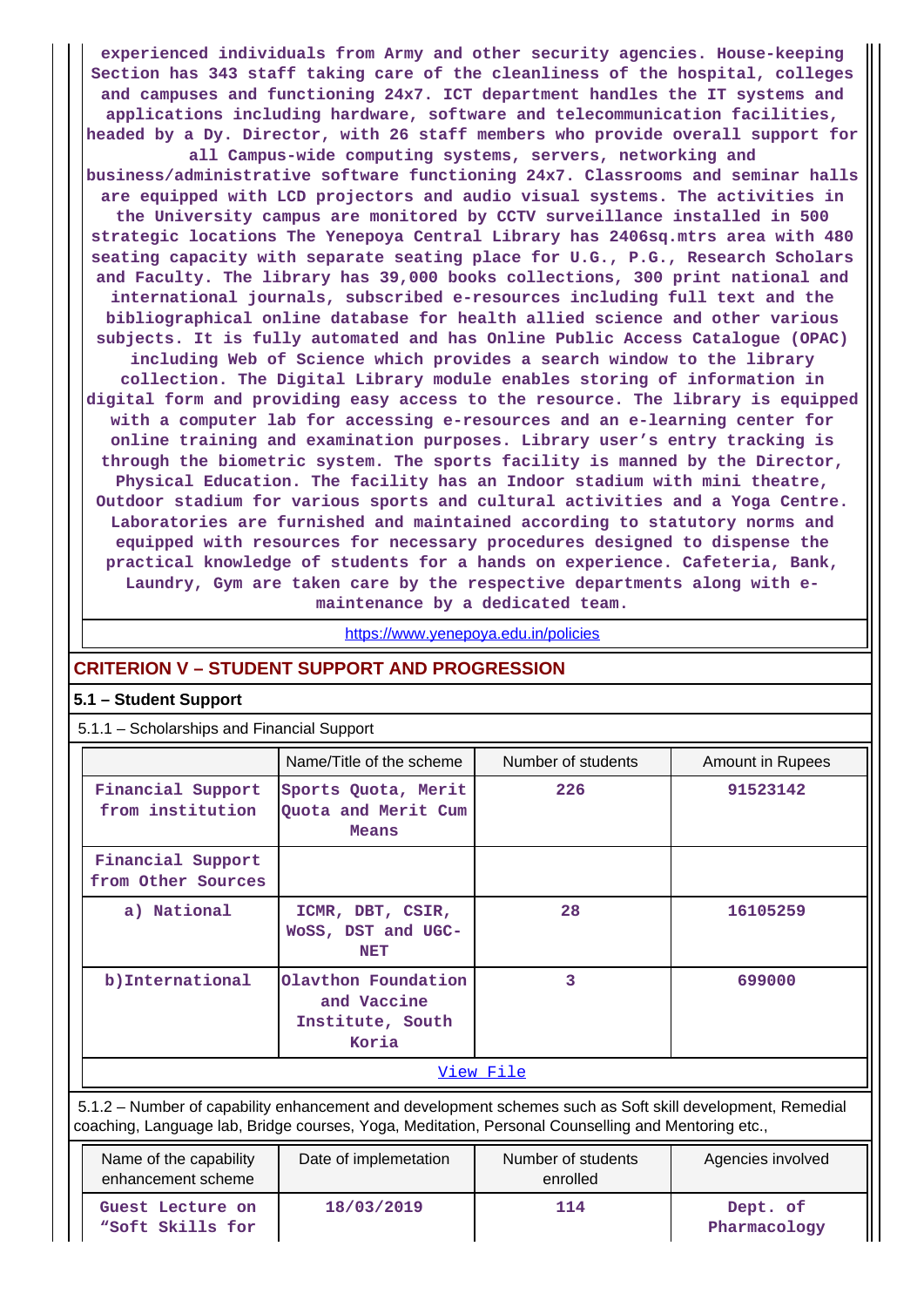| Doctors" by Dr.<br>Manjunath G N,<br>Professor Head,<br>Dept. of<br>Pharmacology, Sri<br>Siddhartha Medical<br>College Tumkur                                                                                                         |                       |                                        |                                       |                                                                             |                             | through the section<br>- Guest lecture<br>series of Yenepoya<br>(Deemed to be<br>University)                                    |
|---------------------------------------------------------------------------------------------------------------------------------------------------------------------------------------------------------------------------------------|-----------------------|----------------------------------------|---------------------------------------|-----------------------------------------------------------------------------|-----------------------------|---------------------------------------------------------------------------------------------------------------------------------|
| Guest Lecture on<br>"Communication -<br>Then and Now" by<br>Dr. JayashreeBhat,<br>Professor in<br>Department of<br>Audiology and<br>Speech, Manipal<br>University KMC,<br>Mangalore held at<br>Yenepoya Medical<br>College Mangalore. |                       | 25/04/2019                             | 29                                    |                                                                             |                             | Dept. of<br>Otorhinolaryngology<br>through the section<br>- Guest lecture<br>series of Yenepoya<br>(Deemed to be<br>University) |
| Remedial Classes<br>for Students                                                                                                                                                                                                      |                       | 01/07/2018                             | 386                                   |                                                                             |                             | By various<br>departments of the<br>constituent<br>colleges                                                                     |
| English Class                                                                                                                                                                                                                         | 10/08/2019            |                                        | 494                                   |                                                                             | <b>Inhouse</b>              |                                                                                                                                 |
| Bridge course for<br>UG PG Students of<br>Dental College                                                                                                                                                                              |                       | 04/09/2018                             | 4                                     |                                                                             |                             | Faculty of Yenepoya<br>Dental College                                                                                           |
| Introduction on<br>Yoga at Dept. of<br>Physiology,<br>Yenepoya Medical<br>College                                                                                                                                                     |                       | 14/02/2019                             | 21                                    |                                                                             |                             | Dept. of<br>Physiology, YMC                                                                                                     |
| <b>Breathing</b><br>Techniques Training<br>at Lecture hall 4,<br>Yenepoya Medical<br>College                                                                                                                                          |                       | 12/04/2019                             | 65                                    |                                                                             |                             | Yenepoya Medical<br>College                                                                                                     |
| Yoga day protocol<br>Yogic Practice<br>Training at<br>Yenepoya Ayurveda<br>College, Naringana                                                                                                                                         |                       | 08/06/2019                             | 100                                   |                                                                             |                             | Yenepoya Ayurveda<br>College                                                                                                    |
| Marathon Yoga<br>Teaching                                                                                                                                                                                                             |                       | 21/06/2019                             | 650                                   |                                                                             |                             | Yenepoya (Deemed to<br>be University)                                                                                           |
| Pranayama and Yoga<br>Nidra Meditation<br>Camp                                                                                                                                                                                        |                       | 29/04/2019                             | 20                                    |                                                                             | Yenepoya Research<br>Centre |                                                                                                                                 |
|                                                                                                                                                                                                                                       | View File             |                                        |                                       |                                                                             |                             |                                                                                                                                 |
| 5.1.3 – Students benefited by guidance for competitive examinations and career counselling offered by the<br>institution during the year                                                                                              |                       |                                        |                                       |                                                                             |                             |                                                                                                                                 |
| Year                                                                                                                                                                                                                                  | Name of the<br>scheme | Number of<br>benefited<br>students for | Number of<br>benefited<br>students by | Number of<br>Number of<br>students who<br>studentsp placed<br>have passedin |                             |                                                                                                                                 |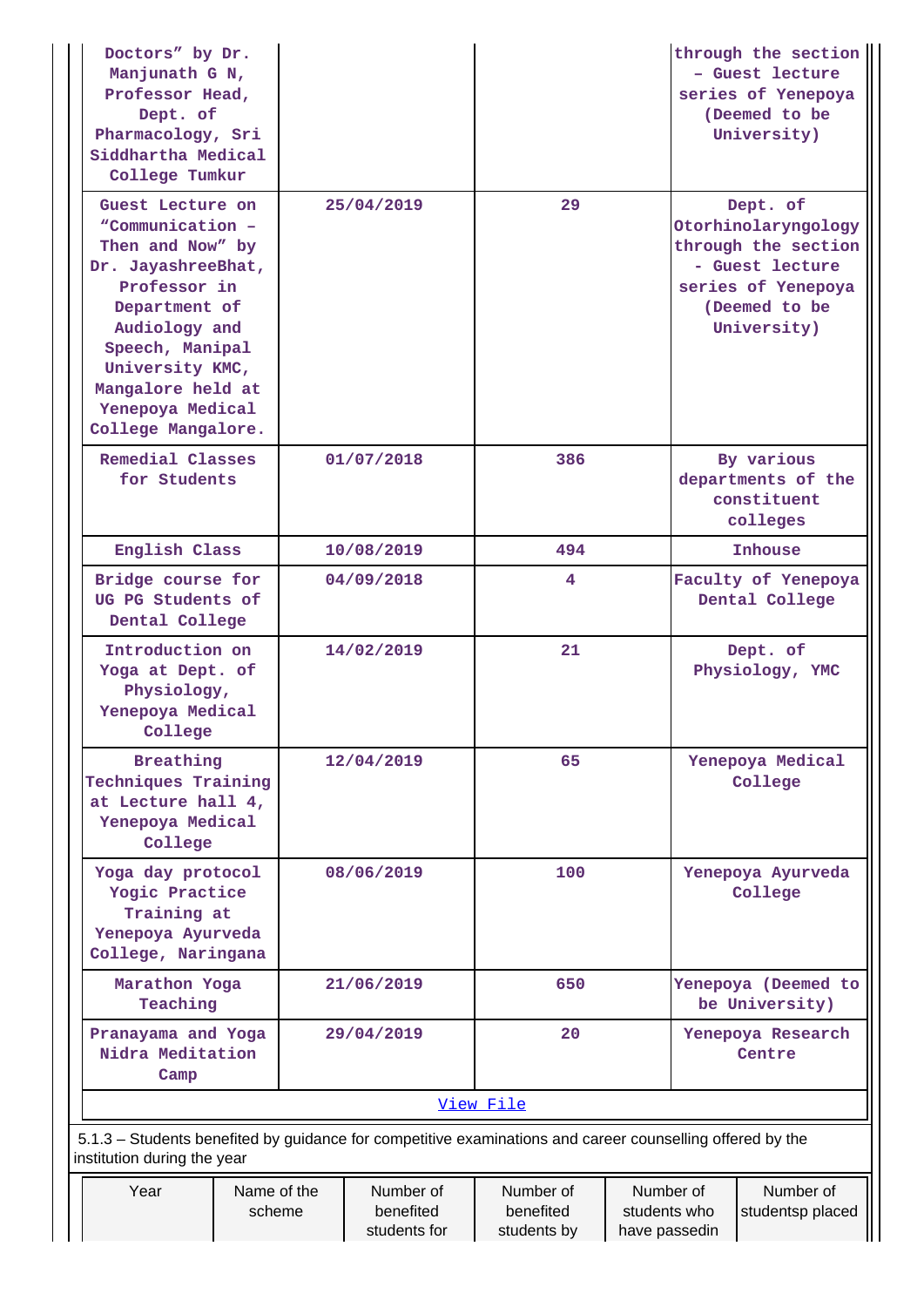|                                                                                                                                                                |                                                                                     | competitive<br>examination     | career<br>counseling<br>activities | the comp. exam                                                                         |                                                                                |  |  |  |  |
|----------------------------------------------------------------------------------------------------------------------------------------------------------------|-------------------------------------------------------------------------------------|--------------------------------|------------------------------------|----------------------------------------------------------------------------------------|--------------------------------------------------------------------------------|--|--|--|--|
| 2018                                                                                                                                                           | <b>Extended</b><br>Scope Physio<br>therapist<br>-Band 8a,<br>Health share<br>London | $\mathbf 0$                    | 44                                 | 8                                                                                      | 31                                                                             |  |  |  |  |
|                                                                                                                                                                |                                                                                     |                                | View File                          |                                                                                        |                                                                                |  |  |  |  |
| 5.1.4 – Institutional mechanism for transparency, timely redressal of student grievances, Prevention of sexual<br>harassment and ragging cases during the year |                                                                                     |                                |                                    |                                                                                        |                                                                                |  |  |  |  |
| Total grievances received                                                                                                                                      |                                                                                     | Number of grievances redressed |                                    | Avg. number of days for grievance<br>redressal                                         |                                                                                |  |  |  |  |
| 58                                                                                                                                                             |                                                                                     | 56                             |                                    | 7                                                                                      |                                                                                |  |  |  |  |
| 5.2 - Student Progression                                                                                                                                      |                                                                                     |                                |                                    |                                                                                        |                                                                                |  |  |  |  |
| 5.2.1 - Details of campus placement during the year                                                                                                            |                                                                                     |                                |                                    |                                                                                        |                                                                                |  |  |  |  |
| Nameof<br>organizations<br>visited                                                                                                                             | On campus<br>Number of<br>students<br>participated                                  | Number of<br>stduents placed   | Nameof<br>organizations<br>visited | Off campus<br>Number of<br>students<br>participated                                    | Number of<br>stduents placed                                                   |  |  |  |  |
| Hospital<br>Placement<br>Services                                                                                                                              | 539                                                                                 | 36                             | Hospital<br>Placement<br>Services  | 9                                                                                      | 9                                                                              |  |  |  |  |
|                                                                                                                                                                |                                                                                     |                                | View File                          |                                                                                        |                                                                                |  |  |  |  |
| 5.2.2 - Student progression to higher education in percentage during the year                                                                                  |                                                                                     |                                |                                    |                                                                                        |                                                                                |  |  |  |  |
| Year                                                                                                                                                           | Number of<br>students<br>enrolling into<br>higher education                         | Programme<br>graduated from    | Depratment<br>graduated from       | Name of<br>institution joined                                                          | Name of<br>programme<br>admitted to                                            |  |  |  |  |
| 2018                                                                                                                                                           | 1                                                                                   | <b>MBBS</b>                    | Yenepoya<br>Medical<br>College     | Father<br>Mullers<br>Medical<br>college<br>Hospital,<br>Mangalore                      | MD Anatomy                                                                     |  |  |  |  |
| 2018                                                                                                                                                           | $\mathbf{1}$                                                                        | <b>MBBS</b>                    | Yenepoya<br>Medical<br>College     | <b>KAHER</b><br>(Deemed to<br>be<br>University),<br>J.N.Medical<br>college,<br>Belgaum | MD in Bioche<br>mistry, Post<br>Graduate<br>Diploma in<br>Medical<br>Education |  |  |  |  |
| 2018                                                                                                                                                           | $\mathbf{1}$                                                                        | <b>MBBS</b>                    | Yenepoya<br>Medical<br>College     | Sri Devaraj<br>Urs Academy<br>of Higher<br>Education<br>and<br>Research,<br>Kolar,     | MS General<br>Surgery                                                          |  |  |  |  |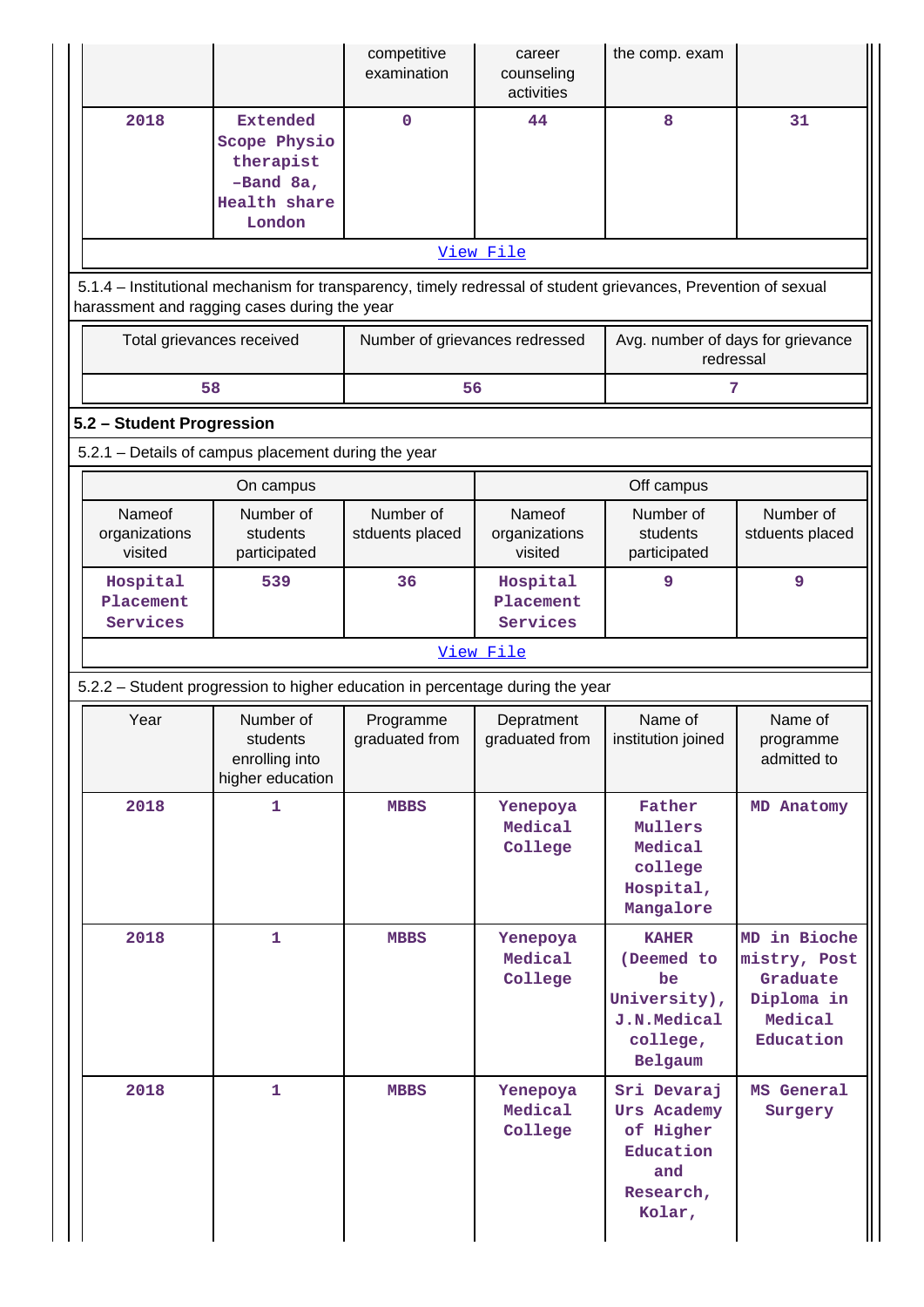|                                                                                                                                                                                        |              |             |                                | Karnataka                                                                            |                        |  |
|----------------------------------------------------------------------------------------------------------------------------------------------------------------------------------------|--------------|-------------|--------------------------------|--------------------------------------------------------------------------------------|------------------------|--|
| 2018                                                                                                                                                                                   | $\mathbf{1}$ | <b>MBBS</b> | Yenepoya<br>Medical<br>College | A.J.<br>Institute of<br>Medical<br>Sciences and<br>Research<br>Centre,<br>Mangalore  | MD Pathology           |  |
| 2018                                                                                                                                                                                   | $\mathbf{1}$ | <b>MBBS</b> | Yenepoya<br>Medical<br>College | <b>MVJ Medical</b><br>College and<br>Research<br>Hospital,<br>Hosakote,<br>Bangalore | MS General<br>Surgery  |  |
| 2018                                                                                                                                                                                   | $\mathbf{1}$ | <b>MBBS</b> | Yenepoya<br>Medical<br>College | Ganga Hospit<br>al, Coimbator<br>e, Tamilnadu                                        | Plastic<br>Surgery     |  |
| 2018                                                                                                                                                                                   | $\mathbf{1}$ | <b>MBBS</b> | Yenepoya<br>Medical<br>College | Yenepoya<br>Medical<br>College &<br>Hospial,<br>Deralakatte,<br>Mangalore            | MS ENT                 |  |
| 2018                                                                                                                                                                                   | $\mathbf{1}$ | <b>MBBS</b> | Yenepoya<br>Medical<br>College | Yenepoya<br>Medical<br>College &<br>Hospial,<br>Deralakatte,<br>Mangalore            | MD General<br>Medicine |  |
| 2018                                                                                                                                                                                   | $\mathbf{1}$ | <b>MBBS</b> | Yenepoya<br>Medical<br>College | Madurai<br>Medical<br>College,<br>Madurai,<br>Tamilnadu                              | MS General<br>Surgery  |  |
| 2018                                                                                                                                                                                   | 1            | <b>MBBS</b> | Yenepoya<br>Medical<br>College | <b>JSS Medical</b><br>College                                                        | MCh Urology            |  |
|                                                                                                                                                                                        |              |             | View File                      |                                                                                      |                        |  |
| 5.2.3 - Students qualifying in state/ national/ international level examinations during the year<br>(eg:NET/SET/SLET/GATE/GMAT/CAT/GRE/TOFEL/Civil Services/State Government Services) |              |             |                                |                                                                                      |                        |  |
|                                                                                                                                                                                        | Items        |             |                                | Number of students selected/ qualifying                                              |                        |  |
| Any Other<br>67<br>View File                                                                                                                                                           |              |             |                                |                                                                                      |                        |  |
| 5.2.4 - Sports and cultural activities / competitions organised at the institution level during the year                                                                               |              |             |                                |                                                                                      |                        |  |
| Activity                                                                                                                                                                               |              | Level       |                                | Number of Participants                                                               |                        |  |
| Renaissance Cultural<br>Activities                                                                                                                                                     |              | University  |                                | 1000                                                                                 |                        |  |
| Badminton Tournament 2018                                                                                                                                                              |              | Taluk       |                                | 64                                                                                   |                        |  |
| 11th B.S.A Kumar Memorial<br>South India Inter                                                                                                                                         |              | Zonal       |                                | 328                                                                                  |                        |  |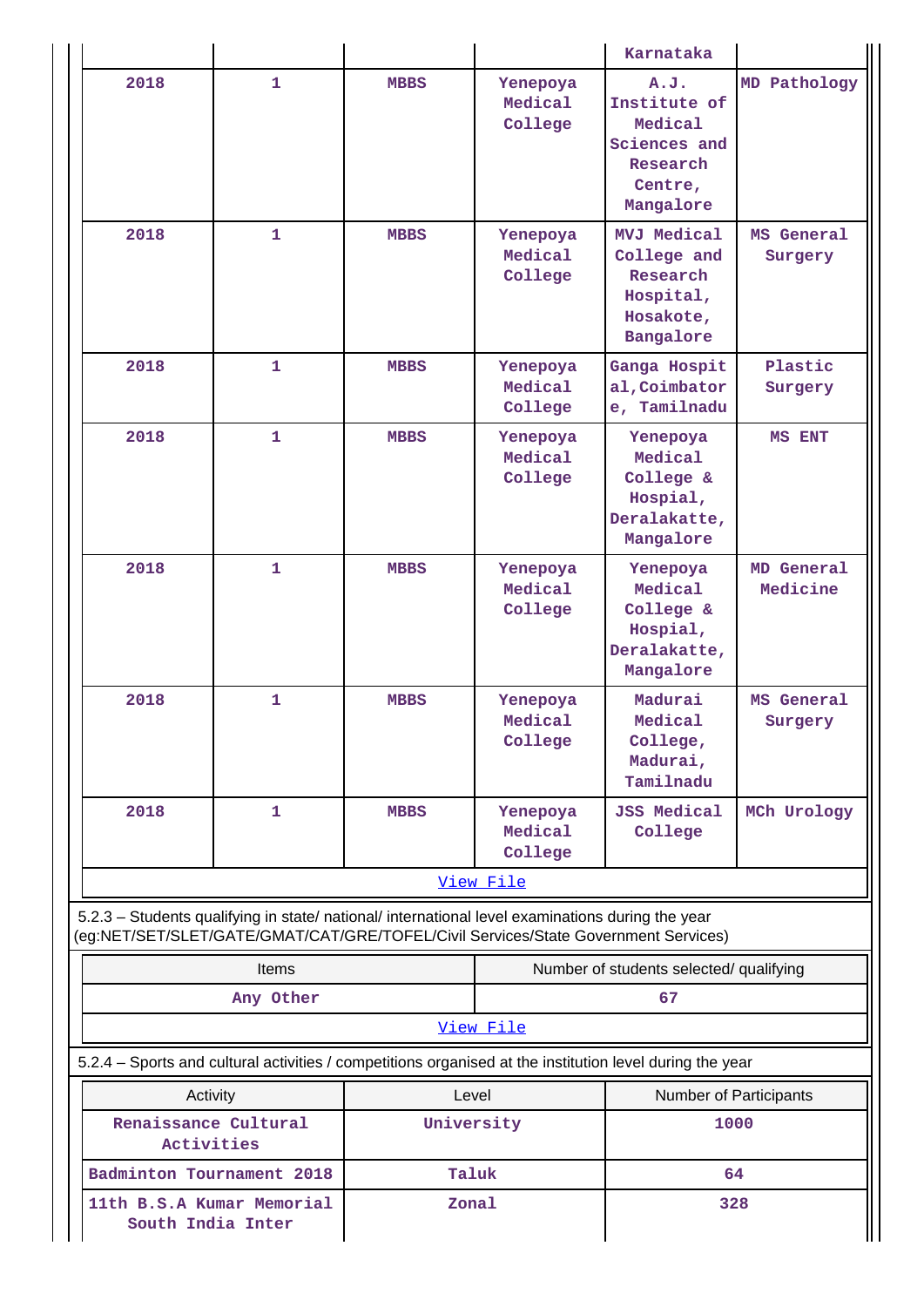| Collegiate Basketball<br>Tournament                                                                       |              |     |
|-----------------------------------------------------------------------------------------------------------|--------------|-----|
| 9th season of the Nehru<br>Cup Cricket Throw ball<br>tournament                                           | University   | 220 |
| The First Inter<br>Collegiate Physiotherapy<br>Cricket Tournament                                         | State        | 300 |
| Yenepoya Premier League -<br>2019 Cricket Tournament                                                      | College      | 240 |
| Intercollegiate events 1.<br>Football Men 2.<br>Badminton: Women 3.<br>Badminton: Men 4. Table<br>Tennis: | University   | 705 |
| Bio-Quiz 2018 competition                                                                                 | <b>State</b> | 50  |
| Quiz competition on the<br>occasion of World TB day                                                       | College      | 47  |
| Quiz Competition on the<br>occasion of World Health<br>Day                                                | College      | 64  |
|                                                                                                           | View File    |     |

# **5.3 – Student Participation and Activities**

 5.3.1 – Number of awards/medals for outstanding performance in sports/cultural activities at national/international level (award for a team event should be counted as one)

| Year | Name of the<br>award/medal                                                                                                                                                                                                   | National/<br>Internaional | Number of<br>awards for<br>Sports | Number of<br>awards for<br>Cultural | Student ID<br>number | Name of the<br>student                        |
|------|------------------------------------------------------------------------------------------------------------------------------------------------------------------------------------------------------------------------------|---------------------------|-----------------------------------|-------------------------------------|----------------------|-----------------------------------------------|
| 2019 | First<br>Prize in<br>the Essay<br>Writing Co<br>mpetition<br>during the<br>"National<br>CME on<br>"Current<br>Trends in<br>Molecular<br>Biochemist<br>ry" held<br>at Gadag<br>Institute<br>of Medical<br>Sciences,<br>Gadag. | National                  | 0                                 | $\mathbf{1}$                        | 9598                 | Ms. Hazeka<br>Khan First<br>year MBBS         |
| 2019 | Third<br>Prize in<br>the Essay<br>Writing Co<br>mpetition<br>during the                                                                                                                                                      | National                  | $\mathbf 0$                       | $\mathbf{1}$                        | 9519                 | Ms. Sarah<br>IqraTanvee<br>r Ahmed<br>Chinnur |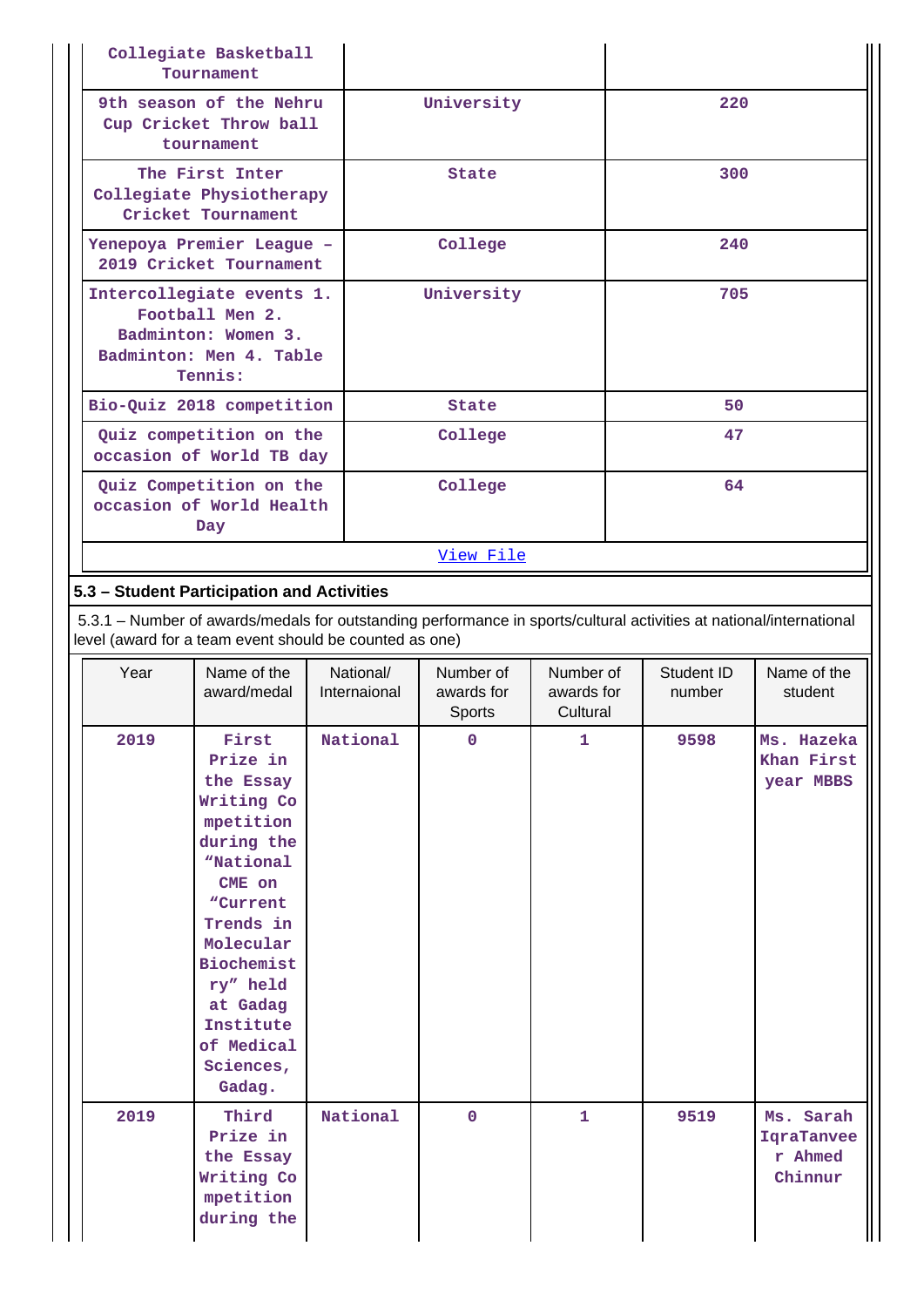| National<br>2018<br>Silver<br>$\mathbf 0$<br>7100<br>$\mathbf{1}$<br>Ms.<br>Medal for<br>Dasara Gam<br>$es-$<br>selection<br>camp for<br>Taekwondo<br>Competitio<br>n held at<br>Mysore.<br>National<br>2018<br>$\mathbf{1}$<br>$\mathbf{O}$<br>Second<br>7100<br>Ms.<br>Place in<br>37th<br>National<br>Senior<br>KYORUGI &<br>10th<br><b>POOMSAE</b><br>Teakwondo<br>Championsh |  | "National<br>CME on<br>"Current<br>Trends in<br>Molecular<br>Biochemist<br>ry" held<br>at Gadag<br>Institute<br>of Medical<br>Sciences,<br>Gadag. |  |  |          |
|-----------------------------------------------------------------------------------------------------------------------------------------------------------------------------------------------------------------------------------------------------------------------------------------------------------------------------------------------------------------------------------|--|---------------------------------------------------------------------------------------------------------------------------------------------------|--|--|----------|
|                                                                                                                                                                                                                                                                                                                                                                                   |  |                                                                                                                                                   |  |  | Rakshaya |
| ips 2018.<br>View File                                                                                                                                                                                                                                                                                                                                                            |  |                                                                                                                                                   |  |  | Rakshaya |

 5.3.2 – Activity of Student Council & representation of students on academic & administrative bodies/committees of the institution (maximum 500 words)

 **• Student's council: to promote a sense of responsibility, leadership qualities and to inculcate civic sense and national integration among the students in general and to look after the welfare of the students and to promote and coordinate extra-curricular activities in particular. • The Student Council is constituted as per the provisions in the Byelaw. • Most of the student related activities and cultural activities are carried out under the Student Council. • Students are nominated in the academic bodies such as IQAC Committee, Library Committee, Sports Committee, Mess Committee, Curriculum Committee and Students Grievance Committee. • The student council organizes adventure camp, self protection training programmes for women and Yoga as well as wellness camps for distressing students on a regular intervals. Students also participate in cultural and extracurricular activities including National Integration camp, Youth Red Cross and village adoption programmes. Not only that they closely work with the NSS unit of the university and are trained in life skills. • Encircle: Some of the students are members of Encircle club in the university. This club through its monthly activities aims to facilitate discussion in ethics in order to embed ethical values in health care. • Karaseva:A student initiative for early detection of common diseases in school children by medical undergraduates for screening the students in Government Schools who do not have access to quality health care. This organisation has adopted a school in rural**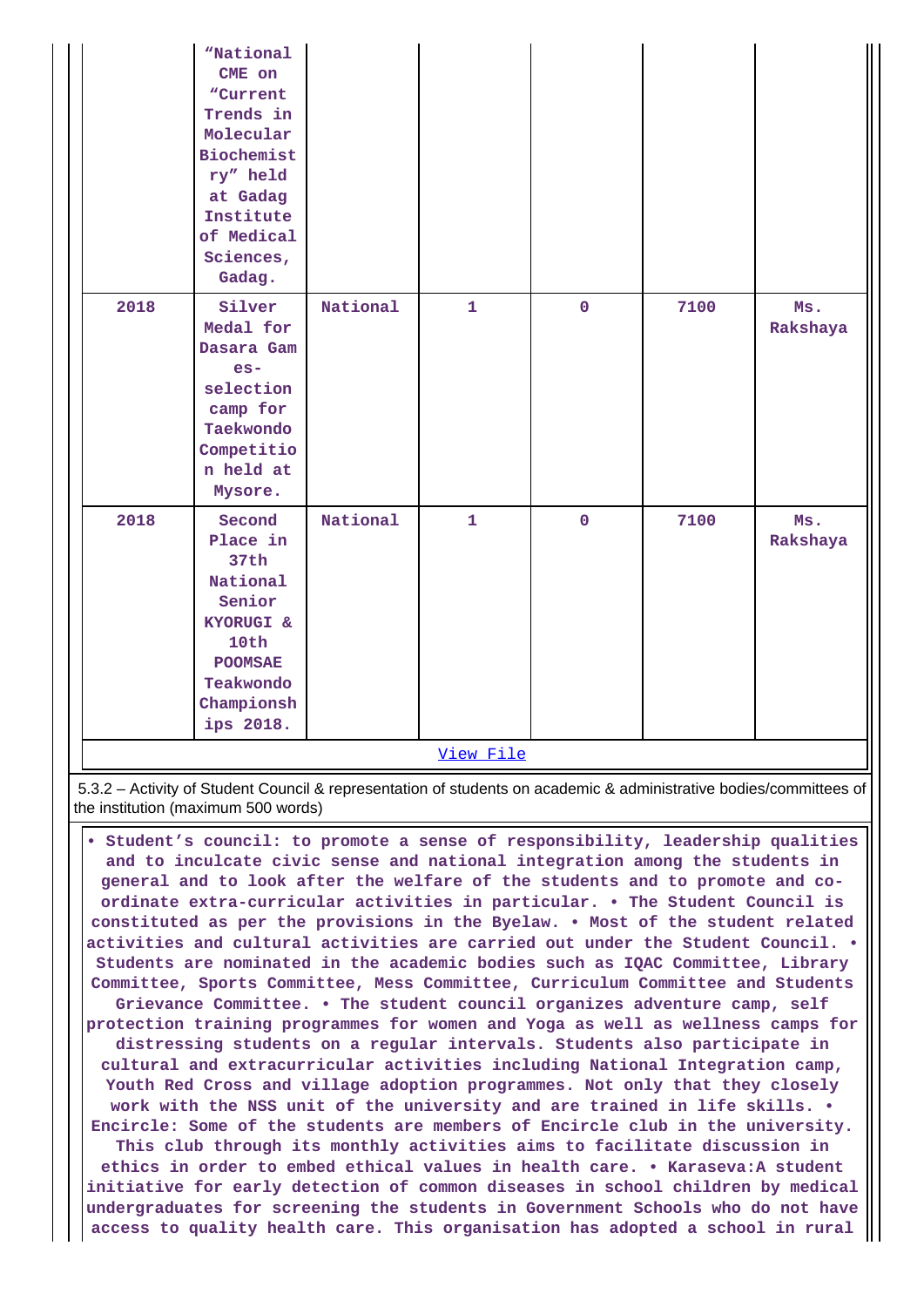**and outreach areas and provides necessary facilities and financial assistance to students as well as rebuilding of the school. • They are also involved in collection and distribution of necessary items and utilities for managing the disaster (floods) in Kerala and Coorg. By providing consultation, free medicine and distribution of drugs. • Samraksha Charitable Society: Samraksha, formerly known as Ashraya is a student organization run by the students of Yenepoya (Deemed to be University) from every stream MBBS, BDS, BPT, B.Sc and P.B.B.Sc Nursing. Samraksha helps the poorest of the poor patients admitted in the Yenepoya Medical Hospital. The different units of samraksha are Care unit, Drug unit, Palliative Care, Blood Bank, Pediatric Play area and Orphanage/oldage home visits. 'Art for charity – 2018' is an event conducted by samraksha charitable society. Under this programme a sum of Rs. 2,20,782/- was collected through games and food stall. • Visual Art Club, "Group Aesthete": • Visual Art Club, "Group Aesthete" was launched as a platform for painting and photography and inaugurated on 27th September 2018. • A Permanent Art Gallery inaugurated on 17th October 2018. • Group Aesthete conducted workshop on "Tiger dance face painting" at Sanctum Resort, Someshwar on 28th October 2018. • Presented a visual talk on "Photography and its nuances" at Yendurance Zone on 28th November 2018. • Palliative Care and Pediatric Play area: Palliative care is provided for patients with life limiting illnesses and their families. The students organize small entertainment programmes and games in the wards involving the patients, once in two weeks.**

### **5.4 – Alumni Engagement**

5.4.1 – Whether the institution has registered Alumni Association?

 **Yes**

 **Yes. The Yenepoya University Alumni Association (YUAA) was founded in December 2010. YUAA is registered under the Karnataka Societies Act 1960, Karnataka, India. The primary mission of YUAA is to provide platform to the alumni for interaction with fellow alumni, institute and students on the campus, involve them through various activities among all the people concerned and engage them for several social and academic projects for a collective growth. The office bearers are elected on annual basis. Some of the Alumni initiatives and activities are:- • The Yen to Aspire Flagship program is to give a platform to the alumni to share knowledge, experience and success stories. Activities such as campaigns, self-defence and fitness talks, alumni Futsal tournaments are being conducted. • Yenlighten is a Platform where the Alumni Scholars from across the world are invited to deliver Guest Lectures for the benefit of the students, Inters and Faculty and also give their testimonies of success. Outstanding alumni are being felicitated whenever they visit our campus. • Global Alumni meet: There are about 5000 alumni spread across the globe, joining hands to make Yenepoya (Deemed to be University) a world- class reputed institution. International chapters are set up in UAE (YUAA Emirates), Kingdom of Saudhi Arabia (YUKSA) and Malaysia (YUAA). • REUNIYEN: Reunions are conducted to celebrate, cherish and relieve the success of our alumni around the world. Alumni software "Almashines" has been installed and an app namely "YUAA" has been developed wherein the student can register as an alumni and view the activities taking place in the university. An Alumni directory has been released to connect with alumni and know about their particular batch mates. Alumni are also involved in the placement, training and mentoring of students in their respective organizations. In addition, the alumni are involved in giving feedback on the nature of training with Industry, Professional requirements and curriculum changes in the UG and PG courses. Some of the contributions initiatives under the YUAA platform are:- ? Ashraya Initiative for social causes to help and serve the needy patients. ? Website Development fund to provide new modules, new features into the website ? Scientific Research Project to bring out the best possible research**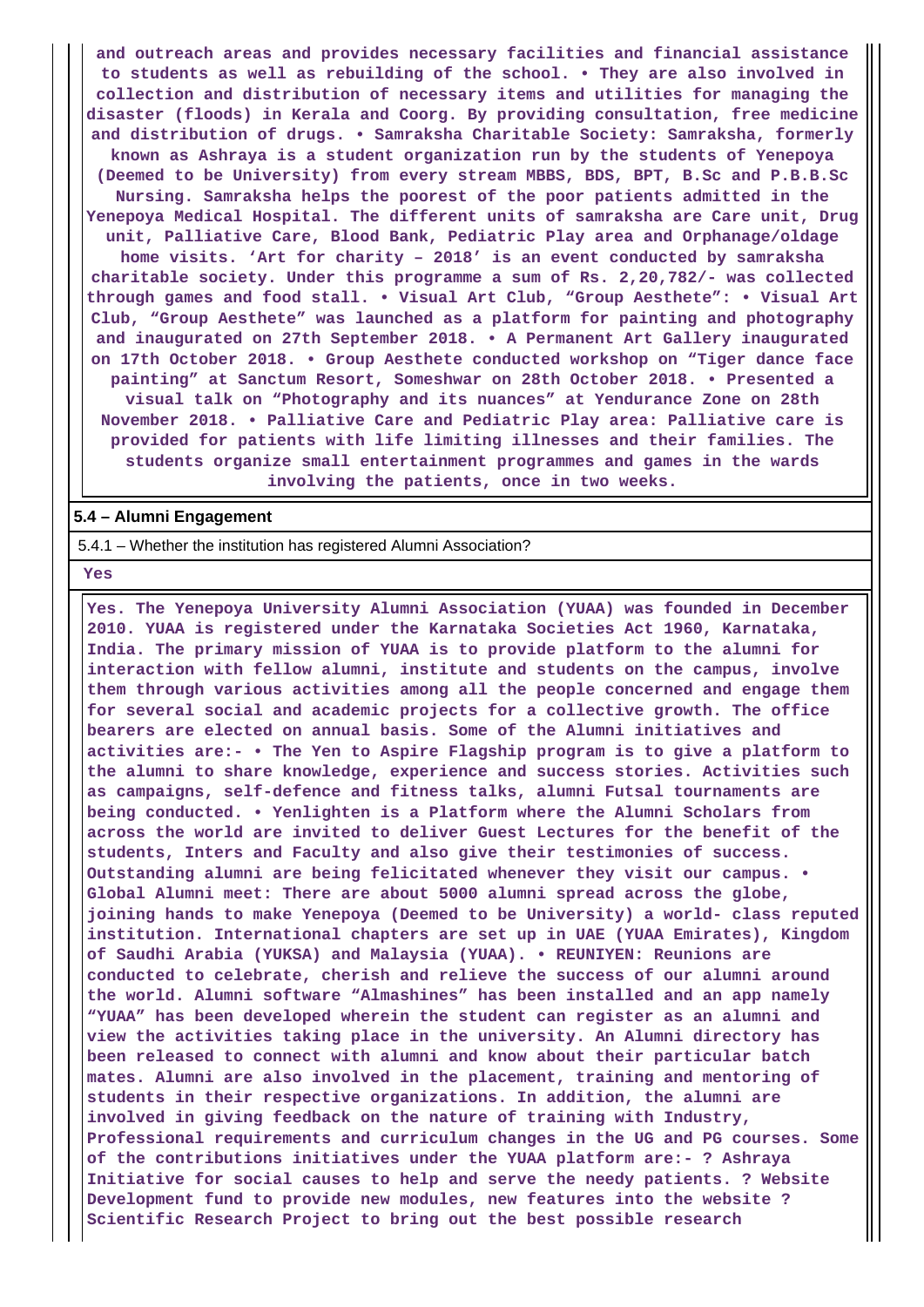**opportunities for students, faculty and alumni members. ? Reach out in supporting education, student scholarship projects to support and nurture the students from economically weaker sections to realize their dream of higher education. Future plans: Contribution Initiatives : 1. Dr. B.H.Sripathi Rao Endowment Fund: Dr. B.H.Sripathi Rao, Principal, Yenepoya Dental College has served the Institution for a long time and has been successful in making YDC as one of the finest Dental Institutions. This endowment lecture is in honor of his service. 2. Group Insurance Policy: YUAA is in the process to offer an Insurance Scheme to cover all the alumni and their families.**

5.4.2 – No. of registered Alumni:

**4046**

5.4.3 – Alumni contribution during the year (in Rupees) :

**1 30000** 

5.4.4 – Meetings/activities organized by Alumni Association :

 **1. Yen to Aspire (Career Guidance Program): Yenepoya University in association with the Yenepoya University Alumni Association (YUAA) conducted a career guidance Programme "Yen to Aspire" at Yenepoya (Deemed to be University) campus, Deralakatte on 23rd July 2018. 2. Yen to Aspire (Career Guidance Program): Yenepoya University in association with the Yenepoya University Alumni Association (YUAA) conducted a career guidance Programme "Yen to Aspire" at Yenepoya (Deemed to be University)campus, Deralakatte on 14th September 2018. 3. Annual Alumni Meet and Annual General Body Meeting AGM 2018: The Annual Alumni Meet and AGM 2019 held at the Dental Auditorium, 5th floor, YDC on 31st December 2018. The AGM was attended by alumni of various constituent colleges of Yenepoya (Deemed to be University). 4. Trip Down the memory lane-Yenepoya Dental College Alumni Meet organised at the 51st Kerala State IDA conference venue at Calicut on 5th January 2019. The meet was attended by the office bearers- Dr. Imran, Sajjad and Dr.Miqdad. 5. A webinar on Forensic Odontology was organised at YDC at the Indoor Auditorium, Yenepoya (Deemed to be University) on 12th January 2019. 6. ReuniYen – MBBS 2002 Batch: A get together of the 2002 MBBS Alumni was organised by YUAA at Yenepoya (Deemed to be University) campus, Deralakatte on 2nd February 2019. 20 alumni from the 2002 MBBS batch attended the meet with a few being accompanied with their family. A campus tour and programme was arranged. 7. Yen to Aspire (Career Guidance Program): Yenepoya University in association with the Yenepoya University Alumni Association (YUAA) conducted a career guidance Programme "Yen to Aspire" at Yenepoya (Deemed to be University) campus, Deralakatte on 09th February 2019. 8. 'Yenlighten'- (Career Guidance Program):Yenepoya University in association with the Yenepoya University Alumni Association (YUAA) conducted a career guidance Programme "Yenlighten" at Yenepoya (Deemed to be University) campus, Deralakatteon 11th February 2019. 9. Yen to Aspire (Career Guidance Program):Yenepoya University in association with the Yenepoya University Alumni Association (YUAA) conducted a career guidance Programme "Yen to Aspire" at Yenepoya (Deemed to be University)campus, Deralakatte on 12th February 2019. 10. Yen to Aspire (Career Guidance Program):Yenepoya University in association with the Yenepoya University Alumni Association (YUAA) conducted a career guidance Programme "Yen to Aspire" at Yenepoya (Deemed to be University)campus, Deralakatte on 21st February 2019. 11.Yen to Aspire (Career Guidance Program):Yenepoya University in association with the Yenepoya University Alumni Association (YUAA) conducted a career guidance Programme "Yen to Aspire" at Yenepoya (Deemed to be University)campus, Deralakatte on 11th March 2019.**

## **CRITERION VI – GOVERNANCE, LEADERSHIP AND MANAGEMENT**

**6.1 – Institutional Vision and Leadership**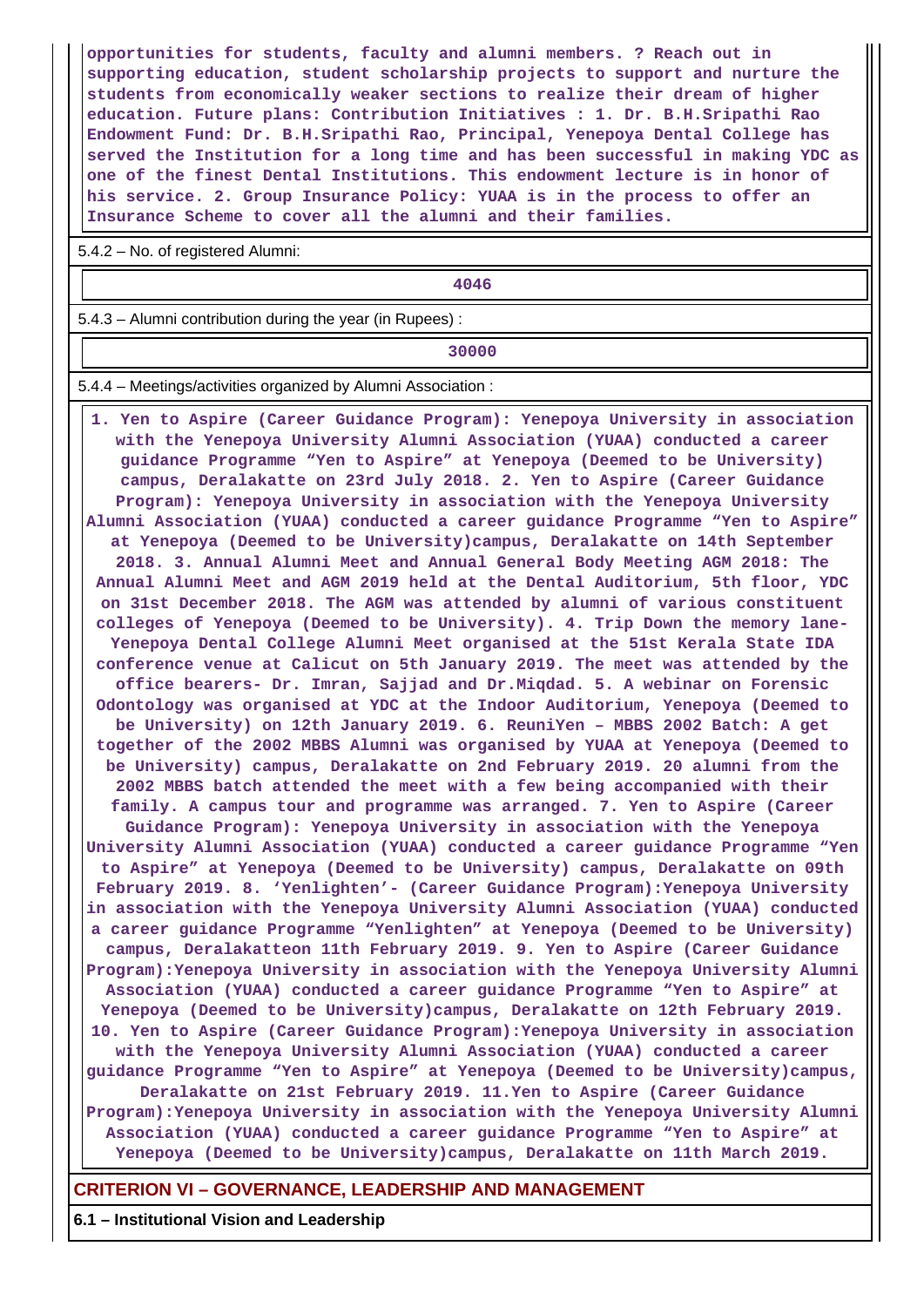6.1.1 – Mention two practices of decentralization and participative management during the last year (maximum 500 words)

 **The management of the university is broadly classified in two clusters which ensures participatory management approach. Cluster 1: University level committees (Statutory bodies: Board of Management, Academic Council, Faculty and Board of Studies) The University is governed by MoA and statutes in line with the UGC regulation 2019 (Institution Deemed to be University) and its amendments. The Board of Management is the executive body of the university and has the powers to take all the decisions necessary for the smooth and efficient functioning of the University. The following statutory bodies namely Academic Council, Faculty and Board of Studies and Planning and Monitoring Board are the major bodies included in functioning of the University. The Vice Chancellor presides over the meetings of the Board of Management, Academic Council and others. The following Statutory officers are earmarked to take care of day today faculty ? Chancellor is appointed by the sponsoring trust. ? The Vice Chancellor is responsible for the overall academic and administrative development of the University ? Pro-Vice Chancellor is the ex office member of all the authorities and bodies of the University and shall preside over the meetings of the authorities and Bodies of the University in the absence of the Vice Chancellor ? The Registrar is the chief of administration ? The Controller of Examinations is responsible for all the examination related matters ? The Finance Officer is responsible for maintaining the income and expenditure ? The Deans/Vice Deans/HoDs/Centre Heads are responsible for day to day academic and administrative functioning of the constituent colleges/units. All the important academic decisions are initiated at the level of subject wise Board of Studies which is further deliberated at the levels of Faculty, AC and BoM and the final decision taken by the BoM. There are different advisory committees to facilitate efficient functioning of the administration. Vice Chancellor's Advisory Committee (consisting of all the Deans of Faculty and an external expert), Research Advisory Board, Finance Committee, etc. Apart from above cited officers, Directors, Deputy Directors, Chief Librarian, Medical Superintendent, Deputy Medical Superintendent, Office Superintendents of various sections, Campus Administrative Officer, Security Officer together work as a team and ensure smooth functioning of the University. This participatory approach has immensely helped in taking proactive and student centric decisions and improves the quality at every level of functioning. Cluster 2: Institutional level committees. Institutional Level Administration: The constituent colleges are headed by principals. They are responsible for the administration of the constituent college under them. They also chair the meetings of the constituent colleges and are responsible for maintaining discipline inside the college and the hostels. The college council discusses the administration and academic matters brought by the HODs. The University has created University level committees and Institution specific committees for the smooth transaction of the activities. Most of the key divisions in the University are automated which helps in faster decision making. With the declaration of Deemed to be University status the academic and administrative functions are autonomous and are flexible.**

| 6.1.2 - Does the institution have a Management Information System (MIS)?                                              |                                                                             |  |  |
|-----------------------------------------------------------------------------------------------------------------------|-----------------------------------------------------------------------------|--|--|
| Yes                                                                                                                   |                                                                             |  |  |
| 6.2 – Strategy Development and Deployment                                                                             |                                                                             |  |  |
| 6.2.1 – Quality improvement strategies adopted by the institution for each of the following (with in 100 words each): |                                                                             |  |  |
| Details<br>Strategy Type                                                                                              |                                                                             |  |  |
| Admission of Students                                                                                                 | The Yenepoya University offers a wide<br>spectrum of academic programmes in |  |  |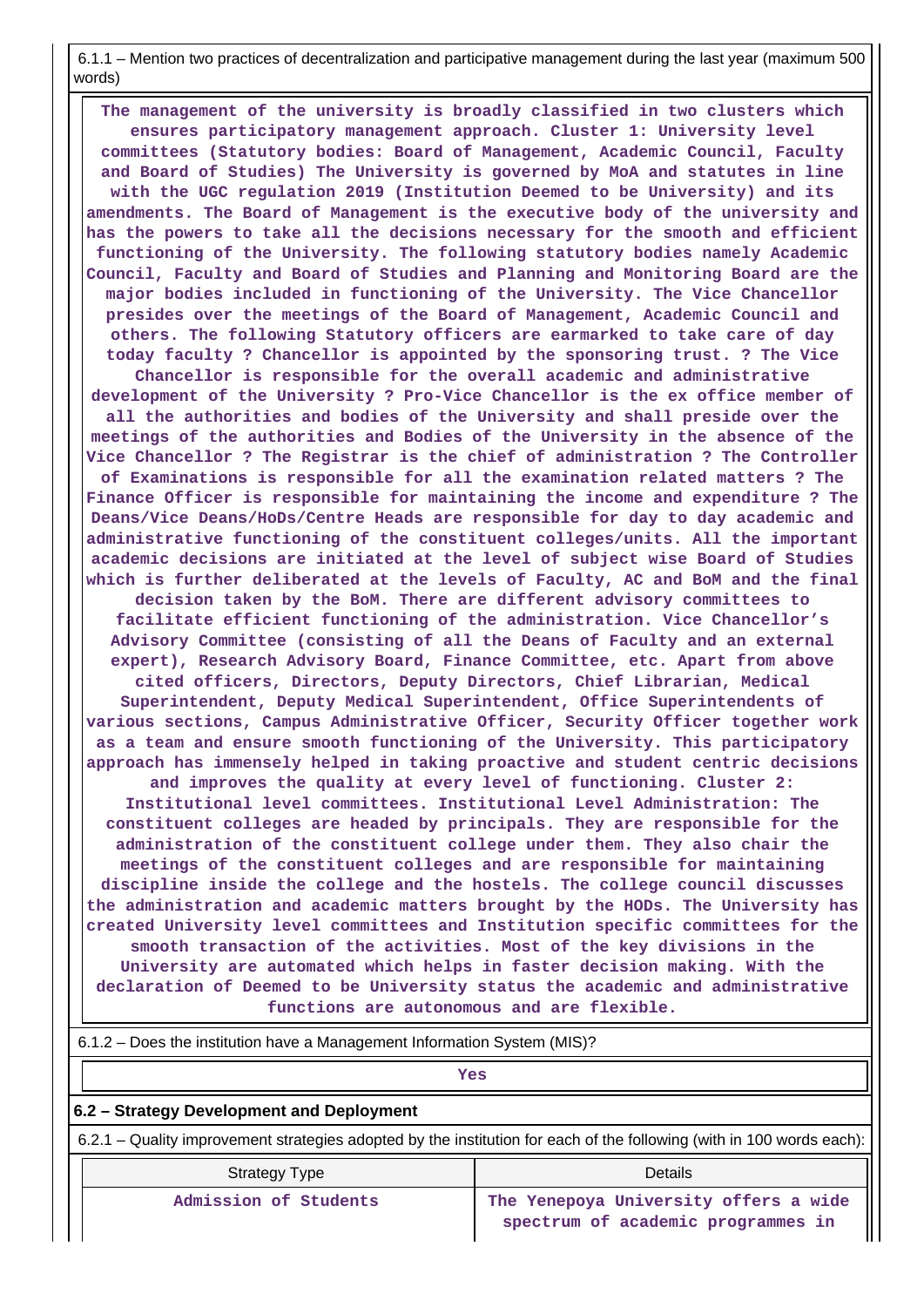|                                      | health professional education and<br>general education. . Adequate Publicity<br>is ensured through the following<br>methods: o Advertisement in<br>National/Regional Newspapers and<br>electronic media: The admission<br>notifications are published in national<br>regional news-papers and electronic<br>media. o Institutional Website<br>(www.yenepoya.edu.in) has been<br>maintained since 26.01.2009, displays<br>the admission notifications, courses<br>offered, pattern of entrance exam,<br>faculty information and expertise etc.<br>along with important cut off dates and<br>academic calendar, o The institution<br>publishes the online Prospectus<br>routinely which is revised and updated<br>from time to time. . Transparency is<br>ensured through the following process.<br>o A separate admissions office headed<br>by the Manager, who provides all<br>admission related information to the<br>aspiring students seeking admission to<br>the programmes offered by the<br>Institution through telephone, email or<br>post and website. o Admission for the<br>various undergraduate and postgraduate<br>courses in Medicine and Dentistry is<br>done on the basis of merit of the<br>students and the ranking obtained in<br>the National Eligibility Entrance Test<br>(NEET) conducted by the Government<br>regulations. o Admission for other<br>courses is as per UGC regulations. o<br>Admission for Ph.D is as per the UGC<br>guidelines 2019. o The counselling of<br>the students is carried out at the<br>University campus. o Single window<br>counselling is adopted to ensure<br>transparency and avoid any confusion,<br>and students are admitted as per the |
|--------------------------------------|---------------------------------------------------------------------------------------------------------------------------------------------------------------------------------------------------------------------------------------------------------------------------------------------------------------------------------------------------------------------------------------------------------------------------------------------------------------------------------------------------------------------------------------------------------------------------------------------------------------------------------------------------------------------------------------------------------------------------------------------------------------------------------------------------------------------------------------------------------------------------------------------------------------------------------------------------------------------------------------------------------------------------------------------------------------------------------------------------------------------------------------------------------------------------------------------------------------------------------------------------------------------------------------------------------------------------------------------------------------------------------------------------------------------------------------------------------------------------------------------------------------------------------------------------------------------------------------------------------------------------------------------------------------------------------------------------|
|                                      | merit list provided by the Government.<br>o Complaints and grievances if any are<br>effectively addressed by the committees<br>appointed for this purpose.                                                                                                                                                                                                                                                                                                                                                                                                                                                                                                                                                                                                                                                                                                                                                                                                                                                                                                                                                                                                                                                                                                                                                                                                                                                                                                                                                                                                                                                                                                                                        |
| Industry Interaction / Collaboration | o The University offers health science<br>courses most of which prepare<br>individuals for self employment. o The<br>Nursing and Physiotherapy graduates are<br>recruited by the health care industry<br>through campus interview. o This is<br>facilitated by the UIIC and employment<br>and placement cell of the University. o<br>The University is also involved in<br>consultancy projects in the areas of<br>drug development and drug trials. The<br>University also offers consultancy                                                                                                                                                                                                                                                                                                                                                                                                                                                                                                                                                                                                                                                                                                                                                                                                                                                                                                                                                                                                                                                                                                                                                                                                    |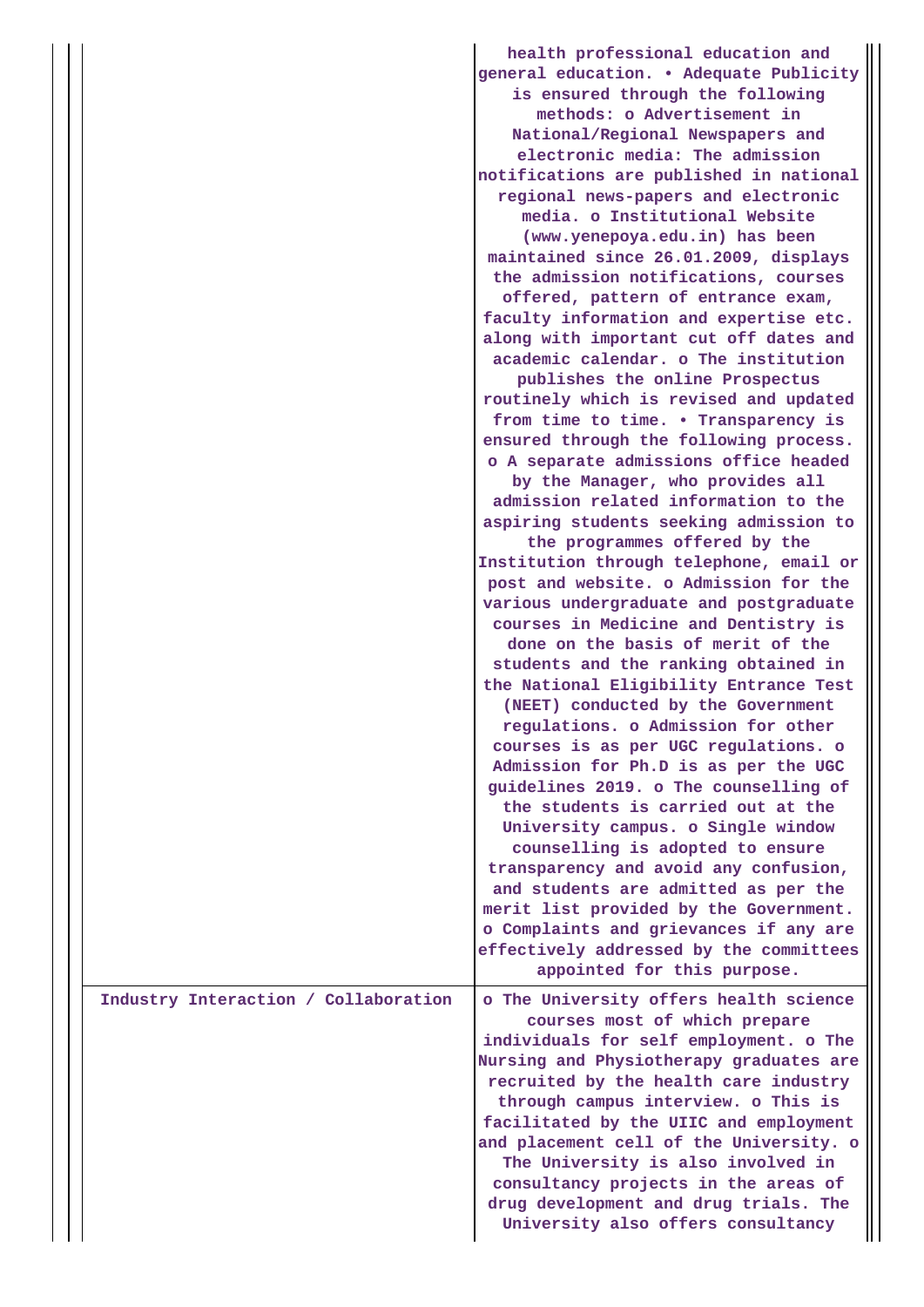|  |                                                               | services to assess the health effects<br>of environmental and industrial<br>pollution. o The UIIC and IPM Cell of<br>the University interact with the<br>industries for transfer of technology<br>in the areas of medical devices,<br>biomaterials for testing and analysis.<br>o University has created an Innovation<br>Centre namely Yenepoya Technology<br>Incubation (YTI) which currently has 17<br>start-ups registered. o University<br>offers PG Diploma courses in<br>collaboration with industry Govt. of<br>India under BiSEP scheme.                                                                                                                                                                                                                                                                                                                                                                                                                                                                                                                                                                                          |
|--|---------------------------------------------------------------|--------------------------------------------------------------------------------------------------------------------------------------------------------------------------------------------------------------------------------------------------------------------------------------------------------------------------------------------------------------------------------------------------------------------------------------------------------------------------------------------------------------------------------------------------------------------------------------------------------------------------------------------------------------------------------------------------------------------------------------------------------------------------------------------------------------------------------------------------------------------------------------------------------------------------------------------------------------------------------------------------------------------------------------------------------------------------------------------------------------------------------------------|
|  | Human Resource Management                                     | o Migrated to new software called<br>Darwin box o Introduction of new<br>employee through e-mail o Induction and<br>Orientation for non teaching staff o<br>Salary disbursement is moved from 7th<br>of the next month to 30th/31st of the<br>current month o Generation of salary<br>slip and leave management system o<br>Workflow in the department is being<br>communicated through e-mail o<br>Incentives and increment for teaching<br>and non-teaching staff based on<br>performance o Maternity benefit as per<br>the Act o Increase in staff appointment                                                                                                                                                                                                                                                                                                                                                                                                                                                                                                                                                                          |
|  | Library, ICT and Physical<br>Infrastructure / Instrumentation | o Library: ? Entry and Exit Biometric<br>software for tracking attendance ?<br>Subscription based e-resources ?<br>Subscription for web of science ? 24x7<br>Remote Access for online subscription o<br>ICT and Physical<br>Infrastructure/Instrumentation: ? ICT<br>Facilities: ? Wireless Internet - Wi-<br>Fi: 90 of the campus living area is Wi-<br>Fi enabled. ? UTM: We have a (UTM<br>based) highly secured network facility<br>on the campus. Each campus user has an<br>identifiable login connected and<br>controlled through centralized user<br>database services. o Gigabit Backbone<br>network: Campus has a high-speed ten<br>Gigabit backbone network, providing<br>connectivity for all teaching, research<br>and business-related IT services within<br>the university campus. The high<br>bandwidth is shared by the staff,<br>faculty and students. Students and<br>faculty use the Internet for access to<br>national and international research<br>networks, national datasets,<br>collaborative research with companies,<br>e-learning, videoconferencing and high-<br>speed access from the network<br>resources. |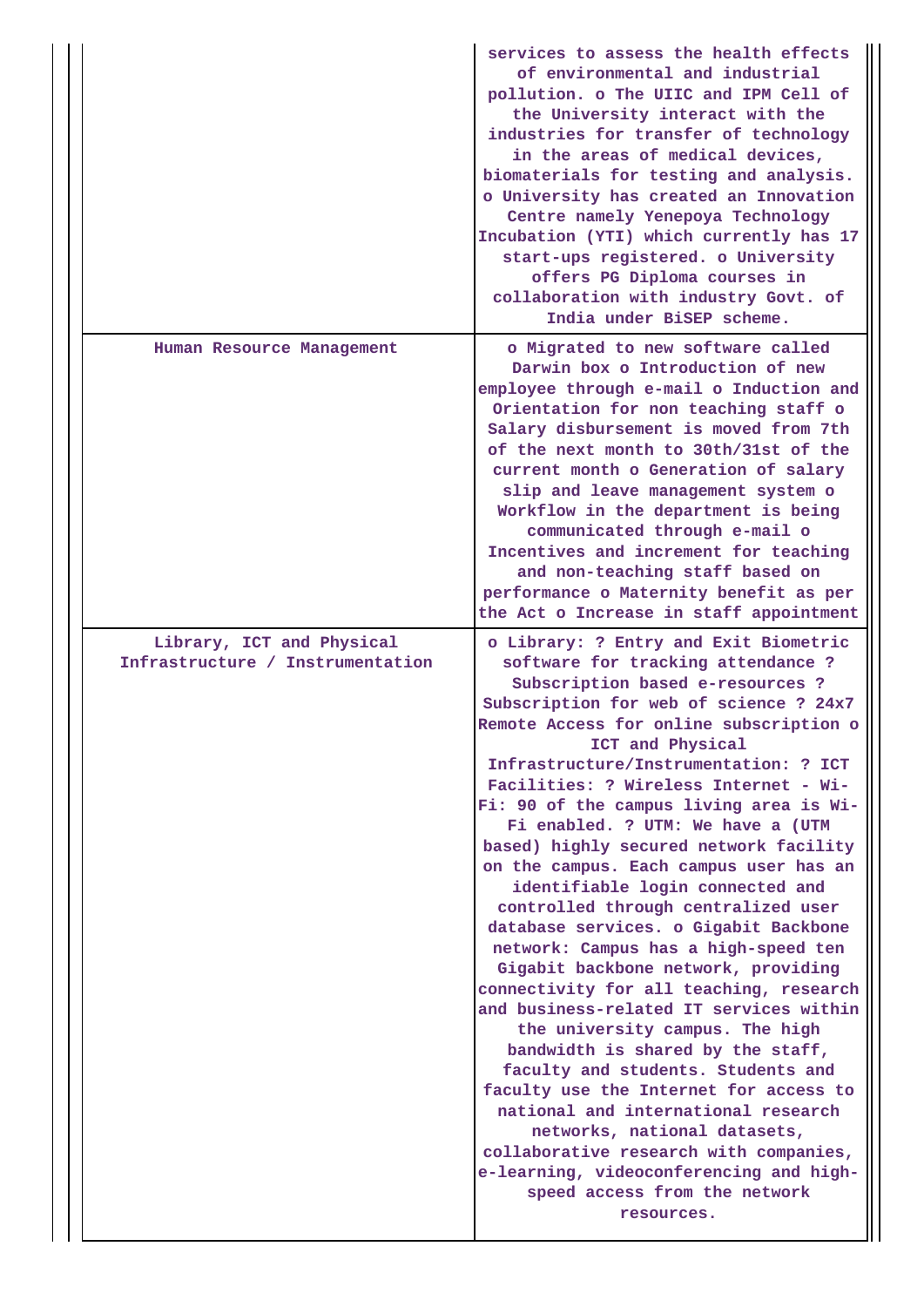| Teaching and Learning | o The students are recruited through    |
|-----------------------|-----------------------------------------|
|                       | the National Entrance Examination Test  |
|                       | (NEET) conducted by the Govt. of India  |
|                       | in Dental and Medical courses and for   |
|                       | other courses entrance test or          |
|                       | selection base on merit cum means is    |
|                       | followed and specific seats are         |
|                       | reserved for students of minority       |
|                       | communities. 15 seats are reserved for  |
|                       | NRI/International students. o The       |
|                       | institution conducts orientation and    |
|                       | induction programme for 30days as per   |
|                       | the UGC/MCI requirements. The following |
|                       | topics are delivered during the         |
|                       | foundation courses are orientation,     |
|                       | skill module field visits,              |
|                       | professionalism, ethics, sports, yoga,  |
|                       | extracurricular activities, Kannada and |
|                       | English language and computer skills. o |
|                       | Student centric methods are extensively |
|                       | used for curricular transactions by     |
|                       | adopting Experiential learning,         |
|                       | Integrated/Inter-disciplinary           |
|                       | learning, Participatory learning,       |
|                       | Problem-solving methodologies, self-    |
|                       | directed learning, patient-centric and  |
|                       | evidence-based learning, Humanities,    |
|                       | Project-based learning and role play. o |
|                       | University has established the state of |
|                       | the art Centre for ACTS-Yen and         |
|                       | simulation laboratory with virtual and  |
|                       | infidelity simulators which is          |
|                       | extensively used for training students  |
|                       | in skills, that is essential for any    |
|                       | health care professionals. o University |
|                       | maintains the student mentor ratio of   |
|                       | 1:10 for improving the academic         |
|                       | outcomes and personal counselling       |
|                       | methods. o University appoints highly   |
|                       | skilled and talented manpower with good |
|                       | exposure and experience of teaching and |
|                       | training. o University has developed a  |
|                       | separate centre for medical education   |
|                       | and centre for health professional      |
|                       | education to train faculty in newer     |
|                       | methods of pedagogy. . o The curriculum |
|                       | uploaded in YENGAGE e-learning portal   |
|                       | is extensively used for teaching-       |
|                       | learning programme. o The feedback      |
|                       | about the teaching-learning programmes  |
|                       | and feedback on individual teachers are |
|                       | collected using online platform. o      |
|                       | University has increased the spending   |
|                       | on physical infrastructure, purchase of |
|                       | books and e-journals and e- data bases, |
|                       | purchase of equipments, up gradation of |
|                       | furniture for hostels and ICT           |
|                       | resources. o The museums, laboratories, |
|                       |                                         |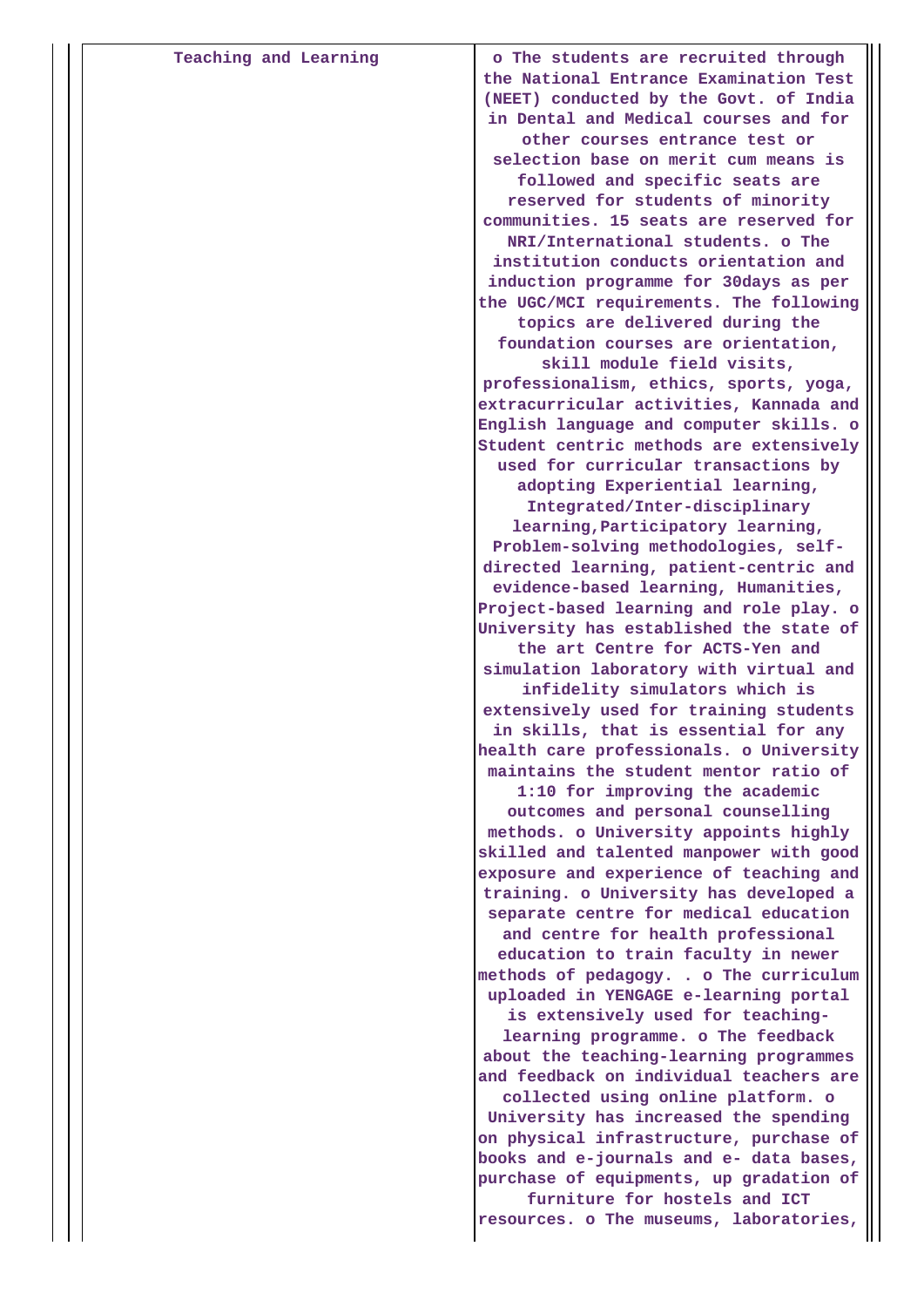|                            | departmental library and manpower<br>recruitment are some of the key<br>initiatives to augment the teaching<br>learning process. o The hospital, rural<br>health care centre, collaborations,<br>clinical observership programme and<br>research constitute an integral part of<br>curriculum. Collaborations with other<br>Universities, participation in national<br>programmes, attending conferences and<br>seminars, making presentation at<br>National and International forums also<br>further reinforce the students desire<br>to aim higher and enhance their<br>learning experience.                                                                                                                                                                                                                                                                                                                                                                                                                                                                                                                                                                                                                                                                                                                                    |
|----------------------------|-----------------------------------------------------------------------------------------------------------------------------------------------------------------------------------------------------------------------------------------------------------------------------------------------------------------------------------------------------------------------------------------------------------------------------------------------------------------------------------------------------------------------------------------------------------------------------------------------------------------------------------------------------------------------------------------------------------------------------------------------------------------------------------------------------------------------------------------------------------------------------------------------------------------------------------------------------------------------------------------------------------------------------------------------------------------------------------------------------------------------------------------------------------------------------------------------------------------------------------------------------------------------------------------------------------------------------------|
| Curriculum Development     | o Problem Identification and General<br>Needs Assessment: The health care<br>problem to be addressed by the<br>curriculum is identified and<br>characterized. The method used<br>currently to address the problem and<br>how it actually works should be<br>addressed is deliberated. o Targeted<br>Needs Assessment: Curriculum developers<br>identify the differences between ideal<br>and actual characteristics of targeted<br>learners and also between the ideal and<br>actual characteristics of their<br>learning environment. o Goals and<br>Objectives are framed. Specific<br>Learning Objectives are written to help<br>direct the choice of curricular content<br>and evolve effective teaching-learning<br>and evaluation methods. This also helps<br>clear communication of what the<br>curriculum aims to address and hopes to<br>achieve to others, o Educational<br>strategies to achieve the learning<br>objectives are planned and designed. o<br>Implementation: Designed Educational<br>strategies are implemented targeting<br>the learners using the available<br>infrastructure and resources. o<br>Evaluation is done and feedback is<br>obtained from all stakeholders. The<br>results of program evaluation help to<br>revise the goals and objectives based<br>upon which educational strategies are |
| Examination and Evaluation | revised.<br>o The office of the Controller of<br>Examinations has evolved a standard<br>operating procedure (SOP) with regard<br>to the conduct of the examination and<br>evaluation process. o Onscreen marking<br>and question bank management system<br>have been introduced in evaluation<br>section to rapidly complete the                                                                                                                                                                                                                                                                                                                                                                                                                                                                                                                                                                                                                                                                                                                                                                                                                                                                                                                                                                                                  |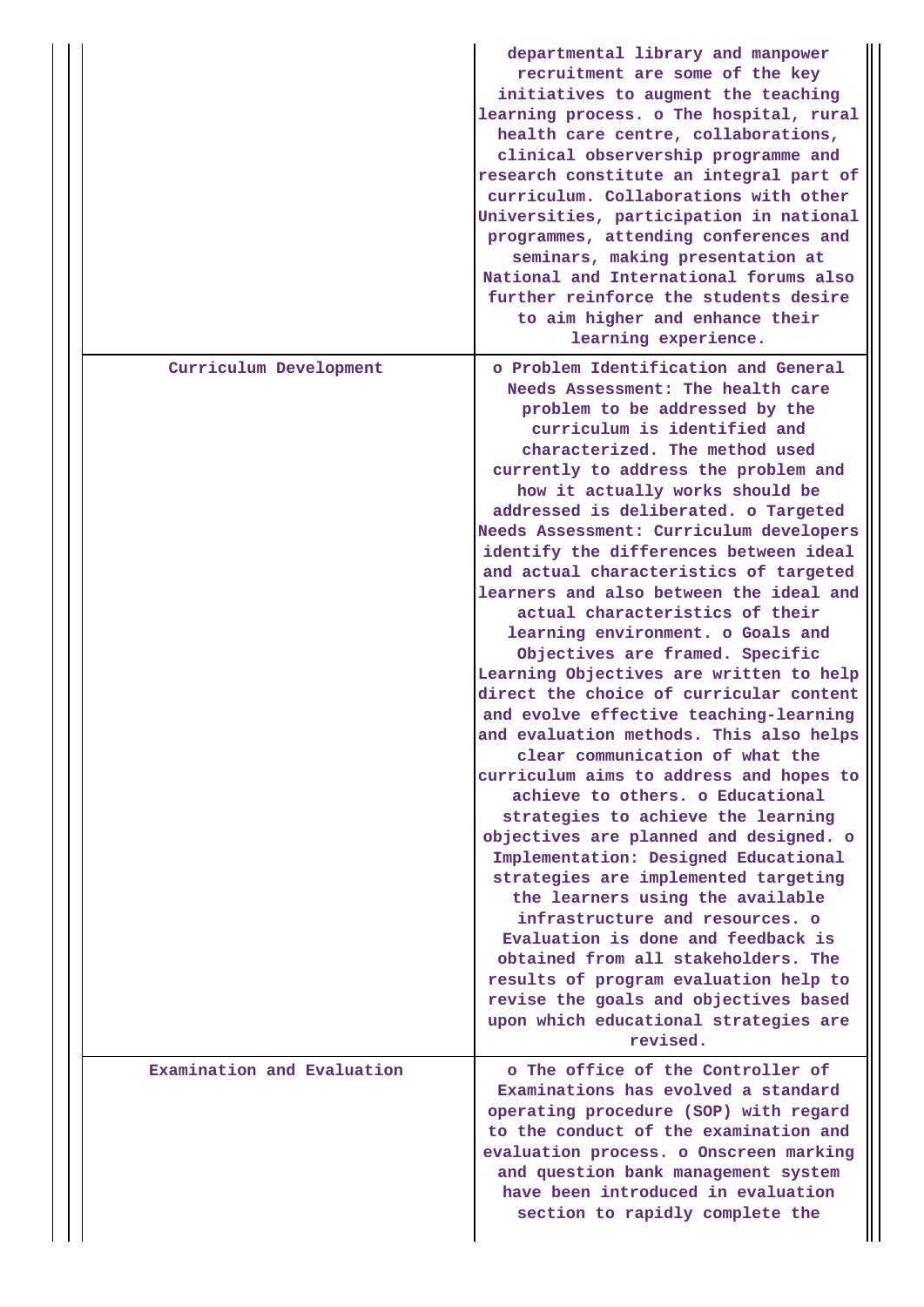|                          | evaluation process and result<br>announcements. o The student outcome<br>attainments and graduate attributes and<br>mapping of programme outcomes and<br>course outcomes are carried out using<br>inpods OBE software. o The academic<br>reforms such as continuous external<br>assessment, Tutor Ward system,<br>implementation of e-learning, Hospital<br>information system, Wi-fi Connectivity,<br>access to resources also have helped in<br>student progression and improved<br>performance in academics.                                                                                                                                                                                                                                                                                                                                                                                                                                                                                                                                                                                                                                                                                                                                                                                                                                                                                                                                                                                                                                                                                                                                                                                                                                                                                                     |
|--------------------------|---------------------------------------------------------------------------------------------------------------------------------------------------------------------------------------------------------------------------------------------------------------------------------------------------------------------------------------------------------------------------------------------------------------------------------------------------------------------------------------------------------------------------------------------------------------------------------------------------------------------------------------------------------------------------------------------------------------------------------------------------------------------------------------------------------------------------------------------------------------------------------------------------------------------------------------------------------------------------------------------------------------------------------------------------------------------------------------------------------------------------------------------------------------------------------------------------------------------------------------------------------------------------------------------------------------------------------------------------------------------------------------------------------------------------------------------------------------------------------------------------------------------------------------------------------------------------------------------------------------------------------------------------------------------------------------------------------------------------------------------------------------------------------------------------------------------|
| Research and Development | o Almost all the departments in the<br>constituent colleges are recognized as<br>research departments for awarding PhD<br>degree. o The University has created a<br>state-of-the-art multidisciplinary<br>Research Centre open to all the<br>Faculties and students of the<br>University. o This Centre also has<br>dedicated Faculty, who help students<br>(UG, PG, Ph.D and faculty) in planning,<br>designing and successful implementation<br>of research projects in the thrust and<br>emerging areas of medical health<br>sciences. o The Research Advisory<br>Board, Yenepoya University Research<br>Committee, Board of PG Teaching and<br>Research and Doctoral Committee are<br>involved in planning and implementation<br>of research activities in the<br>University. o University has made<br>significant budgetary allocation for<br>research and developmental activity. o<br>University promotes Undergraduate and<br>Post graduate research projects and<br>ICMR-STS, short term research projects.<br>o All the Post Graduates and<br>Undergraduates are encouraged to make<br>presentation in national and<br>international conferences/seminars and<br>funding is extended to them. o<br>University provides seed grant,<br>incentives, leave benefits, funding to<br>attend conferences, seminars, workshops<br>etc. and also deputes faculty for<br>advanced training programmes,<br>fellowship in India and abroad. o The<br>University facilitates collaborations,<br>exchange of faculty and students,<br>organizing conferences, seminars, team<br>meeting etc., to further facilitate the<br>research activities. o The University<br>also encourages faculty participation<br>in funded research projects within<br>institution and outside the<br>institution. o The University has 72 |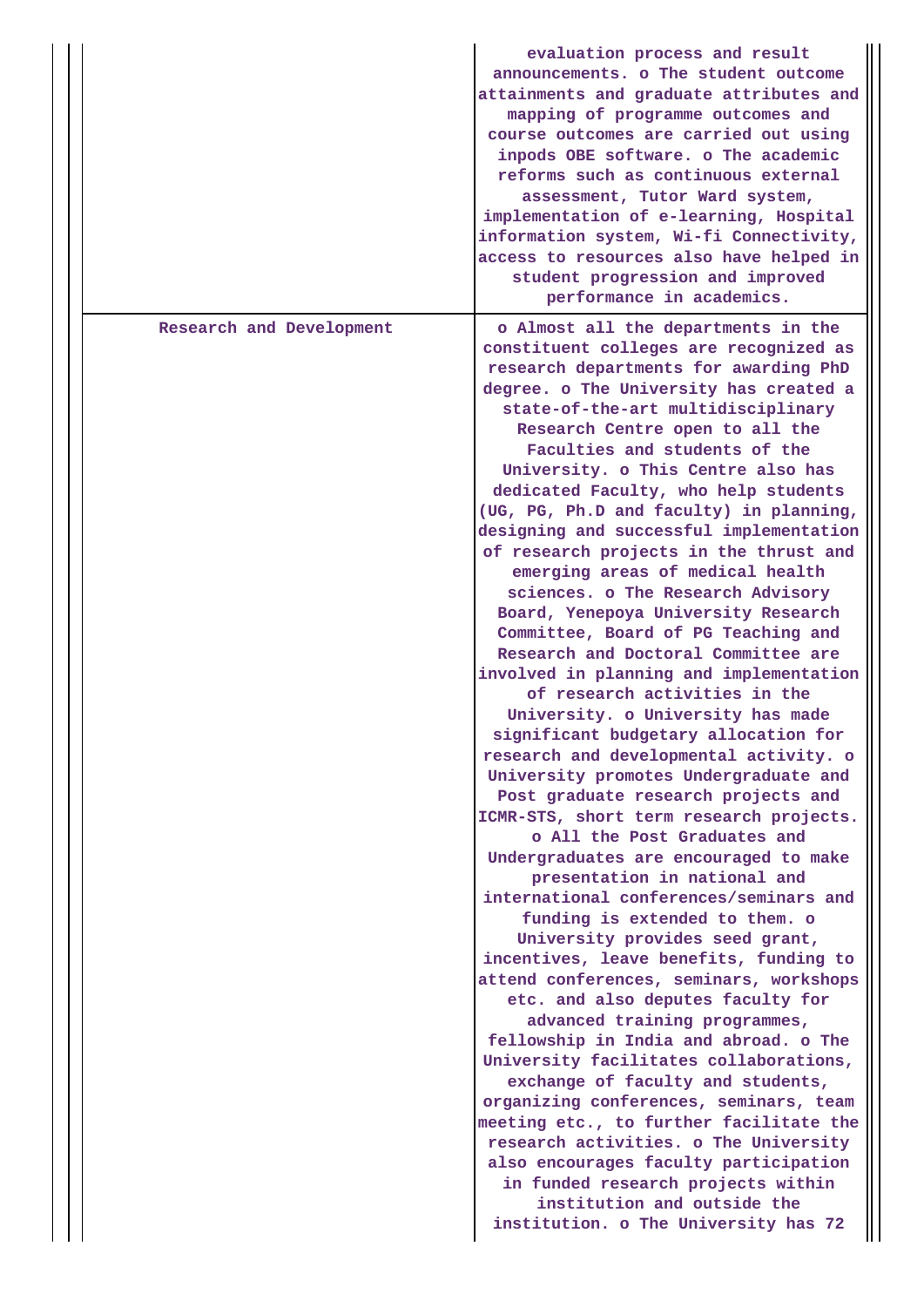6.2.2 – Implementation of e-governance in areas of operations:

| E-governace area              | Details                                                                                                                                                                                                                                                                                                                                                                                                                                                                                                                                                                                                                                                                                                                                                                                                                                                                                                                                                                                                                                                                                                                                             |
|-------------------------------|-----------------------------------------------------------------------------------------------------------------------------------------------------------------------------------------------------------------------------------------------------------------------------------------------------------------------------------------------------------------------------------------------------------------------------------------------------------------------------------------------------------------------------------------------------------------------------------------------------------------------------------------------------------------------------------------------------------------------------------------------------------------------------------------------------------------------------------------------------------------------------------------------------------------------------------------------------------------------------------------------------------------------------------------------------------------------------------------------------------------------------------------------------|
| Administration                | OBE Management : Program outcome,<br>course outcome, mapping, individual<br>student outcome and Question Bank<br>Management system(QBMS) KRAMAH : NAAC<br>accreditation, Analytics software,<br>training and implementation Backbone :<br>Hospital Information System, Purchase<br>Stores, Inventory Management HR<br>software : Pay roll Leave Management E<br>track : Time and attendance Hikivision<br>surveillance : Control room ID soft :<br>For processing and printing identity<br>cards of students and employees. People<br>link : Video conferencing HIMS :<br>Hospital information and Management<br>software Issue tracker : Online issue<br>tracker deployed campus-wide enabling<br>the reporting and management of the<br>issues, errors and work order at IT,<br>biomedical and maintenance departments.                                                                                                                                                                                                                                                                                                                           |
| Finance and Accounts          | Tally ERP 9.0 : Accounting software for<br>managing all the financials of the<br>University. SARAL : Income tax purpose<br>SIMS : Student Fee Management                                                                                                                                                                                                                                                                                                                                                                                                                                                                                                                                                                                                                                                                                                                                                                                                                                                                                                                                                                                            |
| Student Admission and Support | E Track : Biometric attendance tracking<br>for all employees and students using<br>hand held devices in the classrooms for<br>accuracy and without wasting lecture<br>hours. SIMS : Student Information<br>Management system: which comprises of<br>student demography right from the<br>admission of a student to student pass<br>out details, including attendance,<br>examination results, course details,<br>the printing of marks cards and<br>financials. YENGAGE : A web-based<br>portal for students and faculty for<br>management of data, files and media for<br>exchange. All digital learning<br>resources are supplied to students<br>using this port. HIMS : Hospital<br>information and Management software.<br>PGs and Interns are trained in usage of<br>Hospital information and Management<br>system at OPDs and IP wards for digital<br>electronic medical records. E Portfolio<br>: Digital logbook SPSS Statistical<br>software : for statistical analysis by<br>students and researchers PACS : Access<br>to radiology imaging for Postgraduates<br>anytime from the archived image<br>repositories. D-Space : Institutional |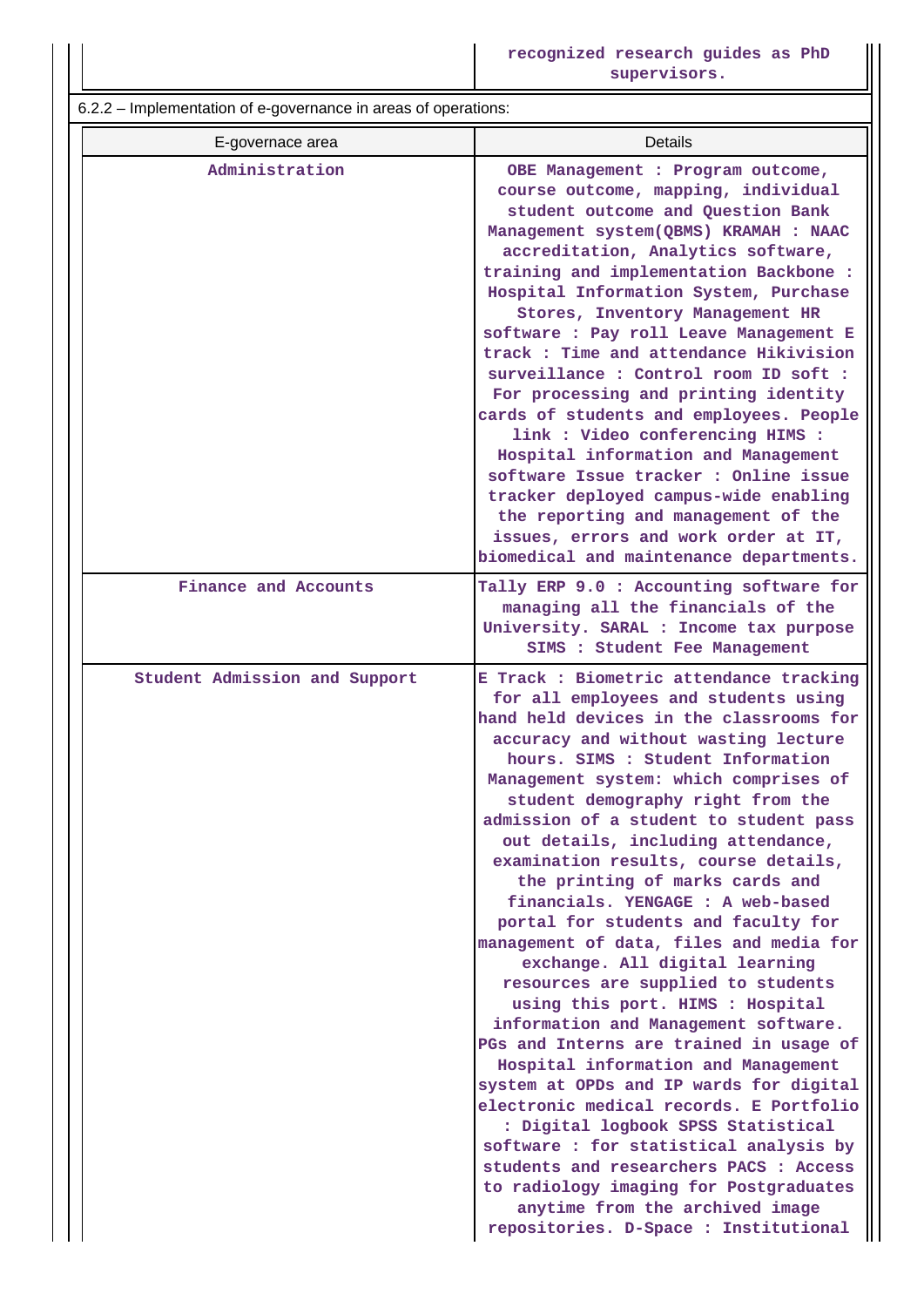|                          | repository of free full text of PG<br>dissertations submitted by PG students<br>DOLPHIN : Imaging and Management<br>software for 2D/3D Orthodontic imaging,<br>diagnostic, practice management, case<br>presentation and patient education<br>software. Easy Lib : To manage student<br>library activity and book borrowings<br>ENDNOTE : Manage bibliographies and<br>references in writing essays and<br>articles                                                                                                                                                                                                                                                                                                                                                                                                                                                                                                                                                                                                                                                                                                                                                                                                                                                                                                                                                                                                                           |
|--------------------------|-----------------------------------------------------------------------------------------------------------------------------------------------------------------------------------------------------------------------------------------------------------------------------------------------------------------------------------------------------------------------------------------------------------------------------------------------------------------------------------------------------------------------------------------------------------------------------------------------------------------------------------------------------------------------------------------------------------------------------------------------------------------------------------------------------------------------------------------------------------------------------------------------------------------------------------------------------------------------------------------------------------------------------------------------------------------------------------------------------------------------------------------------------------------------------------------------------------------------------------------------------------------------------------------------------------------------------------------------------------------------------------------------------------------------------------------------|
| Examination              | SIMS (Student Information Management<br>system) : which comprises of student<br>demography right from the admission of<br>a student to student pass out details,<br>including attendance, examination<br>results, course details, printing of<br>marks cards and financials. NAD :<br>Student certificates scanning and<br>uploading Merit Track : Exam paper<br>scanning digital evaluation                                                                                                                                                                                                                                                                                                                                                                                                                                                                                                                                                                                                                                                                                                                                                                                                                                                                                                                                                                                                                                                  |
| Planning and Development | Inpods: Academic, Planning and<br>Development Anti plagiarism : Research<br>support Auto Cad : Construction and<br>projects Kramah : NAAC accreditation,<br>Analytics software, training and<br>implementation OBE Management : Program<br>outcome, course outcome, mapping,<br>individual student outcome and question<br>Bank Management System (QBMS) Digital<br>inverted fluorescent microscope :<br>Imaging of fluorescent labeled cell<br>Trinocular microscope : Imaging of<br>microorganisms, tissues FTIR-<br>Spectrophotometer : Analysis of<br>chemical bonds in the compounds<br>Multiskanmicroplate reader : Measure<br>the absorbance of the sample<br>Fluorescent microscope : Imaging of<br>fluorescent labeled cells Brookfield<br>Viscometer : Used to measure viscosity<br>of measure Orbitrap Fusion Mass<br>Spectrometer/ Orbitrap Fusion Tribrid<br>(Xcalibur software) : To visualize and<br>analyze the system's output AB SCIEX<br>QTRAP 6500 - ACA/OMICS Mass<br>Spectrometer/ QTRAP 6500 (Analyst<br>software) : To visualize and analyze<br>the system's output FACS S3e Cell<br>Sorter/ Cell Sorter S3e : Quantitative<br>recording of fluorescent signals from<br>individual cells as well as physical<br>separation of cells of particular<br>interest Flow Cytometer/ Guava easy<br>Cyte : Determining cell characteristics<br>and function Thermal cycler/ CFX 96<br>optics module : Qensitive detection for |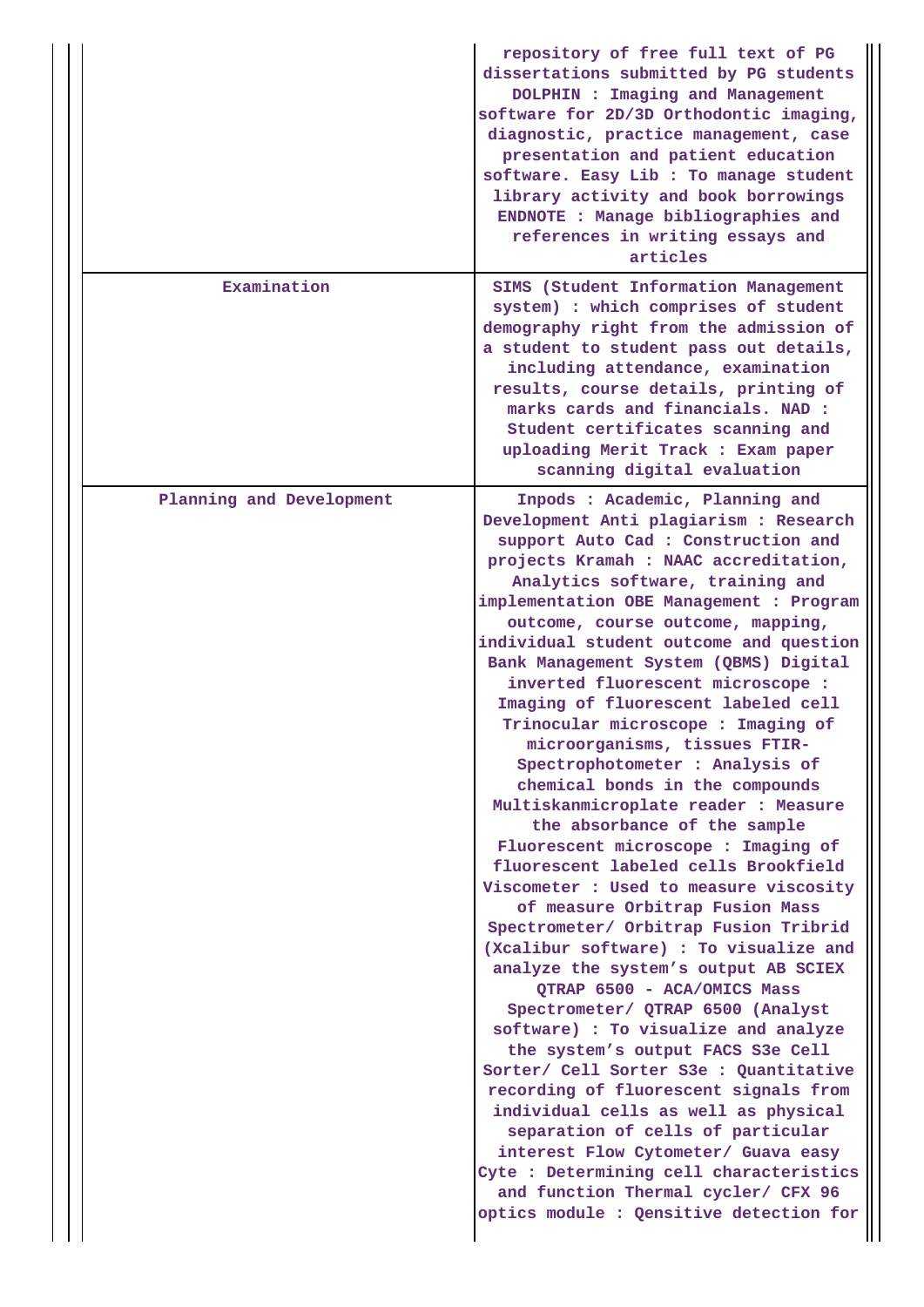| precise quantification and target       |
|-----------------------------------------|
| discriminatio U-HPLC SYSTEM/1290        |
| INFINITY II (G7120A) (Lachrom Hitachi   |
| software) : To visualize and analyze    |
| the system's output Multimode           |
| Microplate Reader/ FLUO star Omega :    |
| Detect absorbance, luminescence,        |
| fluorescence Gel Documentation system/  |
| ChemiDoc It 2810 : Molecular biology    |
| laboratories for the imaging and        |
| documentation of nucleic acid and       |
| protein suspended within polyacrylamide |
| or agarose gels Gas Chromatography/ GC  |
| 1110EDC : Separating and analyzing      |
| compounds that can be vaporized without |
| decomposition Fluoresence               |
| Spectrophotometer/ F-2700 : Analyze the |
| fluorescence properties of a sample by  |
| determining the concentration of an     |
| analyte in a sample                     |

# **6.3 – Faculty Empowerment Strategies**

 6.3.1 – Teachers provided with financial support to attend conferences / workshops and towards membership fee of professional bodies during the year

| Year | Name of Teacher          | Name of conference/<br>workshop attended<br>for which financial<br>support provided                                                                                                          | Name of the<br>professional body for<br>which membership<br>fee is provided | Amount of support |
|------|--------------------------|----------------------------------------------------------------------------------------------------------------------------------------------------------------------------------------------|-----------------------------------------------------------------------------|-------------------|
| 2019 | Dr. Ananth<br>Prasad Rao | Conference on<br>Pain Education<br>as a<br>collaborator<br>communicator<br>and leader at<br>Bangalore on<br>1st February<br>2019 to 3rd<br>February 2019.                                    |                                                                             | 17000             |
| 2019 | Dr. Qudusia              | 8th conference<br>of society of<br>clinical<br>anatomists<br>(SOCA) at<br>Ramachandra<br>Medical College<br>and Research<br>Institute,<br>Porur, Chennai<br>on 8th And 9th<br>February 2019. |                                                                             | 10000             |
| 2018 | Dr. Qudusia              | 8th conference<br>of society of<br>clinical<br>anatomists<br>(SOCA) at<br>Ramachandra                                                                                                        |                                                                             | 9350              |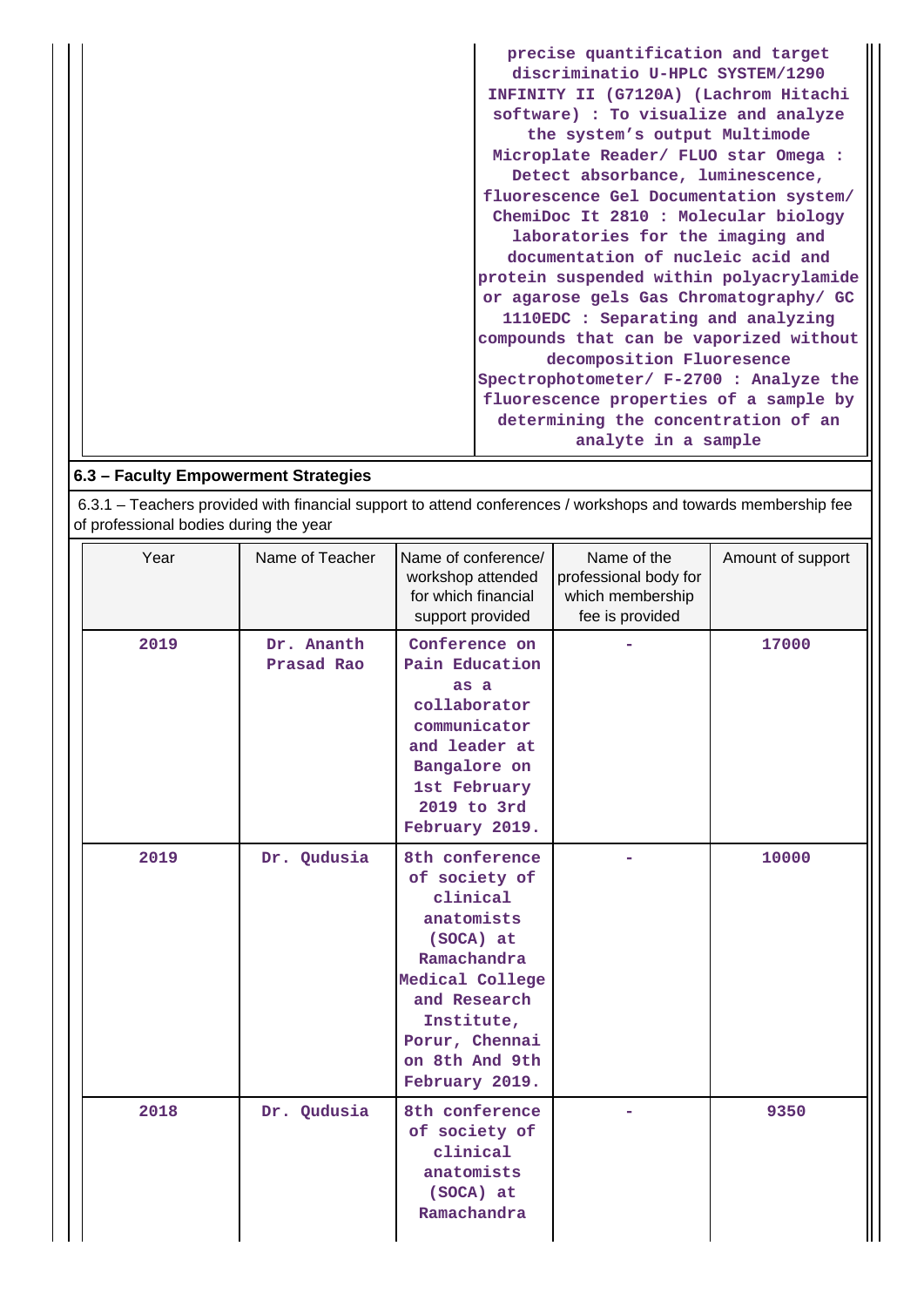|      |                       | Medical College<br>and Research<br>Institute,<br>Porur, Chennai<br>on 8th And 9th<br>February 2019.                                             |       |
|------|-----------------------|-------------------------------------------------------------------------------------------------------------------------------------------------|-------|
| 2018 | Dr. Ashwini<br>Shetty | National<br>Conference of<br>Anatomical<br>Society of<br>India<br>(NATCON66)<br>Rishikesh from<br>12th to 14th<br>November 2018.                | 20000 |
| 2018 | Dr. Ashwini<br>Shetty | National<br>conference of<br>Anatomical<br>Society of<br>India at AIIMS<br>Rishikesh on<br>12th to 14th<br>November 2018.                       | 12475 |
| 2018 | Dr. Ashwini<br>Shetty | HARMONY 2018<br>International<br>Youth<br>conference at<br>Tripura from<br>22nd and 28th<br>December 2018.                                      | 33352 |
| 2018 | Dr. Bindhu S          | NAT Con<br>(National<br>Conference) at<br><b>AIIMS Rishikesh</b><br>from 11th to<br>14th November<br>2018                                       | 26000 |
| 2018 | Dr. Saiqa R<br>Shah   | National<br>Conference<br>AMBICON 2018 at<br>Lady Hardinge<br>Medical College<br>Associated<br>Hospitals, New<br>Delhi on 16th<br>November 2018 | 12000 |
| 2019 | Dr. Abhay<br>Nirgude  | 20th<br>Maharashtra<br>State Joint<br>Conference of<br>IAPSM and IPHA<br>at VPMC<br>Hospital<br>Research<br>Centre, Nashik<br>on 9th And 10th   | 11768 |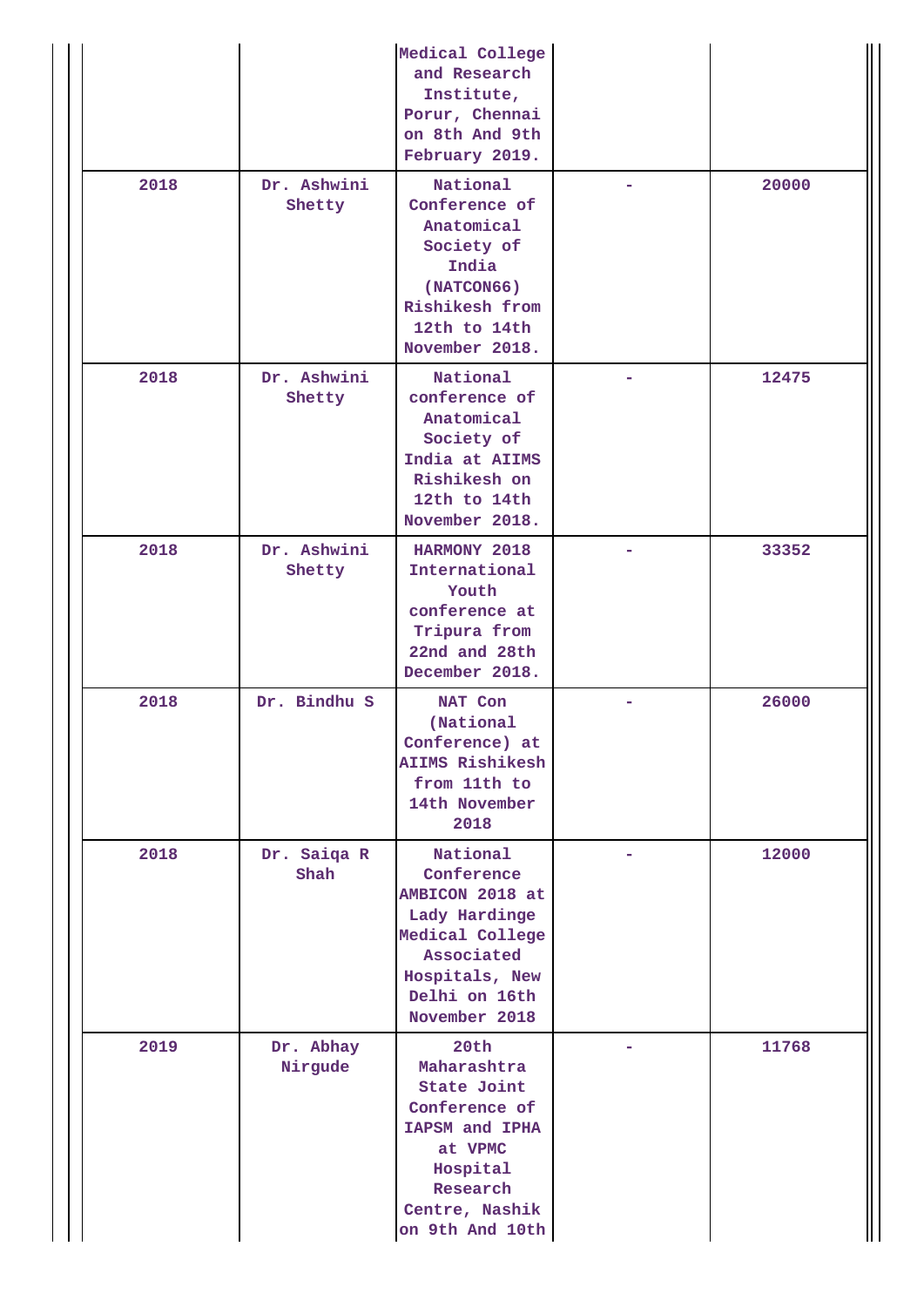|           |           | February 2019.  |  |       |
|-----------|-----------|-----------------|--|-------|
| 2019      | Dr. Abhay | <b>RNTCP</b>    |  | 10000 |
|           | Nirgude   | Operational     |  |       |
|           |           | Research at     |  |       |
|           |           | National        |  |       |
|           |           | Tuberculosis    |  |       |
|           |           | Institute,      |  |       |
|           |           | Bengaluru From  |  |       |
|           |           | 25th March to   |  |       |
|           |           | 28th March 2019 |  |       |
| View File |           |                 |  |       |

 6.3.2 – Number of professional development / administrative training programmes organized by the University for teaching and non teaching staff during the year

| Year | Title of the<br>professional<br>development<br>programme<br>organised for<br>teaching staff                                                                                     | Title of the<br>administrative<br>training<br>programme<br>organised for<br>non-teaching<br>staff | From date  | To Date    | Number of<br>participants<br>(Teaching<br>staff) | Number of<br>participants<br>(non-teaching<br>staff) |
|------|---------------------------------------------------------------------------------------------------------------------------------------------------------------------------------|---------------------------------------------------------------------------------------------------|------------|------------|--------------------------------------------------|------------------------------------------------------|
| 2018 | Academic<br>Leadership<br>in Health<br>Profession<br>s<br>Education"<br>and Intera<br>ctive<br>session on<br>"Curricula<br>r Reforms:<br>Opportunit<br>ies and Ch<br>allenges". | Nil                                                                                               | 10/07/2018 | 10/07/2018 | 22                                               | $\mathbf 0$                                          |
| 2018 | Yen-Edu-<br>Idea<br>Conclave                                                                                                                                                    | Nil                                                                                               | 05/09/2018 | 05/09/2018 | 180                                              | $\mathbf 0$                                          |
| 2018 | Workshop<br>on "Bluepr<br>inting for<br>enhancing<br>content of<br>assessment<br>$\mathbf{s}''$                                                                                 | Nil                                                                                               | 17/12/2018 | 17/12/2018 | 34                                               | $\mathbf 0$                                          |
| 2019 | Curriculum<br>Planning -<br>(Interacti<br>ve<br>session)                                                                                                                        | Nil                                                                                               | 13/02/2019 | 13/02/2019 | 40                                               | $\pmb{0}$                                            |
| 2019 | <b>Basic</b><br>Skills<br>Workshop<br>on Health<br>Profession                                                                                                                   | Nil                                                                                               | 27/02/2019 | 28/02/2019 | 26                                               | $\mathbf{O}$                                         |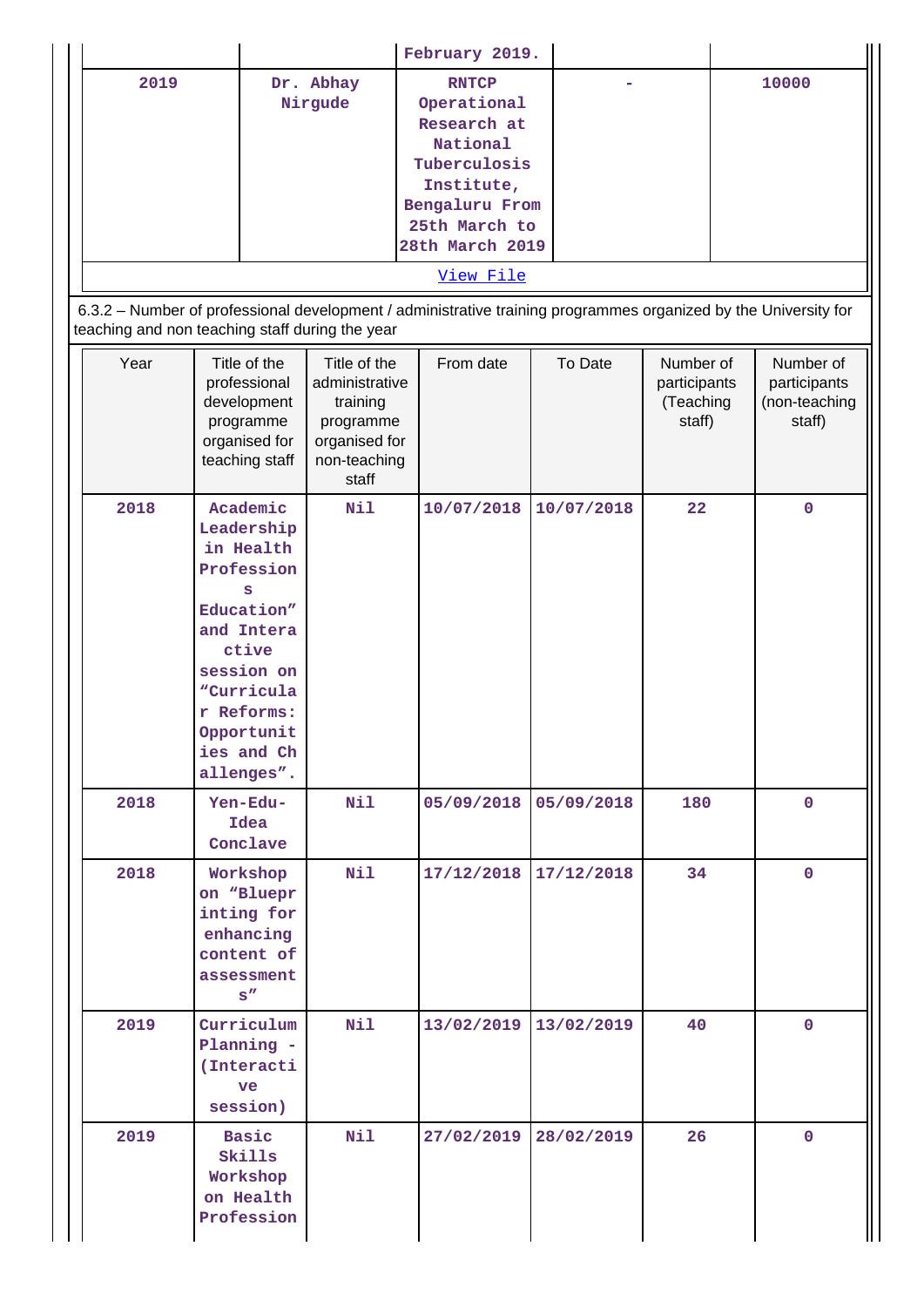|                                                                                                                                                                                                                                              | s<br>Education<br>Technology                                                                                             |                                    |            |            |    |                 |
|----------------------------------------------------------------------------------------------------------------------------------------------------------------------------------------------------------------------------------------------|--------------------------------------------------------------------------------------------------------------------------|------------------------------------|------------|------------|----|-----------------|
| 2019                                                                                                                                                                                                                                         | Implementa<br>tion of<br>online<br>Data<br>submission<br>module                                                          | Nil                                | 15/05/2019 | 15/05/2019 | 13 | $\overline{3}$  |
| 2019                                                                                                                                                                                                                                         | Workshop<br>on Basic<br>skills in<br>Health Pro<br>fessions<br>Education<br>Technology                                   | Nil                                | 16/05/2019 | 17/05/2019 | 26 | $\mathbf{0}$    |
| 2019                                                                                                                                                                                                                                         | Interactiv<br>e Lecture<br><b>on</b><br>"Student -<br>Centric<br>Methods<br>for<br>enhancing<br>learning e<br>xperience" | Nil                                | 11/06/2019 | 11/06/2019 | 47 | $\mathbf 0$     |
| 2019                                                                                                                                                                                                                                         | Literature<br>Search and<br>Reference<br>Management                                                                      | Nil                                | 27/08/2019 | 28/08/2019 | 14 | $\mathbf{0}$    |
|                                                                                                                                                                                                                                              |                                                                                                                          |                                    | View File  |            |    |                 |
| 6.3.3 - No. of teachers attending professional development programmes, viz., Orientation Programme, Refresher<br>Course, Short Term Course, Faculty Development Programmes during the year                                                   |                                                                                                                          |                                    |            |            |    |                 |
| Title of the<br>professional<br>development<br>programme                                                                                                                                                                                     |                                                                                                                          | Number of teachers<br>who attended | From Date  | To date    |    | Duration        |
| Short term<br>skill<br>development<br>training<br>program on<br>Intellectual<br>Property Rights<br>Patent,<br>Trademarks,<br>Copyright<br>Programs at<br>Rajiv Gandhi<br>National<br>Institute of<br>Intellectual<br>Property<br>Management, |                                                                                                                          | $\overline{2}$                     | 11/03/2019 | 16/03/2019 |    | $6\overline{6}$ |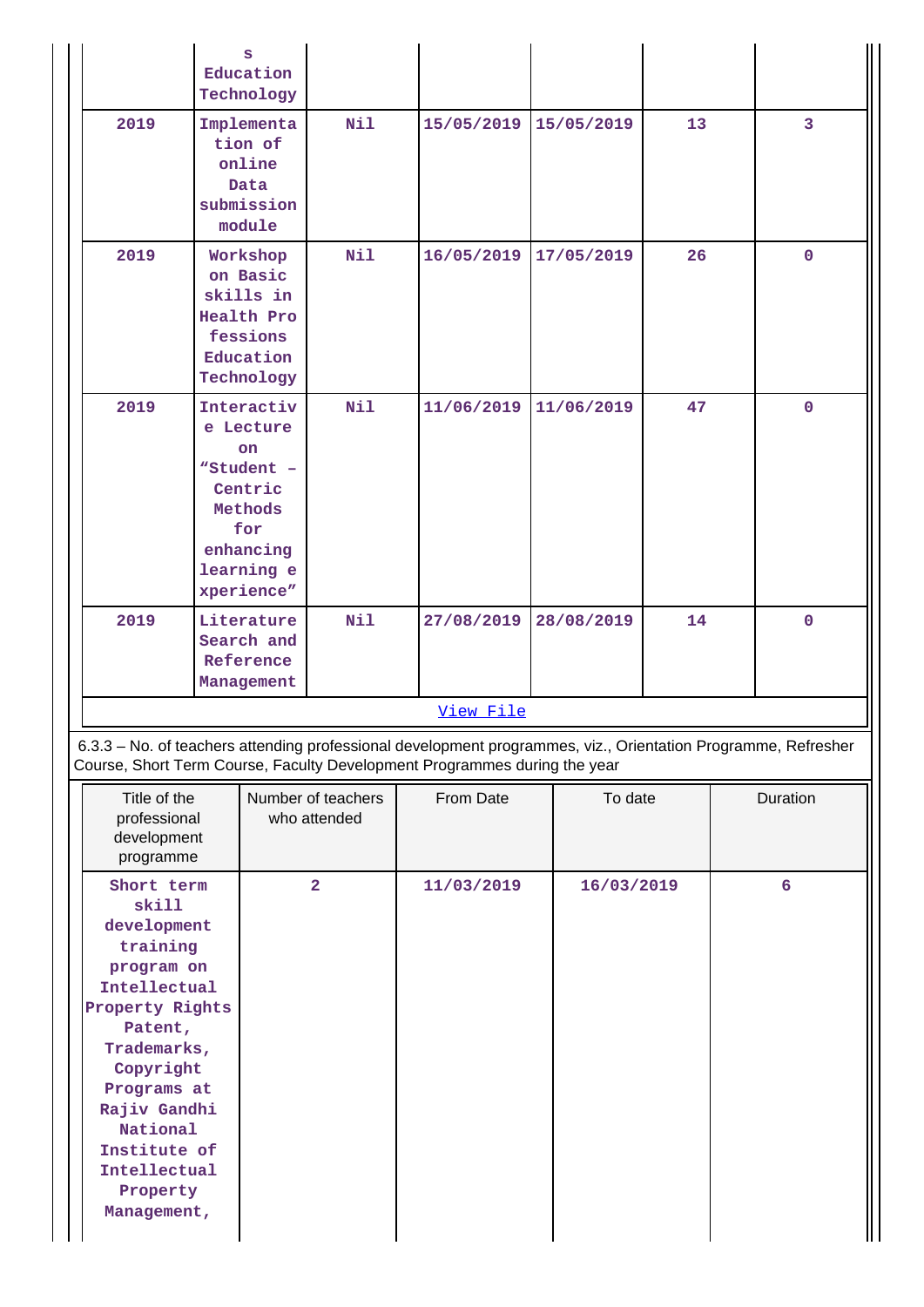| Nagpur.                                                                                                                                                                                                                                                     |                |            |            |    |
|-------------------------------------------------------------------------------------------------------------------------------------------------------------------------------------------------------------------------------------------------------------|----------------|------------|------------|----|
| Short term<br>skill<br>development<br>training<br>program on<br>Intellectual<br>Property Rights<br>Patent,<br>Trademarks,<br>Copyright<br>Programs at<br>Rajiv Gandhi<br>National<br>Institute of<br>Intellectual<br>Property<br>Management,<br>Nagpur      | 1              | 26/11/2018 | 07/12/2018 | 12 |
| Short term<br>skill<br>development<br>training<br>program on<br>Intellectual<br>Property Rights<br>Patents,<br>Trademarks and<br>Copyright<br>Programs at<br>Rajiv Gandhi<br>National<br>Institute of<br>Intellectual<br>Property<br>Management,<br>Nagpur. | $\mathbf{1}$   | 26/11/2018 | 30/11/2018 | 5  |
| National<br>Operational<br><b>Research Course</b><br>$-SORT IT 2019$<br>(Module 1 and<br>Module 2)<br>organized by<br>the Union and<br>Department of<br>Community<br>Medicine,<br>Yenepoya<br>Medical College<br>at Yenepoya<br>(Deemed to be<br>University | 1.             | 12/11/2018 | 24/11/2018 | 13 |
| Asia SORT IT,<br>Module 3 of the<br>Union's Asia                                                                                                                                                                                                            | $\overline{2}$ | 07/12/2018 | 14/12/2018 | 8  |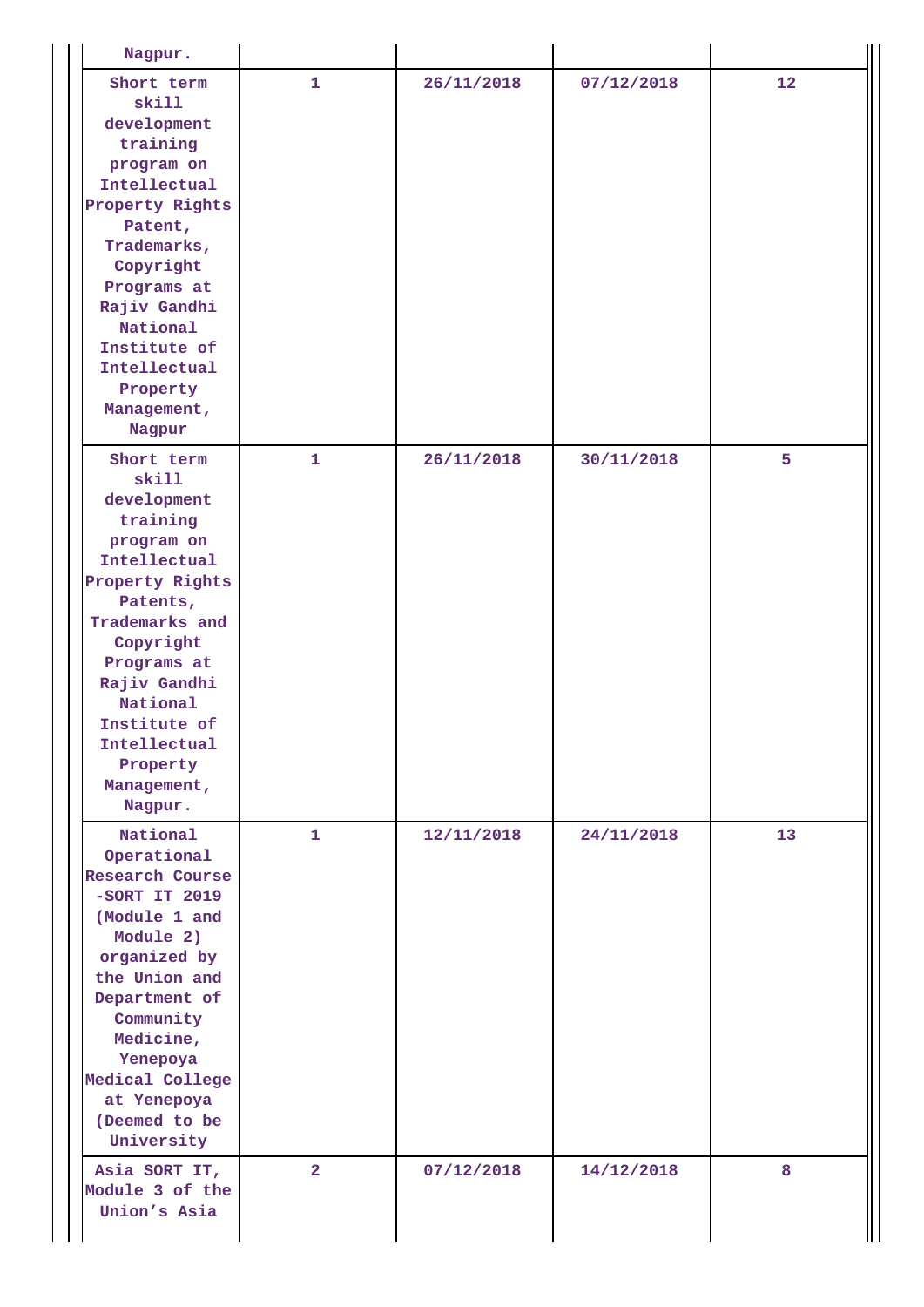| Operational<br>Research Course<br>(SORT IT) at<br>Colombo, Sri<br>Lanka.                                                                                                                          |                |            |            |                         |
|---------------------------------------------------------------------------------------------------------------------------------------------------------------------------------------------------|----------------|------------|------------|-------------------------|
| Curriculum<br>Implementation<br>Support Program<br>workshop<br>conducted at<br>MCI Regional<br>Centre for<br>Medical<br>Education<br>Technologies at<br>Calicut,<br>Kerala.                       | $\mathbf{1}$   | 21/02/2019 | 23/02/2019 | 3                       |
| Curriculum<br>Implementation<br>Support<br>Programme at<br>MCI Regional<br>Centre for<br>Medical<br>Educational<br>Technologies,<br>Government<br>Medical<br>College,<br>Kozhikode.               | $\mathbf{1}$   | 06/05/2019 | 08/05/2019 | $\overline{\mathbf{3}}$ |
| Curriculum<br>Implementation<br>Support Program<br>conducted by<br>Yenepoya<br>Medical<br>College,<br>Mangalore and<br>MCI Regional<br>Centre,<br>Kozhikode at<br>Yenepoya<br>Medical<br>College. | 9              | 20/05/2019 | 22/05/2019 | 3                       |
| Hands on<br>training in<br>Advanced<br>Molecular<br>Biology<br>Techniques<br>organized by<br>Yenepoya<br>Research<br>Centre.                                                                      | $\overline{2}$ | 02/07/2018 | 06/07/2018 | 5                       |
| Fellowship in<br>pain management                                                                                                                                                                  | $\mathbf{1}$   | 01/07/2018 | 31/12/2018 | 184                     |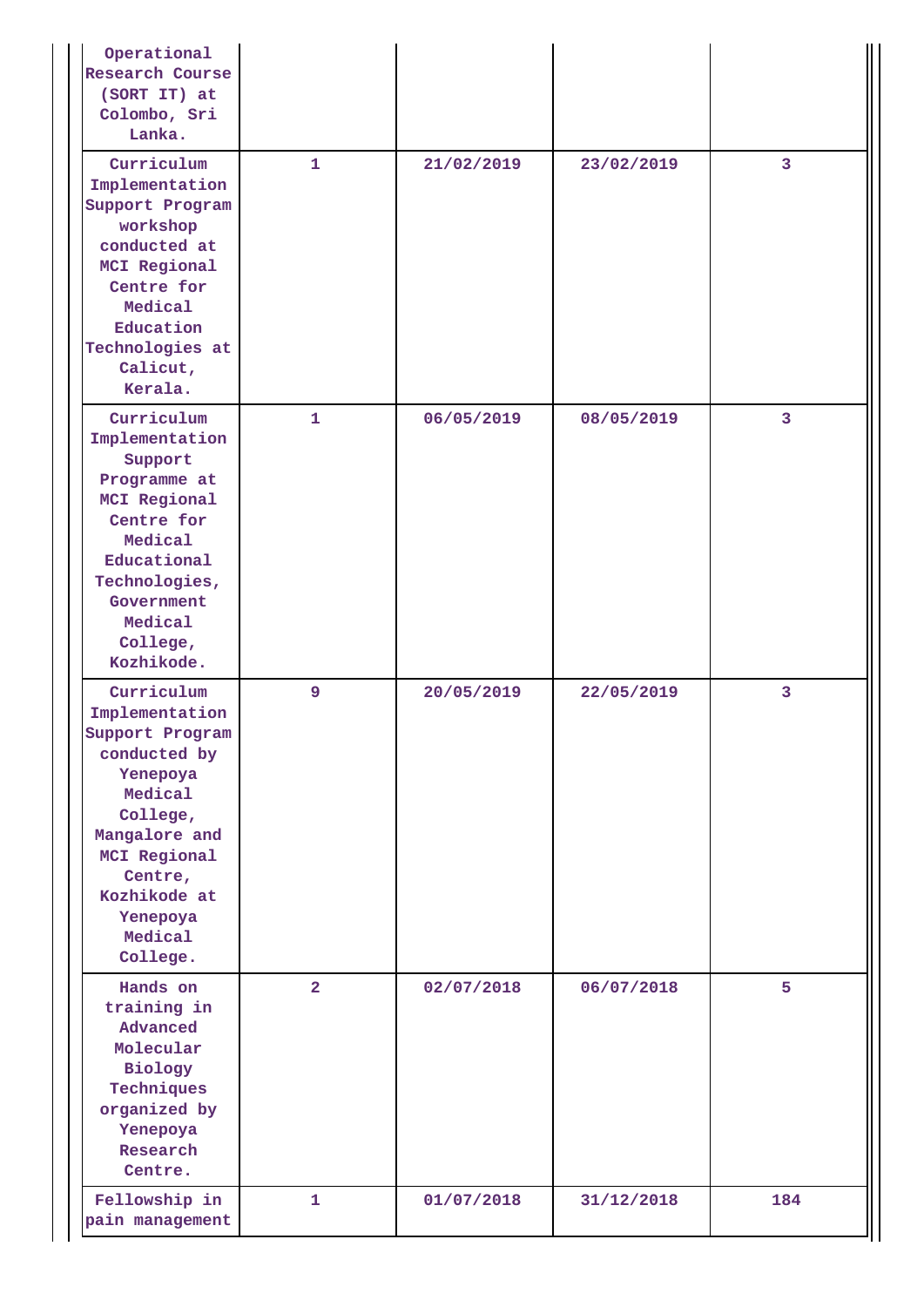|                                                                                                                                                                                                                                                                                                                                                                                                                                                                                                                                                                                                                                                                                                                                                                                                                                                | View File                                       |                               |                                     |           |                                                                                                                                                            |                                         |  |
|------------------------------------------------------------------------------------------------------------------------------------------------------------------------------------------------------------------------------------------------------------------------------------------------------------------------------------------------------------------------------------------------------------------------------------------------------------------------------------------------------------------------------------------------------------------------------------------------------------------------------------------------------------------------------------------------------------------------------------------------------------------------------------------------------------------------------------------------|-------------------------------------------------|-------------------------------|-------------------------------------|-----------|------------------------------------------------------------------------------------------------------------------------------------------------------------|-----------------------------------------|--|
| 6.3.4 - Faculty and Staff recruitment (no. for permanent recruitment):                                                                                                                                                                                                                                                                                                                                                                                                                                                                                                                                                                                                                                                                                                                                                                         |                                                 |                               |                                     |           |                                                                                                                                                            |                                         |  |
|                                                                                                                                                                                                                                                                                                                                                                                                                                                                                                                                                                                                                                                                                                                                                                                                                                                | Teaching                                        |                               |                                     |           | Non-teaching                                                                                                                                               |                                         |  |
| Permanent                                                                                                                                                                                                                                                                                                                                                                                                                                                                                                                                                                                                                                                                                                                                                                                                                                      |                                                 | <b>Full Time</b>              |                                     | Permanent |                                                                                                                                                            | <b>Full Time</b>                        |  |
| 588                                                                                                                                                                                                                                                                                                                                                                                                                                                                                                                                                                                                                                                                                                                                                                                                                                            |                                                 | 588                           |                                     | 2390      |                                                                                                                                                            | 676                                     |  |
| $6.3.5$ – Welfare schemes for                                                                                                                                                                                                                                                                                                                                                                                                                                                                                                                                                                                                                                                                                                                                                                                                                  |                                                 |                               |                                     |           |                                                                                                                                                            |                                         |  |
| Teaching                                                                                                                                                                                                                                                                                                                                                                                                                                                                                                                                                                                                                                                                                                                                                                                                                                       |                                                 |                               | Non-teaching                        |           |                                                                                                                                                            | <b>Students</b>                         |  |
| 23946068.00                                                                                                                                                                                                                                                                                                                                                                                                                                                                                                                                                                                                                                                                                                                                                                                                                                    |                                                 |                               | 27577266.00                         |           |                                                                                                                                                            | 162201144.00                            |  |
| 6.4 - Financial Management and Resource Mobilization                                                                                                                                                                                                                                                                                                                                                                                                                                                                                                                                                                                                                                                                                                                                                                                           |                                                 |                               |                                     |           |                                                                                                                                                            |                                         |  |
| 6.4.1 – Institution conducts internal and external financial audits regularly (with in 100 words each)                                                                                                                                                                                                                                                                                                                                                                                                                                                                                                                                                                                                                                                                                                                                         |                                                 |                               |                                     |           |                                                                                                                                                            |                                         |  |
| Chartered Accountant is the external auditor for the University. Accounts are<br>audited by the External Auditor and approved in BoM through the finance<br>committee and forwarded to UGC/Income Tax department/other statutory<br>departments. Audited Balance Sheet is also displayed in the University Website.<br>Mr. Abid Ali, Chartered Accountant, audits fees account regularly and reports<br>are submitted to the University. In house auditors also thoroughly check all<br>the vouchers and bills of the purchase of equipments. The stores and purchase<br>department staff visit all the colleges, hospitals, laboratories, hostels, and<br>other offices of the University to carryout audit of the chemicals, furniture,<br>glass wears, equipments, and other essential things that are used by the<br>stakeholders (March). |                                                 |                               |                                     |           |                                                                                                                                                            |                                         |  |
| 6.4.2 – Funds / Grants received from management, non-government bodies, individuals, philanthropies during the<br>year(not covered in Criterion III)                                                                                                                                                                                                                                                                                                                                                                                                                                                                                                                                                                                                                                                                                           |                                                 |                               |                                     |           |                                                                                                                                                            |                                         |  |
| Name of the non government<br>funding agencies /individuals                                                                                                                                                                                                                                                                                                                                                                                                                                                                                                                                                                                                                                                                                                                                                                                    |                                                 | Funds/ Grnats received in Rs. |                                     |           |                                                                                                                                                            | Purpose                                 |  |
|                                                                                                                                                                                                                                                                                                                                                                                                                                                                                                                                                                                                                                                                                                                                                                                                                                                | Total funding received<br>for Research Projects |                               | 133534816                           |           | Research Projects,<br>Training Programme,<br>Clinical Trial,<br>Consultancy, Insurance<br>Claim, Registration<br>Sponsorship and Donation<br>Received etc. |                                         |  |
|                                                                                                                                                                                                                                                                                                                                                                                                                                                                                                                                                                                                                                                                                                                                                                                                                                                |                                                 |                               | <u>View File</u>                    |           |                                                                                                                                                            |                                         |  |
| 6.4.3 - Total corpus fund generated                                                                                                                                                                                                                                                                                                                                                                                                                                                                                                                                                                                                                                                                                                                                                                                                            |                                                 |                               |                                     |           |                                                                                                                                                            |                                         |  |
|                                                                                                                                                                                                                                                                                                                                                                                                                                                                                                                                                                                                                                                                                                                                                                                                                                                |                                                 |                               | 50000000                            |           |                                                                                                                                                            |                                         |  |
| 6.5 - Internal Quality Assurance System                                                                                                                                                                                                                                                                                                                                                                                                                                                                                                                                                                                                                                                                                                                                                                                                        |                                                 |                               |                                     |           |                                                                                                                                                            |                                         |  |
| 6.5.1 - Whether Academic and Administrative Audit (AAA) has been done?                                                                                                                                                                                                                                                                                                                                                                                                                                                                                                                                                                                                                                                                                                                                                                         |                                                 |                               |                                     |           |                                                                                                                                                            |                                         |  |
| <b>Audit Type</b>                                                                                                                                                                                                                                                                                                                                                                                                                                                                                                                                                                                                                                                                                                                                                                                                                              |                                                 | External                      |                                     |           |                                                                                                                                                            | Internal                                |  |
|                                                                                                                                                                                                                                                                                                                                                                                                                                                                                                                                                                                                                                                                                                                                                                                                                                                | Yes/No                                          |                               | Agency                              |           | Yes/No                                                                                                                                                     | Authority                               |  |
| Academic                                                                                                                                                                                                                                                                                                                                                                                                                                                                                                                                                                                                                                                                                                                                                                                                                                       | Yes                                             |                               | MCI, DNB, DCI,<br>Yes<br><b>INC</b> |           |                                                                                                                                                            | Quality<br>Assessment and<br>Compliance |  |
| Administrative                                                                                                                                                                                                                                                                                                                                                                                                                                                                                                                                                                                                                                                                                                                                                                                                                                 | Yes                                             |                               | <b>UGC</b>                          | Yes       |                                                                                                                                                            | Quality<br>Assessment and<br>Compliance |  |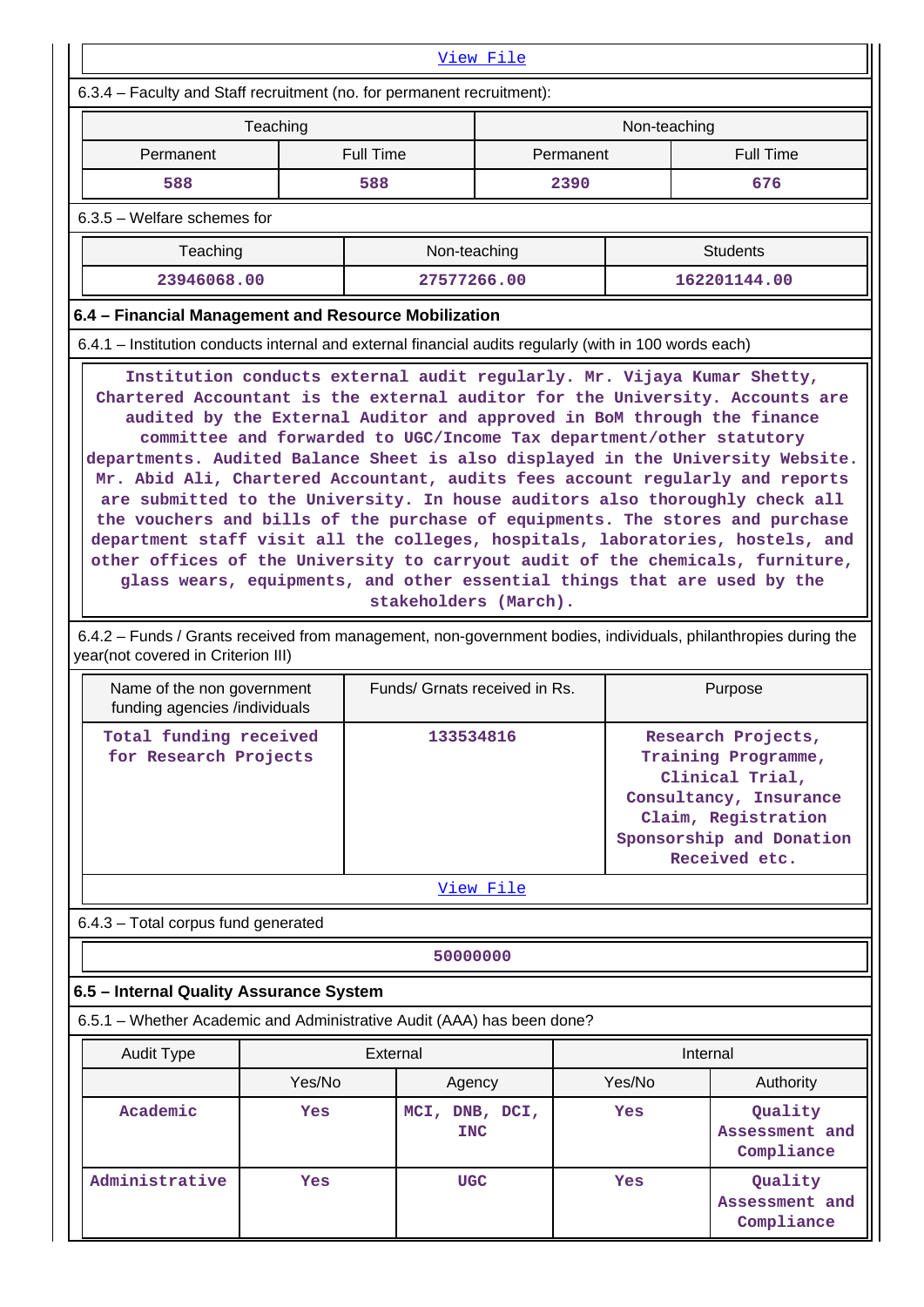6.5.2 – What efforts are made by the University to promote autonomy in the affiliated/constituent colleges? (if applicable)

 **? A separate dedicated HR department has been constituted in all constituent colleges in order to facilitate autonomy for selection of manpower in terms of faculty and non teaching staff in their respective colleges. ? Subject wise Board of Studies has been formed to provide complete autonomy in terms of academic decision making and curriculum changes and also selection of examiners. ? The Head of the department is given complete autonomy in terms of faculty evaluation, faculty performance and allotment of faculty for training. ? The Deans are provided with complete autonomy regarding conduct of CME, CDE, CNE, CPE for faculty development. ? Seed grant is provided to all the faculty to carry out research and patenting. ? The curriculum committee of respective colleges will decide on the reforms to be adopted in their respective programs and courses including diplomas, add on courses and certificate courses. ? All the administrative related matters are handled by the Dean who in turn reports to the Registrar regarding the actions taken. ? There is also some amount of financial autonomy given to the Deans and sanctioning of funds for purchase of equipment for hospital and departments.**

6.5.3 – Activities and support from the Parent – Teacher Association (at least three)

 **? Interactions are being arranged between the Parents and Mentors/Counsellors based on the needs of the students. Academic performances, shortage of attendance are being discussed during the Parent Teachers Meeting. ? If there is any disciplinary problems the parents are being called to apprise them of the facts and give more attention to their wards in maintaining the discipline of the College/University. ? Regular feedback is collected regarding academic progression, stay, food and timely payment of fees from the parents and their wards.**

6.5.4 – Development programmes for support staff (at least three)

 **1. Orientation program for all the stakeholders of the University in stages on the revised Manual of Health Science Universities such as the Accreditation process, Institutional grades, various criterions, distribution of grades, metrics and key indicators. 2. Demo and hands on training on Accreditation Analytics (Reporting and Scoring) software and uploading of documents which has been conducted College, Section/Department and criterion wise to the teaching and non-teaching staff. 3. Orientation and training on e-governance softwares (Backbone, People link, Student Information Management System (SIMS), YENGAGE ) and training on accreditation processes (NABL/NABH/GLP/ISO).**

6.5.5 – Post Accreditation initiative(s) (mention at least three)

 **? Setting up of Yenepoya Technology Incubator (YTI) YTI is an initiative of Yenepoya (Deemed to be University) aimed towards identifying, fostering mentoring innovators/entrepreneurs in healthcare innovation process. The incubator brings together innovators and creative minds from the various areas of healthcare, engineering and sciences, as well as domain experts from both academia and industry, in order to facilitate and foster healthcare innovation. It is supported by BIRAC under National Biopharma Mission for the establishment of MedTech Rapid Prototyping Facility which will further boost the start-up and innovation ecosystem in the region. This facility will be one of the core facilities for developing Proof of Concepts and validating novel research. ? On Screen Marking and Evaluation The University has adopted digital technology in terms of evaluation through On Screen Marking and Evaluation of examination papers. This process has resulted in: o Timely publication of results, faster evaluation process, evaluation by multiple examiners simultaneously and improvement in the quality, accuracy and speedy evaluation. o Provides an over**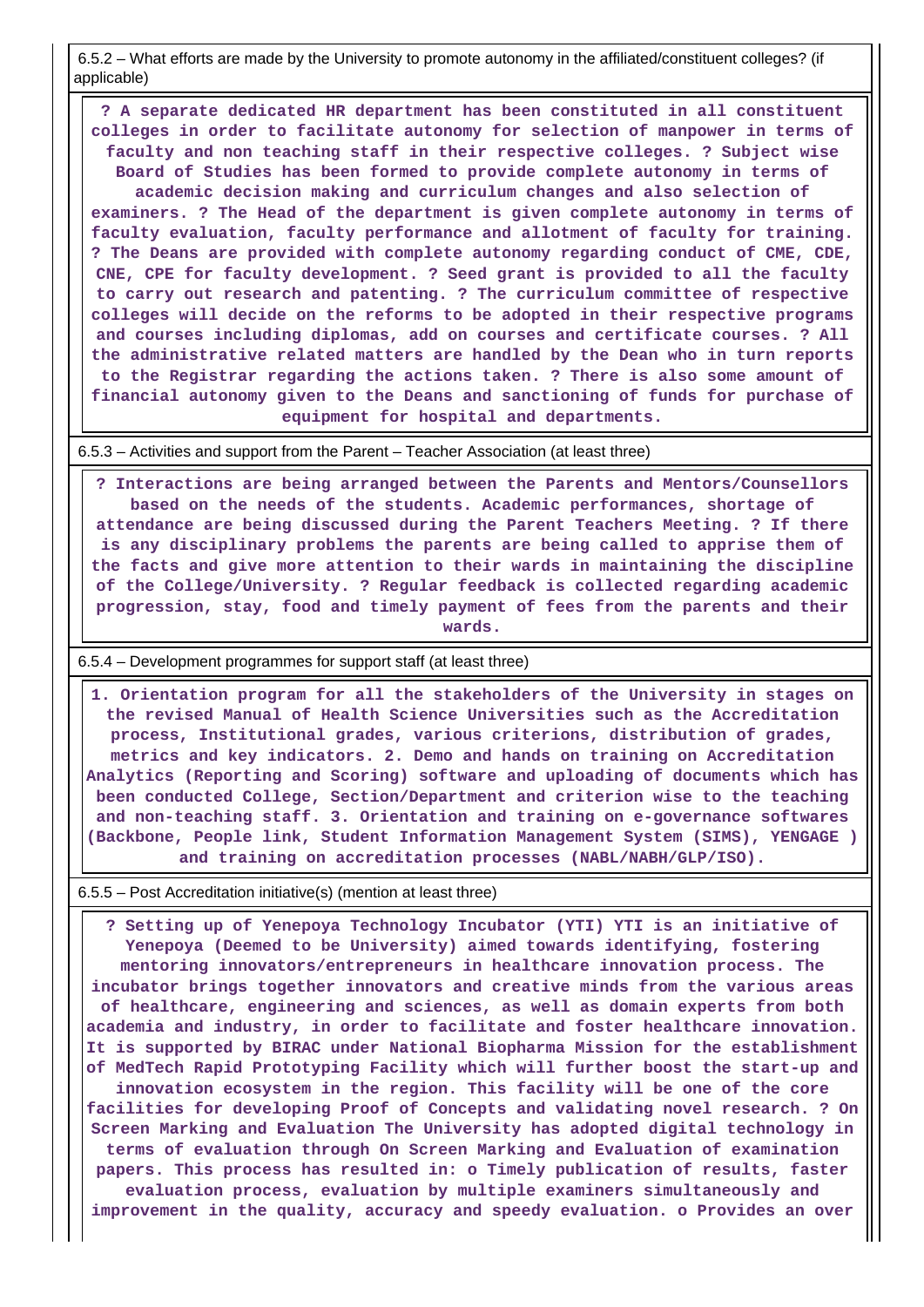**view of student performance across the programs and courses. o Helps in assessing the effectiveness of teaching learning and evaluation processes. o University has been able to publish the results in a week's time. This process is now linked to NAD, QBMS and OBE software thereby completely digitising Teaching Learning Evaluation processes. The whole examination process is controlled by the Controller of Examinations leading to highly secure and leak proof system increasing credibility of the evaluation section. ? Cancer awareness outreach programme One of the key program named as "Cancer Awareness Outreach Program" (CAOP) with the objective to spread awareness about the prevention and early detection of cancer was adopted as a community outreach program under the NSS unit to educate the community on prevention and control of common cancers. Under this program training modules are developed for diagnosing and detecting cancer at the early stages and 19,500 NSS volunteers, 800 students, 135 program officers at the District level and 1,200 at the State level and 340 public representatives are trained. 21,975 people have immensely benefited by this program. Awareness programs, Hackathons, Marathons, camps,etc., are conducted regularly in outreach areas and hospitals. A CD has been released in Hindi, Kannada, English, Konkani, Tulu, Malayalam, Beary languages enacting the early detection of cancer, symptoms and signs, treatment aspects approach towards Government schemes. Considering these efforts the State Government has awarded a project on "Enhancing Knowledge Skills of NSS programme officer to educate community on prevention and control of common cancers" amounting to Rs.38,75,000/- for implementing this program throughout the State. A project by Tata Trust also funded a sum of Rs. 64 lakhs**

### 6.5.6 – Internal Quality Assurance System Details

| a) Submission of Data for AISHE portal | Yes |
|----------------------------------------|-----|
| b) Participation in NIRF               | Yes |
| c)ISO certification                    | Yes |
| d)NBA or any other quality audit       | Yes |

6.5.7 – Number of Quality Initiatives undertaken during the year

| Year | Name of quality<br>initiative by IQAC                                                                                                                                | Date of<br>conducting IQAC | <b>Duration From</b> | Duration To | Number of<br>participants |
|------|----------------------------------------------------------------------------------------------------------------------------------------------------------------------|----------------------------|----------------------|-------------|---------------------------|
| 2019 | $\mathbf{A}$<br>presentation<br>on the<br>feedback<br>forms and<br>the process<br>of implement<br>ation in the<br>Lecture hall<br>-3, Yenepoya<br>Medical<br>College | 27/03/2019                 | 27/03/2019           | 27/03/2019  | 79                        |
| 2019 | Gaps<br>analysis of<br><b>NAAC</b><br>Criteria -<br>VI and VII<br>in the<br>Dental<br>Auditorium,<br>Yenepoya                                                        | 25/02/2019                 | 25/02/2019           | 25/02/2019  | 50                        |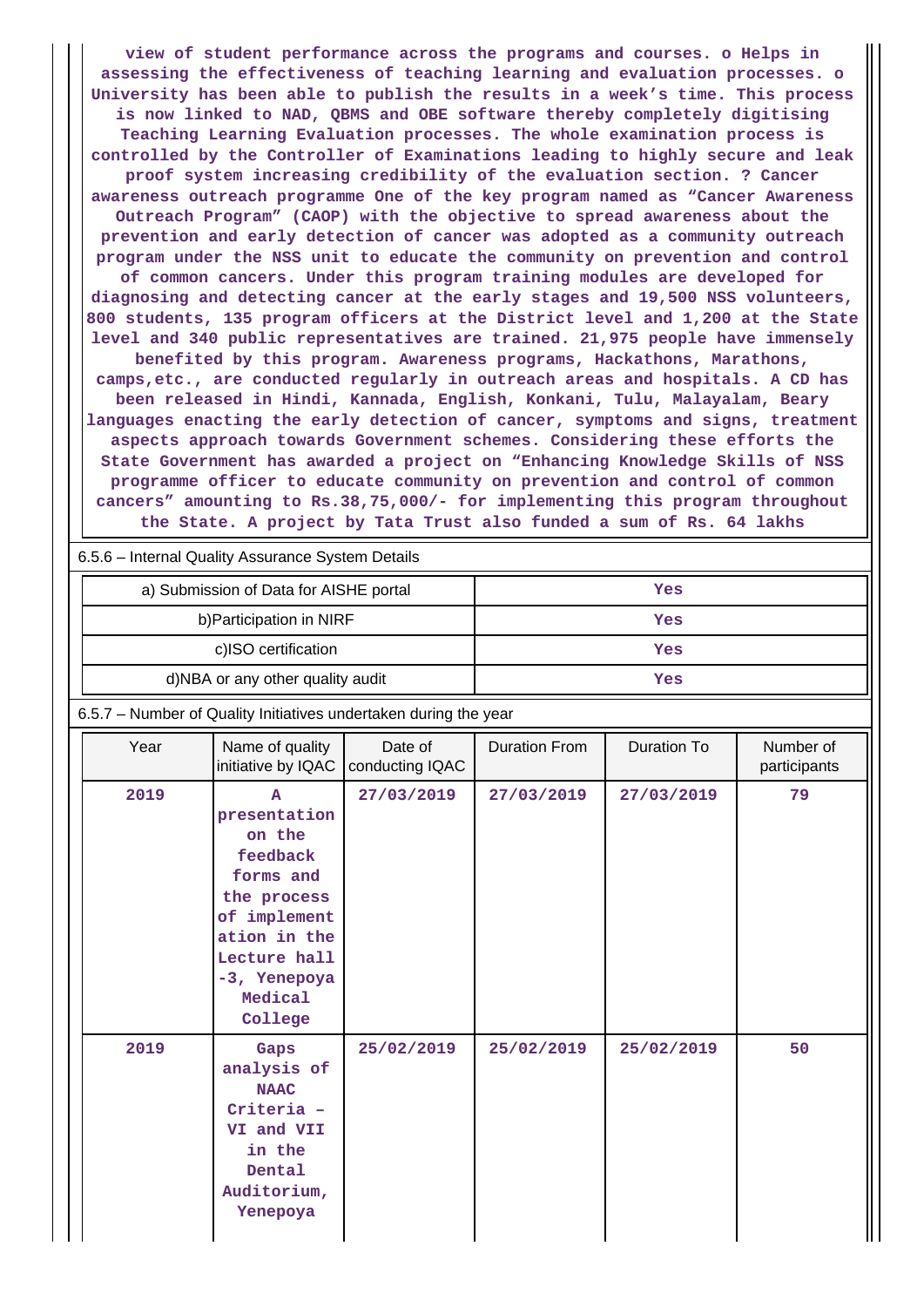|      | Dental<br>College                                                                                                                                                                                                                                                           |            |            |            |                         |
|------|-----------------------------------------------------------------------------------------------------------------------------------------------------------------------------------------------------------------------------------------------------------------------------|------------|------------|------------|-------------------------|
| 2019 | Gaps<br>analysis of<br><b>NAAC</b><br>Criteria- IV<br>and V in the<br>Dental<br>Auditorium,<br>Yenepoya<br>Dental<br>College                                                                                                                                                | 21/02/2019 | 21/02/2019 | 21/02/2019 | 57                      |
| 2019 | Gaps<br>analysis of<br><b>NAAC</b><br>Criteria's<br>in the<br>Seminar<br>Hall,<br>Yenepoya<br>Research<br>Centre                                                                                                                                                            | 14/02/2019 | 14/02/2019 | 14/02/2019 | 59                      |
| 2019 | Gaps<br>analysis of<br><b>NAAC</b><br>Criteria- II<br>and III in<br>the Dental<br>Auditorium,<br>Yenepoya<br>Dental<br>College                                                                                                                                              | 07/02/2019 | 07/02/2019 | 07/02/2019 | 53                      |
| 2019 | To discuss<br>in evolving<br>a suitable<br>Teachers<br>feedback<br>form on<br>curriculum<br>and<br>teaching,<br>learning for<br>quality<br>improvement<br>of the<br>programme of<br>studies/Inst<br>itution in<br>the IQAC<br>Board room,<br>Yenepoya<br>Medical<br>College | 04/02/2019 | 04/02/2019 | 04/02/2019 | $\overline{\mathbf{4}}$ |
| 2019 | Discussion<br>regarding<br>the Feedback                                                                                                                                                                                                                                     | 02/02/2019 | 02/02/2019 | 02/02/2019 | 21                      |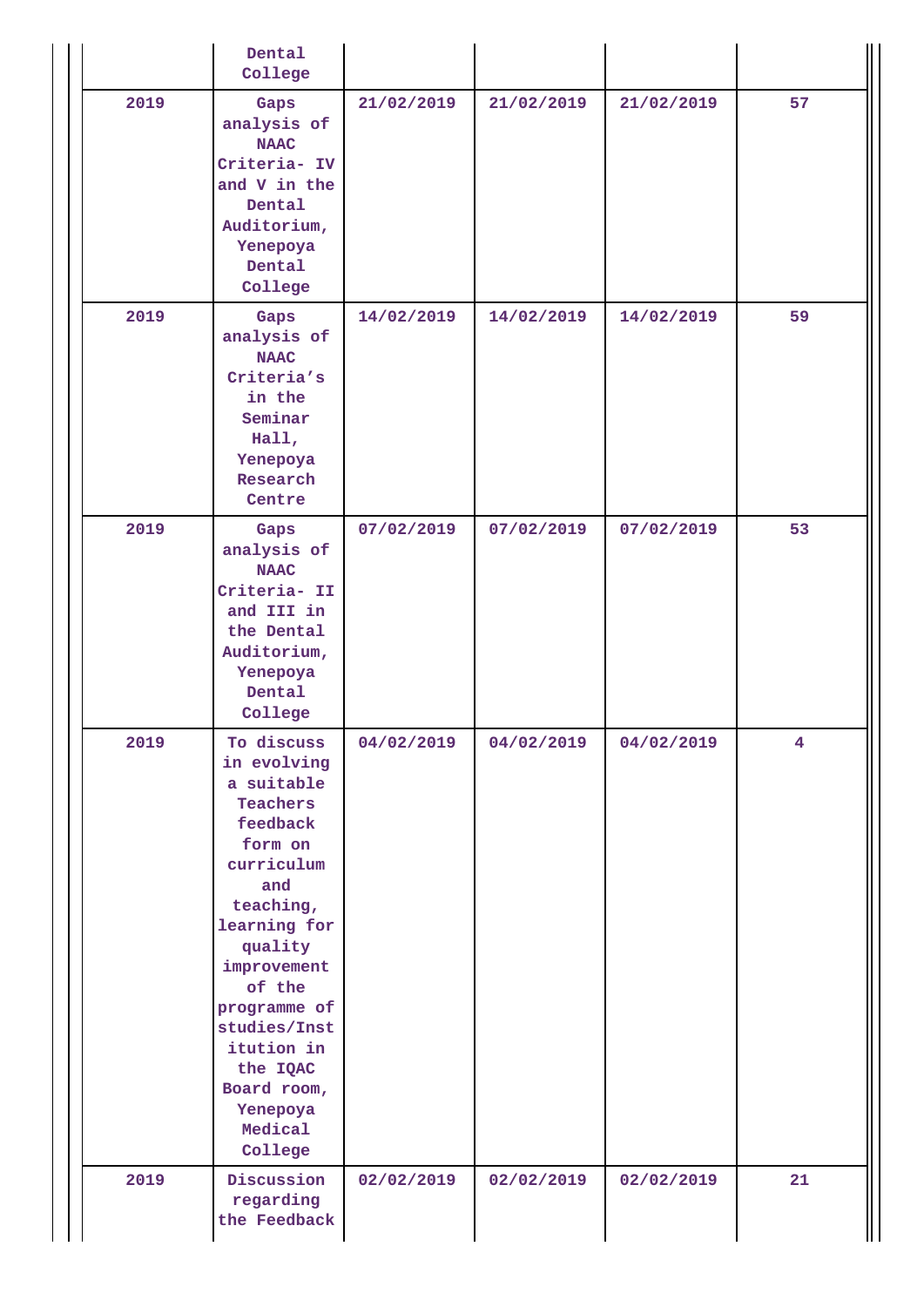|                                                                                                                      | Forms in the<br>IQAC Board<br>Room, IInd<br>floor,<br>Yenepoya<br>Medical<br>College.                                                                                                                                                                                                        |            |                                                    |  |            |     |
|----------------------------------------------------------------------------------------------------------------------|----------------------------------------------------------------------------------------------------------------------------------------------------------------------------------------------------------------------------------------------------------------------------------------------|------------|----------------------------------------------------|--|------------|-----|
| 2019                                                                                                                 | Gaps<br>analysis of<br><b>NAAC</b><br>Criteria's<br>in the<br>Dental<br>Auditorium,<br>Yenepoya<br>Dental<br>College                                                                                                                                                                         | 29/01/2019 | 29/01/2019                                         |  | 29/01/2019 | 106 |
| 2019                                                                                                                 | Overview of<br>Kramah<br>Software<br>(scoring and<br>reporting<br>software) by<br>Mr. Rajeev C<br>Raghunath,<br>CEO, M/s<br>Kramah<br>Software<br>Pvt. Ltd,<br>Bangalore in<br>the Lecture<br>Hall $1,$<br>Academic<br>Building,<br>Yenepoya<br>Medical<br>College on<br>11thJanuary<br>2019 | 11/01/2019 | 11/01/2019                                         |  | 11/01/2019 | 74  |
| 2018                                                                                                                 | Invited<br>lecture on<br>Importance<br>of Rankings<br>Ratings" by<br>Mr. Santhosh<br>Karnananda,<br>Head, QS-I-<br><b>GAUGE</b>                                                                                                                                                              | 03/07/2018 | 03/07/2018                                         |  | 03/07/2018 | 118 |
| <b>CRITERION VII - INSTITUTIONAL VALUES AND BEST PRACTICES</b>                                                       |                                                                                                                                                                                                                                                                                              |            | View File                                          |  |            |     |
| 7.1 - Institutional Values and Social Responsibilities                                                               |                                                                                                                                                                                                                                                                                              |            |                                                    |  |            |     |
| 7.1.1 - Gender Equity (Number of gender equity promotion programmes organized by the institution during the<br>year) |                                                                                                                                                                                                                                                                                              |            |                                                    |  |            |     |
| Title of the                                                                                                         |                                                                                                                                                                                                                                                                                              |            | Period from<br>Period To<br>Number of Participants |  |            |     |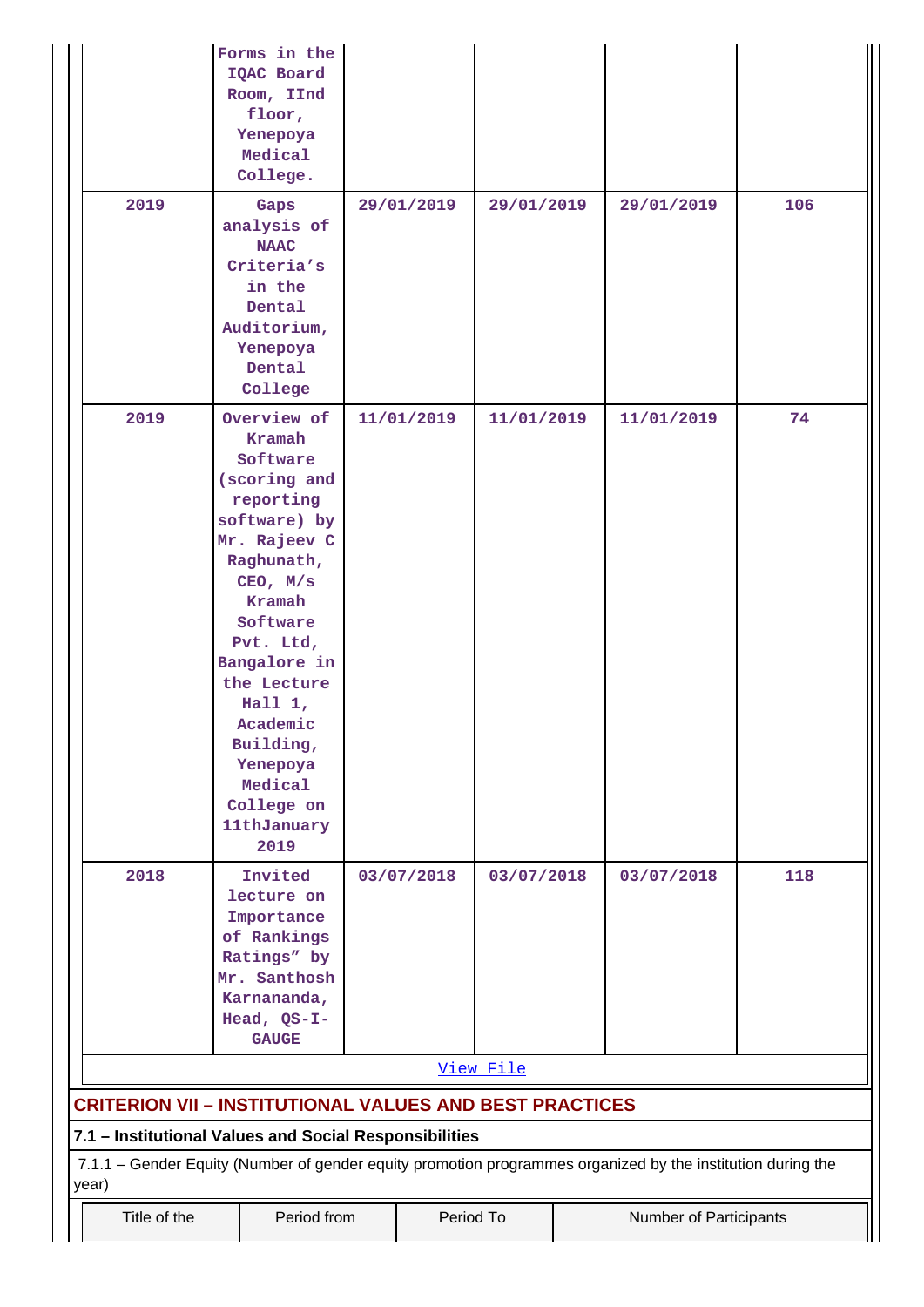| programme                                                                                                                                |            |            |                |      |
|------------------------------------------------------------------------------------------------------------------------------------------|------------|------------|----------------|------|
|                                                                                                                                          |            |            | Female         | Male |
| Orientation for<br>Gender<br>sensitization<br>cell members                                                                               | 23/07/2018 | 23/07/2018 | 6              | 3    |
| Hear me too<br>Campaign                                                                                                                  | 13/12/2018 | 13/12/2018 | 215            | 85   |
| National<br>commission for<br>Women (NCW)<br>sponsored<br>written test to<br>create<br>awareness about<br>legal rights of<br>women       | 29/12/2018 | 29/12/2018 | 204            | 96   |
| Guest Lecture<br>on Gender and<br>Social<br>sustainability                                                                               | 19/02/2019 | 19/02/2019 | 65             | 30   |
| Talk on Current<br>scenario in the<br>society on<br>gender<br>discrimination<br>and how to<br>bring parity<br>among different<br>genders | 02/03/2019 | 02/03/2019 | $\mathbf 0$    | 210  |
| Poster<br>competition on<br>Parity Say NO<br>to Gender<br>discrimination                                                                 | 02/03/2019 | 02/03/2019 | 15             | 9    |
| International<br>Women's Day                                                                                                             | 07/03/2019 | 07/03/2019 | 55             | 20   |
| Women's day<br>celebration -<br>Balance for<br>better<br>distribution of<br>Gender badges<br>and diaries                                 | 08/03/2019 | 08/03/2019 | 183            | 116  |
| <b>Essay</b><br>competition on<br>Social Media<br>and Gender<br>Equality                                                                 | 15/03/2019 | 15/03/2019 | $\mathbf{0}$   | 159  |
| Photography<br>competition on<br>Women and<br>Society or Girl                                                                            | 20/04/2019 | 20/04/2019 | $\overline{0}$ | 10   |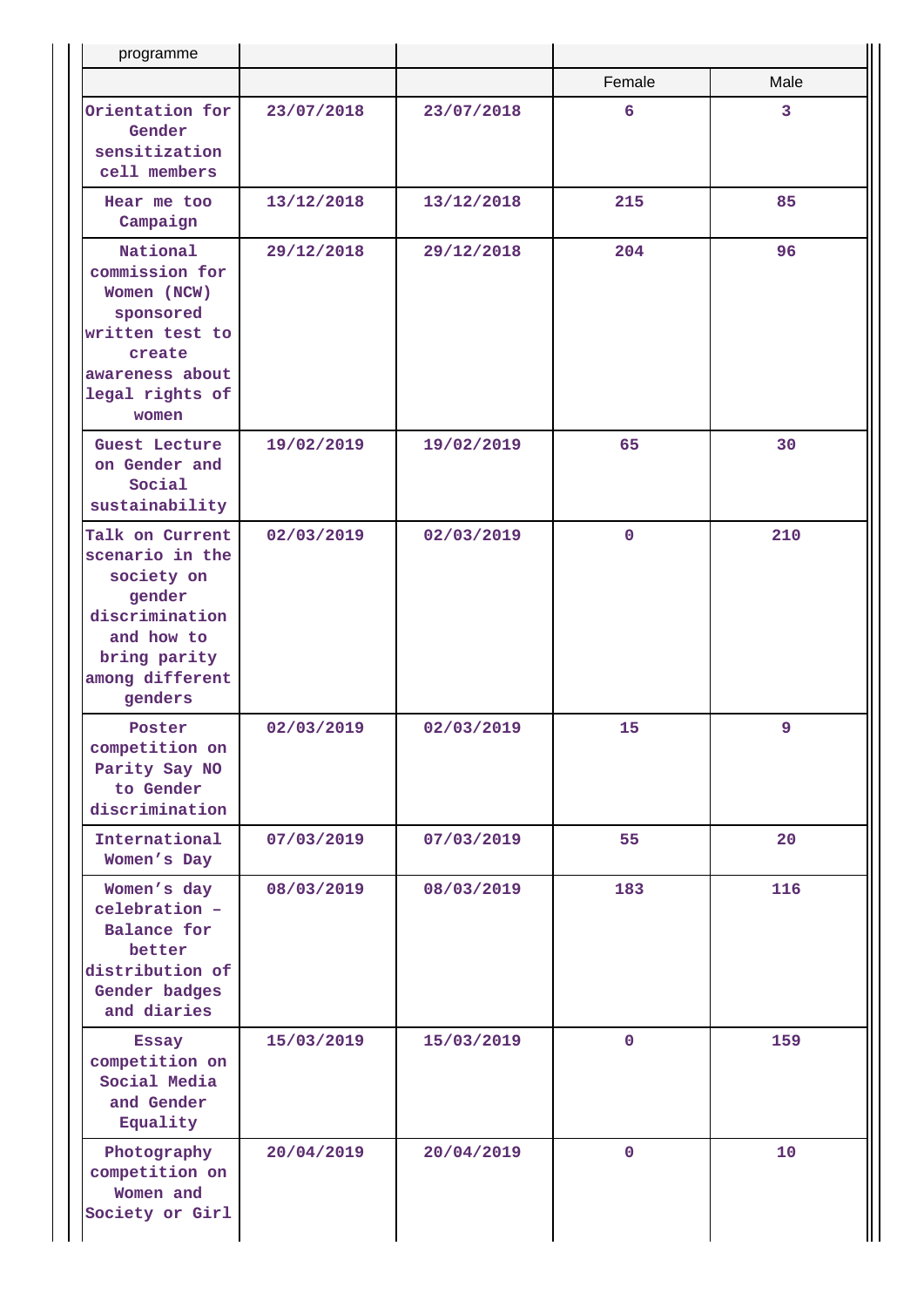| Child and<br>Education                                                                       |            |            |  |  |  |  |
|----------------------------------------------------------------------------------------------|------------|------------|--|--|--|--|
| Radio Talk on<br>Gender Equality                                                             | 20/05/2019 | 20/05/2019 |  |  |  |  |
| 7.1.2 – Environmental Consciousness and Sustainability/Alternate Energy initiatives such as: |            |            |  |  |  |  |

Percentage of power requirement of the University met by the renewable energy sources

**University strives to reduce its carbon footprint by utilising renewable energy, improving waste management practices, expanding green cover and purchasing carbon offsets. The University has installed solar panels generating 454 KW solar electricity,which provides 8-10 of campus power. For environmental consciousness the University has created a dedicated Centre for Environmental Studies which is headed by an Assistant Director and support staff. The activities undertaken by the Centre are establishment of the Vermi composting unit, Energy conservation activities, Water conservation and recycling activities, water harvesting programs, Programs on Swachatta Hi Seva, etc. The Centre has developed a medicinal plant garden in two campuses and has maintained lawns and plantations. There are several unique programmes e.g. "Plant a tree" program. In addition, the Centre initiates and observes National and Internationals days relevant to environment for. E.g. Earth day, Vanamahotsava, International environmental day of Biological diversity, etc. It also conducts awareness programs, training programs and extension activities for the teaching, non-teaching staff and students. Water Management, Water treatment and Waste Water Management related activities, Sewage treatment Plant are undertaken. The Centre offers a certificate course on Environmental studies for all the undergraduates. The centre is also involved in auditing of environmental resources and has created an environmental policy for the university. University has established a solar rooftop which is an initiative moving towards renewable energy as sustainable campus by installing 454KW plant in all its buildings in a collaborative venture with Renew Energy. The go solar initiative was not only to switch across to a cleaner, emission-free source of power but also driven by the desire to enjoy significant reduction in the form savings on the electricity expenditure. The solar roof top being cheaper than the grid power, under this scheme the University produces 6 lakhs units of energy annually, translating to a yearly saving of approximately 25 lakhs to the University in terms of energy and expenditure. The capital now facilitates further development of establishing a few more panels in the newer buildings and make these departments in these buildings sustainable.**

| Item facilities                                                | Yes/No     | Number of beneficiaries |
|----------------------------------------------------------------|------------|-------------------------|
| Physical facilities                                            | <b>Yes</b> | 26                      |
| Provision for lift                                             | <b>Yes</b> | 26                      |
| Ramp/Rails                                                     | <b>Yes</b> | 26                      |
| <b>Braille</b><br>Software/facilities                          | <b>Yes</b> | $\Omega$                |
| <b>Rest Rooms</b>                                              | <b>Yes</b> | $\mathbf 0$             |
| Any other similar<br>facility                                  | <b>Yes</b> | $\mathbf 0$             |
| Scribes for examination                                        | No.        | $\mathbf 0$             |
| Special skill development<br>for differently abled<br>students | No.        | $\Omega$                |

7.1.3 – Differently abled (Divyangjan) friendliness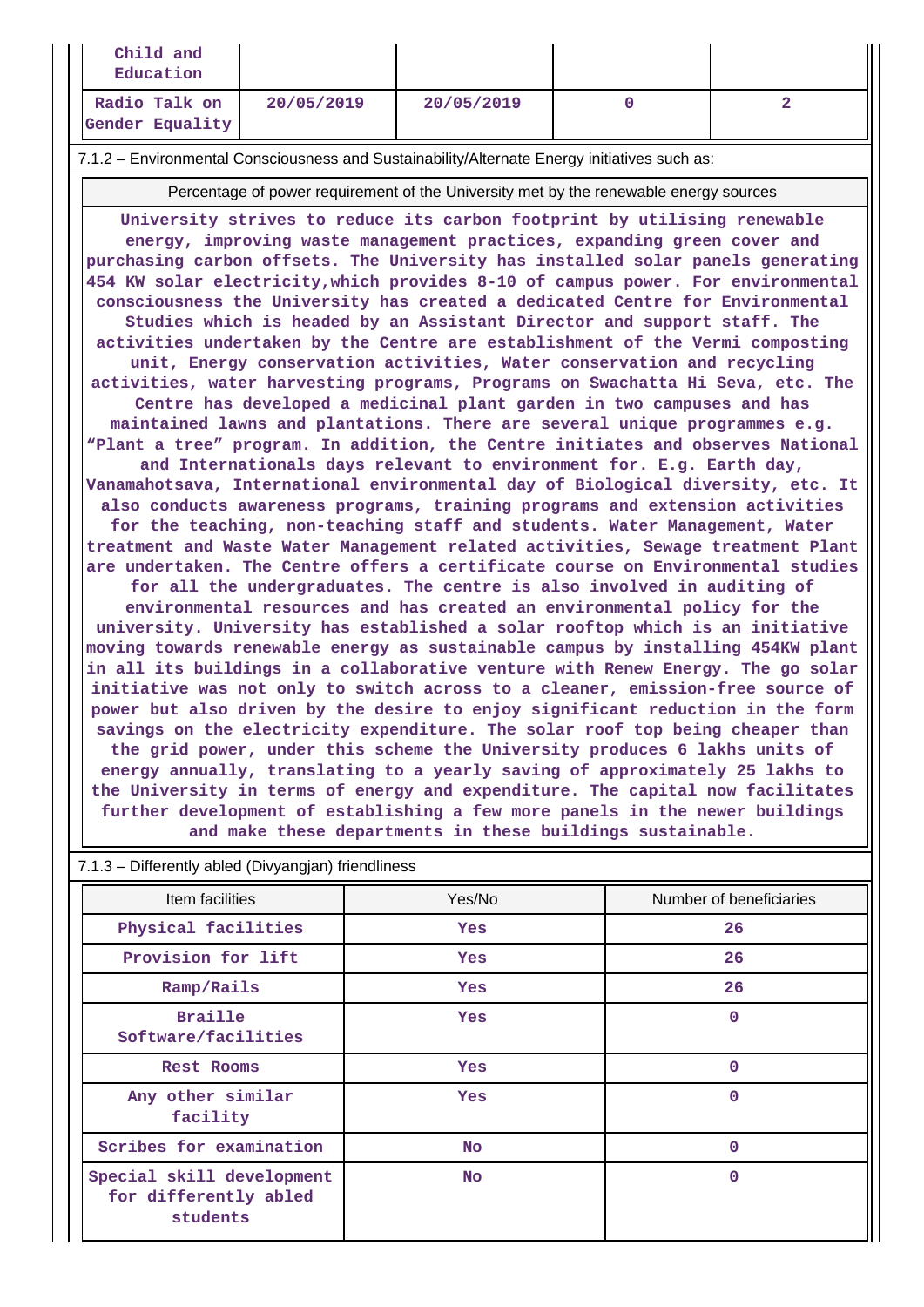| Any other similar<br>facility      |                                                                                             |                                                                                                   | Yes |                |                |  | $\mathbf{O}$                                                         |                                                                                                                                 |                                                     |
|------------------------------------|---------------------------------------------------------------------------------------------|---------------------------------------------------------------------------------------------------|-----|----------------|----------------|--|----------------------------------------------------------------------|---------------------------------------------------------------------------------------------------------------------------------|-----------------------------------------------------|
| 7.1.4 - Inclusion and Situatedness |                                                                                             |                                                                                                   |     |                |                |  |                                                                      |                                                                                                                                 |                                                     |
| Year                               | Number of<br>initiatives to<br>address<br>locational<br>advantages<br>and disadva<br>ntages | Number of<br>initiatives<br>taken to<br>engage with<br>and<br>contribute to<br>local<br>community |     | Date           | Duration       |  | Name of<br>initiative                                                | <b>Issues</b><br>addressed                                                                                                      | Number of<br>participating<br>students<br>and staff |
| 2018                               | $\mathbf{1}$                                                                                | $\pmb{0}$                                                                                         |     | 18/08/201<br>8 | $\mathbf{9}$   |  | Flood<br>Victims<br>of Kerala                                        | Relief to Distribut<br>ion of<br>clothes,<br>medicines<br>, food<br>items,<br>water and<br>sanitary<br>pads,<br>diapers<br>etc. | 70                                                  |
| 2018                               | $\mathbf{1}$                                                                                | $\mathbf 0$                                                                                       |     | 27/08/201<br>8 | 5              |  | Relief to<br>Flood<br>Victims<br>of Kodagu                           | Outpatien<br>ŧ<br>treatment<br>health<br>education<br>chloranis<br>ation of<br>wells,<br>school<br>health<br>check up           | 30                                                  |
| 2019                               | $\overline{2}$                                                                              | $\mathbf 0$                                                                                       |     | 31/01/201<br>9 | $\overline{2}$ |  | Charity<br>to Orphan<br>ages                                         | Support<br>System                                                                                                               | 12                                                  |
| 2018                               | 20                                                                                          | $\overline{0}$                                                                                    |     | 21/05/201<br>8 | 297            |  | Hospital<br>expenses<br>and distr<br>ibution<br>of free<br>medicines | Health<br>care<br>needs                                                                                                         | 8                                                   |
| 2019                               | $\mathbf 0$                                                                                 | 376                                                                                               |     | 03/05/201<br>9 | $\mathbf{1}$   |  | Excellenc<br>y awards<br>for<br>students<br>and insti<br>tutions     | To<br>motivate<br>and<br>encourage<br>students<br>through s<br>cholarshi<br>$\, {\bf p}$                                        | 55                                                  |
| 2018                               | $\mathbf 0$                                                                                 | 47                                                                                                |     | 01/07/201<br>8 | 365            |  | Major<br>health<br>camps                                             | Health<br>care<br>needs                                                                                                         | 10                                                  |
| 2018                               | $\pmb{0}$                                                                                   | 69                                                                                                |     | 01/07/201      | 365            |  | Health                                                               | Health                                                                                                                          | 10                                                  |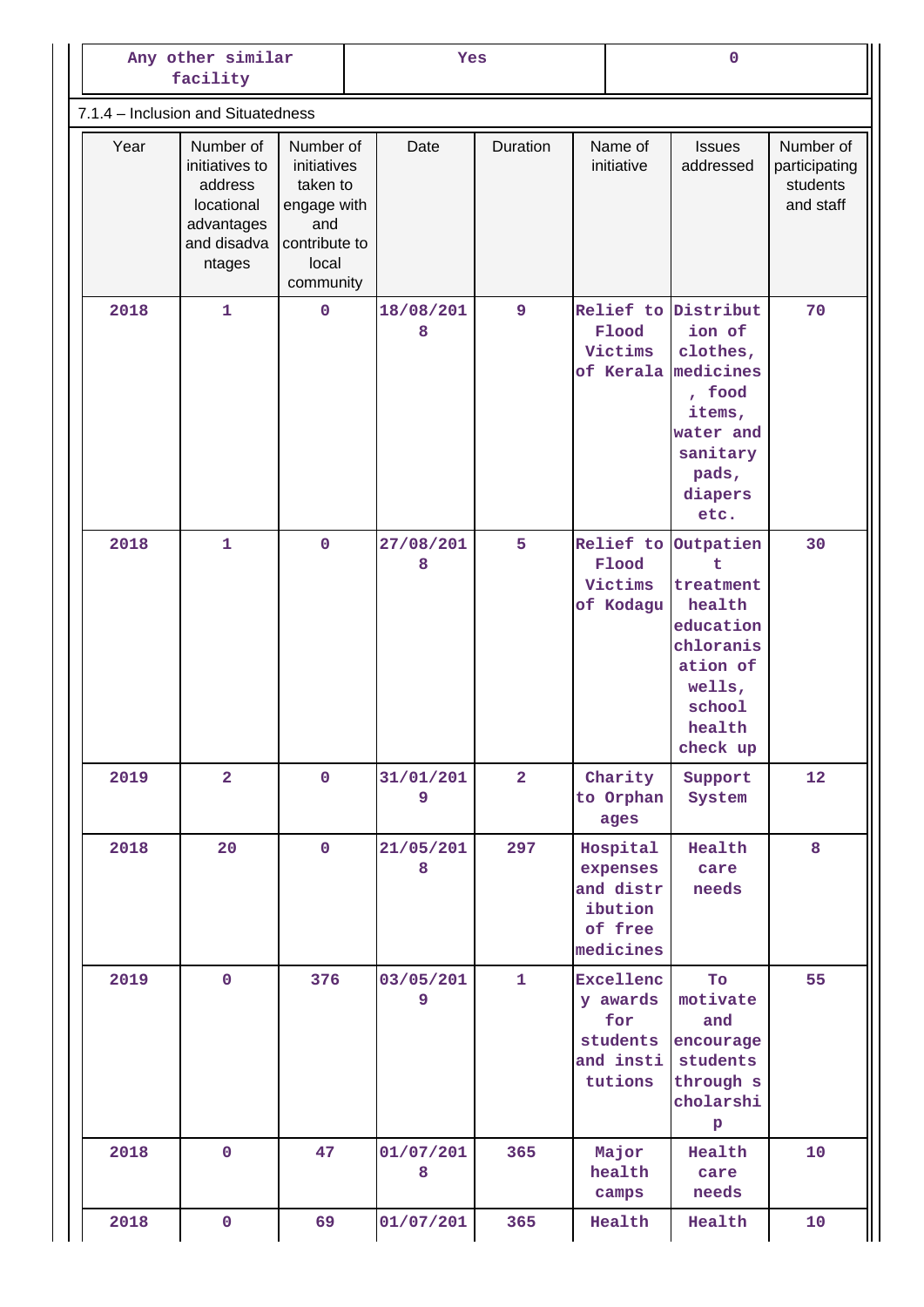|                                                          |             |     | 8                                                                                                 |           | awareness<br>talks                                                                                                                                                                                                                                                                                                                                   | care<br>needs                                                                                                                                                                                           |    |  |
|----------------------------------------------------------|-------------|-----|---------------------------------------------------------------------------------------------------|-----------|------------------------------------------------------------------------------------------------------------------------------------------------------------------------------------------------------------------------------------------------------------------------------------------------------------------------------------------------------|---------------------------------------------------------------------------------------------------------------------------------------------------------------------------------------------------------|----|--|
| 2019                                                     | 0           | 3   | 10/03/201<br>9                                                                                    | 3         | Pulse<br>Polio                                                                                                                                                                                                                                                                                                                                       | Health<br>care                                                                                                                                                                                          | 10 |  |
|                                                          |             |     |                                                                                                   |           | Programme                                                                                                                                                                                                                                                                                                                                            | needs                                                                                                                                                                                                   |    |  |
| 2018                                                     | $\mathbf 0$ | 60  | 01/07/201<br>8                                                                                    | 365       | <b>Blood</b><br>Grouping                                                                                                                                                                                                                                                                                                                             | <b>Blood</b><br>donation,<br>blood tra<br>nsfusion<br>and<br>pregnancy<br>health                                                                                                                        | 10 |  |
| 2018                                                     | $\mathbf 0$ | 119 | 01/07/201<br>8                                                                                    | 365       | School<br>checkup<br>and addit<br>ional<br>checkup                                                                                                                                                                                                                                                                                                   | Health<br>care<br>needs                                                                                                                                                                                 | 10 |  |
|                                                          |             |     |                                                                                                   | View File |                                                                                                                                                                                                                                                                                                                                                      |                                                                                                                                                                                                         |    |  |
|                                                          |             |     | 7.1.5 - Human Values and Professional Ethics Code of conduct (handbooks) for various stakeholders |           |                                                                                                                                                                                                                                                                                                                                                      |                                                                                                                                                                                                         |    |  |
|                                                          | Title       |     | Date of publication                                                                               |           |                                                                                                                                                                                                                                                                                                                                                      | Follow up(max 100 words)                                                                                                                                                                                |    |  |
| Code of conduct for<br>students                          |             |     | 31/12/2019                                                                                        |           | The code of conduct is<br>being circulated among<br>all the students through<br>the Student Welfare<br>Officer on the day of<br>joining the course and<br>during the induction<br>programs. The<br>Disciplinary Committee is<br>empowered to monitor the<br>implementation of Code of<br>Conduct.                                                    |                                                                                                                                                                                                         |    |  |
| Code of conduct for<br>Parents                           |             |     | 31/12/2019                                                                                        |           | This code was prepared by<br>the Disciplinary<br>Committee of the<br>University in view of the<br>smooth functioning and<br>grievance redressal of<br>students in an effective<br>manner. Regular PTS<br>meetings are conducted in<br>order to apprise the<br>parents regarding the<br>academic and co-<br>curricular activities of<br>the students. |                                                                                                                                                                                                         |    |  |
| Code of Conduct for<br>Administrators and other<br>staff |             |     | 31/12/2019                                                                                        |           |                                                                                                                                                                                                                                                                                                                                                      | Byelaw 191 Chapter 6<br>outlines the code of<br>conduct for<br>Administrators and other<br>staff of the University<br>and is monitored by the<br>Human Resource Department<br>and the Quality Officers. |    |  |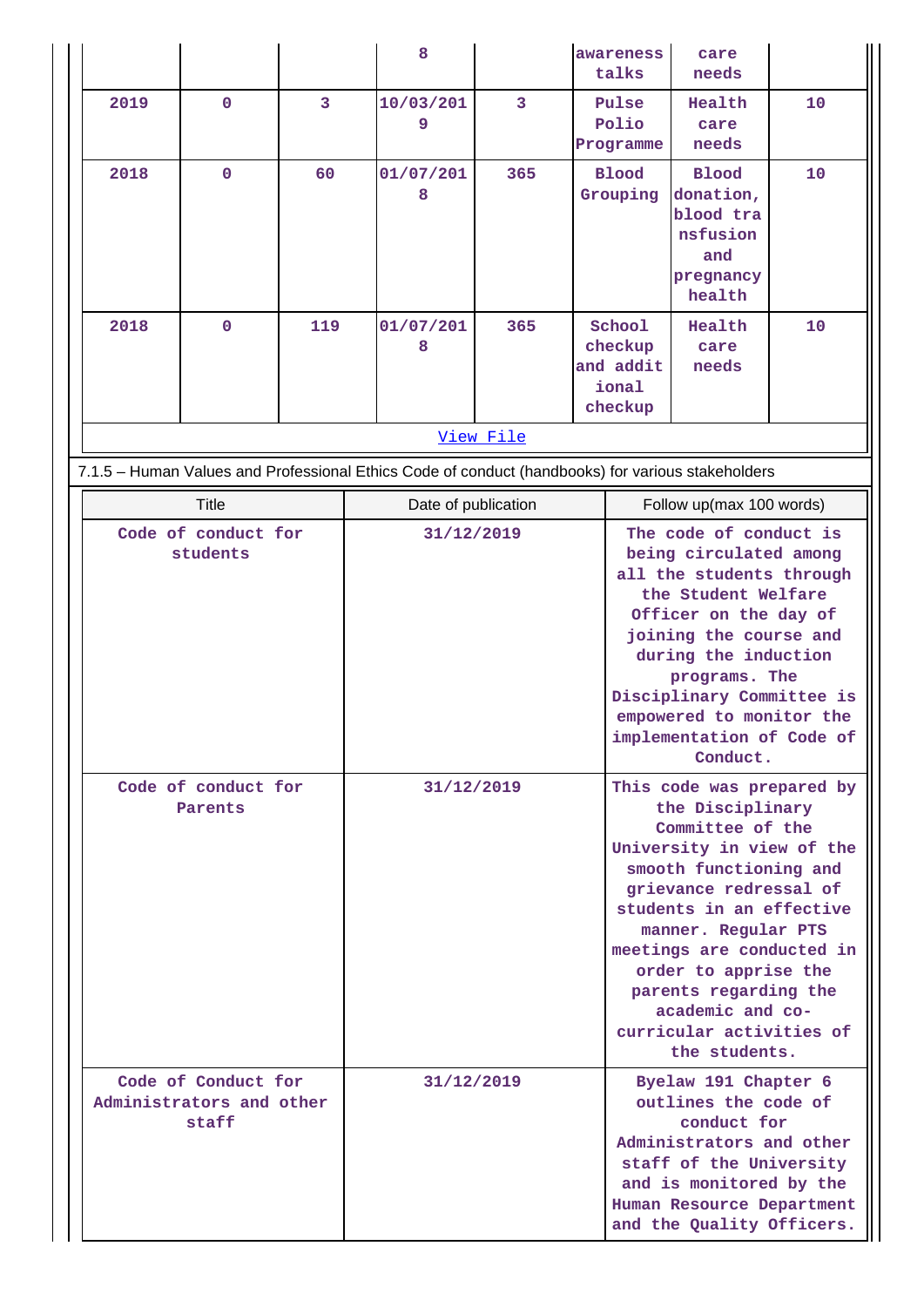| Code of conduct for<br>Teachers | 31/12/2019 | The MOA and Byelaws YU 47<br>of the University<br>outlines the code of<br>conduct for teachers. The<br>same has been<br>incorporated in the<br>joining reports and this<br>information is provided<br>to the Teachers during<br>the orientation program<br>by the HR. This is being<br>circulated at frequent<br>intervals in order to |
|---------------------------------|------------|----------------------------------------------------------------------------------------------------------------------------------------------------------------------------------------------------------------------------------------------------------------------------------------------------------------------------------------|
|                                 |            | ensure effective<br>implementation.                                                                                                                                                                                                                                                                                                    |

| 7.1.6 – Activities conducted for promotion of universal Values and Ethics    |                      |             |                        |  |  |  |  |
|------------------------------------------------------------------------------|----------------------|-------------|------------------------|--|--|--|--|
| Activity                                                                     | <b>Duration From</b> | Duration To | Number of participants |  |  |  |  |
| Use of Placebo,<br>truth telling,<br>medical reporting                       | 09/08/2019           | 09/08/2019  | 11                     |  |  |  |  |
| Research Ethics                                                              | 06/08/2019           | 06/08/2019  | 11                     |  |  |  |  |
| Ethics and<br>Professionalism                                                | 02/08/2019           | 02/08/2019  | 10                     |  |  |  |  |
| Ethics principles -<br>II (Beneficence,<br>non - maleficence,<br>and Justice | 30/07/2019           | 30/07/2019  | 9                      |  |  |  |  |
| Introduction to<br>Ethics                                                    | 26/07/2019           | 26/07/2019  | 8                      |  |  |  |  |
| International day<br>against drug abuse                                      | 26/06/2019           | 26/06/2019  | 60                     |  |  |  |  |
| World Elders abuse<br>awareness day                                          | 25/06/2019           | 25/06/2019  | 107                    |  |  |  |  |
| International Yoga<br>day                                                    | 20/06/2019           | 20/06/2019  | 1000                   |  |  |  |  |
| World Environment<br>day                                                     | 05/06/2019           | 05/06/2019  | 100                    |  |  |  |  |
| World No Tobacco<br>Day                                                      | 31/05/2019           | 31/05/2019  | 100                    |  |  |  |  |
| View File                                                                    |                      |             |                        |  |  |  |  |

## 7.1.7 – Initiatives taken by the institution to make the campus eco-friendly (at least five)

 **• Ban of large and small vehicles inside the campus • Ban of use of plastics inside the campus • Bike riders without wearing helmet are not permitted inside the campus • Use of solar energy for hot water and electricity • Observation of days related to environment such as World Environment Day, World Water Day, World Ozone Day, etc. • Observation of Vanamahotsava by distribution of plants and vegetable seeds. • Organizing Guest lectures by eminent environmentalists • Student participation in "Plant-a-tree" programme and environmental activities through "Yenviron Club" • Plantation of saplings with medicinal properties and host plants for birds and insects. • Training on vermi composting to women and**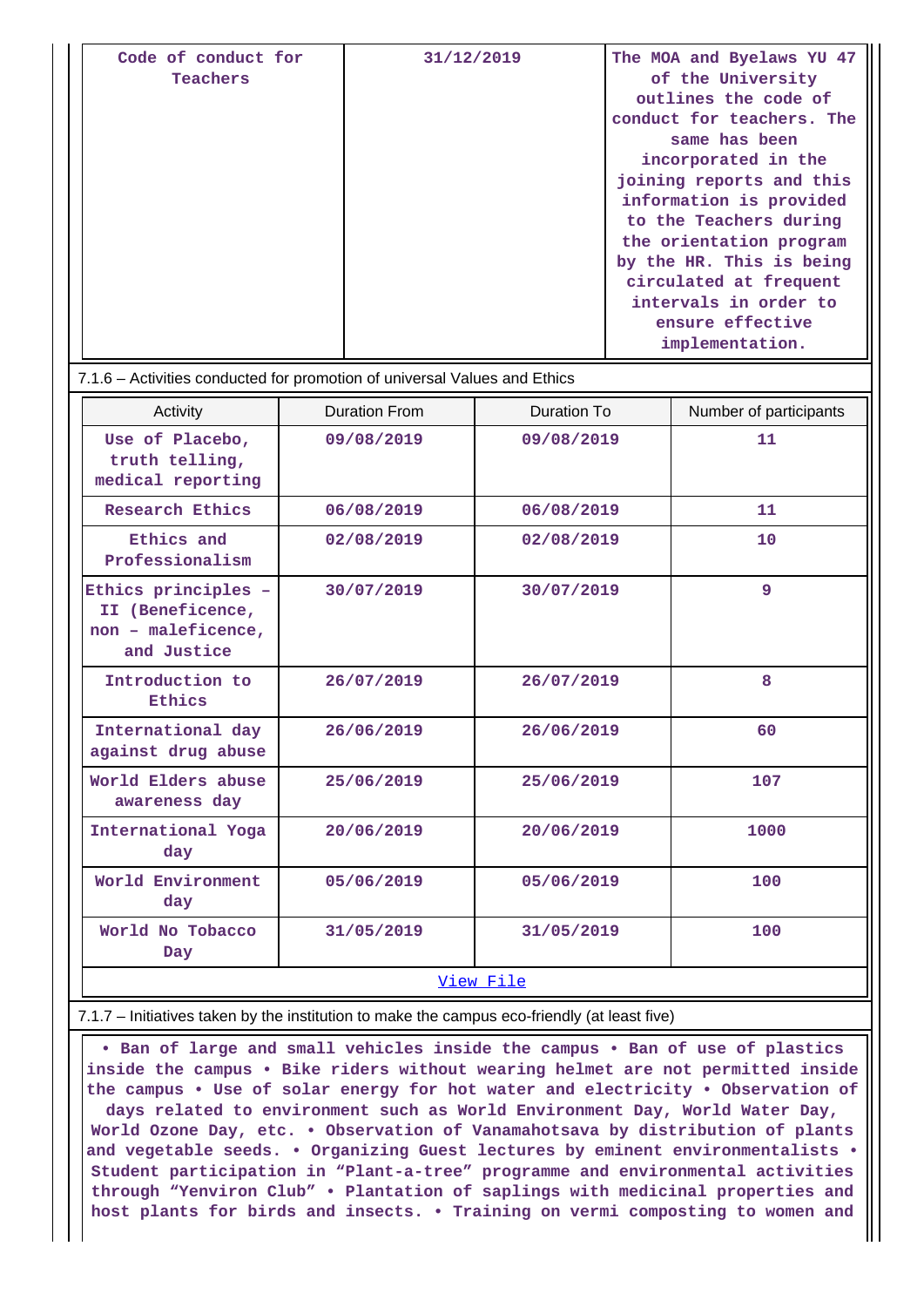**farmers. Distribution of compost and earthworms. • Maintenance of landscape gardening and rainwater harvesting ponds • Plantation of saplings was extended to the community • Swach Bharath Abhiyana awareness programmes and competitions • Books on "Macrofungal Resources" and "Medicinal Plants" of the University have been released • YENVIRON – Student centered leaning space • Presenting of saplings to guests instead of flowers • Eco friendly pedestrian paths • E-waste management • Developing vertical gardens • Green purchase – Bio degradable**

### **7.2 – Best Practices**

### 7.2.1 – Describe at least two institutional best practices

 **1. YENVIRON: A green initiative moving towards renewable energy and sustainable campus. University has established a solar rooftop which is an initiative to install 454KW plant in all its buildings in a collaborative venture with Renew Energy. The project of establishing a solar is turning out to be a beneficial and economically viable venture and is serving as a model to all other institutions in and around the region. The solar rooftop being cheaper than the grid power, under this scheme the University produces 6 lakhs units of energy annually, translating to a yearly saving of approximately 25 lakhs to the University in terms of energy and expenditure. The capital now facilitates further development of establishing a few more panels in the newer buildings and makes those departments in that building a self sustainable in terms of energy needs. We approached the solar energy corporation of India, which also provides subsidy and financial support to educational institutions to switch to solar energy. This initiative also falls under the State net-metering policy whereby all excess units of energy generated during the day are fed back to the grid and accorded due credit with the DISCOM, increasing the overall savings generated. This scheme also promotes wide use of solar power. Secondly the beautiful architecture of various buildings situated within the campus of the University is suited for solar, utilizing the existing angle of the tiled roof to opt solar irradiation on the panels and ensure maximum energy output. The system has been designed in such a way to ensure that roofing is not compromised in any way with respect to leakages but rather is benefitted to the entire building by reducing the temperature in peak summer and thereby reducing the energy needed to cool – another form of savings through rooftop solar. Hence this creates a win-a-win scenario for both the consumer as well as the investor. University houses Health Science related Colleges and Hospital which consumes 1608 units of energy each day to the teaching hospital wherein electricity needs to be provided to the facilities is 24x7. This challenge has forced us to explore for other alternate source of energy wherein savings can be met on this expenditure. The Unique model was developed (BOOK Model) the Renew Energy installed the Solar Panels but, the University did not pay any upfront cost for installation of the panels. The University was paid for the power generated by the system at a fixed price for the tenure of the agreement. Since this price is discounted to what the University was paying to the distribution company (DISCOM) it's a win-win situation having invested nothing upfront but realizing savings on the energy expenditure from the very first day. The University also did not incur any maintenance or any other cost for generating clean solar power for the next 25 years. This facility was**

**established on 27th June 2018 and it has started generating 545 Kw of solar energy. Since last one and a half year after solar installation, the University has produced 7,23,977 units of power which directly translates 48,265 units of solar power generation per month with savings of Rs.2,16,399/- per month. The roof leakages have significantly reduced during the last one and a half years as well as the room temperature has significantly reduced in these buildings where solar power has been installed. This also has resulted in the reduced usage of Air conditioners in the last floors of the buildings. With this the University has gained significant attraction in the media as well as amongst**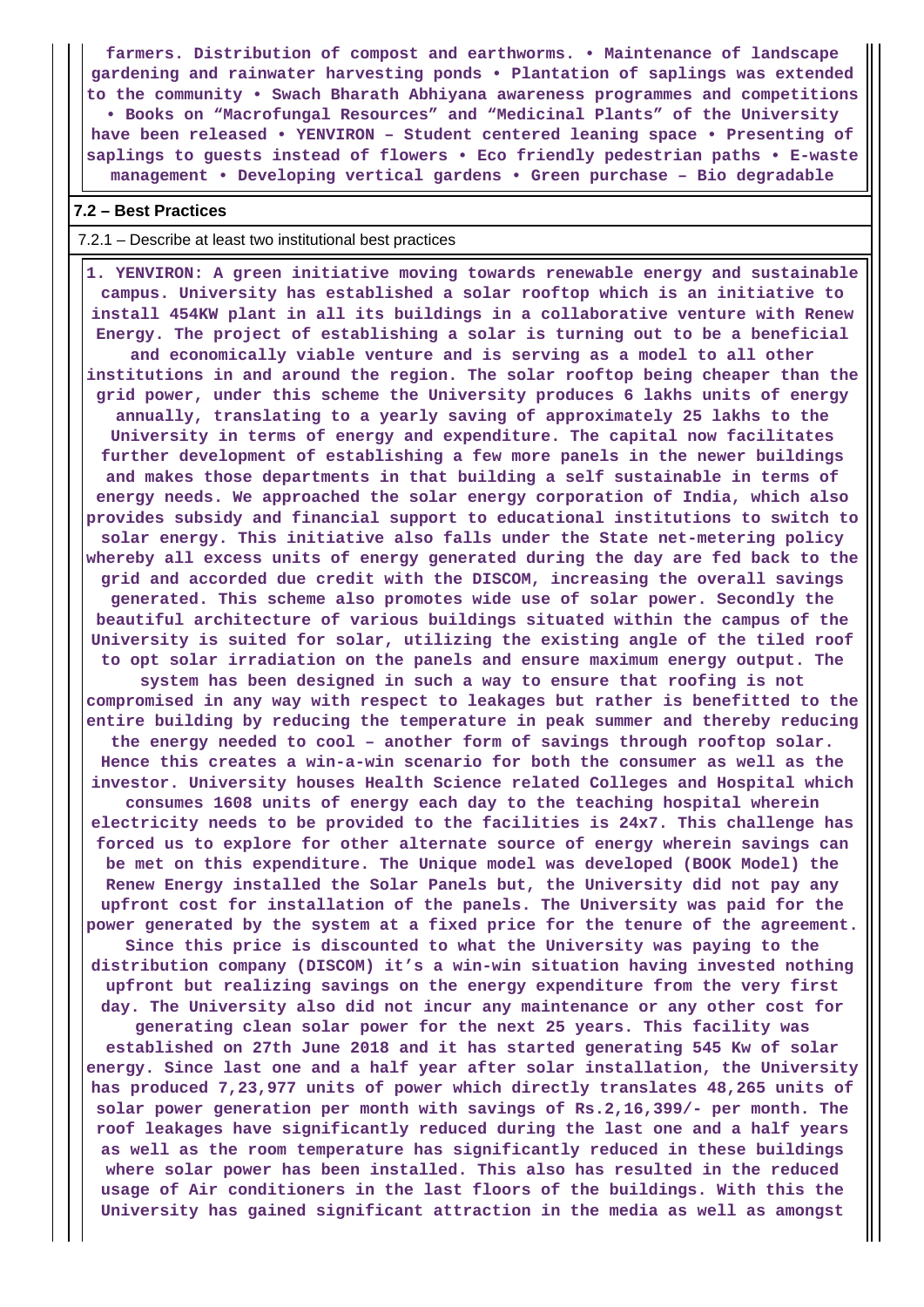**the peers for pioneering these efforts. This intuitive also directly contributes to meet India's' commitment and target for renewable energy on a global stage. 2. ACTS-YEN: Enhancing Skill training and developing competency of health professionals using Simulation based teaching/ Simulation Centre The Yenepoya (Deemed to be University) has laid highest importance on the patient safety and improving the overall health status of the society. To improve the health care of the society, we used two fold approach first by creating competent health care professionals and secondly, providing opportunities for regularly updating the skills and competency of existing Health care providers. We applied the concept of Simulation based training in imparting and enhancing skills. Simulation has the potential to revolutionize health care and address the patient safety issues if appropriately utilized and integrated into the educational and organizational improvement process. The patient safety and medical errors have been the focus of attention worldwide. Simulation is defined as a method used in health care education to mimic real patient experiences with scenarios designed to replicate real health encounters, using life like mannequins, physical models, standardized patients, or computers. The trainee gets an opportunity to practically apply his knowledge and skills. This experiential learning happens in a stress free student friendly environment. Integrating simulation, in graduate and post graduate curriculum, was also aimed at facilitating more ethical training with least harm and discomfort to patient. The simulators, task trainers and SCEs facilitate reproducible and ondemand access to clinical experiences. It provides opportunity for training to be conducted for inter-professional team of health providers rather than in isolation. The educational, research and scholarship potential of simulation centre is also immense. The simulation based training was integrated in curriculum of various subjects. The training was extended to undergraduate, interns and post graduates students of courses being offered by the University. The in job doctors were also provided opportunity to hone their skills. Workshops were conducted for the purpose of focused and hands on training. Most of these training sessions included multi disciplinary participants from various departments. This ensured that inter professional communication and team building was also done. The Simulation based learning helps to mitigate errors and maintain safety in medical field where there is zero tolerance for any deviation from the Standard protocols. Multi disciplinary team training for emergency situations can assist in better team dynamics and more realistic training. Several constraints were faced during these training programs such as scheduling, lack of protected time for trainer faculty. These were overcome to an extent by scheduling the classes in the time table of students. Each department a faculty was identified and was given the responsibility of creating training programs for their subjects. Trainers from ACTS YEN and medical education unit ensured regular faculty development program to support the faculty, taking these sessions. They were trained in variety of topics like preparation of scenario, debriefing techniques, operating the software to assessment in simulation. Several trainers were also deputed to external centres for training. The concept of skill and competency training was extended to society also. ACTS YEN actively participates in training of non medical personal like the general public, teachers, school students, auto rickshaw drivers. Yen Samaritan cards were issued to members of general public who undergo training as first responders. We are accredited with American Heart Association Accreditation as training centre for BLS, ACLS and ECG courses. To streamline the entire process, each department from all constituent college, nominated a faculty member as coordinators to plan and implement the simulation based programs. All the hands on training sessions were done in a modular approach. This included feedback and pre and post test. Majority of the programs showed post training improvement in the post test scores. One such training implemented at ACTS-YEN was 'code blue' training for consultants, nurses to manage cardiac emergencies in the hospital and it was observed that**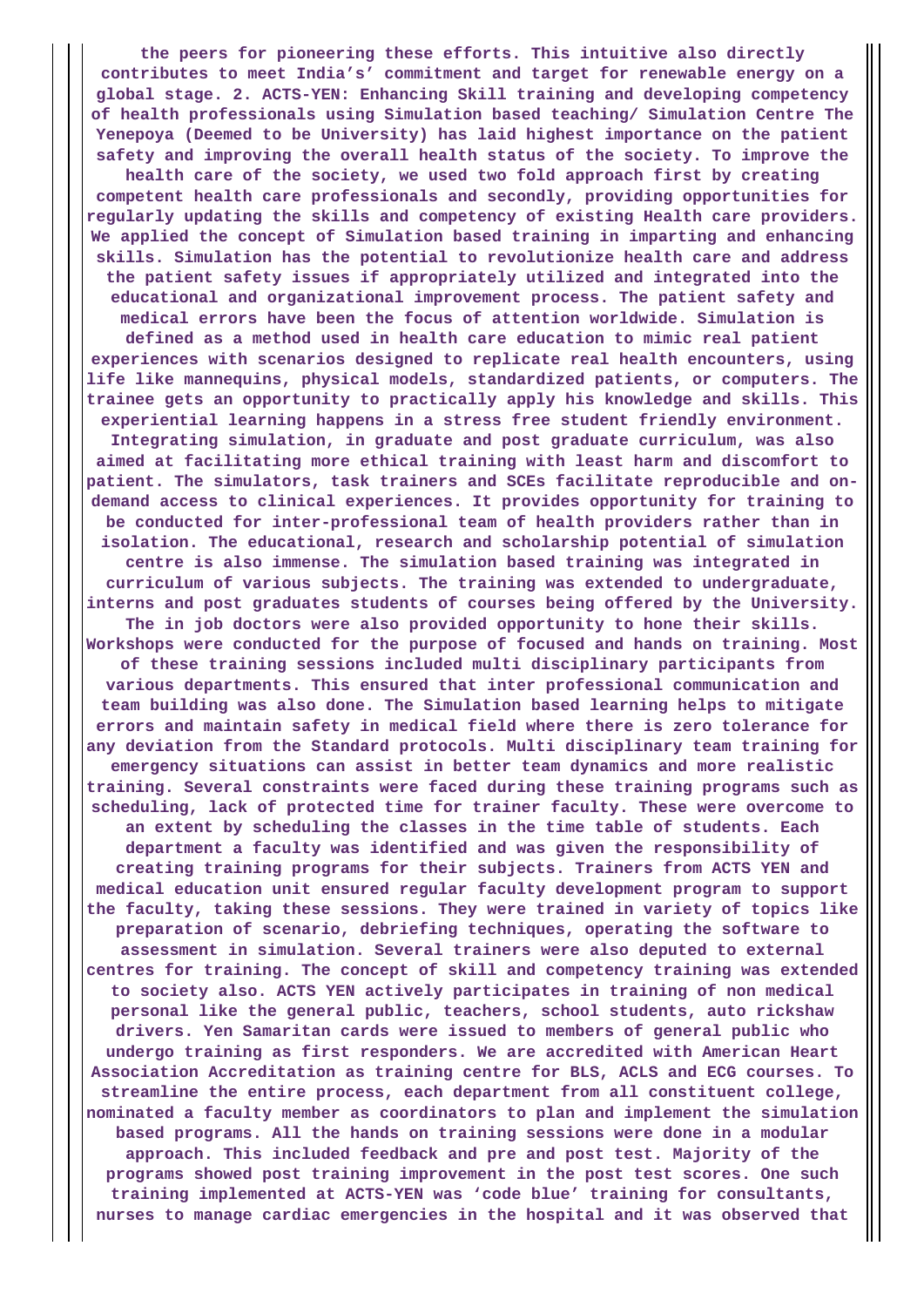**considerable level of competency improved in the health care team members in identifying and managing cardiac arrest cases. It was one of the assessment criteria for hospital for NABH accreditation. Another area of training which improved the clinical outcome was on Triaging system in the emergency department and disaster management preparedness. Both of these areas were trained in simulation lab and multiple simulation based trainings were conducted at emergency department.**

 Upload details of two best practices successfully implemented by the institution as per NAAC format in your institution website, provide the link

<https://www.yenepoya.edu.in/aqar-2018-19>

## **7.3 – Institutional Distinctiveness**

 7.3.1 – Provide the details of the performance of the institution in one area distinctive to its vision, priority and thrust in not more than 500 words

 **Vision: To be in the forefront of the top Universities in India in Health and Allied Sciences, while contributing to the development of the healthcare sector through quality education, healthcare delivery to the rural masses, translational medical research and creating leaders who can contribute to national development. One of the goals of the University is to provide comprehensive and affordable healthcare and delivered compassionately, appropriately, responsibly and efficiently. To achieve this, University has taken several steps which have resulted in accreditation of the charitable hospital by NABH and NABL which envisages all the above cited parameters. The other goals of the University were to produce competent health care professionals, Teachers, Research Scientists by providing quality education. To accomplish this task the University has established the state-of-the art skill and simulation Centre which is currently one of the largest and best training Centre in the areas of simulation and has trained faculty relevant for training all the UGs and PGs in the areas of skill development. The University has also created a Central Research facility (YRC) and also Innovation and Technology transfer Centre in order to facilitate research in emerging areas which can lead to products and processes and can help in early diagnosis of diseases, detection and therapy. Currently the University has been recognised by several Government funding agencies for development of medical technology as Centre for Excellence for RD in Health Sciences arena. Both the Centres of training and research have created a distinctive niche for the Institution. The University has also taken very important step towards transfer of skills and the knowledge generated for the benefit of the Society. Steps taken by the University has created a dedicated Centre for Rural Health care and Development, which extend Door to door health care delivery, Immunization, School check, Health awareness talk, family adoption, Unnat Bharat Abiyan, Yen health care on wheels, Blood check- ups, Dental check-ups,etc. Currently the Centre has more than 30 sub centres and 13 dental peripheral centres in the far outreach areas covering 1.2 lakh populations and delivering free healthcare services. Recognising these efforts the Government of Karnataka has already awarded a State award for Best Geriatric services on the occasion of the World Elders Day on 1st October 2018 and several awards and recognitions from local organisations. In addition, the University has a unique distinctiveness of establishing a Centre for Ethics, which is the first in the country for imparting courses of professional ethics, medical ethics and research ethics. The Centre has been extensively funded by NIH, USA, and one of the Centre sphere-heading policy making in the areas of Medical ethics in the country.**

Provide the weblink of the institution

<https://www.yenepoya.edu.in/aqar-2018-19>